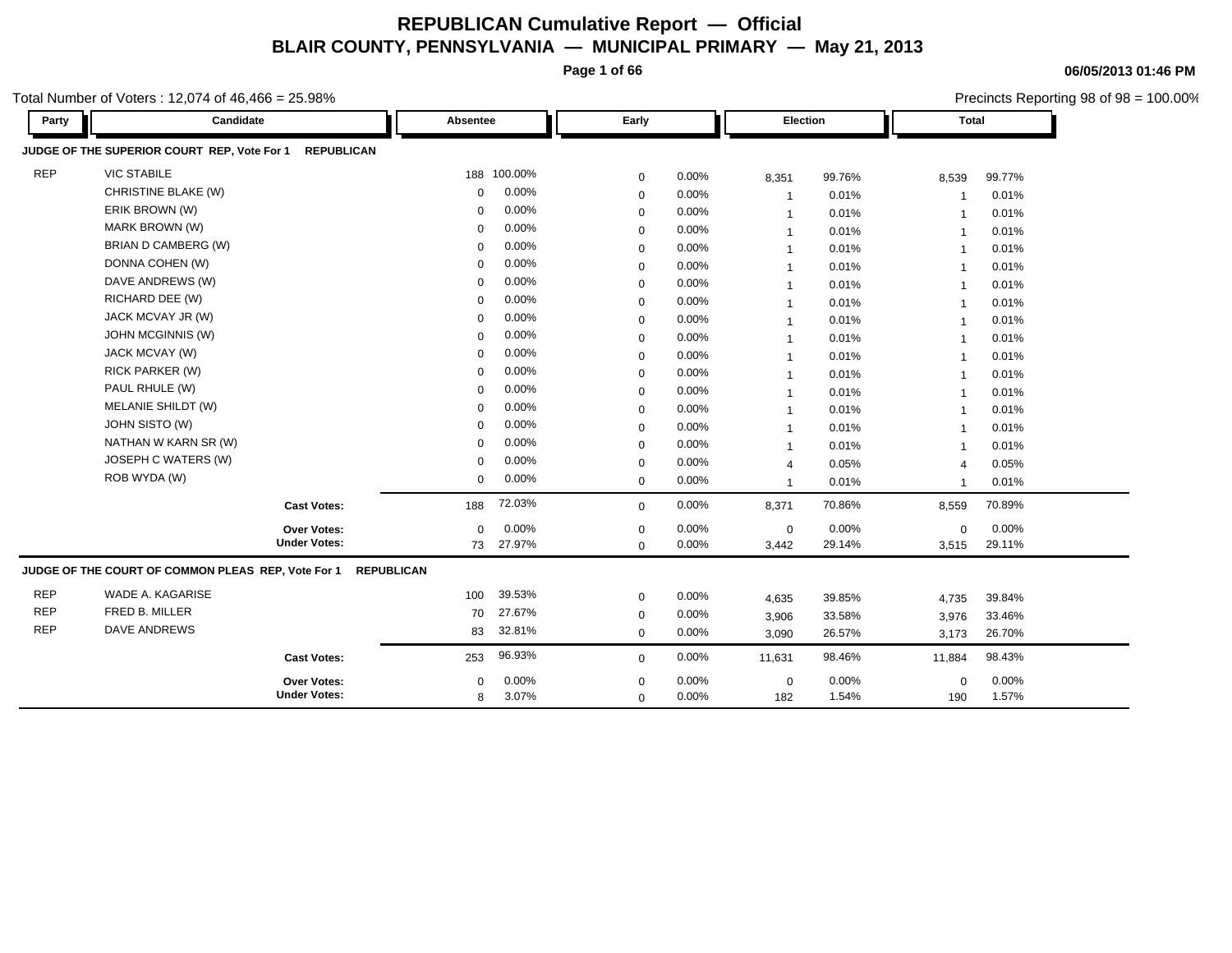**Page 2 of 66**

**06/05/2013 01:46 PM**

|            | Total Number of Voters: 12,074 of 46,466 = 25.98%    |                     |             |             |                  |          |                 |        |                         | Precincts Reporting 98 of 98 = 100.00% |  |
|------------|------------------------------------------------------|---------------------|-------------|-------------|------------------|----------|-----------------|--------|-------------------------|----------------------------------------|--|
| Party      | Candidate                                            |                     | Absentee    |             | Early            |          | <b>Election</b> |        | <b>Total</b>            |                                        |  |
|            | DISTRICT ATTORNEY, 4 YEAR TERM REP, Vote For 1       | <b>REPUBLICAN</b>   |             |             |                  |          |                 |        |                         |                                        |  |
| <b>REP</b> | RICHARD CONSIGLIO                                    |                     |             | 233 100.00% | $\mathbf 0$      | 0.00%    | 10,677          | 99.92% | 10,910                  | 99.92%                                 |  |
|            | JACKIE BERNARD (W)                                   |                     | $\mathbf 0$ | 0.00%       | $\boldsymbol{0}$ | 0.00%    | $\mathbf{1}$    | 0.01%  | $\overline{1}$          | 0.01%                                  |  |
|            | TIM BOTTENFIELD (W)                                  |                     | $\Omega$    | 0.00%       | $\mathbf 0$      | 0.00%    | $\mathbf{1}$    | 0.01%  | $\overline{1}$          | 0.01%                                  |  |
|            | ROBERT DONALDSON (W)                                 |                     | $\mathbf 0$ | 0.00%       | $\mathbf 0$      | 0.00%    | $\mathbf{1}$    | 0.01%  | $\overline{1}$          | 0.01%                                  |  |
|            | <b>BOB DONALDSON (W)</b>                             |                     | $\Omega$    | 0.00%       | $\mathbf 0$      | 0.00%    | $\mathbf{1}$    | 0.01%  | $\overline{1}$          | 0.01%                                  |  |
|            | WILLIAM J HABERSTROH (W)                             |                     | 0           | 0.00%       | $\mathbf 0$      | 0.00%    | $\mathbf{1}$    | 0.01%  | $\overline{1}$          | 0.01%                                  |  |
|            | WADE KAGARISE (W)                                    |                     | $\Omega$    | 0.00%       | $\mathbf 0$      | 0.00%    | $\mathbf{1}$    | 0.01%  | $\overline{1}$          | 0.01%                                  |  |
|            | <b>JOSEPH MERRILL (W)</b>                            |                     | $\Omega$    | 0.00%       | $\mathbf 0$      | 0.00%    | $\overline{1}$  | 0.01%  | $\overline{1}$          | 0.01%                                  |  |
|            | PAUL RHULE (W)                                       |                     | $\mathbf 0$ | 0.00%       | $\mathbf 0$      | 0.00%    | $\mathbf{1}$    | 0.01%  | $\overline{\mathbf{1}}$ | 0.01%                                  |  |
|            | OMAR STROHM (W)                                      |                     | $\mathbf 0$ | 0.00%       | $\mathbf 0$      | 0.00%    | $\mathbf{1}$    | 0.01%  | $\overline{1}$          | 0.01%                                  |  |
|            |                                                      | <b>Cast Votes:</b>  | 233         | 89.27%      | $\mathbf 0$      | 0.00%    | 10,686          | 90.46% | 10,919                  | 90.43%                                 |  |
|            |                                                      | Over Votes:         | $\mathbf 0$ | 0.00%       | 0                | 0.00%    | $\mathbf 0$     | 0.00%  | 0                       | 0.00%                                  |  |
|            |                                                      | <b>Under Votes:</b> | 28          | 10.73%      | $\mathbf 0$      | 0.00%    | 1,127           | 9.54%  | 1,155                   | 9.57%                                  |  |
|            | PROTHONOTARY, 4 YEAR TERM REP, Vote For 1 REPUBLICAN |                     |             |             |                  |          |                 |        |                         |                                        |  |
| <b>REP</b> | CAROL A. NEWMAN                                      |                     | 221         | 99.55%      | 0                | 0.00%    | 10,459          | 99.98% | 10,680                  | 99.97%                                 |  |
|            | LAURA BURKE (W)                                      |                     | $\mathbf 0$ | 0.00%       | $\mathbf 0$      | 0.00%    | $\mathbf{1}$    | 0.01%  | $\overline{1}$          | 0.01%                                  |  |
|            | Mike Engel (W)                                       |                     | -1          | 0.45%       | $\mathbf 0$      | 0.00%    | $\mathbf 0$     | 0.00%  | $\overline{1}$          | 0.01%                                  |  |
|            | BILL SHUSTER (W)                                     |                     | 0           | 0.00%       | $\mathbf 0$      | 0.00%    | $\mathbf{1}$    | 0.01%  | $\overline{1}$          | 0.01%                                  |  |
|            |                                                      | <b>Cast Votes:</b>  | 222         | 85.06%      | $\mathbf 0$      | $0.00\%$ | 10,461          | 88.55% | 10,683                  | 88.48%                                 |  |
|            |                                                      | Over Votes:         | $\mathbf 0$ | 0.00%       | $\mathbf 0$      | 0.00%    | $\mathbf 0$     | 0.00%  | 0                       | 0.00%                                  |  |
|            |                                                      | <b>Under Votes:</b> | 39          | 14.94%      | $\mathbf 0$      | 0.00%    | 1,352           | 11.45% | 1,391                   | 11.52%                                 |  |
|            | SHERIFF, 4 YEAR TERM REP, Vote For 1                 | <b>REPUBLICAN</b>   |             |             |                  |          |                 |        |                         |                                        |  |
| <b>REP</b> | MITCHELL F. COOPER                                   |                     | 238         | 100.00%     | $\boldsymbol{0}$ | 0.00%    | 10,799          | 99.91% | 11,037                  | 99.91%                                 |  |
|            | RAY BENTON (W)                                       |                     | $\mathbf 0$ | 0.00%       | $\mathbf 0$      | 0.00%    | $\mathbf{1}$    | 0.01%  | $\overline{1}$          | 0.01%                                  |  |
|            | ANDREW S BROWN (W)                                   |                     | $\mathbf 0$ | 0.00%       | 0                | 0.00%    | $\mathbf{1}$    | 0.01%  | $\overline{1}$          | 0.01%                                  |  |
|            | SEAN CLAPPER (W)                                     |                     | $\Omega$    | 0.00%       | $\mathbf 0$      | 0.00%    | $\mathbf{1}$    | 0.01%  | $\overline{1}$          | 0.01%                                  |  |
|            | CORY CLOUTIER (W)                                    |                     | $\mathbf 0$ | 0.00%       | $\mathbf 0$      | 0.00%    | $\mathbf{1}$    | 0.01%  | $\overline{1}$          | 0.01%                                  |  |
|            | CHRISTOPHER COHN (W)                                 |                     | 0           | 0.00%       | $\mathbf 0$      | 0.00%    | $\mathbf{1}$    | 0.01%  | $\overline{1}$          | 0.01%                                  |  |
|            | JOHN DODSON (W)                                      |                     | $\mathbf 0$ | 0.00%       | $\mathbf 0$      | 0.00%    | $\mathbf{1}$    | 0.01%  | $\overline{1}$          | 0.01%                                  |  |
|            | BILL KOTZ (W)                                        |                     | $\mathbf 0$ | 0.00%       | $\mathbf 0$      | 0.00%    | $\mathbf{1}$    | 0.01%  | $\overline{1}$          | 0.01%                                  |  |
|            | TAMMY NEUGEBAUER (W)                                 |                     | $\Omega$    | 0.00%       | $\mathbf 0$      | 0.00%    | $\mathbf{1}$    | 0.01%  | $\overline{1}$          | 0.01%                                  |  |
|            | JACKIE RUSSELL (W)                                   |                     | $\mathbf 0$ | 0.00%       | $\mathbf 0$      | 0.00%    | $\mathbf{1}$    | 0.01%  | $\overline{1}$          | 0.01%                                  |  |
|            | JEFF BOWERSS (W)                                     |                     | 0           | 0.00%       | 0                | 0.00%    | $\mathbf{1}$    | 0.01%  | $\overline{1}$          | 0.01%                                  |  |
|            |                                                      | <b>Cast Votes:</b>  | 238         | 91.19%      | $\mathbf 0$      | 0.00%    | 10,809          | 91.50% | 11,047                  | 91.49%                                 |  |
|            |                                                      | <b>Over Votes:</b>  | $\mathbf 0$ | 0.00%       | $\mathbf 0$      | 0.00%    | $\mathbf 0$     | 0.00%  | 0                       | 0.00%                                  |  |
|            |                                                      | <b>Under Votes:</b> | 23          | 8.81%       | $\mathbf 0$      | 0.00%    | 1,004           | 8.50%  | 1,027                   | 8.51%                                  |  |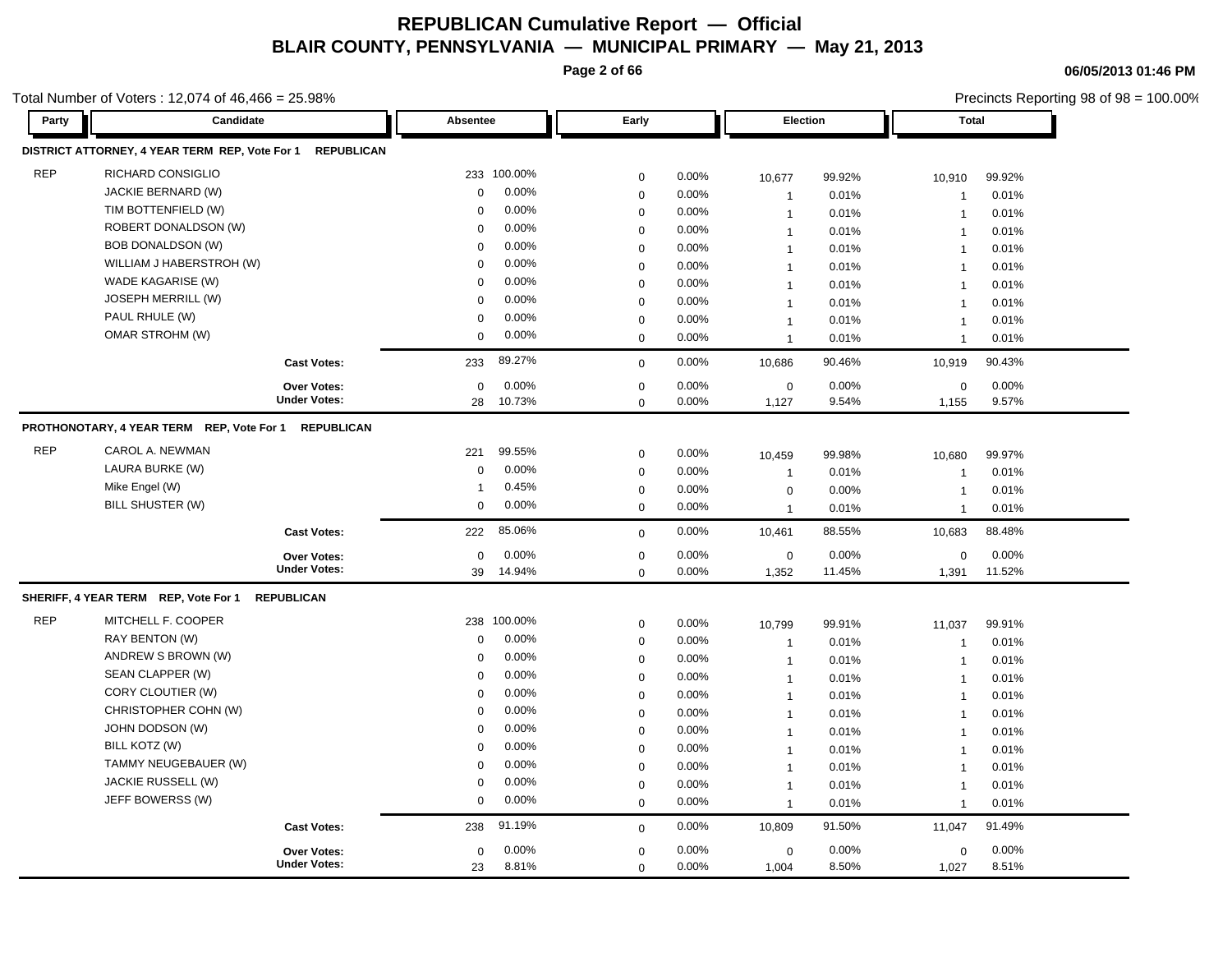**Page 3 of 66**

**06/05/2013 01:46 PM**

|            | otal Number of Voters: $12,074$ of $46,466 = 25.98\%$                    |                     |             |                   |             |       |                |          |                | Precincts Reporting 98 of 98 = 100.00% |  |
|------------|--------------------------------------------------------------------------|---------------------|-------------|-------------------|-------------|-------|----------------|----------|----------------|----------------------------------------|--|
| Party      | Candidate                                                                |                     | Absentee    |                   | Early       |       | Election       |          | <b>Total</b>   |                                        |  |
|            | JURY COMMISSIONER, 4 YEAR TERM REP, Vote For 1                           | <b>REPUBLICAN</b>   |             |                   |             |       |                |          |                |                                        |  |
| <b>REP</b> | JOY A. FOREMAN                                                           |                     |             | 221 100.00%       | $\mathbf 0$ | 0.00% | 10,455         | 99.38%   | 10,676         | 99.39%                                 |  |
|            | DONNA COHEN (W)                                                          |                     | $\mathbf 0$ | 0.00%             | $\mathsf 0$ | 0.00% | 56             | 0.53%    | 56             | 0.52%                                  |  |
|            | VINCE FRANK (W)                                                          |                     | $\Omega$    | 0.00%             | 0           | 0.00% | 6              | 0.06%    | 6              | 0.06%                                  |  |
|            | DORIS GRIMM (W)                                                          |                     | $\Omega$    | 0.00%             | $\mathbf 0$ | 0.00% | -1             | 0.01%    | -1             | 0.01%                                  |  |
|            | <b>BONNIE LINDBERG (W)</b>                                               |                     | $\Omega$    | 0.00%             | $\mathsf 0$ | 0.00% | $\mathbf{1}$   | 0.01%    | -1             | 0.01%                                  |  |
|            | PAUL LUTHER (W)                                                          |                     | $\Omega$    | 0.00%             | $\mathbf 0$ | 0.00% | $\mathbf{1}$   | 0.01%    | $\overline{1}$ | 0.01%                                  |  |
|            |                                                                          | <b>Cast Votes:</b>  | 221         | 84.67%            | $\mathbf 0$ | 0.00% | 10,520         | 89.05%   | 10,741         | 88.96%                                 |  |
|            |                                                                          | Over Votes:         | $\mathbf 0$ | 0.00%             | 0           | 0.00% | 0              | 0.00%    | 0              | 0.00%                                  |  |
|            |                                                                          | <b>Under Votes:</b> | 40          | 15.33%            | $\mathbf 0$ | 0.00% | 1,293          | 10.95%   | 1,333          | 11.04%                                 |  |
|            | MAGISTERIAL DISTRICT JUDGE DISTRICT 24-3-02, 6 YEAR TERM REP, Vote For 1 |                     |             | <b>REPUBLICAN</b> |             |       |                |          |                |                                        |  |
| <b>REP</b> | STEVEN D. JACKSON                                                        |                     |             | 40 100.00%        | $\mathbf 0$ | 0.00% | 1,734          | 99.94%   | 1,774          | 99.94%                                 |  |
|            | RON HELLER (W)                                                           |                     | 0           | 0.00%             | 0           | 0.00% | $\mathbf{1}$   | 0.06%    | $\overline{1}$ | 0.06%                                  |  |
|            |                                                                          | <b>Cast Votes:</b>  | 40          | 76.92%            | $\mathbf 0$ | 0.00% | 1,735          | 92.53%   | 1,775          | 92.11%                                 |  |
|            |                                                                          | Over Votes:         | 0           | 0.00%             | 0           | 0.00% | $\mathbf 0$    | 0.00%    | $\mathbf 0$    | 0.00%                                  |  |
|            |                                                                          | <b>Under Votes:</b> | 12          | 23.08%            | 0           | 0.00% | 140            | 7.47%    | 152            | 7.89%                                  |  |
|            | MAYOR, 4 YEAR TERM CITY OF ALTOONA REP, Vote For 1                       | <b>REPUBLICAN</b>   |             |                   |             |       |                |          |                |                                        |  |
| <b>REP</b> | MATTHEW ALAN PACIFICO                                                    |                     | 46          | 97.87%            | 0           | 0.00% | 2,425          | 98.54%   | 2,471          | 98.52%                                 |  |
|            | <b>BOB ALBERTS (W)</b>                                                   |                     | 0           | 0.00%             | $\mathbf 0$ | 0.00% | $\overline{1}$ | 0.04%    | $\overline{1}$ | 0.04%                                  |  |
|            | JAMES BALDWIN (W)                                                        |                     | $\mathbf 0$ | 0.00%             | $\mathsf 0$ | 0.00% | $\mathbf{1}$   | 0.04%    | $\overline{1}$ | 0.04%                                  |  |
|            | RYAN BEERS (W)                                                           |                     | $\Omega$    | 0.00%             | 0           | 0.00% | $\mathbf{1}$   | 0.04%    | -1             | 0.04%                                  |  |
|            | ERIK CAGLE (W)                                                           |                     | 0           | 0.00%             | $\mathbf 0$ | 0.00% | $\mathbf{1}$   | 0.04%    | $\overline{1}$ | 0.04%                                  |  |
|            | CHAD FORTNEY (W)                                                         |                     | 0           | 0.00%             | $\mathbf 0$ | 0.00% | $\mathbf{1}$   | 0.04%    | $\overline{1}$ | 0.04%                                  |  |
|            | WAYNE HIPPO (W)                                                          |                     | $\Omega$    | 0.00%             | $\mathsf 0$ | 0.00% | $\overline{2}$ | 0.08%    | 2              | 0.08%                                  |  |
|            | JOHN PENTLAND (W)                                                        |                     | $\Omega$    | 0.00%             | $\mathsf 0$ | 0.00% | 13             | 0.53%    | 13             | 0.52%                                  |  |
|            | ERMA KAUFFMAN (W)                                                        |                     | $\Omega$    | 0.00%             | $\mathbf 0$ | 0.00% | $\mathbf{1}$   | 0.04%    | $\overline{1}$ | 0.04%                                  |  |
|            | <b>BRUCE KELLY (W)</b>                                                   |                     | $\mathbf 0$ | 0.00%             | 0           | 0.00% | $\mathbf{1}$   | 0.04%    | $\overline{1}$ | 0.04%                                  |  |
|            | ERIK MENTZER (W)                                                         |                     | 0           | 0.00%             | $\mathbf 0$ | 0.00% | $\mathbf{1}$   | 0.04%    | $\overline{1}$ | 0.04%                                  |  |
|            | DENNIS MURRAY (W)                                                        |                     | $\Omega$    | 0.00%             | $\mathbf 0$ | 0.00% | $\mathbf{1}$   | 0.04%    | $\overline{1}$ | 0.04%                                  |  |
|            | WILLIAM SCHIRF (W)                                                       |                     | $\Omega$    | 0.00%             | $\mathbf 0$ | 0.00% | 11             | 0.45%    | 11             | 0.44%                                  |  |
|            | ROBERT SEYMORE (W)                                                       |                     | $\Omega$    | 0.00%             | 0           | 0.00% | $\mathbf{1}$   | 0.04%    | $\overline{1}$ | 0.04%                                  |  |
|            | Nancy Rose Vincent (W)                                                   |                     | $\mathbf 1$ | 2.13%             | $\mathbf 0$ | 0.00% | $\mathbf 0$    | 0.00%    | $\mathbf{1}$   | 0.04%                                  |  |
|            |                                                                          | <b>Cast Votes:</b>  | 47          | 78.33%            | $\mathbf 0$ | 0.00% | 2,461          | 84.57%   | 2,508          | 84.44%                                 |  |
|            |                                                                          | Over Votes:         | 0           | 0.00%             | 0           | 0.00% | $\mathbf 0$    | $0.00\%$ | 0              | 0.00%                                  |  |
|            |                                                                          | <b>Under Votes:</b> | 13          | 21.67%            | $\mathbf 0$ | 0.00% | 449            | 15.43%   | 462            | 15.56%                                 |  |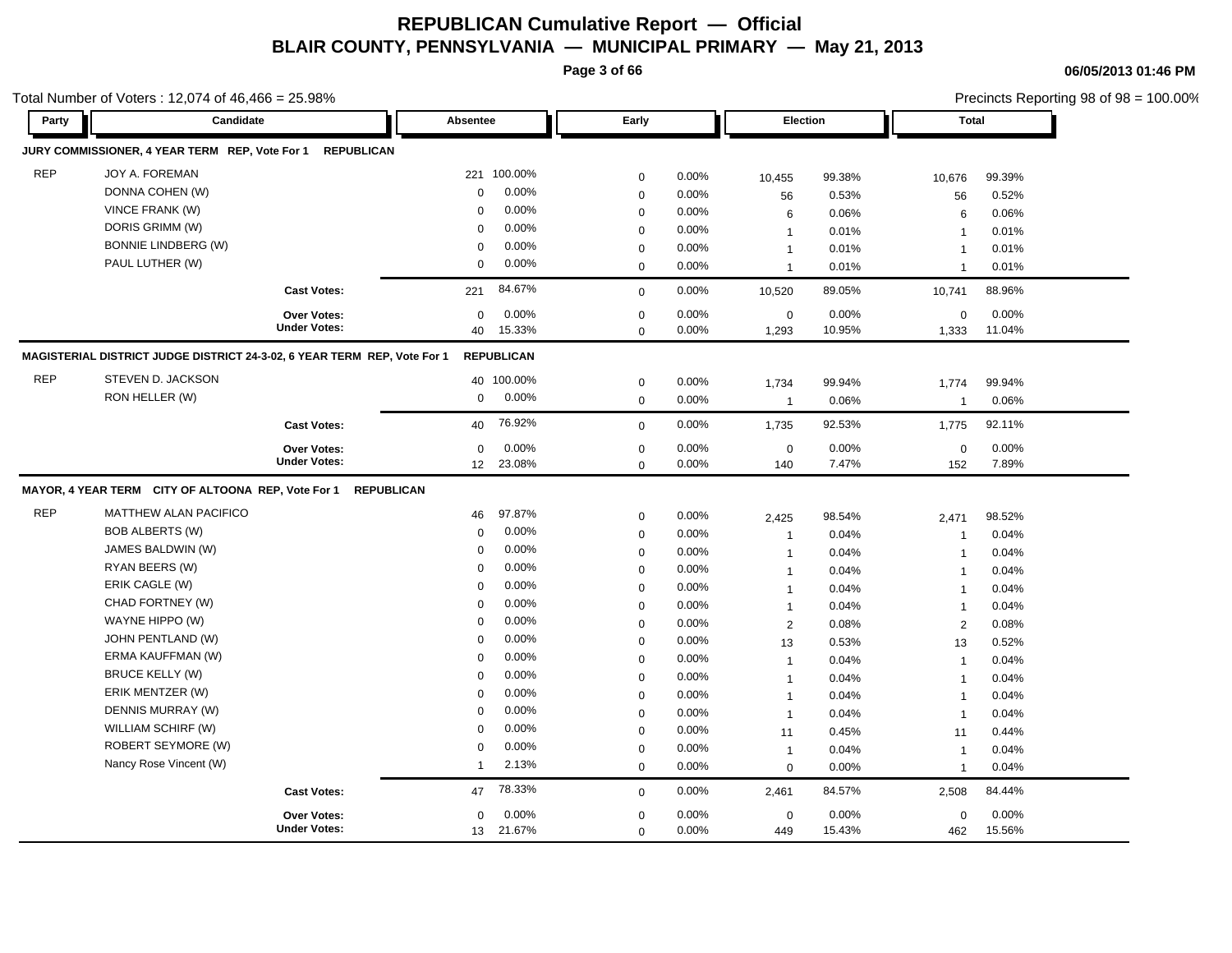**Page 4 of 66**

**06/05/2013 01:46 PM**

|            | Total Number of Voters: 12,074 of 46,466 = 25.98%            |                     |             |            |             |          |                 |         |                | Precincts Reporting 98 of 98 = 100.00% |
|------------|--------------------------------------------------------------|---------------------|-------------|------------|-------------|----------|-----------------|---------|----------------|----------------------------------------|
| Party      | Candidate                                                    |                     | Absentee    |            | Early       |          | <b>Election</b> |         |                | Total                                  |
|            | CITY CONTROLLER, 4 YEAR TERM ALTOONA REP, Vote For 1         | <b>REPUBLICAN</b>   |             |            |             |          |                 |         |                |                                        |
| <b>REP</b> | <b>AUGUST STICKEL</b>                                        |                     |             | 45 100.00% | $\mathbf 0$ | 0.00%    | 2,552           | 100.00% | 2,597          | 100.00%                                |
|            |                                                              | <b>Cast Votes:</b>  | 45          | 75.00%     | $\mathbf 0$ | 0.00%    | 2,552           | 87.70%  | 2,597          | 87.44%                                 |
|            |                                                              | <b>Over Votes:</b>  | 0           | 0.00%      | $\mathbf 0$ | 0.00%    | $\mathbf 0$     | 0.00%   | $\mathbf 0$    | 0.00%                                  |
|            |                                                              | <b>Under Votes:</b> | 15          | 25.00%     | $\mathbf 0$ | 0.00%    | 358             | 12.30%  | 373            | 12.56%                                 |
|            | CITY COUNCIL, 4 YEAR TERM ALTOONA REP, Vote For 3 REPUBLICAN |                     |             |            |             |          |                 |         |                |                                        |
| <b>REP</b> | <b>MATT CACCIOTTI</b>                                        |                     | 37          | 34.26%     | $\mathbf 0$ | 0.00%    | 2,089           | 33.67%  | 2,126          | 33.68%                                 |
| <b>REP</b> | MICHAEL C. HAIRE                                             |                     | 32          | 29.63%     | $\mathbf 0$ | 0.00%    | 1,969           | 31.73%  | 2,001          | 31.70%                                 |
| <b>REP</b> | DAVID W. BUTTERBAUGH, JR.                                    |                     | 38          | 35.19%     | $\mathbf 0$ | 0.00%    | 2,096           | 33.78%  | 2,134          | 33.80%                                 |
|            | MICHAEL BERRYMAN (W)                                         |                     | $\mathbf 0$ | 0.00%      | $\mathbf 0$ | 0.00%    | 6               | 0.10%   | 6              | 0.10%                                  |
|            | WILSON SAGUBAN (W)                                           |                     | $\Omega$    | 0.00%      | $\mathbf 0$ | 0.00%    | 34              | 0.55%   | 34             | 0.54%                                  |
|            | JOE DEGENNARO (W)                                            |                     | $\Omega$    | 0.00%      | $\mathbf 0$ | 0.00%    | $\mathbf{1}$    | 0.02%   | $\mathbf 1$    | 0.02%                                  |
|            | DORIS GRIMM (W)                                              |                     | $\Omega$    | 0.00%      | $\mathbf 0$ | 0.00%    | $\mathbf{1}$    | 0.02%   | $\overline{1}$ | 0.02%                                  |
|            | <b>JASON HIGH (W)</b>                                        |                     | $\Omega$    | 0.00%      | $\mathbf 0$ | 0.00%    | $\mathbf{1}$    | 0.02%   | $\overline{1}$ | 0.02%                                  |
|            | WAYNE HIPPO (W)                                              |                     | $\Omega$    | 0.00%      | $\mathbf 0$ | 0.00%    | $\mathbf{1}$    | 0.02%   | $\overline{1}$ | 0.02%                                  |
|            | <b>JOHN MGINUNS (W)</b>                                      |                     | $\Omega$    | 0.00%      | $\mathbf 0$ | 0.00%    | $\mathbf{1}$    | 0.02%   | $\overline{1}$ | 0.02%                                  |
|            | WILLIAM NEUBAUGHER (W)                                       |                     | $\Omega$    | 0.00%      | $\mathbf 0$ | 0.00%    | $\mathbf{1}$    | 0.02%   | $\overline{1}$ | 0.02%                                  |
|            | ALEX PETERS (W)                                              |                     | $\Omega$    | 0.00%      | $\mathbf 0$ | 0.00%    | $\mathbf{1}$    | 0.02%   | $\mathbf{1}$   | 0.02%                                  |
|            | WILLIAM ROBERTS (W)                                          |                     | $\Omega$    | 0.00%      | $\mathbf 0$ | 0.00%    | $\mathbf{1}$    | 0.02%   | $\overline{1}$ | 0.02%                                  |
|            | WILSON SACUBA (W)                                            |                     | $\Omega$    | 0.00%      | $\mathbf 0$ | 0.00%    | $\mathbf{1}$    | 0.02%   | $\overline{1}$ | 0.02%                                  |
|            | WILSON SCUPION (W)                                           |                     | $\Omega$    | 0.00%      | $\mathbf 0$ | 0.00%    | $\mathbf{1}$    | 0.02%   | $\overline{1}$ | 0.02%                                  |
|            | Nancy Rose Vincent (W)                                       |                     | 1           | 0.93%      | $\mathbf 0$ | 0.00%    | $\mathbf 0$     | 0.00%   | $\overline{1}$ | 0.02%                                  |
|            | JASON WILKINSON (W)                                          |                     | $\mathbf 0$ | 0.00%      | $\mathbf 0$ | 0.00%    | $\overline{1}$  | 0.02%   | $\overline{1}$ | 0.02%                                  |
|            |                                                              | <b>Cast Votes:</b>  | 108         | 60.00%     | $\mathbf 0$ | 0.00%    | 6,205           | 71.08%  | 6,313          | 70.85%                                 |
|            |                                                              | Over Votes:         | $\Omega$    | 0.00%      | $\mathbf 0$ | 0.00%    | $\mathbf 0$     | 0.00%   | $\mathbf 0$    | 0.00%                                  |
|            |                                                              | <b>Under Votes:</b> | 72          | 40.00%     | $\Omega$    | $0.00\%$ | 2,525           | 28.92%  | 2,597          | 29.15%                                 |
|            | MAYOR, 4 YEAR TERM BELLWOOD REP, Vote For 1                  | <b>REPUBLICAN</b>   |             |            |             |          |                 |         |                |                                        |
| <b>REP</b> | <b>BRIAN A. THOMAS</b>                                       |                     |             | 1 100.00%  | $\mathbf 0$ | 0.00%    | 112             | 97.39%  | 113            | 97.41%                                 |
|            | SCOTT BOYER (W)                                              |                     | $\Omega$    | 0.00%      | $\mathbf 0$ | 0.00%    | $\mathbf{1}$    | 0.87%   | $\mathbf{1}$   | 0.86%                                  |
|            | THOMAS J LECHNER (W)                                         |                     | 0           | 0.00%      | $\mathbf 0$ | 0.00%    | $\mathbf{1}$    | 0.87%   | $\overline{1}$ | 0.86%                                  |
|            | ANDREW J M STOWELL (W)                                       |                     | $\mathbf 0$ | 0.00%      | $\mathbf 0$ | $0.00\%$ | $\mathbf{1}$    | 0.87%   | $\overline{1}$ | 0.86%                                  |
|            |                                                              | <b>Cast Votes:</b>  |             | 1 100.00%  | $\mathbf 0$ | 0.00%    | 115             | 93.50%  | 116            | 93.55%                                 |
|            |                                                              | <b>Over Votes:</b>  | 0           | 0.00%      | $\mathbf 0$ | 0.00%    | $\mathbf 0$     | 0.00%   | $\mathbf 0$    | 0.00%                                  |
|            |                                                              | <b>Under Votes:</b> | 0           | 0.00%      | $\mathbf 0$ | 0.00%    | 8               | 6.50%   | 8              | 6.45%                                  |

Precincts Reporting 98 of 98 = 100.00%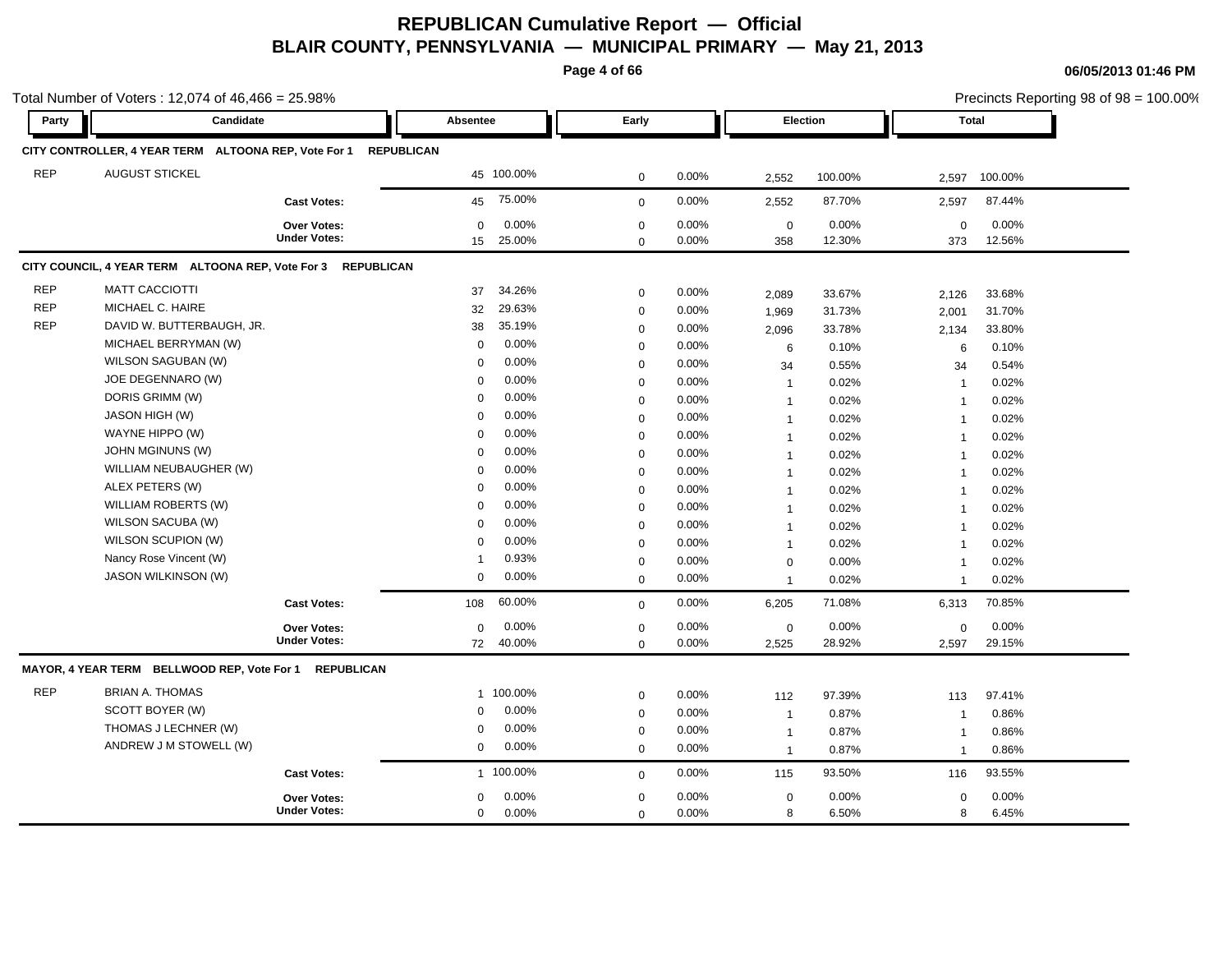**Page 5 of 66**

|            | Total Number of Voters: 12,074 of 46,466 = 25.98%            |                     |                          |             |          |                     |                 |                               | Precincts Reporting 98 of 98 = 100.00% |
|------------|--------------------------------------------------------------|---------------------|--------------------------|-------------|----------|---------------------|-----------------|-------------------------------|----------------------------------------|
| Party      | Candidate                                                    |                     | Absentee                 | Early       |          | Election            |                 | Total                         |                                        |
|            | MAYOR, 4 YEAR TERM HOLLIDAYSBURG REP, Vote For 1             | <b>REPUBLICAN</b>   |                          |             |          |                     |                 |                               |                                        |
| <b>REP</b> | JOE DODSON                                                   |                     | 68.75%<br>33             | $\mathbf 0$ | 0.00%    | 411                 | 48.70%          | 444                           | 49.78%                                 |
| <b>REP</b> | JOHN P. STULTZ, JR.                                          |                     | 31.25%<br>15             | 0           | 0.00%    | 431                 | 51.07%          | 446                           | 50.00%                                 |
|            | RENEE DOUGLS (W)                                             |                     | 0.00%<br>0               | 0           | 0.00%    | $\overline{1}$      | 0.12%           | $\mathbf 1$                   | 0.11%                                  |
|            | JOEL KOSS (W)                                                |                     | 0.00%<br>0               | 0           | 0.00%    | $\overline{1}$      | 0.12%           | $\mathbf 1$                   | 0.11%                                  |
|            |                                                              | <b>Cast Votes:</b>  | 90.57%<br>48             | $\mathbf 0$ | 0.00%    | 844                 | 98.14%          | 892                           | 97.70%                                 |
|            |                                                              | <b>Over Votes:</b>  | 0.00%<br>0               | $\mathbf 0$ | 0.00%    | 0                   | 0.00%           | 0                             | 0.00%                                  |
|            |                                                              | <b>Under Votes:</b> | 9.43%<br>5               | $\mathbf 0$ | 0.00%    | 16                  | 1.86%           | 21                            | 2.30%                                  |
|            | MAYOR, 4 YEAR TERM MARTINSBURG REP, Vote For 1               | <b>REPUBLICAN</b>   |                          |             |          |                     |                 |                               |                                        |
| <b>REP</b> | REX L. HARTMAN                                               |                     | 12 100.00%               | $\mathbf 0$ | $0.00\%$ | 303                 | 99.34%          | 315                           | 99.37%                                 |
|            | GREENLEAF DON (W)                                            |                     | 0.00%<br>0               | 0           | 0.00%    | $\overline{1}$      | 0.33%           | -1                            | 0.32%                                  |
|            | RICHARD A BRANTNER SR (W)                                    |                     | 0.00%<br>0               | $\mathbf 0$ | 0.00%    | $\overline{1}$      | 0.33%           | $\mathbf{1}$                  | 0.32%                                  |
|            |                                                              | <b>Cast Votes:</b>  | 12 100.00%               | $\mathbf 0$ | 0.00%    | 305                 | 92.99%          | 317                           | 93.24%                                 |
|            |                                                              | Over Votes:         | 0.00%<br>0               | 0           | $0.00\%$ | $\mathbf 0$         | 0.00%           | 0                             | 0.00%                                  |
|            |                                                              | <b>Under Votes:</b> | $0.00\%$<br>$\mathbf{0}$ | $\mathbf 0$ | 0.00%    | 23                  | 7.01%           | 23                            | 6.76%                                  |
|            | MAYOR, 4 YEAR TERM NEWRY REP, Vote For 1                     | <b>REPUBLICAN</b>   |                          |             |          |                     |                 |                               |                                        |
| <b>REP</b> | FREDRICK H. REYNOLDS                                         |                     | 1 100.00%                | $\mathbf 0$ | 0.00%    | 17                  | 89.47%          | 18                            | 90.00%                                 |
|            | RICHARD GAIRTH (W)                                           |                     | 0.00%<br>$\Omega$        | 0           | 0.00%    | $\overline{1}$      | 5.26%           | $\overline{1}$                | 5.00%                                  |
|            | JOE GLASS (W)                                                |                     | 0.00%<br>0               | $\mathbf 0$ | 0.00%    | $\overline{1}$      | 5.26%           | $\overline{1}$                | 5.00%                                  |
|            |                                                              | <b>Cast Votes:</b>  | 1 100.00%                | $\mathbf 0$ | 0.00%    | 19                  | 86.36%          | 20                            | 86.96%                                 |
|            |                                                              | Over Votes:         | 0.00%<br>$\mathbf 0$     | $\mathbf 0$ | 0.00%    | $\mathbf 0$         | 0.00%           | $\mathbf 0$                   | 0.00%                                  |
|            |                                                              | <b>Under Votes:</b> | $0.00\%$<br>$\mathbf 0$  | $\mathbf 0$ | $0.00\%$ | 3                   | 13.64%          | 3                             | 13.04%                                 |
|            | MAYOR, 4 YEAR TERM ROARING SPRING REP, Vote For 1 REPUBLICAN |                     |                          |             |          |                     |                 |                               |                                        |
| <b>REP</b> | RONALD J. GLUNT                                              |                     | 3 100.00%                | 0           | $0.00\%$ | 215                 | 99.54%          | 218                           | 99.54%                                 |
|            | JOSH BARNHART (W)                                            |                     | $0.00\%$<br>0            | 0           | 0.00%    | $\overline{1}$      | 0.46%           | $\mathbf{1}$                  | 0.46%                                  |
|            |                                                              | <b>Cast Votes:</b>  | 60.00%<br>3              | $\mathbf 0$ | 0.00%    | 216                 | 91.91%          | 219                           | 91.25%                                 |
|            |                                                              | Over Votes:         | 0.00%<br>0               | $\mathbf 0$ | 0.00%    | $\mathbf 0$         | 0.00%           | 0                             | 0.00%                                  |
|            |                                                              | <b>Under Votes:</b> | 2 40.00%                 | $\mathbf 0$ | 0.00%    | 19                  | 8.09%           | 21                            | 8.75%                                  |
|            | MAYOR, 4 YEAR TERM TYRONE REP, Vote For 1 REPUBLICAN         |                     |                          |             |          |                     |                 |                               |                                        |
| REP        | WILLIAM (BILL) FINK                                          |                     | 66.67%                   |             | 0.00%    |                     |                 |                               |                                        |
| <b>REP</b> | CHARLES B. MILLS                                             |                     | 33.33%<br>$\overline{2}$ | 0<br>0      | 0.00%    | 321                 | 59.12%          | 325                           | 59.20%                                 |
|            | THOMAS KELLY (W)                                             |                     | 0.00%<br>0               | 0           | 0.00%    | 217                 | 39.96%<br>0.18% | 219                           | 39.89%<br>0.18%                        |
|            | MARK KOSOGLOW (W)                                            |                     | $0.00\%$<br>0            | 0           | 0.00%    | $\overline{1}$<br>4 | 0.74%           | $\mathbf 1$<br>$\overline{4}$ | 0.73%                                  |
|            |                                                              |                     |                          |             |          |                     |                 |                               |                                        |
|            |                                                              | <b>Cast Votes:</b>  | 6 100.00%                | $\mathbf 0$ | 0.00%    | 543                 | 94.76%          | 549                           | 94.82%                                 |
|            |                                                              | Over Votes:         | 0.00%<br>0               | 0           | 0.00%    | 0                   | 0.00%           | 0                             | 0.00%                                  |
|            |                                                              | <b>Under Votes:</b> | 0.00%<br>$\mathbf 0$     | 0           | 0.00%    | 30                  | 5.24%           | 30                            | 5.18%                                  |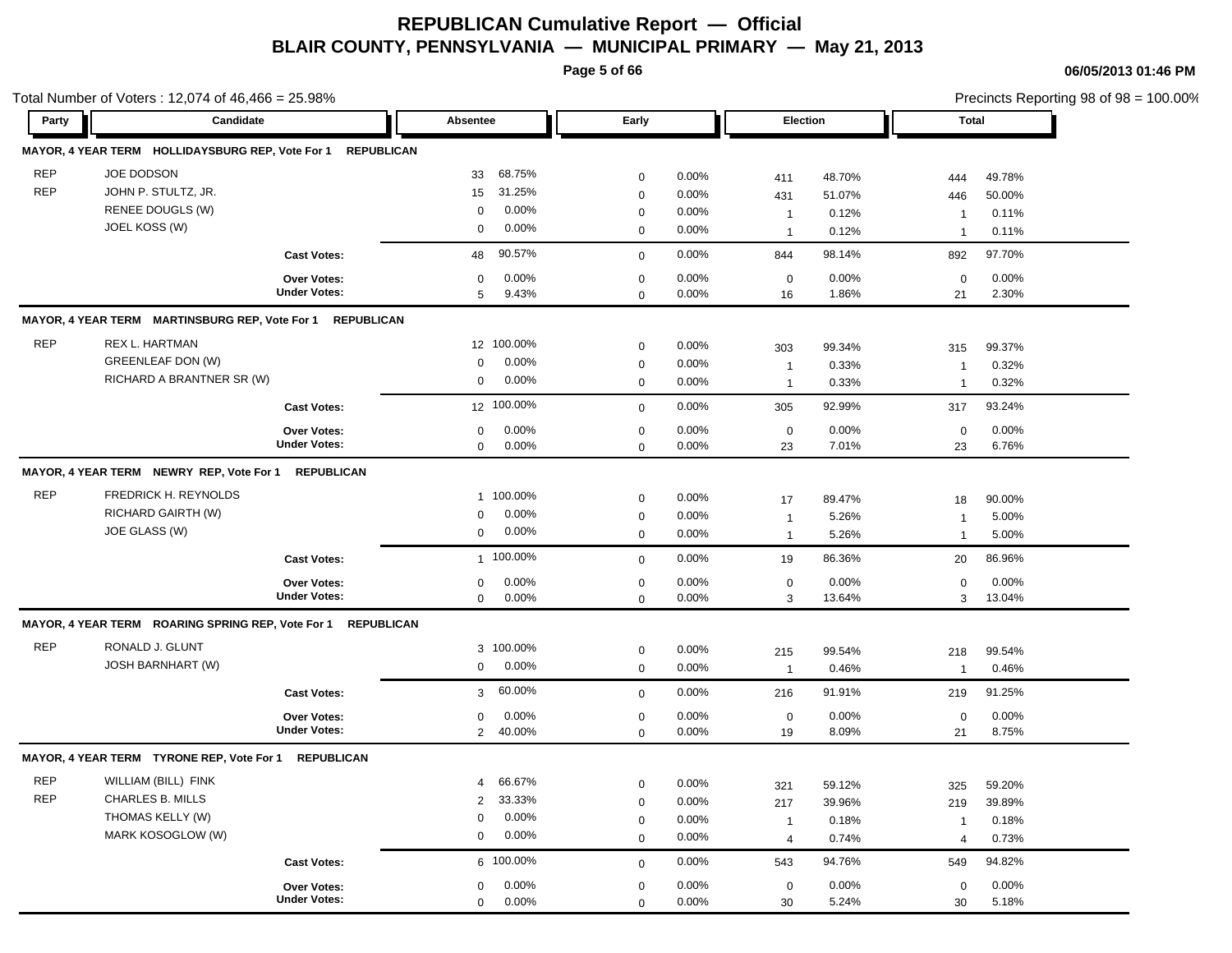**Page 6 of 66**

|            | Total Number of Voters: 12,074 of 46,466 = 25.98%               |                                           |                                    |                            |                |                   |                 |                         | Precincts Reporting 98 of 98 = 100.00% |
|------------|-----------------------------------------------------------------|-------------------------------------------|------------------------------------|----------------------------|----------------|-------------------|-----------------|-------------------------|----------------------------------------|
| Party      | Candidate                                                       |                                           | Absentee                           | Early                      |                | Election          |                 | <b>Total</b>            |                                        |
|            | MAYOR, 4 YEAR TERM WILLIAMSBURG REP, Vote For 1                 | <b>REPUBLICAN</b>                         |                                    |                            |                |                   |                 |                         |                                        |
| <b>REP</b> | THEODORE R. HYLE                                                |                                           | 3 100.00%                          | $\mathbf 0$                | 0.00%          | 86                | 97.73%          | 89                      | 97.80%                                 |
|            | <b>BENJAMIN FLAIG (W)</b>                                       |                                           | 0.00%<br>$\mathbf 0$               | $\mathbf 0$                | 0.00%          | $\mathbf{1}$      | 1.14%           | -1                      | 1.10%                                  |
|            | DAVID LEE (W)                                                   |                                           | 0.00%<br>0                         | $\mathbf 0$                | 0.00%          | $\overline{1}$    | 1.14%           | $\overline{\mathbf{1}}$ | 1.10%                                  |
|            |                                                                 | <b>Cast Votes:</b>                        | 3 100.00%                          | $\mathbf 0$                | 0.00%          | 88                | 83.81%          | 91                      | 84.26%                                 |
|            |                                                                 |                                           |                                    |                            |                |                   |                 |                         |                                        |
|            |                                                                 | <b>Over Votes:</b><br><b>Under Votes:</b> | 0.00%<br>$\mathbf 0$<br>0.00%<br>0 | $\mathbf 0$<br>$\mathbf 0$ | 0.00%<br>0.00% | $\mathbf 0$<br>17 | 0.00%<br>16.19% | $\mathbf 0$<br>17       | 0.00%<br>15.74%                        |
|            |                                                                 |                                           |                                    |                            |                |                   |                 |                         |                                        |
|            | BOROUGH COUNCIL, 4 YEAR TERM BELLWOOD REP, Vote For 4           |                                           | <b>REPUBLICAN</b>                  |                            |                |                   |                 |                         |                                        |
| <b>REP</b> | JUDITH L. ERICKSON                                              |                                           | 33.33%<br>$\overline{1}$           | $\mathbf 0$                | 0.00%          | 92                | 32.97%          | 93                      | 32.98%                                 |
| <b>REP</b> | HERBERT F. SHELOW, SR.                                          |                                           | 33.33%<br>$\mathbf{1}$             | $\mathbf 0$                | 0.00%          | 87                | 31.18%          | 88                      | 31.21%                                 |
| <b>REP</b> | TIMOTHY E. FLANAGAN                                             |                                           | 33.33%<br>$\overline{1}$           | $\mathbf 0$                | 0.00%          | 86                | 30.82%          | 87                      | 30.85%                                 |
|            | SCOTT CLAPPER (W)                                               |                                           | 0.00%<br>0                         | $\mathbf 0$                | 0.00%          | $\mathbf{1}$      | 0.36%           | $\overline{1}$          | 0.35%                                  |
|            | SEAN CLAPPER (W)                                                |                                           | 0.00%<br>$\mathbf 0$               | $\mathbf 0$                | 0.00%          | $\mathbf{1}$      | 0.36%           | $\overline{1}$          | 0.35%                                  |
|            | KATHY DEITZEL (W)                                               |                                           | 0.00%<br>$\Omega$                  | 0                          | 0.00%          | 3                 | 1.08%           | 3                       | 1.06%                                  |
|            | <b>JUDITH KELLEK (W)</b>                                        |                                           | $\Omega$<br>0.00%                  | $\mathbf 0$                | 0.00%          | $\mathbf{1}$      | 0.36%           | -1                      | 0.35%                                  |
|            | ZACHARIAH MCCAULLEY (W)                                         |                                           | 0.00%<br>$\Omega$                  | $\mathbf 0$                | 0.00%          | $\mathbf{1}$      | 0.36%           | $\overline{1}$          | 0.35%                                  |
|            | LOUIS SEIDEL (W)                                                |                                           | 0.00%<br>$\mathbf 0$               | $\mathbf 0$                | 0.00%          | 6                 | 2.15%           | 6                       | 2.13%                                  |
|            | DOUG SLOEY (W)                                                  |                                           | 0.00%<br>0                         | $\mathbf 0$                | 0.00%          | $\overline{1}$    | 0.36%           | $\overline{\mathbf{1}}$ | 0.35%                                  |
|            |                                                                 | <b>Cast Votes:</b>                        | 75.00%<br>3                        | $\mathbf 0$                | 0.00%          | 279               | 56.71%          | 282                     | 56.85%                                 |
|            |                                                                 | Over Votes:                               | 0.00%<br>0                         | $\mathbf 0$                | 0.00%          | $\mathbf 0$       | 0.00%           | $\mathbf 0$             | 0.00%                                  |
|            |                                                                 | <b>Under Votes:</b>                       | 25.00%<br>$\mathbf 1$              | $\mathbf 0$                | 0.00%          | 213               | 43.29%          | 214                     | 43.15%                                 |
|            | BOROUGH COUNCIL, 2 YEAR UNEXPIRED TERM BELLWOOD REP, Vote For 1 |                                           | <b>REPUBLICAN</b>                  |                            |                |                   |                 |                         |                                        |
|            | No Candidate Filed (W)                                          |                                           | 0.00%<br>$\mathbf 0$               | $\pmb{0}$                  | 0.00%          | $\mathbf 0$       | 0.00%           | $\mathbf 0$             | 0.00%                                  |
|            | <b>KEN BEICHLER (W)</b>                                         |                                           | 0.00%<br>$\mathbf 0$               | $\mathbf 0$                | 0.00%          | $\mathbf{1}$      | 11.11%          | $\mathbf{1}$            | 11.11%                                 |
|            | SCOTT CLAPPER (W)                                               |                                           | 0.00%<br>$\mathbf 0$               | $\mathsf 0$                | 0.00%          | $\mathbf{1}$      | 11.11%          | $\overline{1}$          | 11.11%                                 |
|            | SEAN CLAPPER (W)                                                |                                           | 0.00%<br>$\Omega$                  | $\mathbf 0$                | 0.00%          | $\overline{1}$    | 11.11%          | -1                      | 11.11%                                 |
|            | WANDA CLARK (W)                                                 |                                           | 0.00%<br>$\Omega$                  | $\mathbf 0$                | 0.00%          | $\overline{1}$    | 11.11%          | $\overline{1}$          | 11.11%                                 |
|            | KATHY DEITZEL (W)                                               |                                           | 0.00%<br>$\Omega$                  | $\mathbf 0$                | 0.00%          | 3                 | 33.33%          | 3                       | 33.33%                                 |
|            | DAVID SNYDER JR (W)                                             |                                           | 0.00%<br>$\mathbf 0$               | $\mathbf 0$                | 0.00%          | $\overline{1}$    | 11.11%          | $\overline{1}$          | 11.11%                                 |
|            | JASON ROCKWELL (W)                                              |                                           | 0.00%<br>0                         | $\mathbf 0$                | 0.00%          | $\overline{1}$    | 11.11%          | $\overline{1}$          | 11.11%                                 |
|            |                                                                 | <b>Cast Votes:</b>                        | 0.00%<br>$\mathbf{0}$              | $\mathbf 0$                | 0.00%          | 9                 | 7.32%           | 9                       | 7.26%                                  |
|            |                                                                 | <b>Over Votes:</b>                        | 0.00%<br>$\mathbf 0$               | $\mathbf 0$                | 0.00%          | $\mathbf 0$       | 0.00%           | $\mathbf{0}$            | 0.00%                                  |
|            |                                                                 | <b>Under Votes:</b>                       | 1 100.00%                          | $\mathbf 0$                | 0.00%          | 114               | 92.68%          | 115                     | 92.74%                                 |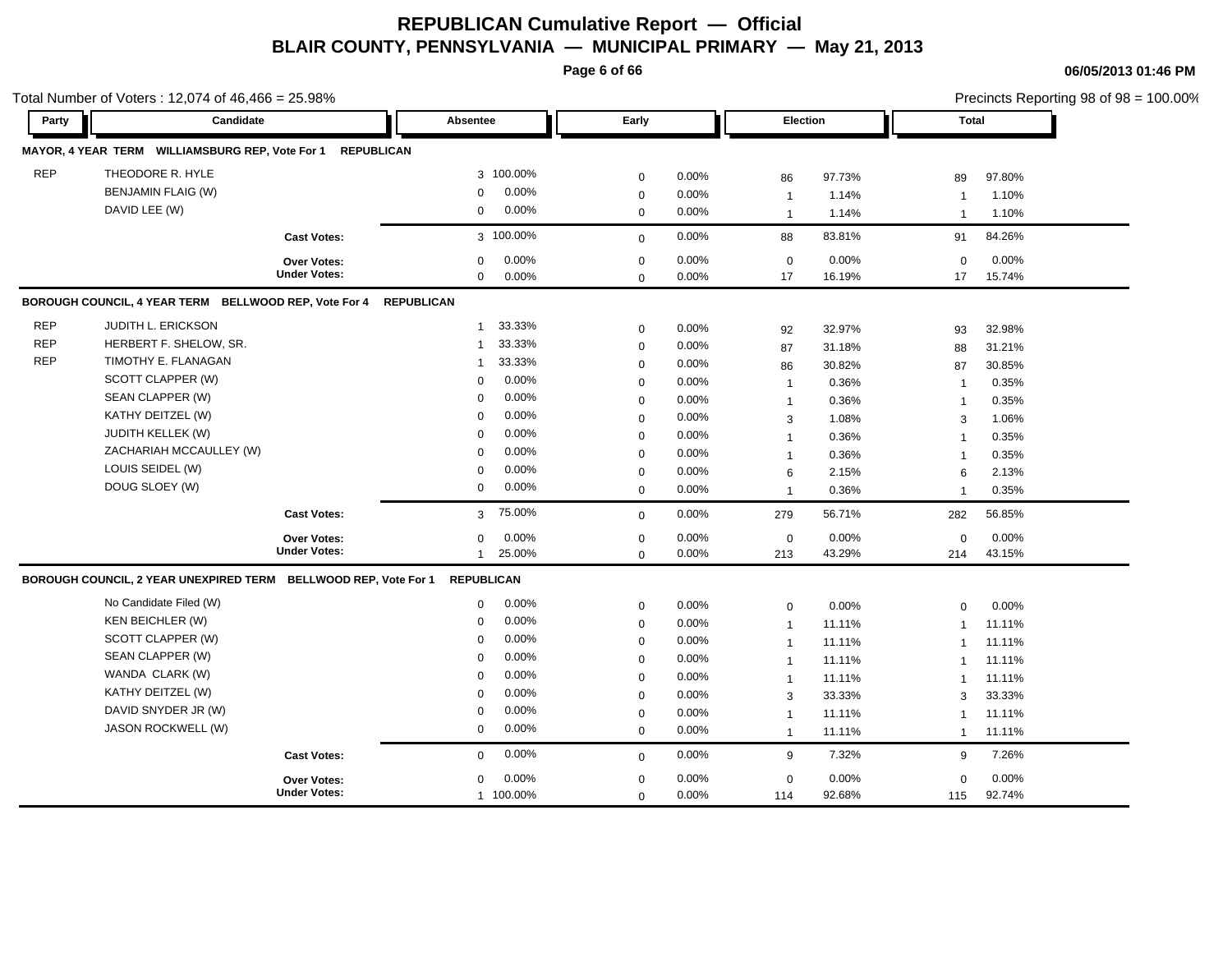**Page 7 of 66**

|            | Total Number of Voters: $12,074$ of $46,466 = 25.98\%$               |                     |                 |                   |              |       |                 |         |                | Precincts Reporting 98 of 98 = 100.00% |  |
|------------|----------------------------------------------------------------------|---------------------|-----------------|-------------------|--------------|-------|-----------------|---------|----------------|----------------------------------------|--|
| Party      | Candidate                                                            |                     | <b>Absentee</b> |                   | Early        |       | <b>Election</b> |         | Total          |                                        |  |
|            | BOROUGH COUNCIL, 4 YEAR TERM DUNCANSVILLE REP, Vote For 3 REPUBLICAN |                     |                 |                   |              |       |                 |         |                |                                        |  |
| <b>REP</b> | CYNTHIA L. BLONTZ                                                    |                     | $\Omega$        | 0.00%             | $\mathbf 0$  | 0.00% | 94              | 47.96%  | 94             | 47.96%                                 |  |
| <b>REP</b> | <b>JEANETTE MILLS</b>                                                |                     | $\mathbf 0$     | 0.00%             | $\mathbf 0$  | 0.00% | 99              | 50.51%  | 99             | 50.51%                                 |  |
|            | DONALD RABENSTEIN (W)                                                |                     | $\mathbf 0$     | 0.00%             | $\mathbf 0$  | 0.00% | $\overline{2}$  | 1.02%   | 2              | 1.02%                                  |  |
|            | DARLENE CULP (W)                                                     |                     | 0               | 0.00%             | $\mathbf 0$  | 0.00% | $\overline{1}$  | 0.51%   | $\overline{1}$ | 0.51%                                  |  |
|            |                                                                      | <b>Cast Votes:</b>  | $\mathbf 0$     | 0.00%             | $\mathbf{0}$ | 0.00% | 196             | 49.87%  | 196            | 49.87%                                 |  |
|            |                                                                      | Over Votes:         | $\mathbf 0$     | 0.00%             | $\mathbf 0$  | 0.00% | $\mathbf 0$     | 0.00%   | $\mathbf 0$    | 0.00%                                  |  |
|            |                                                                      | <b>Under Votes:</b> | $\mathbf 0$     | 0.00%             | $\mathbf 0$  | 0.00% | 197             | 50.13%  | 197            | 50.13%                                 |  |
|            | BOROUGH COUNCIL, 4 YEAR TERM HOLLIDAYSBURG WARD 2 REP, Vote For 1    |                     |                 | <b>REPUBLICAN</b> |              |       |                 |         |                |                                        |  |
| <b>REP</b> | JOHN P. LITTLE                                                       |                     |                 | 2 100.00%         | $\mathbf 0$  | 0.00% | 141             | 99.30%  | 143            | 99.31%                                 |  |
|            | HAROLD BURKET (W)                                                    |                     | $\mathbf 0$     | 0.00%             | $\mathbf 0$  | 0.00% | $\overline{1}$  | 0.70%   | $\overline{1}$ | 0.69%                                  |  |
|            |                                                                      | <b>Cast Votes:</b>  |                 | 2 100.00%         | $\mathbf 0$  | 0.00% | 142             | 88.75%  | 144            | 88.89%                                 |  |
|            |                                                                      | <b>Over Votes:</b>  | $\mathbf 0$     | 0.00%             | $\mathbf 0$  | 0.00% | $\mathbf 0$     | 0.00%   | $\mathbf 0$    | 0.00%                                  |  |
|            |                                                                      | <b>Under Votes:</b> | $\mathbf 0$     | 0.00%             | $\Omega$     | 0.00% | 18              | 11.25%  | 18             | 11.11%                                 |  |
|            | BOROUGH COUNCIL, 4 YEAR TERM HOLLIDAYSBURG WARD 4 REP, Vote For 1    |                     |                 | <b>REPUBLICAN</b> |              |       |                 |         |                |                                        |  |
| <b>REP</b> | MATTHEW J. STULTZ                                                    |                     |                 | 6 100.00%         | $\mathbf 0$  | 0.00% | 125             | 100.00% | 131            | 100.00%                                |  |
|            |                                                                      | <b>Cast Votes:</b>  |                 | 6 100.00%         | $\mathbf 0$  | 0.00% | 125             | 84.46%  | 131            | 85.06%                                 |  |
|            |                                                                      | <b>Over Votes:</b>  | $\mathbf 0$     | 0.00%             | $\mathbf 0$  | 0.00% | $\mathbf 0$     | 0.00%   | $\mathbf 0$    | $0.00\%$                               |  |
|            |                                                                      | <b>Under Votes:</b> | $\Omega$        | 0.00%             | $\Omega$     | 0.00% | 23              | 15.54%  | 23             | 14.94%                                 |  |
|            | BOROUGH COUNCIL, 4 YEAR TERM HOLLIDAYSBURG WARD 6 REP, Vote For 1    |                     |                 | <b>REPUBLICAN</b> |              |       |                 |         |                |                                        |  |
| <b>REP</b> | <b>STEPHANIE WERTZ</b>                                               |                     | 11              | 55.00%            | $\mathbf 0$  | 0.00% | 82              | 50.93%  | 93             | 51.38%                                 |  |
| <b>REP</b> | JOYCE A. LOWE                                                        |                     | 9               | 45.00%            | $\mathbf 0$  | 0.00% | 79              | 49.07%  | 88             | 48.62%                                 |  |
|            |                                                                      | <b>Cast Votes:</b>  | 20              | 80.00%            | $\mathbf 0$  | 0.00% | 161             | 95.27%  | 181            | 93.30%                                 |  |
|            |                                                                      | <b>Over Votes:</b>  | $\Omega$        | 0.00%             | $\mathbf 0$  | 0.00% | $\mathbf 0$     | 0.00%   | $\mathbf{0}$   | 0.00%                                  |  |
|            |                                                                      | <b>Under Votes:</b> | 5               | 20.00%            | $\mathbf 0$  | 0.00% | 8               | 4.73%   | 13             | 6.70%                                  |  |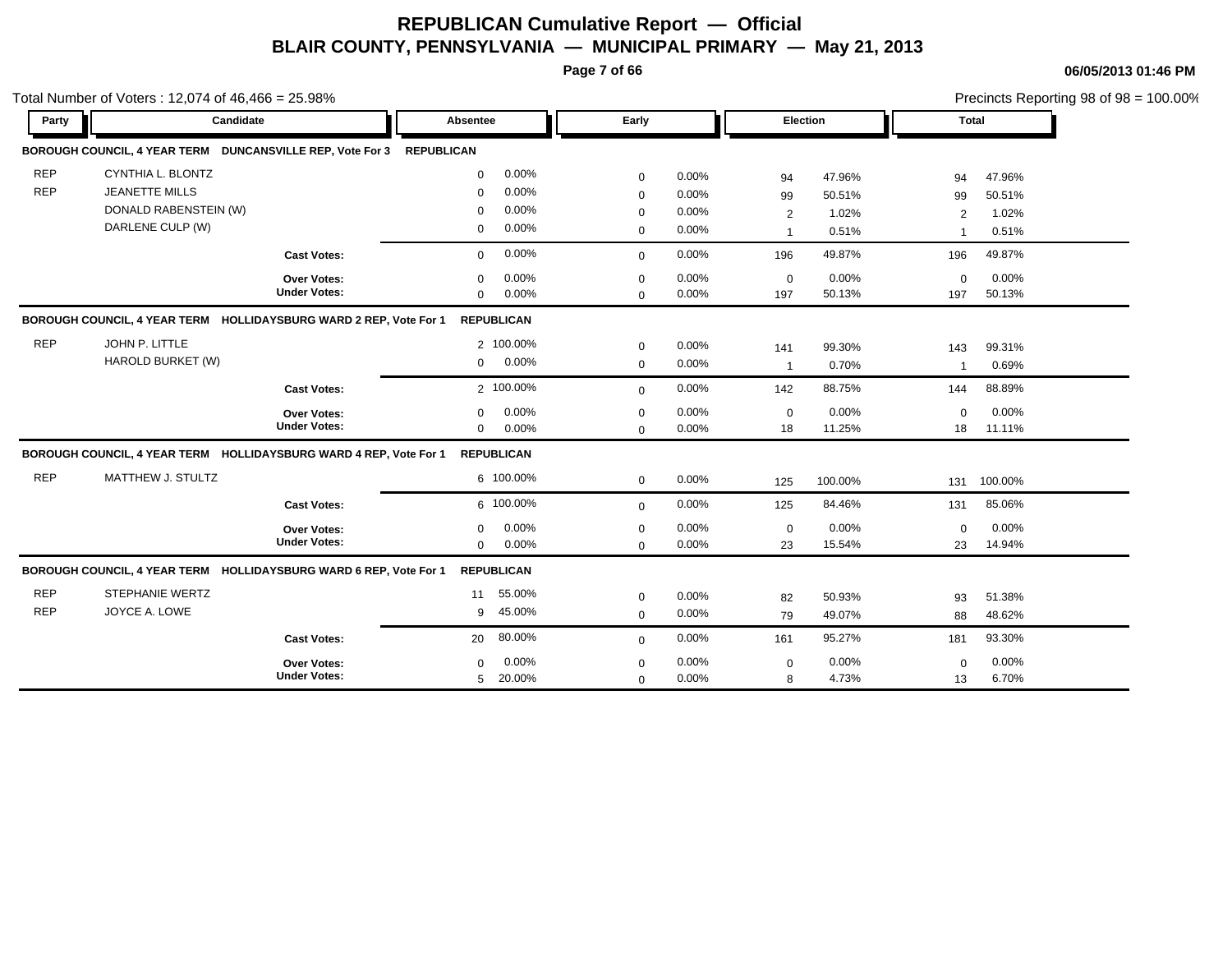**Page 8 of 66**

Precincts Reporting 98 of 98 = 100.00%

**06/05/2013 01:46 PM**

| Party      | Candidate                                                              | Absentee                 | Early       |          | Election       |         | <b>Total</b>   |         |
|------------|------------------------------------------------------------------------|--------------------------|-------------|----------|----------------|---------|----------------|---------|
|            | BOROUGH COUNCIL, 4 YEAR TERM MARTINSBURG REP, Vote For 4 REPUBLICAN    |                          |             |          |                |         |                |         |
| <b>REP</b> | DURBAN D. METZLER                                                      | 24.32%<br>9              | $\mathbf 0$ | 0.00%    | 246            | 26.03%  | 255            | 25.97%  |
| <b>REP</b> | EDWARD L. BENNETT                                                      | 18.92%<br>$\overline{7}$ | $\mathbf 0$ | 0.00%    | 223            | 23.60%  | 230            | 23.42%  |
| <b>REP</b> | LINDA K. SMITH                                                         | 29.73%<br>11             | $\mathbf 0$ | 0.00%    | 260            | 27.51%  | 271            | 27.60%  |
| <b>REP</b> | JANET BLATTENBERGER                                                    | 10.81%<br>4              | $\mathbf 0$ | 0.00%    | 185            | 19.58%  | 189            | 19.25%  |
|            | Blair Bice (W)                                                         | 5.41%<br>$\overline{2}$  | $\mathbf 0$ | 0.00%    | $\mathbf 0$    | 0.00%   | 2              | 0.20%   |
|            | JAMES BUTLER (W)                                                       | 0.00%<br>$\Omega$        | $\mathbf 0$ | $0.00\%$ | $\mathbf{1}$   | 0.11%   | $\overline{1}$ | 0.10%   |
|            | LOUANN ECKENRODE (W)                                                   | 5.41%<br>$\overline{2}$  | $\mathbf 0$ | $0.00\%$ | 9              | 0.95%   | 11             | 1.12%   |
|            | JODY GAHAGAN (W)                                                       | 0.00%<br>$\mathbf 0$     | $\mathbf 0$ | $0.00\%$ | $\mathbf{1}$   | 0.11%   | $\overline{1}$ | 0.10%   |
|            | MIKE HORTON (W)                                                        | $\mathbf 0$<br>0.00%     | $\mathbf 0$ | 0.00%    | $\mathbf{1}$   | 0.11%   | $\mathbf{1}$   | 0.10%   |
|            | PHYLLIS KEIM (W)                                                       | 0.00%<br>$\mathbf 0$     | $\mathbf 0$ | 0.00%    | $\mathbf{1}$   | 0.11%   | $\mathbf{1}$   | 0.10%   |
|            | SUZANNE MCNALLY (W)                                                    | 0.00%<br>$\mathbf 0$     | $\mathbf 0$ | 0.00%    | 11             | 1.16%   | 11             | 1.12%   |
|            | Nathan Ormsby (W)                                                      | 2<br>5.41%               | $\pmb{0}$   | 0.00%    | $\mathbf 0$    | 0.00%   | 2              | 0.20%   |
|            | PAUL RHULE (W)                                                         | 0.00%<br>$\Omega$        | $\mathbf 0$ | 0.00%    | $\overline{4}$ | 0.42%   | $\overline{4}$ | 0.41%   |
|            | DOUG SMITH (W)                                                         | 0.00%<br>$\Omega$        | $\mathbf 0$ | 0.00%    | $\mathbf{1}$   | 0.11%   | $\overline{1}$ | 0.10%   |
|            | HERBERT WHITFIELD (W)                                                  | 0.00%<br>$\mathbf 0$     | $\mathbf 0$ | 0.00%    | 2              | 0.21%   | 2              | 0.20%   |
|            | <b>Cast Votes:</b>                                                     | 77.08%<br>37             | $\Omega$    | 0.00%    | 945            | 72.03%  | 982            | 72.21%  |
|            | <b>Over Votes:</b>                                                     | 0.00%<br>$\mathbf 0$     | $\mathbf 0$ | 0.00%    | $\mathbf 0$    | 0.00%   | $\mathbf 0$    | 0.00%   |
|            | <b>Under Votes:</b>                                                    | 22.92%<br>11             | $\mathbf 0$ | 0.00%    | 367            | 27.97%  | 378            | 27.79%  |
|            | BOROUGH COUNCIL, 4 YEAR TERM NEWRY REP, Vote For 2 REPUBLICAN          |                          |             |          |                |         |                |         |
|            | No Candidate Filed (W)                                                 | 0.00%<br>0               | $\mathbf 0$ | 0.00%    | $\mathbf 0$    | 0.00%   | $\mathbf 0$    | 0.00%   |
|            | RICHARD GIARTH (W)                                                     | 0.00%<br>$\mathbf 0$     | $\mathbf 0$ | 0.00%    | $\mathbf{1}$   | 100.00% | $\mathbf{1}$   | 100.00% |
|            | <b>Cast Votes:</b>                                                     | 0.00%<br>$\mathbf 0$     | $\mathbf 0$ | 0.00%    | $\mathbf{1}$   | 2.27%   | $\mathbf{1}$   | 2.17%   |
|            | Over Votes:                                                            | 0.00%<br>$\mathbf 0$     | $\pmb{0}$   | 0.00%    | $\mathbf 0$    | 0.00%   | $\Omega$       | 0.00%   |
|            | <b>Under Votes:</b>                                                    | 2 100.00%                | $\mathbf 0$ | 0.00%    | 43             | 97.73%  | 45             | 97.83%  |
|            | BOROUGH COUNCIL, 4 YEAR TERM ROARING SPRING REP, Vote For 4 REPUBLICAN |                          |             |          |                |         |                |         |
| <b>REP</b> | SUE ANN BIDDLE-FEATHER                                                 | 57.14%<br>$\overline{4}$ | $\pmb{0}$   | 0.00%    | 174            | 47.15%  | 178            | 47.34%  |
| <b>REP</b> | JEFFREY P. STEWARD                                                     | 42.86%<br>3              | $\mathbf 0$ | 0.00%    | 185            | 50.14%  | 188            | 50.00%  |
|            | JOHN R BIDDLE (W)                                                      | 0.00%<br>0               | $\mathbf 0$ | 0.00%    | 2              | 0.54%   | 2              | 0.53%   |
|            | STEVE HAMM (W)                                                         | 0.00%<br>0               | $\mathbf 0$ | 0.00%    | $\overline{2}$ | 0.54%   | 2              | 0.53%   |
|            | KAYLA NOEL (W)                                                         | 0.00%<br>$\Omega$        | $\mathbf 0$ | 0.00%    | 3              | 0.81%   | 3              | 0.80%   |
|            | BILL PERKINS (W)                                                       | 0.00%<br>$\mathbf 0$     | $\mathbf 0$ | 0.00%    | $\mathbf{1}$   | 0.27%   | $\mathbf{1}$   | 0.27%   |
|            | PAUL RHULE (W)                                                         | 0.00%<br>$\Omega$        | $\mathbf 0$ | 0.00%    | $\mathbf{1}$   | 0.27%   | $\mathbf{1}$   | 0.27%   |
|            | <b>GARY THOMPSON (W)</b>                                               | $\mathbf 0$<br>0.00%     | $\Omega$    | 0.00%    | $\mathbf{1}$   | 0.27%   | $\overline{1}$ | 0.27%   |
|            | <b>Cast Votes:</b>                                                     | 35.00%<br>$\overline{7}$ | $\mathbf 0$ | 0.00%    | 369            | 39.26%  | 376            | 39.17%  |
|            | <b>Over Votes:</b>                                                     | 0.00%<br>$\mathbf 0$     | $\mathbf 0$ | $0.00\%$ | $\mathbf 0$    | 0.00%   | $\mathbf 0$    | 0.00%   |
|            | <b>Under Votes:</b>                                                    | 65.00%<br>13             | $\mathbf 0$ | 0.00%    | 571            | 60.74%  | 584            | 60.83%  |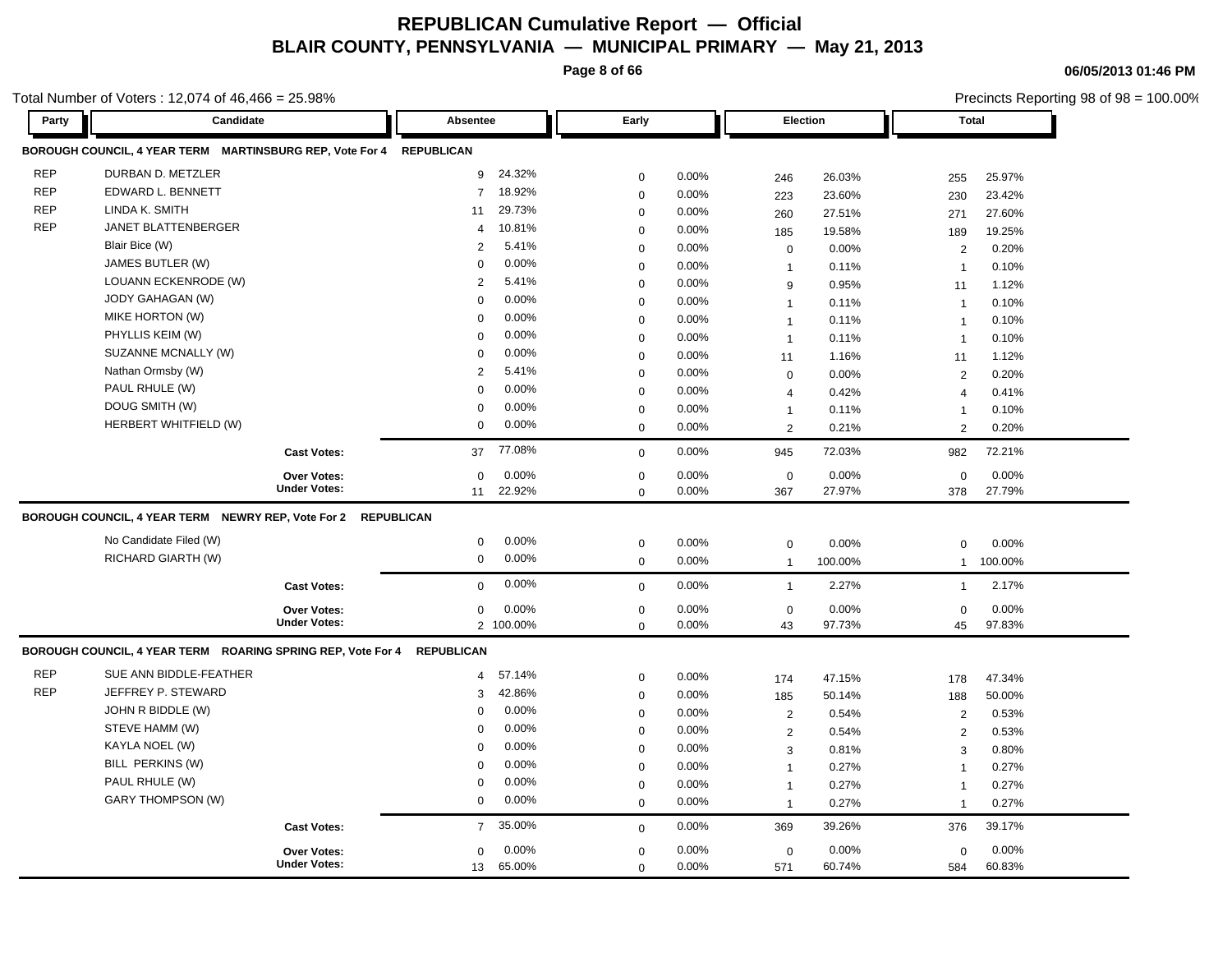**Page 9 of 66**

**06/05/2013 01:46 PM**

|            | Total Number of Voters: 12,074 of 46,466 = 25.98%                      |                     |                           |                |       |                 |        |                | Precincts Reporting 98 of 98 = 100.00% |
|------------|------------------------------------------------------------------------|---------------------|---------------------------|----------------|-------|-----------------|--------|----------------|----------------------------------------|
| Party      | Candidate                                                              |                     | Absentee                  | Early          |       | <b>Election</b> |        | <b>Total</b>   |                                        |
|            | BOROUGH COUNCIL, 4 YEAR TERM TYRONE BORO REP, Vote For 3 REPUBLICAN    |                     |                           |                |       |                 |        |                |                                        |
| <b>REP</b> | WILLIAM LATCHFORD                                                      |                     | 62.50%<br>5               | 0              | 0.00% | 441             | 51.46% | 446            | 51.56%                                 |
| <b>REP</b> | <b>COURTNEY M. RHOADES</b>                                             |                     | 37.50%<br>3               | $\mathbf 0$    | 0.00% | 395             | 46.09% | 398            | 46.01%                                 |
|            | BROCK DAVID ANDERS (W)                                                 |                     | 0.00%<br>$\Omega$         | 0              | 0.00% | $\overline{1}$  | 0.12%  | $\overline{1}$ | 0.12%                                  |
|            | MARK BLACK (W)                                                         |                     | 0.00%<br>$\Omega$         | $\mathbf 0$    | 0.00% | $\mathbf{1}$    | 0.12%  | 1              | 0.12%                                  |
|            | KIM CRAIG (W)                                                          |                     | 0.00%<br>$\Omega$         | 0              | 0.00% | 6               | 0.70%  | 6              | 0.69%                                  |
|            | JEANNE DIPIERRO (W)                                                    |                     | 0.00%<br>$\Omega$         | 0              | 0.00% | 5               | 0.58%  | 5              | 0.58%                                  |
|            | ANDREA MILLS (W)                                                       |                     | 0.00%<br>$\Omega$         | 0              | 0.00% | 3               | 0.35%  | 3              | 0.35%                                  |
|            | CHRISTY RAY (W)                                                        |                     | 0.00%<br>0                | $\mathbf 0$    | 0.00% | 5               | 0.58%  | 5              | 0.58%                                  |
|            |                                                                        | <b>Cast Votes:</b>  | 44.44%<br>8               | $\mathbf 0$    | 0.00% | 857             | 49.85% | 865            | 49.80%                                 |
|            |                                                                        | Over Votes:         | 0.00%<br>0                | 0              | 0.00% | $\mathbf 0$     | 0.00%  | $\mathbf 0$    | 0.00%                                  |
|            |                                                                        | <b>Under Votes:</b> | 55.56%<br>10 <sup>°</sup> | $\mathbf 0$    | 0.00% | 862             | 50.15% | 872            | 50.20%                                 |
|            | BOROUGH COUNCIL, 4 YEAR TERM WILLIAMSBURG REP, Vote For 3              |                     | <b>REPUBLICAN</b>         |                |       |                 |        |                |                                        |
|            | No Candidate Filed (W)                                                 |                     | 0.00%<br>0                | 0              | 0.00% | $\mathbf 0$     | 0.00%  | 0              | 0.00%                                  |
|            | PATRICIA BELL (W)                                                      |                     | 0.00%<br>0                | 0              | 0.00% | $\overline{1}$  | 2.38%  | $\overline{1}$ | 2.38%                                  |
|            | JON DETWILER (W)                                                       |                     | 0.00%<br>$\Omega$         | 0              | 0.00% | 14              | 33.33% | 14             | 33.33%                                 |
|            | <b>MELISSA HARTMAN (W)</b>                                             |                     | 0.00%<br>$\Omega$         | 0              | 0.00% | 14              | 33.33% | 14             | 33.33%                                 |
|            | <b>ERNEST HETRICK (W)</b>                                              |                     | 0.00%<br>0                | 0              | 0.00% | $\overline{4}$  | 9.52%  | $\overline{4}$ | 9.52%                                  |
|            | PEGGY MINGLE (W)                                                       |                     | 0.00%<br>0                | $\mathbf 0$    | 0.00% | $\mathbf 1$     | 2.38%  | $\overline{1}$ | 2.38%                                  |
|            | HARRY MULLINS (W)                                                      |                     | 0.00%<br>$\Omega$         | 0              | 0.00% | $\mathbf{1}$    | 2.38%  | 1              | 2.38%                                  |
|            | CARLEE RANALLI (W)                                                     |                     | 0.00%<br>0                | $\mathbf 0$    | 0.00% | 3               | 7.14%  | 3              | 7.14%                                  |
|            | LUGENE SHELLY (W)                                                      |                     | 0.00%<br>0                | 0              | 0.00% | $\overline{2}$  | 4.76%  | 2              | 4.76%                                  |
|            | TIMOTHY TATE (W)                                                       |                     | 0.00%<br>0                | $\overline{0}$ | 0.00% | $\mathbf 1$     | 2.38%  | $\overline{1}$ | 2.38%                                  |
|            | WILLIAM T WHITE (W)                                                    |                     | 0.00%<br>0                | $\mathbf 0$    | 0.00% | $\overline{1}$  | 2.38%  | $\overline{1}$ | 2.38%                                  |
|            |                                                                        | <b>Cast Votes:</b>  | 0.00%<br>0                | 0              | 0.00% | 42              | 13.33% | 42             | 12.96%                                 |
|            |                                                                        | <b>Over Votes:</b>  | 0.00%<br>0                | $\mathsf 0$    | 0.00% | $\pmb{0}$       | 0.00%  | $\mathbf 0$    | 0.00%                                  |
|            |                                                                        | <b>Under Votes:</b> | 9 100.00%                 | $\mathbf 0$    | 0.00% | 273             | 86.67% | 282            | 87.04%                                 |
|            | BOROUGH COUNCIL, 2 YEAR UNEXPIRED TERM    WILLIAMSBURG REP, Vote For 1 |                     | <b>REPUBLICAN</b>         |                |       |                 |        |                |                                        |
|            | No Candidate Filed (W)                                                 |                     | 0.00%<br>0                | 0              | 0.00% | $\mathbf 0$     | 0.00%  | 0              | 0.00%                                  |
|            | BRIAN DETWILER (W)                                                     |                     | 0.00%<br>$\Omega$         | 0              | 0.00% | $\overline{1}$  | 25.00% | $\overline{1}$ | 25.00%                                 |
|            | JOHN DETWILER (W)                                                      |                     | 0.00%<br>0                | 0              | 0.00% | $\overline{1}$  | 25.00% | $\overline{1}$ | 25.00%                                 |
|            | ED PATTERSON (W)                                                       |                     | 0.00%<br>$\Omega$         | $\mathsf 0$    | 0.00% | $\mathbf{1}$    | 25.00% | $\mathbf{1}$   | 25.00%                                 |
|            | <b>BENJAMIN STRAIT (W)</b>                                             |                     | 0.00%<br>0                | 0              | 0.00% | $\mathbf{1}$    | 25.00% | $\mathbf{1}$   | 25.00%                                 |
|            |                                                                        | <b>Cast Votes:</b>  | 0.00%<br>0                | $\mathbf 0$    | 0.00% | 4               | 3.81%  | 4              | 3.70%                                  |
|            |                                                                        | <b>Over Votes:</b>  | 0.00%<br>0                | 0              | 0.00% | $\mathbf 0$     | 0.00%  | 0              | 0.00%                                  |
|            |                                                                        | <b>Under Votes:</b> | 3 100.00%                 | $\Omega$       | 0.00% | 101             | 96.19% | 104            | 96.30%                                 |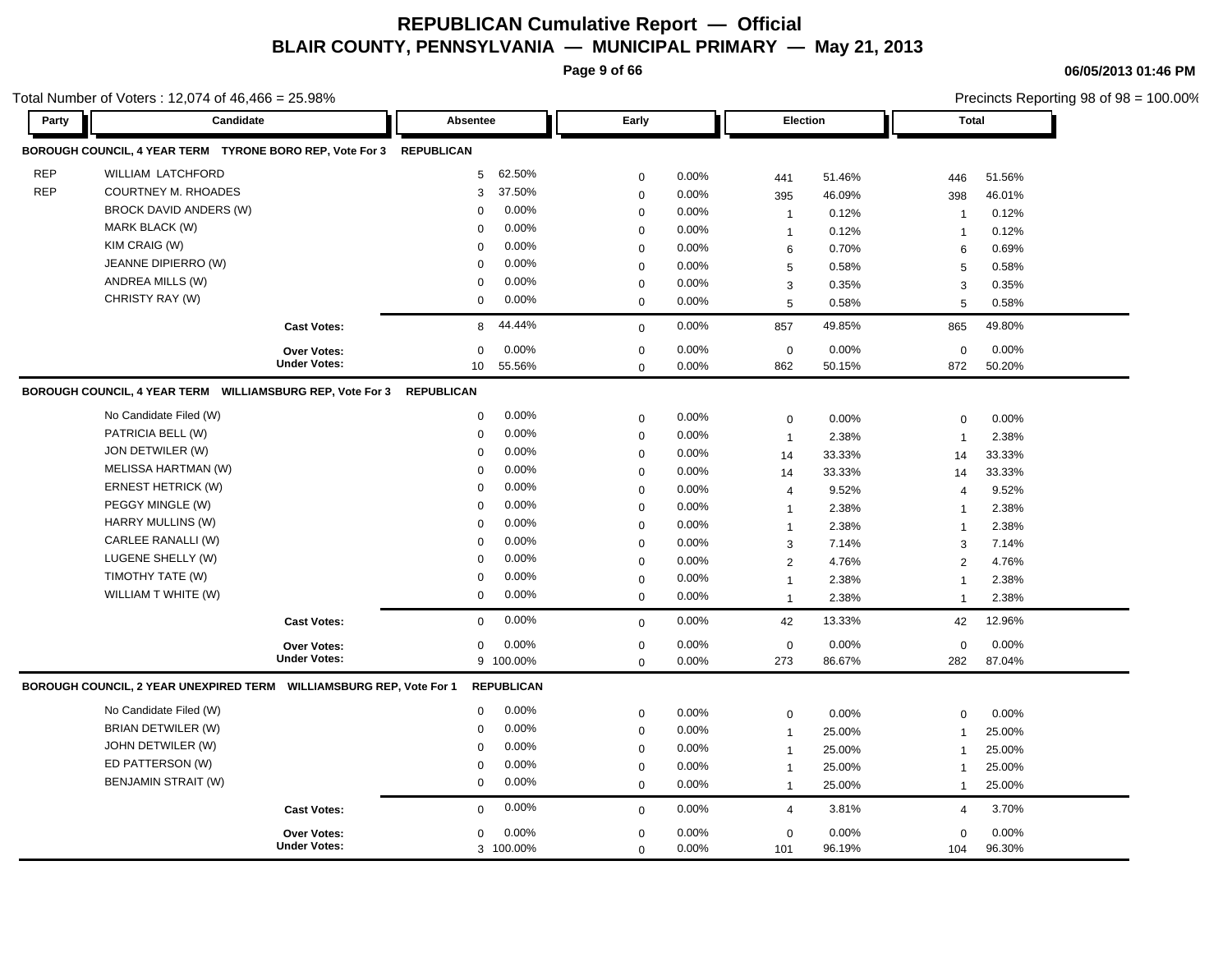**Page 10 of 66**

**06/05/2013 01:46 PM**

|            | Total Number of Voters: 12,074 of 46,466 = 25.98%                     |                     |                   |            |             |          |                 |        |                | Precincts Reporting 98 of 98 = 100.00% |
|------------|-----------------------------------------------------------------------|---------------------|-------------------|------------|-------------|----------|-----------------|--------|----------------|----------------------------------------|
| Party      | Candidate                                                             |                     | Absentee          |            | Early       |          | <b>Election</b> |        | <b>Total</b>   |                                        |
|            | TOWNSHIP SUPERVISOR, 6 YEAR TERM ALLEGHENY REP, Vote For 1            |                     | <b>REPUBLICAN</b> |            |             |          |                 |        |                |                                        |
| <b>REP</b> | FRED N. IMLER, II                                                     |                     |                   | 20 100.00% | 0           | 0.00%    | 587             | 98.82% | 607            | 98.86%                                 |
|            | PALMER BROWN (W)                                                      |                     | 0                 | 0.00%      | 0           | 0.00%    | $\overline{1}$  | 0.17%  | $\overline{1}$ | 0.16%                                  |
|            | JACK CAMBELL (W)                                                      |                     | $\Omega$          | 0.00%      | 0           | 0.00%    | $\mathbf{1}$    | 0.17%  | $\overline{1}$ | 0.16%                                  |
|            | TOMMY FEDESCO JR (W)                                                  |                     | 0                 | 0.00%      | $\mathbf 0$ | 0.00%    | $\overline{2}$  | 0.34%  | $\overline{c}$ | 0.33%                                  |
|            | JOSEPH PANARO (W)                                                     |                     | $\Omega$          | 0.00%      | 0           | 0.00%    | $\mathbf{1}$    | 0.17%  | $\overline{1}$ | 0.16%                                  |
|            | THOMAS SMITH (W)                                                      |                     | $\mathbf 0$       | 0.00%      | $\pmb{0}$   | 0.00%    | $\mathbf{1}$    | 0.17%  | $\overline{1}$ | 0.16%                                  |
|            | KEVIN WALTERS (W)                                                     |                     | 0                 | 0.00%      | 0           | 0.00%    | $\mathbf{1}$    | 0.17%  | $\overline{1}$ | 0.16%                                  |
|            |                                                                       | <b>Cast Votes:</b>  | 20                | 66.67%     | $\mathbf 0$ | 0.00%    | 594             | 89.73% | 614            | 88.73%                                 |
|            |                                                                       | <b>Over Votes:</b>  | 0                 | 0.00%      | 0           | 0.00%    | $\mathbf 0$     | 0.00%  | 0              | 0.00%                                  |
|            |                                                                       | <b>Under Votes:</b> | 10 <sup>1</sup>   | 33.33%     | $\mathbf 0$ | 0.00%    | 68              | 10.27% | 78             | 11.27%                                 |
|            | TOWNSHIP SUPERVISOR, 6 YEAR TERM ANTIS REP, Vote For 2                |                     | <b>REPUBLICAN</b> |            |             |          |                 |        |                |                                        |
| <b>REP</b> | <b>CHARLES W. TAYLOR</b>                                              |                     | 5                 | 38.46%     | 0           | 0.00%    | 278             | 24.78% | 283            | 24.93%                                 |
| <b>REP</b> | LEO J. MATUSZEWSKI                                                    |                     | 3                 | 23.08%     | $\mathbf 0$ | 0.00%    | 328             | 29.23% | 331            | 29.16%                                 |
| <b>REP</b> | CHARLES M. CARACCIOLO, II                                             |                     | 5                 | 38.46%     | 0           | 0.00%    | 512             | 45.63% | 517            | 45.55%                                 |
|            | CHRIS RIDDLE (W)                                                      |                     | 0                 | 0.00%      | $\pmb{0}$   | $0.00\%$ | $\overline{1}$  | 0.09%  | $\overline{1}$ | 0.09%                                  |
|            | SHAWN SHAULIS (W)                                                     |                     | $\mathbf 0$       | 0.00%      | $\mathbf 0$ | 0.00%    | $\overline{1}$  | 0.09%  | $\mathbf{1}$   | 0.09%                                  |
|            | DAVID SHILDT (W)                                                      |                     | $\Omega$          | 0.00%      | $\mathbf 0$ | 0.00%    | $\mathbf{1}$    | 0.09%  | 1              | 0.09%                                  |
|            | DENNIS YOUNG (W)                                                      |                     | 0                 | 0.00%      | $\mathbf 0$ | 0.00%    | $\mathbf{1}$    | 0.09%  | $\overline{1}$ | 0.09%                                  |
|            |                                                                       | <b>Cast Votes:</b>  | 13                | 92.86%     | $\mathbf 0$ | 0.00%    | 1,122           | 85.65% | 1,135          | 85.73%                                 |
|            |                                                                       | <b>Over Votes:</b>  | 0                 | 0.00%      | $\mathbf 0$ | 0.00%    | $\mathbf 0$     | 0.00%  | $\mathsf 0$    | 0.00%                                  |
|            |                                                                       | <b>Under Votes:</b> | $\mathbf{1}$      | 7.14%      | 0           | 0.00%    | 188             | 14.35% | 189            | 14.27%                                 |
|            | TOWNSHIP SUPERVISOR, 6 YEAR TERM BLAIR REP, Vote For 1                |                     | <b>REPUBLICAN</b> |            |             |          |                 |        |                |                                        |
| <b>REP</b> | <b>PALMER BROWN</b>                                                   |                     | 6                 | 40.00%     | 0           | 0.00%    | 312             | 56.12% | 318            | 55.69%                                 |
| <b>REP</b> | CHARLES I. MAXWELL, JR.                                               |                     | 9                 | 60.00%     | $\mathsf 0$ | 0.00%    | 243             | 43.71% | 252            | 44.13%                                 |
|            | DAVE MOSES (W)                                                        |                     | 0                 | 0.00%      | $\mathbf 0$ | 0.00%    | $\overline{1}$  | 0.18%  | $\mathbf{1}$   | 0.18%                                  |
|            |                                                                       | <b>Cast Votes:</b>  | 15                | 78.95%     | $\mathbf 0$ | 0.00%    | 556             | 92.36% | 571            | 91.95%                                 |
|            |                                                                       | <b>Over Votes:</b>  | 0                 | 0.00%      | $\mathsf 0$ | 0.00%    | $\pmb{0}$       | 0.00%  | $\mathbf 0$    | 0.00%                                  |
|            |                                                                       | <b>Under Votes:</b> | $\overline{4}$    | 21.05%     | $\mathbf 0$ | 0.00%    | 46              | 7.64%  | 50             | 8.05%                                  |
|            | TOWNSHIP SUPERVISOR, 6 YEAR TERM CATHARINE REP, Vote For 1 REPUBLICAN |                     |                   |            |             |          |                 |        |                |                                        |
| <b>REP</b> | <b>BARRIE R. WYLAND</b>                                               |                     | 0                 | 0.00%      | 0           | 0.00%    | 51              | 38.06% | 51             | 38.06%                                 |
| <b>REP</b> | RALPH F. RISPOLI                                                      |                     | 0                 | 0.00%      | 0           | 0.00%    | 82              | 61.19% | 82             | 61.19%                                 |
|            | DAVID J BROWN (W)                                                     |                     | 0                 | 0.00%      | 0           | 0.00%    | $\mathbf{1}$    | 0.75%  | $\overline{1}$ | 0.75%                                  |
|            |                                                                       | <b>Cast Votes:</b>  | 0                 | 0.00%      | $\mathbf 0$ | 0.00%    | 134             | 99.26% | 134            | 99.26%                                 |
|            |                                                                       | <b>Over Votes:</b>  | 0                 | 0.00%      | $\mathbf 0$ | 0.00%    | $\mathbf 0$     | 0.00%  | 0              | 0.00%                                  |
|            |                                                                       | <b>Under Votes:</b> | 0                 | 0.00%      | $\mathbf 0$ | 0.00%    | $\overline{1}$  | 0.74%  | $\overline{1}$ | 0.74%                                  |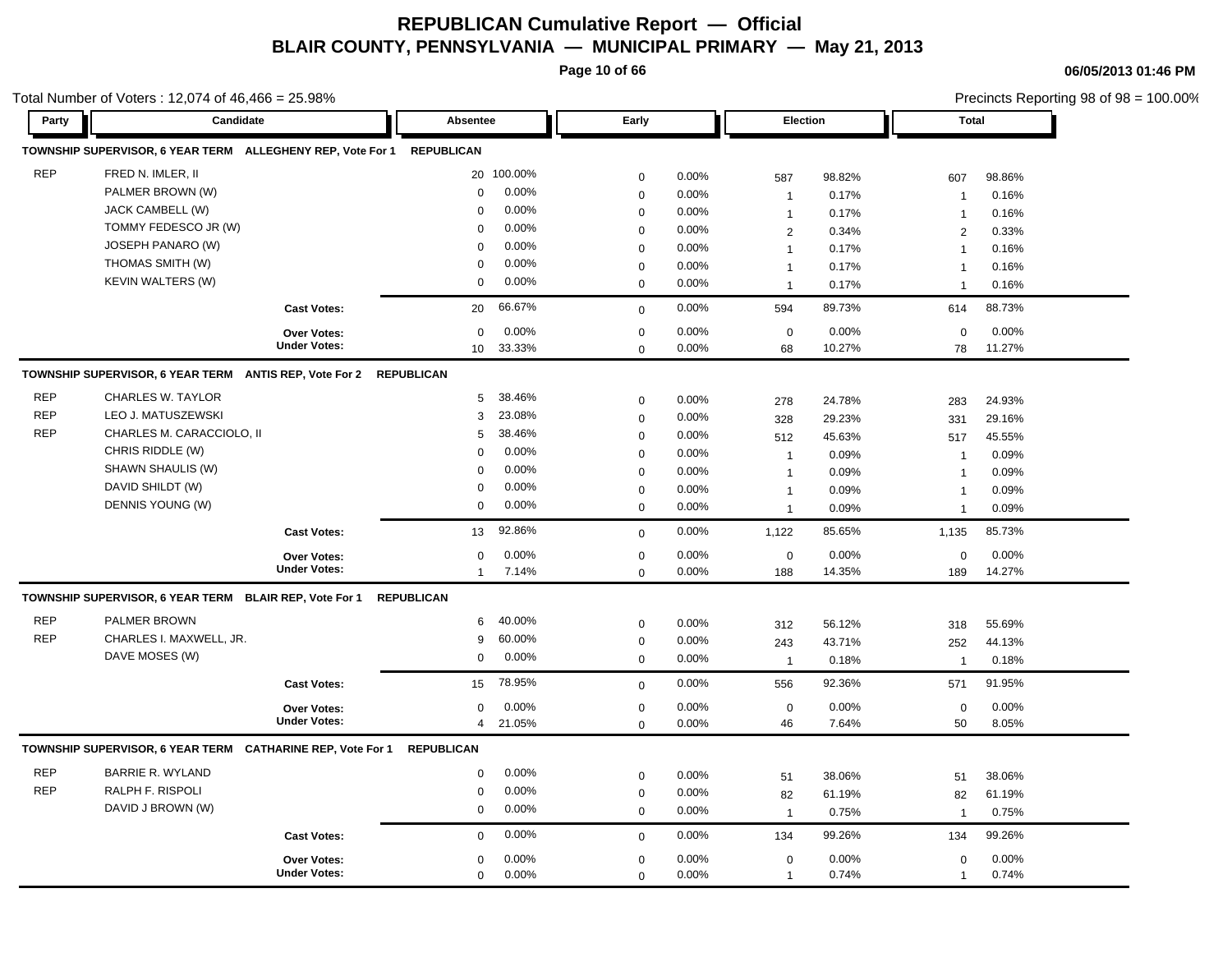**Page 11 of 66**

**06/05/2013 01:46 PM**

|            |                                                                       | Total Number of Voters : 12,074 of 46,466 = 25.98% |                       |                  |       |                      |        |                         | Precincts Reporting 98 of 98 = 100.00% |
|------------|-----------------------------------------------------------------------|----------------------------------------------------|-----------------------|------------------|-------|----------------------|--------|-------------------------|----------------------------------------|
| Party      | Candidate                                                             |                                                    | Absentee              | Early            |       | <b>Election</b>      |        | <b>Total</b>            |                                        |
|            |                                                                       |                                                    | <b>REPUBLICAN</b>     |                  |       |                      |        |                         |                                        |
| <b>REP</b> | JAMES W. GROVE                                                        |                                                    | 33.33%<br>6           | 0                | 0.00% | 483                  | 42.41% | 489                     | 42.26%                                 |
| <b>REP</b> | <b>GREGORY M. WERSTIL</b>                                             |                                                    | 27.78%<br>5           | $\mathbf 0$      | 0.00% | 442                  | 38.81% | 447                     | 38.63%                                 |
| <b>REP</b> | ROBERT HAZENSTAB                                                      |                                                    | 38.89%<br>7           | 0                | 0.00% | 194                  | 17.03% | 201                     | 17.37%                                 |
|            | BRIAN DINGES (W)                                                      |                                                    | 0.00%<br>$\Omega$     | 0                | 0.00% | $\mathbf 1$          | 0.09%  | $\mathbf{1}$            | 0.09%                                  |
|            | PAUL LUTHER (W)                                                       |                                                    | 0.00%<br>$\Omega$     | 0                | 0.00% | $\mathbf 1$          | 0.09%  | $\mathbf{1}$            | 0.09%                                  |
|            | JOHN SWOPE (W)                                                        |                                                    | 0.00%<br>0            | $\mathbf 0$      | 0.00% | $\overline{2}$       | 0.18%  | 2                       | 0.17%                                  |
|            | KEN WERTZ (W)                                                         |                                                    | 0.00%<br>0            | $\mathbf 0$      | 0.00% | 15                   | 1.32%  | 15                      | 1.30%                                  |
|            | JIM WERTZ (W)                                                         |                                                    | 0.00%<br>0            | $\mathbf 0$      | 0.00% | $\overline{1}$       | 0.09%  | $\mathbf{1}$            | 0.09%                                  |
|            |                                                                       | <b>Cast Votes:</b>                                 | 18 100.00%            | $\mathbf 0$      | 0.00% | 1,139                | 95.39% | 1,157                   | 95.46%                                 |
|            |                                                                       | Over Votes:                                        | 0.00%<br>0            | 0                | 0.00% | $\mathbf 0$          | 0.00%  | 0                       | 0.00%                                  |
|            |                                                                       | <b>Under Votes:</b>                                | 0.00%<br>0            | $\mathbf 0$      | 0.00% | 55                   | 4.61%  | 55                      | 4.54%                                  |
|            | TOWNSHIP SUPERVISOR, 4 YEAR UNEXPIRED TERM FRANKSTOWN REP, Vote For 1 |                                                    | <b>REPUBLICAN</b>     |                  |       |                      |        |                         |                                        |
| <b>REP</b> | KENNETH H. WERTZ, II                                                  |                                                    | 17 100.00%            | 0                | 0.00% |                      | 99.42% |                         | 99.43%                                 |
|            | BRIAN DINGES (W)                                                      |                                                    | 0.00%<br>0            | 0                | 0.00% | 1,033<br>$\mathbf 1$ | 0.10%  | 1,050<br>-1             | 0.09%                                  |
|            | JOHN SWOPE (W)                                                        |                                                    | 0.00%<br>0            | 0                | 0.00% | 3                    | 0.29%  | 3                       | 0.28%                                  |
|            | <b>GREG WERSTIL (W)</b>                                               |                                                    | $0.00\%$<br>0         | $\mathbf 0$      | 0.00% | $\overline{2}$       | 0.19%  | 2                       | 0.19%                                  |
|            |                                                                       |                                                    |                       |                  |       |                      |        |                         |                                        |
|            |                                                                       | <b>Cast Votes:</b>                                 | 94.44%<br>17          | $\mathbf 0$      | 0.00% | 1,039                | 87.02% | 1,056                   | 87.13%                                 |
|            |                                                                       | Over Votes:                                        | 0.00%<br>0            | 0                | 0.00% | $\mathbf 0$          | 0.00%  | $\mathbf 0$             | 0.00%                                  |
|            |                                                                       | <b>Under Votes:</b>                                | 5.56%<br>-1           | $\mathbf 0$      | 0.00% | 155                  | 12.98% | 156                     | 12.87%                                 |
|            | TOWNSHIP SUPERVISOR, 6 YEAR TERM FREEDOM REP, Vote For 1              |                                                    | <b>REPUBLICAN</b>     |                  |       |                      |        |                         |                                        |
| <b>REP</b> | <b>MAUREEN HAMOR</b>                                                  |                                                    | 1 100.00%             | $\mathbf 0$      | 0.00% | 227                  | 99.13% | 228                     | 99.13%                                 |
|            | SANDRA HODGE (W)                                                      |                                                    | 0.00%<br>0            | 0                | 0.00% | $\mathbf 1$          | 0.44%  | -1                      | 0.43%                                  |
|            | DAVID DODSON JR (W)                                                   |                                                    | 0.00%<br>0            | 0                | 0.00% | $\mathbf 1$          | 0.44%  | $\mathbf{1}$            | 0.43%                                  |
|            |                                                                       | <b>Cast Votes:</b>                                 | 50.00%<br>-1          | $\mathbf 0$      | 0.00% | 229                  | 90.51% | 230                     | 90.20%                                 |
|            |                                                                       | Over Votes:                                        | 0.00%<br>0            | 0                | 0.00% | $\mathbf 0$          | 0.00%  | 0                       | 0.00%                                  |
|            |                                                                       | <b>Under Votes:</b>                                | 50.00%<br>1           | $\mathbf 0$      | 0.00% | 24                   | 9.49%  | 25                      | 9.80%                                  |
|            | TOWNSHIP SUPERVISOR, 6 YEAR TERM GREENFIELD REP, Vote For 1           |                                                    | REPUBLICAN            |                  |       |                      |        |                         |                                        |
| REP        | <b>LEEANN LIGHTNER</b>                                                |                                                    | 4 100.00%             | 0                | 0.00% | 101                  | 33.67% | 105                     | 34.54%                                 |
| <b>REP</b> | <b>GLENN WENZEL</b>                                                   |                                                    | 0.00%<br>0            | $\mathbf 0$      | 0.00% | 102                  | 34.00% | 102                     | 33.55%                                 |
| <b>REP</b> | SCOTT L. EICHER                                                       |                                                    | 0.00%<br>0            | $\mathbf 0$      | 0.00% | 92                   | 30.67% | 92                      | 30.26%                                 |
|            | JAMES CARSON (W)                                                      |                                                    | 0<br>$0.00\%$         | $\boldsymbol{0}$ | 0.00% | $\mathbf{1}$         | 0.33%  | $\mathbf{1}$            | 0.33%                                  |
|            | ED HELSEL (W)                                                         |                                                    | 0.00%<br>0            | $\mathbf 0$      | 0.00% | $\mathbf{1}$         | 0.33%  | $\overline{1}$          | 0.33%                                  |
|            | CHRISTINE LESLIE (W)                                                  |                                                    | 0.00%<br>0            | $\mathbf 0$      | 0.00% | $\overline{2}$       | 0.67%  | $\overline{\mathbf{c}}$ | 0.66%                                  |
|            | JAMES BETAR (W)                                                       |                                                    | 0.00%<br>0            | $\mathbf 0$      | 0.00% | $\overline{1}$       | 0.33%  | $\mathbf{1}$            | 0.33%                                  |
|            |                                                                       | <b>Cast Votes:</b>                                 | 4 100.00%             | $\mathbf 0$      | 0.00% | 300                  | 96.77% | 304                     | 96.82%                                 |
|            |                                                                       | Over Votes:                                        | 0.00%<br>0            | 0                | 0.00% | 0                    | 0.00%  | $\mathbf 0$             | 0.00%                                  |
|            |                                                                       | <b>Under Votes:</b>                                | 0.00%<br>$\mathbf{0}$ | $\mathbf 0$      | 0.00% | 10                   | 3.23%  | 10                      | 3.18%                                  |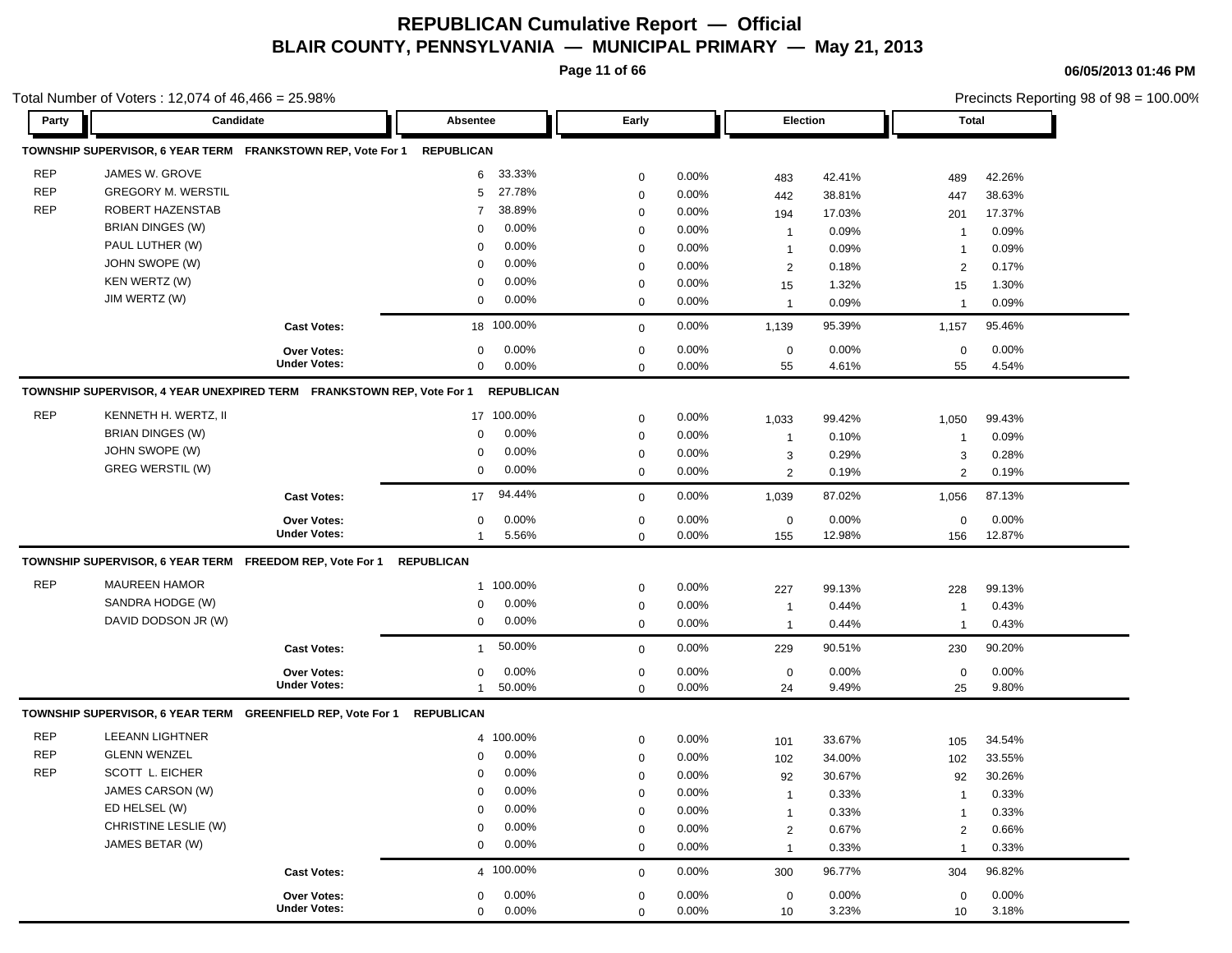**Page 12 of 66**

|            | Total Number of Voters: $12,074$ of $46,466 = 25.98\%$            |                                           |                   |                |                  |                |                   |                |                  |                | Precincts Reporting 98 of 98 = 100.00% |
|------------|-------------------------------------------------------------------|-------------------------------------------|-------------------|----------------|------------------|----------------|-------------------|----------------|------------------|----------------|----------------------------------------|
| Party      | Candidate                                                         |                                           | Absentee          |                | Early            |                | <b>Election</b>   |                | Total            |                |                                        |
|            | TOWNSHIP SUPERVISOR, 6 YEAR TERM HUSTON REP, Vote For 1           |                                           | <b>REPUBLICAN</b> |                |                  |                |                   |                |                  |                |                                        |
|            | No Candidate Filed (W)                                            |                                           | 0                 | 0.00%          | $\mathbf 0$      | 0.00%          | 0                 | 0.00%          | $\mathbf 0$      | 0.00%          |                                        |
|            | ELAINE DELL (W)                                                   |                                           | $\mathbf 0$       | 0.00%          | $\mathbf 0$      | 0.00%          | $\mathbf{1}$      | 8.33%          | -1               | 7.69%          |                                        |
|            | Melvin Edwards (W)                                                |                                           | $\mathbf{1}$      | 100.00%        | $\mathbf 0$      | 0.00%          | $\mathbf 0$       | 0.00%          | -1               | 7.69%          |                                        |
|            | JAMES C WALTER (W)                                                |                                           | 0                 | 0.00%          | $\mathbf 0$      | 0.00%          | 11                | 91.67%         | 11               | 84.62%         |                                        |
|            |                                                                   | <b>Cast Votes:</b>                        |                   | 1 100.00%      | $\mathbf 0$      | 0.00%          | 12                | 8.96%          | 13               | 9.63%          |                                        |
|            |                                                                   | <b>Over Votes:</b>                        | 0                 | $0.00\%$       | $\mathbf 0$      | 0.00%          | $\mathbf 0$       | 0.00%          | $\mathbf 0$      | 0.00%          |                                        |
|            |                                                                   | <b>Under Votes:</b>                       | 0                 | 0.00%          | $\mathbf 0$      | 0.00%          | 122               | 91.04%         | 122              | 90.37%         |                                        |
|            | TOWNSHIP SUPERVISOR, 6 YEAR TERM JUNIATA REP, Vote For 1          |                                           | <b>REPUBLICAN</b> |                |                  |                |                   |                |                  |                |                                        |
| <b>REP</b> | DAVID G. KANE                                                     |                                           |                   | 2 100.00%      | $\mathbf 0$      | 0.00%          | 110               | 94.83%         | 112              | 94.92%         |                                        |
|            | ALLAN R STOMBAUGH (W)                                             |                                           | $\mathbf 0$       | 0.00%          | $\mathbf 0$      | 0.00%          | 4                 | 3.45%          | $\overline{4}$   | 3.39%          |                                        |
|            | MIKE CHIRDON (W)                                                  |                                           | $\mathbf 0$       | 0.00%          | $\mathbf 0$      | 0.00%          | $\mathbf{1}$      | 0.86%          | $\mathbf 1$      | 0.85%          |                                        |
|            | CHARLES KANE (W)                                                  |                                           | 0                 | 0.00%          | $\mathbf 0$      | 0.00%          | $\mathbf{1}$      | 0.86%          | -1               | 0.85%          |                                        |
|            |                                                                   | <b>Cast Votes:</b>                        |                   | 2 100.00%      | $\mathbf 0$      | 0.00%          | 116               | 89.92%         | 118              | 90.08%         |                                        |
|            |                                                                   | <b>Over Votes:</b>                        | 0                 | 0.00%          | $\mathbf 0$      | 0.00%          | $\boldsymbol{0}$  | 0.00%          | $\mathbf 0$      | 0.00%          |                                        |
|            |                                                                   | <b>Under Votes:</b>                       | 0                 | 0.00%          | $\Omega$         | 0.00%          | 13                | 10.08%         | 13               | 9.92%          |                                        |
|            | ALLAN R STOMBAUGH (W)<br>MIKE CHIRDON (W)                         |                                           | 0<br>0            | 0.00%<br>0.00% | 0<br>$\mathbf 0$ | 0.00%<br>0.00% | 3<br>$\mathbf{1}$ | 2.50%<br>0.83% | 3<br>$\mathbf 1$ | 2.46%<br>0.82% |                                        |
|            |                                                                   | <b>Cast Votes:</b>                        |                   | 2 100.00%      | $\mathbf 0$      | 0.00%          | 120               | 93.02%         | 122              | 93.13%         |                                        |
|            |                                                                   | <b>Over Votes:</b><br><b>Under Votes:</b> | 0<br>$\mathbf 0$  | 0.00%<br>0.00% | 0<br>$\mathbf 0$ | 0.00%<br>0.00% | 0<br>9            | 0.00%<br>6.98% | 0<br>9           | 0.00%<br>6.87% |                                        |
|            | TOWNSHIP SUPERVISOR, 6 YEAR TERM LOGAN REP, Vote For 2 REPUBLICAN |                                           |                   |                |                  |                |                   |                |                  |                |                                        |
| <b>REP</b> | RYAN P. RIMBECK                                                   |                                           | 12                | 40.00%         | $\mathbf 0$      | 0.00%          | 724               | 43.88%         | 736              | 43.81%         |                                        |
| <b>REP</b> | <b>JOE METZGAR</b>                                                |                                           | 17                | 56.67%         | $\mathbf 0$      | $0.00\%$       | 914               | 55.39%         | 931              | 55.42%         |                                        |
|            | MICHAEL ADAMS (W)                                                 |                                           | 0                 | 0.00%          | $\mathbf 0$      | 0.00%          | $\mathbf{1}$      | 0.06%          | $\overline{1}$   | 0.06%          |                                        |
|            | ROMEO DEBARTOLOME (W)                                             |                                           | 0                 | 0.00%          | 0                | 0.00%          | 4                 | 0.24%          | 4                | 0.24%          |                                        |
|            | JOHN FISCHER (W)                                                  |                                           | 0                 | 0.00%          | $\mathbf 0$      | 0.00%          | $\mathbf{1}$      | 0.06%          | $\mathbf 1$      | 0.06%          |                                        |
|            | DAVID HOOVER (W)                                                  |                                           | $\Omega$          | 0.00%          | $\mathbf 0$      | 0.00%          | $\mathbf{1}$      | 0.06%          | -1               | 0.06%          |                                        |
|            | KENNETH PATTERSON JR (W)                                          |                                           | 0                 | $0.00\%$       | $\mathbf 0$      | 0.00%          | $\mathbf{1}$      | 0.06%          | -1               | 0.06%          |                                        |
|            | FRANK MELOY (W)                                                   |                                           | 0                 | 0.00%          | $\mathbf 0$      | 0.00%          | $\mathbf{1}$      | 0.06%          | $\mathbf 1$      | 0.06%          |                                        |
|            | LEE OSWALT (W)                                                    |                                           | $\mathbf 0$       | 0.00%          | $\Omega$         | 0.00%          | $\mathbf{1}$      | 0.06%          |                  | 0.06%          |                                        |
|            | Helen Schmitt (W)                                                 |                                           | $\overline{1}$    | 3.33%          | $\mathbf 0$      | 0.00%          | $\mathbf 0$       | 0.00%          | -1               | 0.06%          |                                        |
|            | DAVID SHANNON (W)                                                 |                                           | $\mathbf 0$       | 0.00%          | $\mathbf 0$      | 0.00%          | $\mathbf{1}$      | 0.06%          | -1               | 0.06%          |                                        |
|            | ROSALIND SKY (W)                                                  |                                           | 0                 | $0.00\%$       | $\mathbf 0$      | 0.00%          | $\mathbf{1}$      | 0.06%          | $\overline{1}$   | 0.06%          |                                        |
|            |                                                                   | <b>Cast Votes:</b>                        | 30                | 68.18%         | $\mathbf 0$      | 0.00%          | 1,650             | 68.18%         | 1,680            | 68.18%         |                                        |
|            |                                                                   | Over Votes:                               | $\mathbf 0$       | 0.00%          | $\mathbf 0$      | $0.00\%$       | $\mathbf 0$       | 0.00%          | $\mathbf 0$      | 0.00%          |                                        |
|            |                                                                   | <b>Under Votes:</b>                       |                   | 14 31.82%      | $\mathbf 0$      | 0.00%          | 770               | 31.82%         | 784              | 31.82%         |                                        |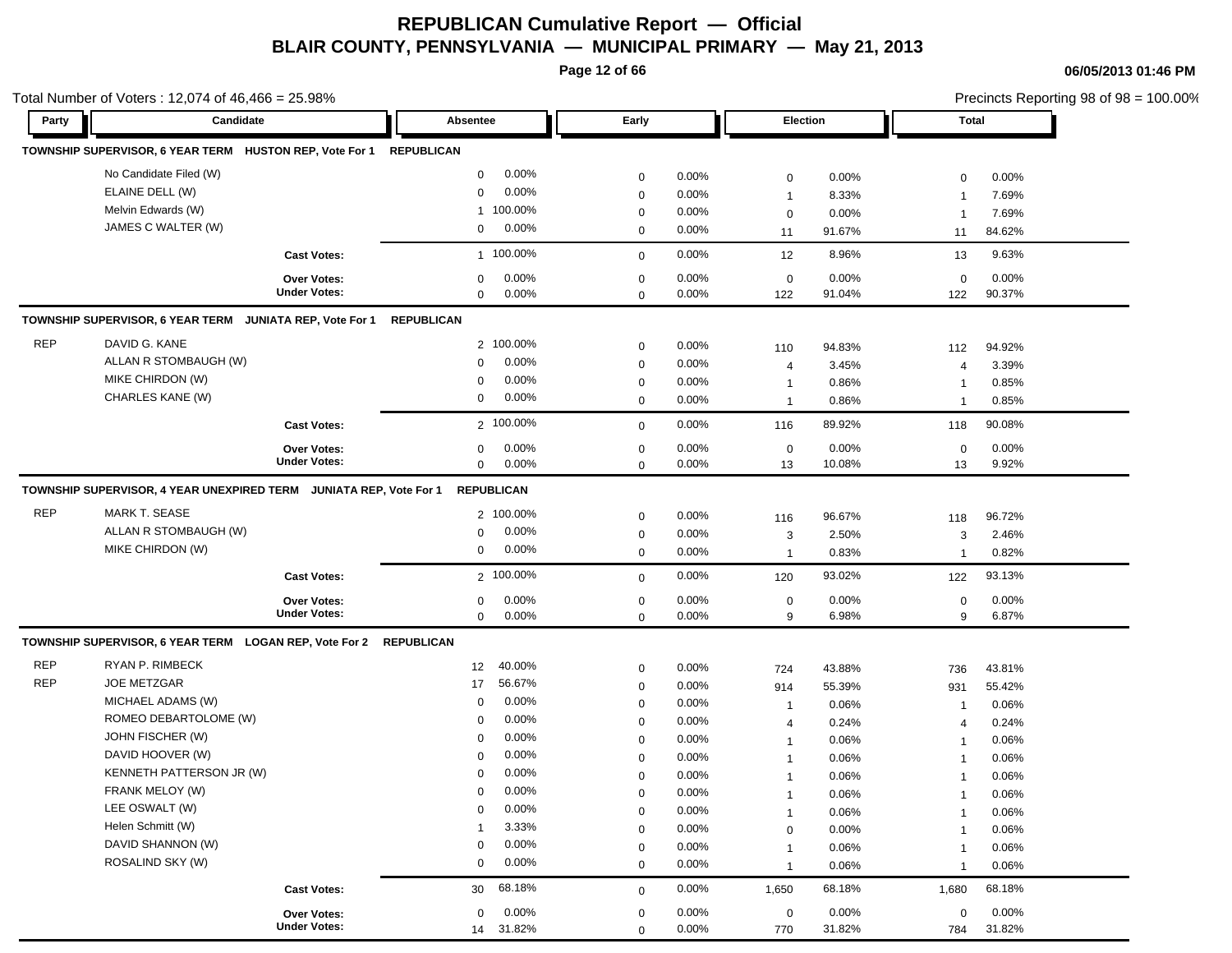**Page 13 of 66**

|            | Total Number of Voters: 12,074 of 46,466 = 25.98%                        |                     |                          |             |       |                     |         |                | Precincts Reporting 98 of 98 = 100.00% |
|------------|--------------------------------------------------------------------------|---------------------|--------------------------|-------------|-------|---------------------|---------|----------------|----------------------------------------|
| Party      | Candidate                                                                |                     | Absentee                 | Early       |       | <b>Election</b>     |         | Total          |                                        |
|            | TOWNSHIP SUPERVISOR, 6 YEAR TERM NORTH WOODBURY REP, Vote For 1          |                     | <b>REPUBLICAN</b>        |             |       |                     |         |                |                                        |
| <b>REP</b> | JOSEPH D. DONALDSON                                                      |                     | 7 100.00%                | $\mathbf 0$ | 0.00% | 270                 | 98.90%  | 277            | 98.93%                                 |
|            | DOUGLAS Z GARBER (W)                                                     |                     | 0.00%<br>$\Omega$        | $\mathbf 0$ | 0.00% | $\mathbf{1}$        | 0.37%   | $\mathbf 1$    | 0.36%                                  |
|            | RANDY HUNTSMAN (W)                                                       |                     | 0.00%<br>$\mathbf 0$     | $\mathbf 0$ | 0.00% | $\mathbf{1}$        | 0.37%   | $\mathbf 1$    | 0.36%                                  |
|            | MARGRET NUSS (W)                                                         |                     | 0.00%<br>$\mathbf 0$     | $\mathbf 0$ | 0.00% | $\mathbf{1}$        | 0.37%   | $\overline{1}$ | 0.36%                                  |
|            |                                                                          | <b>Cast Votes:</b>  | 77.78%<br>$\overline{7}$ | $\mathbf 0$ | 0.00% | 273                 | 89.80%  | 280            | 89.46%                                 |
|            |                                                                          | Over Votes:         | 0.00%<br>0               | $\mathbf 0$ | 0.00% | $\mathbf 0$         | 0.00%   | $\mathbf 0$    | 0.00%                                  |
|            |                                                                          | <b>Under Votes:</b> | 22.22%<br>$\overline{2}$ | $\mathbf 0$ | 0.00% | 31                  | 10.20%  | 33             | 10.54%                                 |
|            | TOWNSHIP SUPERVISOR, 6 YEAR TERM SNYDER REP, Vote For 1                  |                     | <b>REPUBLICAN</b>        |             |       |                     |         |                |                                        |
| <b>REP</b> | ROBERT W. NELSON                                                         |                     | 0.00%<br>$\mathbf 0$     | $\mathbf 0$ | 0.00% | 158                 | 54.11%  | 158            | 53.92%                                 |
| <b>REP</b> | <b>BERNARD P. SHERWIN</b>                                                |                     | 1 100.00%                | $\mathbf 0$ | 0.00% | 134                 | 45.89%  | 135            | 46.08%                                 |
|            |                                                                          | <b>Cast Votes:</b>  | 1 100.00%                | $\mathbf 0$ | 0.00% | 292                 | 95.74%  | 293            | 95.75%                                 |
|            |                                                                          | Over Votes:         | 0.00%<br>$\mathbf 0$     | $\mathbf 0$ | 0.00% | $\mathbf 0$         | 0.00%   | $\mathbf 0$    | 0.00%                                  |
|            |                                                                          | <b>Under Votes:</b> | 0.00%<br>$\mathbf 0$     | $\mathbf 0$ | 0.00% | 13                  | 4.26%   | 13             | 4.25%                                  |
|            | TOWNSHIP SUPERVISOR, 6 YEAR TERM TAYLOR REP, Vote For 1                  |                     | <b>REPUBLICAN</b>        |             |       |                     |         |                |                                        |
| <b>REP</b> | PAUL D. CLOSSON                                                          |                     | 1 100.00%                | $\mathbf 0$ | 0.00% | 248                 | 98.02%  | 249            | 98.03%                                 |
|            | HAROLD BAILEY (W)                                                        |                     | 0.00%<br>0               | $\mathbf 0$ | 0.00% | $\overline{2}$      | 0.79%   | $\overline{2}$ | 0.79%                                  |
|            | PAUL RHULE (W)                                                           |                     | 0.00%<br>$\Omega$        | $\mathbf 0$ | 0.00% | $\mathbf{1}$        | 0.40%   | $\overline{1}$ | 0.39%                                  |
|            | DAVE SMITH (W)                                                           |                     | 0.00%<br>0               | $\mathbf 0$ | 0.00% | $\mathbf{1}$        | 0.40%   | $\overline{1}$ | 0.39%                                  |
|            | LARRY WILSON (W)                                                         |                     | 0.00%<br>0               | $\mathbf 0$ | 0.00% | $\mathbf{1}$        | 0.40%   | $\mathbf{1}$   | 0.39%                                  |
|            |                                                                          | <b>Cast Votes:</b>  | 33.33%<br>$\mathbf{1}$   | $\mathbf 0$ | 0.00% | 253                 | 87.54%  | 254            | 86.99%                                 |
|            |                                                                          | <b>Over Votes:</b>  | 0.00%<br>$\mathbf 0$     | $\mathbf 0$ | 0.00% | $\mathsf{O}\xspace$ | 0.00%   | $\mathbf 0$    | 0.00%                                  |
|            |                                                                          | <b>Under Votes:</b> | $\overline{2}$<br>66.67% | $\mathbf 0$ | 0.00% | 36                  | 12.46%  | 38             | 13.01%                                 |
|            | TOWNSHIP SUPERVISOR, 2 YEAR UNEXPIRED TERM TAYLOR REP, Vote For 1        |                     | <b>REPUBLICAN</b>        |             |       |                     |         |                |                                        |
| <b>REP</b> | JEROME F. DODSON                                                         |                     | 1 100.00%                | $\mathbf 0$ | 0.00% | 261                 | 100.00% | 262            | 100.00%                                |
|            |                                                                          | <b>Cast Votes:</b>  | 33.33%<br>$\mathbf{1}$   | $\mathbf 0$ | 0.00% | 261                 | 90.31%  | 262            | 89.73%                                 |
|            |                                                                          | Over Votes:         | 0.00%<br>0               | $\mathbf 0$ | 0.00% | $\mathbf 0$         | 0.00%   | $\mathbf 0$    | 0.00%                                  |
|            |                                                                          | <b>Under Votes:</b> | $\overline{2}$<br>66.67% | $\mathbf 0$ | 0.00% | 28                  | 9.69%   | 30             | 10.27%                                 |
|            | TOWNSHIP SUPERVISOR, 6 YEAR TERM  TYRONE TWP REP, Vote For 1  REPUBLICAN |                     |                          |             |       |                     |         |                |                                        |
| <b>REP</b> | RAYMOND H. PAUL, JR.                                                     |                     | 2 100.00%                | $\mathbf 0$ | 0.00% | 106                 | 49.07%  | 108            | 49.54%                                 |
| <b>REP</b> | MICHAEL LUTHER                                                           |                     | 0.00%<br>0               | $\mathbf 0$ | 0.00% | 110                 | 50.93%  | 110            | 50.46%                                 |
|            |                                                                          | <b>Cast Votes:</b>  | 2 100.00%                | $\mathbf 0$ | 0.00% | 216                 | 96.43%  | 218            | 96.46%                                 |
|            |                                                                          | <b>Over Votes:</b>  | 0.00%<br>0               | $\mathbf 0$ | 0.00% | $\mathbf 0$         | 0.00%   | $\mathbf 0$    | 0.00%                                  |
|            |                                                                          | <b>Under Votes:</b> | 0.00%<br>$\mathbf 0$     | $\Omega$    | 0.00% | 8                   | 3.57%   | 8              | 3.54%                                  |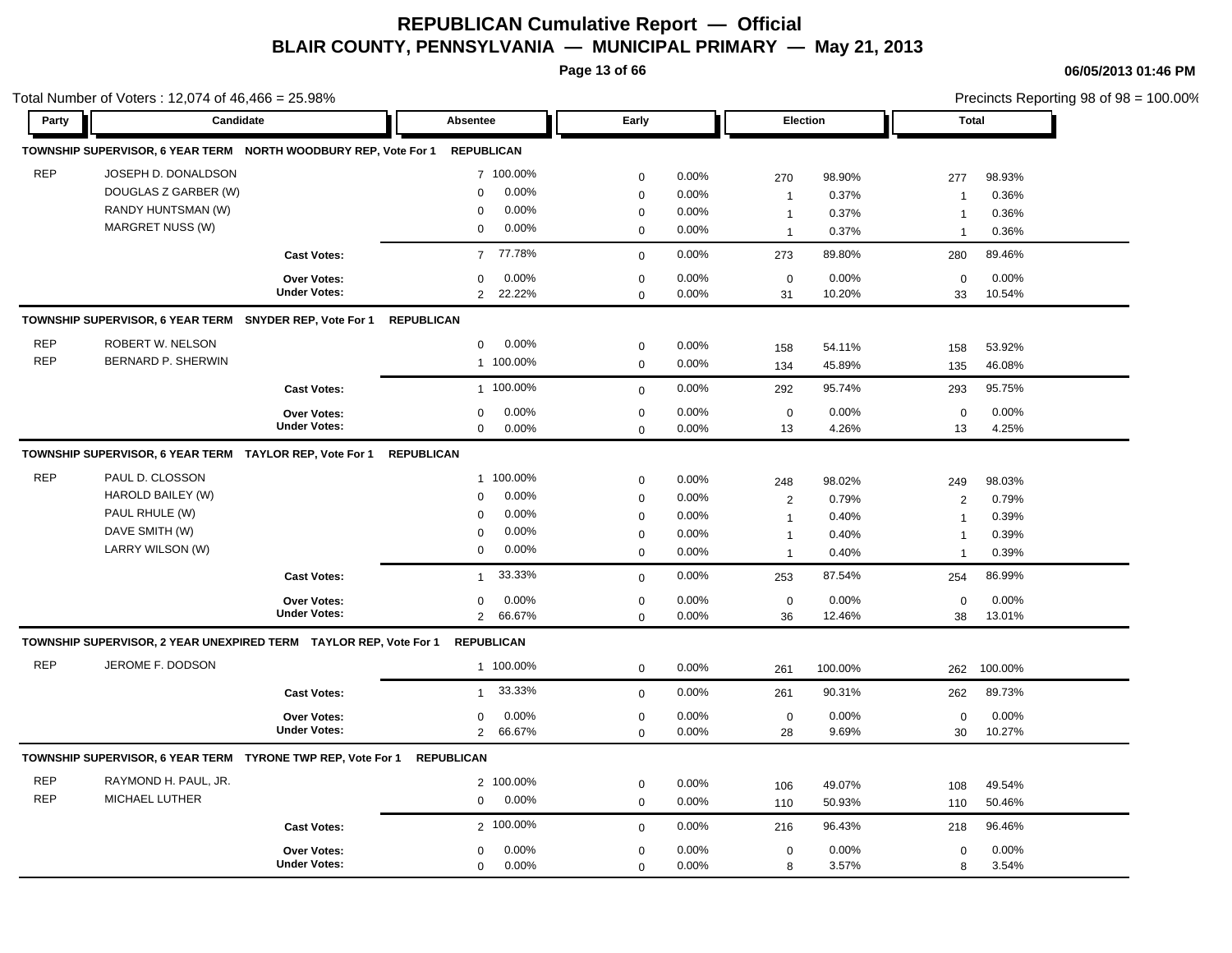**Page 14 of 66**

|            | Total Number of Voters: 12,074 of $46,466 = 25.98\%$          |                     |                   |                             |                                                |                         |                                     |                          |                                       |                          | Precincts Reporting 98 of 98 = 100.00% |
|------------|---------------------------------------------------------------|---------------------|-------------------|-----------------------------|------------------------------------------------|-------------------------|-------------------------------------|--------------------------|---------------------------------------|--------------------------|----------------------------------------|
| Party      | Candidate                                                     |                     | Absentee          |                             | Early                                          |                         | Election                            |                          | <b>Total</b>                          |                          |                                        |
|            |                                                               |                     |                   |                             |                                                |                         |                                     |                          |                                       |                          |                                        |
|            | No Candidate Filed (W)                                        |                     | $\mathbf 0$       | 0.00%                       | $\mathbf 0$                                    | 0.00%                   | $\mathbf 0$                         | 0.00%                    | $\mathbf 0$                           | 0.00%                    |                                        |
|            | DENNIS BRUMBAUGH (W)                                          |                     | 0                 | 0.00%                       | $\mathbf 0$                                    | 0.00%                   | 3                                   | 3.66%                    | 3                                     | 3.66%                    |                                        |
|            | <b>CRAIG HAMILTON (W)</b>                                     |                     | 0                 | 0.00%                       | $\boldsymbol{0}$                               | 0.00%                   | 63                                  | 76.83%                   | 63                                    | 76.83%                   |                                        |
|            | PAUL HARCLERODE (W)                                           |                     | $\mathbf 0$       | 0.00%                       | $\mathbf 0$                                    | 0.00%                   | 16                                  | 19.51%                   | 16                                    | 19.51%                   |                                        |
|            |                                                               | <b>Cast Votes:</b>  | $\mathbf 0$       | 0.00%                       | $\mathbf 0$                                    | 0.00%                   | 82                                  | 70.09%                   | 82                                    | 70.09%                   |                                        |
|            |                                                               | <b>Over Votes:</b>  | $\mathbf 0$       | 0.00%                       | $\mathbf 0$                                    | 0.00%                   | $\mathbf 0$                         | 0.00%                    | $\mathbf 0$                           | 0.00%                    |                                        |
|            |                                                               | <b>Under Votes:</b> | $\mathbf 0$       | 0.00%                       | $\mathbf 0$                                    | 0.00%                   | 35                                  | 29.91%                   | 35                                    | 29.91%                   |                                        |
|            | TAX COLLECTOR, 4 YEAR TERM ALLEGHENY REP, Vote For 1          |                     | <b>REPUBLICAN</b> |                             |                                                |                         |                                     |                          |                                       |                          |                                        |
| <b>REP</b> | DONALD A. WAGNER                                              |                     | 18                | 66.67%                      | $\mathbf 0$                                    | 0.00%                   | 455                                 | 70.32%                   | 473                                   | 70.18%                   |                                        |
| <b>REP</b> | <b>JENNIFER EGER</b>                                          |                     | 9                 | 33.33%                      | $\mathbf 0$                                    | 0.00%                   | 192                                 | 29.68%                   | 201                                   | 29.82%                   |                                        |
|            |                                                               | <b>Cast Votes:</b>  | 27                | 90.00%                      | $\mathbf 0$                                    | 0.00%                   | 647                                 | 97.73%                   | 674                                   | 97.40%                   |                                        |
|            |                                                               | <b>Over Votes:</b>  | 0                 | 0.00%                       | $\mathbf 0$                                    | 0.00%                   | $\mathbf 0$                         | 0.00%                    | $\mathbf 0$                           | 0.00%                    |                                        |
|            |                                                               | <b>Under Votes:</b> |                   | 3 10.00%                    | $\mathbf 0$                                    | 0.00%                   | 15                                  | 2.27%                    | 18                                    | 2.60%                    |                                        |
| <b>REP</b> | SUSAN E. KENSINGER<br>SUSBN KENSINGER (W)<br>DENNIS YOUNG (W) |                     | 0<br>0            | 7 100.00%<br>0.00%<br>0.00% | $\boldsymbol{0}$<br>$\mathbf 0$<br>$\mathbf 0$ | 0.00%<br>0.00%<br>0.00% | 610<br>$\mathbf{1}$<br>$\mathbf{1}$ | 99.67%<br>0.16%<br>0.16% | 617<br>$\mathbf{1}$<br>$\overline{1}$ | 99.68%<br>0.16%<br>0.16% |                                        |
|            |                                                               | <b>Cast Votes:</b>  |                   | 7 100.00%                   | $\mathbf 0$                                    | 0.00%                   | 612                                 | 93.44%                   | 619                                   | 93.50%                   |                                        |
|            |                                                               | Over Votes:         | 0                 | 0.00%                       | $\mathbf 0$                                    | 0.00%                   | $\mathsf 0$                         | 0.00%                    | $\mathbf 0$                           | 0.00%                    |                                        |
|            |                                                               | <b>Under Votes:</b> | 0                 | 0.00%                       | $\mathbf 0$                                    | 0.00%                   | 43                                  | 6.56%                    | 43                                    | 6.50%                    |                                        |
|            | TAX COLLECTOR, 4 YEAR TERM BELLWOOD REP, Vote For 1           |                     | <b>REPUBLICAN</b> |                             |                                                |                         |                                     |                          |                                       |                          |                                        |
| <b>REP</b> | SHERRY CLABAUGH                                               |                     |                   | 1 100.00%                   | $\mathbf 0$                                    | 0.00%                   | 105                                 | 98.13%                   | 106                                   | 98.15%                   |                                        |
|            | SEAN CLAPPER (W)                                              |                     | $\mathbf 0$       | $0.00\%$                    | $\mathbf 0$                                    | 0.00%                   | $\mathbf{1}$                        | 0.93%                    | $\overline{1}$                        | 0.93%                    |                                        |
|            | SCOTT MILLER (W)                                              |                     | 0                 | $0.00\%$                    | $\mathbf 0$                                    | 0.00%                   | $\mathbf{1}$                        | 0.93%                    | $\overline{1}$                        | 0.93%                    |                                        |
|            |                                                               | <b>Cast Votes:</b>  |                   | 1 100.00%                   | $\Omega$                                       | 0.00%                   | 107                                 | 86.99%                   | 108                                   | 87.10%                   |                                        |
|            |                                                               | <b>Over Votes:</b>  | 0                 | 0.00%                       | $\mathbf 0$                                    | 0.00%                   | $\mathbf 0$                         | 0.00%                    | $\mathbf 0$                           | 0.00%                    |                                        |
|            |                                                               | <b>Under Votes:</b> | $\Omega$          | 0.00%                       | $\mathbf 0$                                    | 0.00%                   | 16                                  | 13.01%                   | 16                                    | 12.90%                   |                                        |
|            | TAX COLLECTOR, 4 YEAR TERM BLAIR REP, Vote For 1              | <b>REPUBLICAN</b>   |                   |                             |                                                |                         |                                     |                          |                                       |                          |                                        |
| <b>REP</b> | <b>SUSAN HAUPT</b>                                            |                     |                   | 16 100.00%                  | $\mathbf 0$                                    | 0.00%                   | 526                                 | 100.00%                  | 542                                   | 100.00%                  |                                        |
|            |                                                               | <b>Cast Votes:</b>  | 16                | 84.21%                      | $\mathbf 0$                                    | 0.00%                   | 526                                 | 87.38%                   | 542                                   | 87.28%                   |                                        |
|            |                                                               | Over Votes:         | 0                 | 0.00%                       | $\mathbf 0$                                    | 0.00%                   | $\mathbf 0$                         | 0.00%                    | $\mathbf 0$                           | 0.00%                    |                                        |
|            |                                                               | <b>Under Votes:</b> | 3                 | 15.79%                      | $\mathbf 0$                                    | 0.00%                   | 76                                  | 12.62%                   | 79                                    | 12.72%                   |                                        |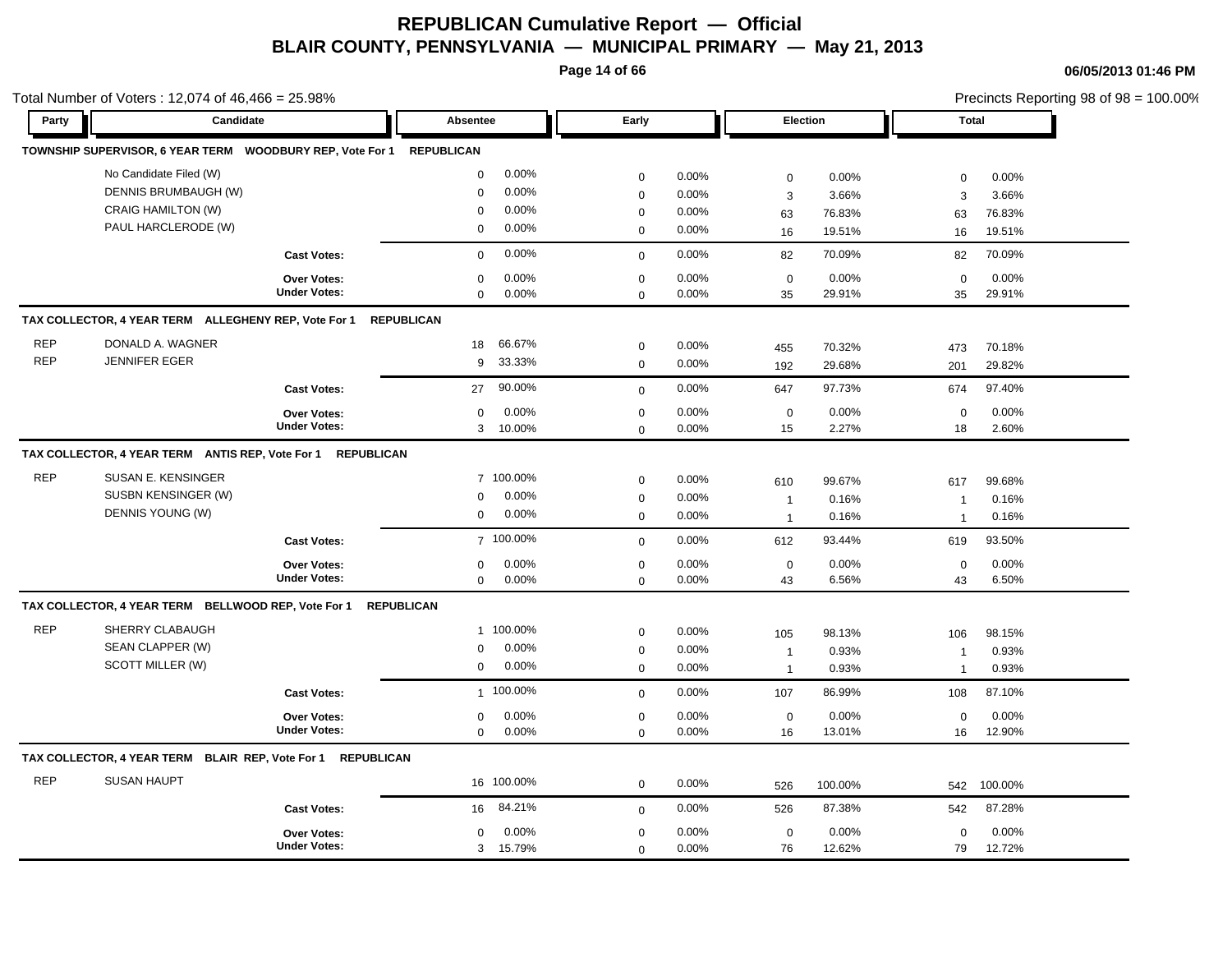**Page 15 of 66**

|            | Total Number of Voters: 12,074 of 46,466 = 25.98%       |                     |                          |             |       |                |         |                |         | Precincts Reporting 98 of 98 = 100.00% |
|------------|---------------------------------------------------------|---------------------|--------------------------|-------------|-------|----------------|---------|----------------|---------|----------------------------------------|
| Party      | Candidate                                               |                     | Absentee                 | Early       |       | Election       |         | <b>Total</b>   |         |                                        |
|            | TAX COLLECTOR, 4 YEAR TERM CATHARINE REP, Vote For 1    |                     | <b>REPUBLICAN</b>        |             |       |                |         |                |         |                                        |
| <b>REP</b> | ROBIN L. IMLER                                          |                     | 0.00%<br>$\mathbf 0$     | $\mathbf 0$ | 0.00% | 127            | 100.00% | 127            | 100.00% |                                        |
|            |                                                         | <b>Cast Votes:</b>  | 0.00%<br>$\mathbf 0$     | $\mathbf 0$ | 0.00% | 127            | 94.07%  | 127            | 94.07%  |                                        |
|            |                                                         | Over Votes:         | 0.00%<br>$\mathbf 0$     | $\mathbf 0$ | 0.00% | $\mathbf 0$    | 0.00%   | $\mathbf 0$    | 0.00%   |                                        |
|            |                                                         | <b>Under Votes:</b> | 0.00%<br>$\mathbf 0$     | $\mathbf 0$ | 0.00% | 8              | 5.93%   | 8              | 5.93%   |                                        |
|            | TAX COLLECTOR, 4 YEAR TERM DUNCANSVILLE REP, Vote For 1 |                     | <b>REPUBLICAN</b>        |             |       |                |         |                |         |                                        |
|            | No Candidate Filed (W)                                  |                     | 0.00%<br>$\mathbf 0$     | $\mathbf 0$ | 0.00% | $\mathbf 0$    | 0.00%   | $\mathbf 0$    | 0.00%   |                                        |
|            | DONNA CHOEN (W)                                         |                     | 0.00%<br>$\pmb{0}$       | $\mathbf 0$ | 0.00% | $\mathbf{1}$   | 50.00%  | $\overline{1}$ | 50.00%  |                                        |
|            | RICHARD HAINES (W)                                      |                     | 0.00%<br>$\mathbf 0$     | $\mathbf 0$ | 0.00% | $\mathbf{1}$   | 50.00%  | $\mathbf{1}$   | 50.00%  |                                        |
|            |                                                         | <b>Cast Votes:</b>  | 0.00%<br>$\mathbf 0$     | $\mathbf 0$ | 0.00% | 2              | 1.53%   | 2              | 1.53%   |                                        |
|            |                                                         | Over Votes:         | 0.00%<br>$\mathbf 0$     | $\mathbf 0$ | 0.00% | $\mathbf 0$    | 0.00%   | $\mathbf 0$    | 0.00%   |                                        |
|            |                                                         | <b>Under Votes:</b> | 0.00%<br>$\mathbf 0$     | $\mathbf 0$ | 0.00% | 129            | 98.47%  | 129            | 98.47%  |                                        |
|            | TAX COLLECTOR, 4 YEAR TERM FRANKSTOWN REP, Vote For 1   |                     | <b>REPUBLICAN</b>        |             |       |                |         |                |         |                                        |
| <b>REP</b> | KATHRYN L. HILEMAN                                      |                     | 16 100.00%               | $\mathbf 0$ | 0.00% | 1,110          | 99.91%  | 1,126          | 99.91%  |                                        |
|            | JOHN J KOECK (W)                                        |                     | $\mathbf 0$<br>0.00%     | $\mathbf 0$ | 0.00% | $\overline{1}$ | 0.09%   | $\overline{1}$ | 0.09%   |                                        |
|            |                                                         | <b>Cast Votes:</b>  | 88.89%<br>16             | $\mathbf 0$ | 0.00% | 1,111          | 93.05%  | 1,127          | 92.99%  |                                        |
|            |                                                         | Over Votes:         | 0.00%<br>$\mathbf 0$     | $\,0\,$     | 0.00% | $\mathbf 0$    | 0.00%   | $\mathbf 0$    | 0.00%   |                                        |
|            |                                                         | <b>Under Votes:</b> | $\overline{2}$<br>11.11% | $\mathbf 0$ | 0.00% | 83             | 6.95%   | 85             | 7.01%   |                                        |
|            | TAX COLLECTOR, 4 YEAR TERM FREEDOM REP, Vote For 1      | <b>REPUBLICAN</b>   |                          |             |       |                |         |                |         |                                        |
| <b>REP</b> | HOLLY JOY LINK                                          |                     | 1 100.00%                | $\mathbf 0$ | 0.00% | 216            | 97.30%  | 217            | 97.31%  |                                        |
|            | SANDRA HODGE (W)                                        |                     | 0.00%<br>$\mathbf 0$     | $\mathbf 0$ | 0.00% | $\overline{4}$ | 1.80%   | 4              | 1.79%   |                                        |
|            | JEFFREY SMITH (W)                                       |                     | 0.00%<br>$\mathbf 0$     | $\mathbf 0$ | 0.00% | $\overline{2}$ | 0.90%   | 2              | 0.90%   |                                        |
|            |                                                         | <b>Cast Votes:</b>  | 50.00%<br>$\mathbf{1}$   | $\mathbf 0$ | 0.00% | 222            | 87.75%  | 223            | 87.45%  |                                        |
|            |                                                         | Over Votes:         | 0.00%<br>$\mathbf 0$     | $\mathbf 0$ | 0.00% | $\mathbf 0$    | 0.00%   | $\pmb{0}$      | 0.00%   |                                        |
|            |                                                         | <b>Under Votes:</b> | 50.00%<br>$\mathbf{1}$   | $\mathbf 0$ | 0.00% | 31             | 12.25%  | 32             | 12.55%  |                                        |
|            | TAX COLLECTOR, 4 YEAR TERM GREENFIELD REP, Vote For 1   |                     | <b>REPUBLICAN</b>        |             |       |                |         |                |         |                                        |
| <b>REP</b> | GREGORY A. MUSSELMAN                                    |                     | 75.00%<br>3              | $\mathbf 0$ | 0.00% | 138            | 48.59%  | 141            | 48.96%  |                                        |
| <b>REP</b> | DEANNA R. OAKES                                         |                     | 0.00%<br>$\mathbf 0$     | $\mathbf 0$ | 0.00% | 54             | 19.01%  | 54             | 18.75%  |                                        |
| <b>REP</b> | TRICIA A. EICHER                                        |                     | 25.00%<br>$\mathbf{1}$   | $\mathbf 0$ | 0.00% | 53             | 18.66%  | 54             | 18.75%  |                                        |
|            | CHRISTINE LESLIE (W)                                    |                     | 0.00%<br>$\mathbf 0$     | $\mathbf 0$ | 0.00% | 37             | 13.03%  | 37             | 12.85%  |                                        |
|            | CHRISTINE ICKES (W)                                     |                     | 0.00%<br>$\mathbf 0$     | $\mathbf 0$ | 0.00% | $\overline{1}$ | 0.35%   | $\overline{1}$ | 0.35%   |                                        |
|            | GREGORY MUSSELMAN (W)                                   |                     | 0.00%<br>$\mathsf 0$     | $\mathbf 0$ | 0.00% | $\overline{1}$ | 0.35%   | $\mathbf{1}$   | 0.35%   |                                        |
|            |                                                         | <b>Cast Votes:</b>  | 4 100.00%                | $\mathbf 0$ | 0.00% | 284            | 91.61%  | 288            | 91.72%  |                                        |
|            |                                                         | Over Votes:         | 0.00%<br>$\mathbf 0$     | $\mathbf 0$ | 0.00% | $\mathbf 0$    | 0.00%   | $\mathbf 0$    | 0.00%   |                                        |
|            |                                                         | <b>Under Votes:</b> | 0.00%<br>$\mathbf 0$     | $\mathbf 0$ | 0.00% | 26             | 8.39%   | 26             | 8.28%   |                                        |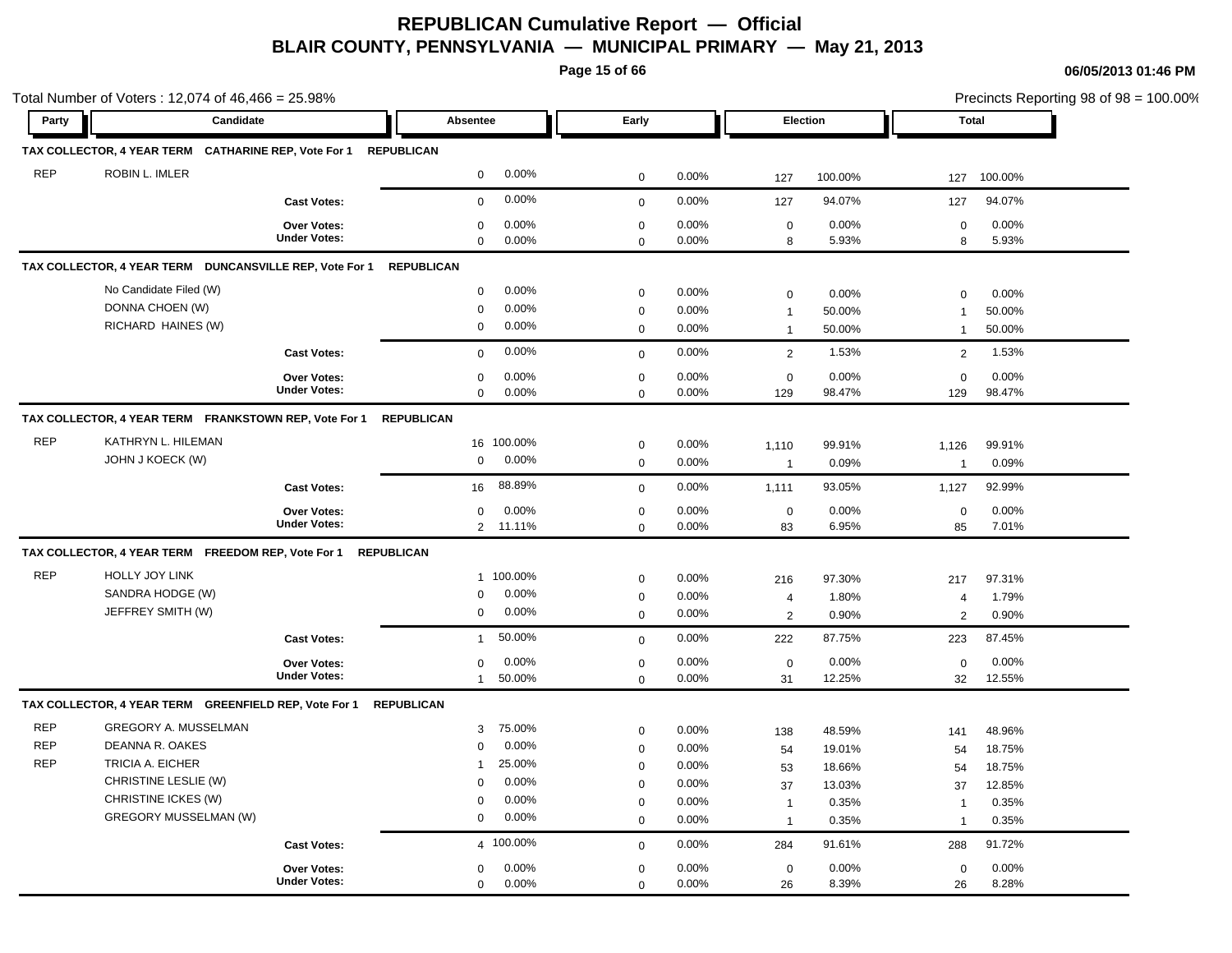**Page 16 of 66**

|            | Total Number of Voters: 12,074 of 46,466 = 25.98%             |                     |                          |             |          |                |         |                |         | Precincts Reporting 98 of 98 = 100.00% |
|------------|---------------------------------------------------------------|---------------------|--------------------------|-------------|----------|----------------|---------|----------------|---------|----------------------------------------|
| Party      | Candidate                                                     |                     | Absentee                 | Early       |          | Election       |         | Total          |         |                                        |
|            | TAX COLLECTOR, 4 YEAR TERM HOLLIDAYSBURG REP, Vote For 1      |                     | <b>REPUBLICAN</b>        |             |          |                |         |                |         |                                        |
| <b>REP</b> | <b>BRENDA SPROW</b>                                           |                     | 32.61%<br>15             | $\mathbf 0$ | 0.00%    | 145            | 18.03%  | 160            | 18.82%  |                                        |
| <b>REP</b> | DONNA M. CARSON                                               |                     | 67.39%<br>31             | $\mathbf 0$ | 0.00%    | 659            | 81.97%  | 690            | 81.18%  |                                        |
|            |                                                               | <b>Cast Votes:</b>  | 86.79%<br>46             | $\mathbf 0$ | 0.00%    | 804            | 93.49%  | 850            | 93.10%  |                                        |
|            |                                                               | <b>Over Votes:</b>  | 0.00%<br>$\mathbf 0$     | $\mathbf 0$ | 0.00%    | $\mathbf 0$    | 0.00%   | $\mathbf 0$    | 0.00%   |                                        |
|            |                                                               | <b>Under Votes:</b> | 7 13.21%                 | $\mathbf 0$ | 0.00%    | 56             | 6.51%   | 63             | 6.90%   |                                        |
|            | TAX COLLECTOR, 4 YEAR TERM HUSTON REP, Vote For 1 REPUBLICAN  |                     |                          |             |          |                |         |                |         |                                        |
| <b>REP</b> | NICOLE STOLTZFUS                                              |                     | 1 100.00%                | $\mathbf 0$ | 0.00%    | 131            | 100.00% | 132            | 100.00% |                                        |
|            |                                                               | <b>Cast Votes:</b>  | 1 100.00%                | $\mathbf 0$ | 0.00%    | 131            | 97.76%  | 132            | 97.78%  |                                        |
|            |                                                               | Over Votes:         | 0.00%<br>$\mathbf 0$     | $\mathsf 0$ | 0.00%    | $\mathbf 0$    | 0.00%   | $\mathbf 0$    | 0.00%   |                                        |
|            |                                                               | <b>Under Votes:</b> | 0.00%<br>$\mathbf 0$     | $\mathbf 0$ | 0.00%    | 3              | 2.24%   | 3              | 2.22%   |                                        |
|            | TAX COLLECTOR, 4 YEAR TERM JUNIATA REP, Vote For 1 REPUBLICAN |                     |                          |             |          |                |         |                |         |                                        |
| <b>REP</b> | CONNIE JACKSON                                                |                     | 2 100.00%                | $\mathbf 0$ | 0.00%    | 125            | 100.00% | 127            | 100.00% |                                        |
|            |                                                               | <b>Cast Votes:</b>  | 2 100.00%                | $\mathbf 0$ | 0.00%    | 125            | 96.90%  | 127            | 96.95%  |                                        |
|            |                                                               | Over Votes:         | 0.00%<br>$\mathbf 0$     | $\mathbf 0$ | $0.00\%$ | $\mathbf 0$    | 0.00%   | $\mathbf 0$    | 0.00%   |                                        |
|            |                                                               | <b>Under Votes:</b> | $\mathbf 0$<br>0.00%     | $\mathbf 0$ | $0.00\%$ | $\overline{4}$ | 3.10%   | $\overline{4}$ | 3.05%   |                                        |
|            | TAX COLLECTOR, 4 YEAR TERM LOGAN REP, Vote For 1 REPUBLICAN   |                     |                          |             |          |                |         |                |         |                                        |
| <b>REP</b> | CHRISTINA BLAKE                                               |                     | 19 100.00%               | $\mathbf 0$ | 0.00%    | 1,109          | 99.82%  | 1,128          | 99.82%  |                                        |
|            | RONALD DIFRANGO (W)                                           |                     | 0.00%<br>0               | $\mathbf 0$ | 0.00%    | $\overline{2}$ | 0.18%   | $\overline{2}$ | 0.18%   |                                        |
|            |                                                               | <b>Cast Votes:</b>  | 86.36%<br>19             | $\mathbf 0$ | 0.00%    | 1,111          | 91.82%  | 1,130          | 91.72%  |                                        |
|            |                                                               | Over Votes:         | 0.00%<br>0               | $\mathbf 0$ | 0.00%    | $\mathbf 0$    | 0.00%   | $\mathbf 0$    | 0.00%   |                                        |
|            |                                                               | <b>Under Votes:</b> | $\mathbf{3}$<br>13.64%   | $\mathbf 0$ | 0.00%    | 99             | 8.18%   | 102            | 8.28%   |                                        |
|            | TAX COLLECTOR, 4 YEAR TERM MARTINSBURG REP, Vote For 1        |                     | <b>REPUBLICAN</b>        |             |          |                |         |                |         |                                        |
| <b>REP</b> | DOREEN EASLY                                                  |                     | 0.00%<br>0               | $\mathbf 0$ | 0.00%    | 96             | 30.00%  | 96             | 28.92%  |                                        |
| <b>REP</b> | M. JANE STAILY                                                |                     | 66.67%<br>8              | $\mathbf 0$ | $0.00\%$ | 180            | 56.25%  | 188            | 56.63%  |                                        |
| <b>REP</b> | JANET E. BLATTENBERGER                                        |                     | 33.33%<br>$\overline{4}$ | $\mathbf 0$ | 0.00%    | 44             | 13.75%  | 48             | 14.46%  |                                        |
|            |                                                               | <b>Cast Votes:</b>  | 12 100.00%               | $\mathbf 0$ | 0.00%    | 320            | 97.56%  | 332            | 97.65%  |                                        |
|            |                                                               | Over Votes:         | 0.00%<br>0               | $\mathbf 0$ | 0.00%    | $\mathbf 0$    | 0.00%   | $\mathbf 0$    | 0.00%   |                                        |
|            |                                                               | <b>Under Votes:</b> | 0.00%<br>$\mathbf 0$     | $\mathbf 0$ | 0.00%    | 8              | 2.44%   | 8              | 2.35%   |                                        |
|            | TAX COLLECTOR, 4 YEAR TERM NEWRY REP, Vote For 1              | <b>REPUBLICAN</b>   |                          |             |          |                |         |                |         |                                        |
|            | No Candidate Filed (W)                                        |                     | 0.00%<br>$\mathbf 0$     | $\mathbf 0$ | 0.00%    | $\mathbf 0$    | 0.00%   | $\mathbf 0$    | 0.00%   |                                        |
|            | <b>GLADYS GLUNT (W)</b>                                       |                     | 0.00%<br>$\mathbf 0$     | $\mathbf 0$ | 0.00%    | 3              | 75.00%  | 3              | 75.00%  |                                        |
|            | JO ANN NARDELLI (W)                                           |                     | 0.00%<br>$\mathbf 0$     | $\mathbf 0$ | 0.00%    | $\overline{1}$ | 25.00%  | $\mathbf{1}$   | 25.00%  |                                        |
|            |                                                               | <b>Cast Votes:</b>  | 0.00%<br>$\mathbf 0$     | $\mathbf 0$ | 0.00%    | $\overline{4}$ | 18.18%  | 4              | 17.39%  |                                        |
|            |                                                               | Over Votes:         | 0.00%<br>$\mathbf 0$     | $\mathbf 0$ | 0.00%    | $\mathbf 0$    | 0.00%   | $\mathbf 0$    | 0.00%   |                                        |
|            |                                                               | <b>Under Votes:</b> | 1 100.00%                | $\Omega$    | $0.00\%$ | 18             | 81.82%  | 19             | 82.61%  |                                        |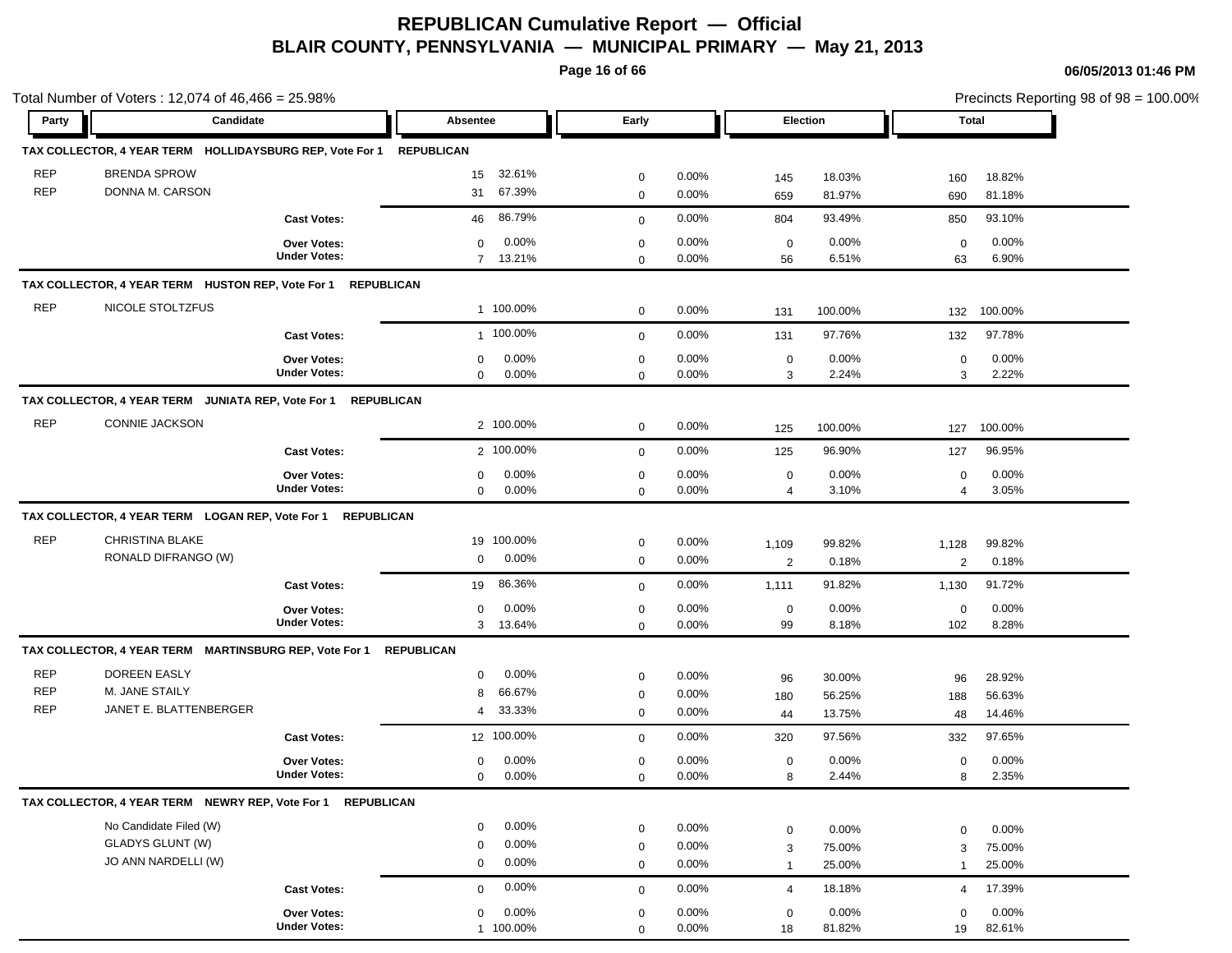**Page 17 of 66**

|            | Total Number of Voters: 12,074 of 46,466 = 25.98%            |                                           |                                                  |                            |                |                                  |                  |                                |                  | Precincts Reporting 98 of 98 = 100.00% |
|------------|--------------------------------------------------------------|-------------------------------------------|--------------------------------------------------|----------------------------|----------------|----------------------------------|------------------|--------------------------------|------------------|----------------------------------------|
| Party      | Candidate                                                    |                                           | <b>Absentee</b>                                  | Early                      |                |                                  | Election         |                                | Total            |                                        |
|            | TAX COLLECTOR, 4 YEAR TERM NORTH WOODBURY REP, Vote For 1    |                                           | <b>REPUBLICAN</b>                                |                            |                |                                  |                  |                                |                  |                                        |
| <b>REP</b> | SHARON L. BROWER<br>JANE STALEY (W)                          |                                           | 9 100.00%<br>0.00%<br>$\mathbf 0$                | $\mathbf 0$<br>$\mathbf 0$ | 0.00%<br>0.00% | 286<br>$\overline{2}$            | 99.31%<br>0.69%  | 295<br>2                       | 99.33%<br>0.67%  |                                        |
|            |                                                              | <b>Cast Votes:</b>                        | g 100.00%                                        | $\Omega$                   | 0.00%          | 288                              | 94.74%           | 297                            | 94.89%           |                                        |
|            |                                                              | Over Votes:<br><b>Under Votes:</b>        | 0.00%<br>$\mathbf 0$<br>$\mathbf 0$<br>0.00%     | $\mathbf 0$<br>$\mathbf 0$ | 0.00%<br>0.00% | $\mathbf 0$<br>16                | 0.00%<br>5.26%   | $\mathbf 0$<br>16              | 0.00%<br>5.11%   |                                        |
|            | TAX COLLECTOR, 4 YEAR TERM ROARING SPRING REP, Vote For 1    |                                           | <b>REPUBLICAN</b>                                |                            |                |                                  |                  |                                |                  |                                        |
| <b>REP</b> | JOY E. SMITH                                                 |                                           | 5 100.00%                                        | $\mathbf 0$                | 0.00%          | 225                              | 100.00%          | 230                            | 100.00%          |                                        |
|            |                                                              | <b>Cast Votes:</b>                        | 5 100.00%                                        | $\mathbf 0$                | 0.00%          | 225                              | 95.74%           | 230                            | 95.83%           |                                        |
|            |                                                              | <b>Over Votes:</b><br><b>Under Votes:</b> | 0.00%<br>$\mathbf 0$<br>$\mathbf{0}$<br>0.00%    | $\mathbf 0$<br>$\mathbf 0$ | 0.00%<br>0.00% | $\mathbf 0$<br>10                | 0.00%<br>4.26%   | $\mathbf 0$<br>10              | 0.00%<br>4.17%   |                                        |
|            | TAX COLLECTOR, 4 YEAR TERM SNYDER REP, Vote For 1 REPUBLICAN |                                           |                                                  |                            |                |                                  |                  |                                |                  |                                        |
| <b>REP</b> | <b>WENDY S. MILLER</b>                                       |                                           | 1 100.00%                                        | $\mathbf 0$                | 0.00%          | 294                              | 100.00%          | 295                            | 100.00%          |                                        |
|            |                                                              | <b>Cast Votes:</b>                        | 1 100.00%                                        | $\mathbf{0}$               | 0.00%          | 294                              | 96.39%           | 295                            | 96.41%           |                                        |
|            |                                                              | Over Votes:<br><b>Under Votes:</b>        | 0.00%<br>$\mathbf 0$<br>$\mathbf 0$<br>0.00%     | $\mathbf 0$<br>$\mathbf 0$ | 0.00%<br>0.00% | $\mathbf 0$<br>11                | 0.00%<br>3.61%   | $\mathbf 0$<br>11              | 0.00%<br>3.59%   |                                        |
|            | TAX COLLECTOR, 4 YEAR TERM TAYLOR REP, Vote For 1 REPUBLICAN |                                           |                                                  |                            |                |                                  |                  |                                |                  |                                        |
| <b>REP</b> | JOY A. HEUSTON<br><b>JULIE STALIE (W)</b>                    |                                           | 1 100.00%<br>0.00%<br>$\mathbf 0$                | $\mathbf 0$<br>$\mathbf 0$ | 0.00%<br>0.00% | 273<br>$\overline{1}$            | 99.64%<br>0.36%  | 274<br>$\overline{1}$          | 99.64%<br>0.36%  |                                        |
|            |                                                              | <b>Cast Votes:</b>                        | 33.33%<br>$\mathbf{1}$                           | $\mathbf{0}$               | 0.00%          | 274                              | 94.81%           | 275                            | 94.18%           |                                        |
|            |                                                              | Over Votes:<br><b>Under Votes:</b>        | 0.00%<br>$\mathbf 0$<br>$\overline{2}$<br>66.67% | $\mathbf 0$<br>$\mathbf 0$ | 0.00%<br>0.00% | $\mathbf 0$<br>15                | 0.00%<br>5.19%   | $\mathbf 0$<br>17              | 0.00%<br>5.82%   |                                        |
|            | TAX COLLECTOR, 4 YEAR TERM TYRONE TWP REP, Vote For 1        |                                           | <b>REPUBLICAN</b>                                |                            |                |                                  |                  |                                |                  |                                        |
|            | No Candidate Filed (W)<br>NORM ABELINN (W)                   |                                           | 0.00%<br>$\mathbf 0$<br>0.00%<br>$\mathbf 0$     | $\pmb{0}$                  | 0.00%          | $\mathbf 0$                      | 0.00%            | $\mathbf 0$                    | 0.00%            |                                        |
|            | LISA ODELLICK (W)<br><b>BOB ODELICK (W)</b>                  |                                           | 0.00%<br>$\Omega$<br>0.00%<br>$\mathbf 0$        | $\mathbf 0$<br>$\mathbf 0$ | 0.00%<br>0.00% | $\mathbf{1}$<br>6                | 11.11%<br>66.67% | $\mathbf{1}$<br>6              | 11.11%<br>66.67% |                                        |
|            | LORRAIME YOUNGG (W)                                          |                                           | 0.00%<br>$\mathbf 0$                             | $\mathbf 0$<br>$\mathbf 0$ | 0.00%<br>0.00% | $\overline{1}$<br>$\overline{1}$ | 11.11%<br>11.11% | $\overline{1}$<br>$\mathbf{1}$ | 11.11%<br>11.11% |                                        |
|            |                                                              | <b>Cast Votes:</b>                        | 0.00%<br>$\mathbf 0$                             | $\mathbf{0}$               | 0.00%          | 9                                | 4.02%            | 9                              | 3.98%            |                                        |
|            |                                                              | <b>Over Votes:</b><br><b>Under Votes:</b> | 0.00%<br>$\mathbf 0$<br>2 100.00%                | $\mathbf 0$<br>$\mathbf 0$ | 0.00%<br>0.00% | $\mathbf 0$<br>215               | 0.00%<br>95.98%  | $\Omega$<br>217                | 0.00%<br>96.02%  |                                        |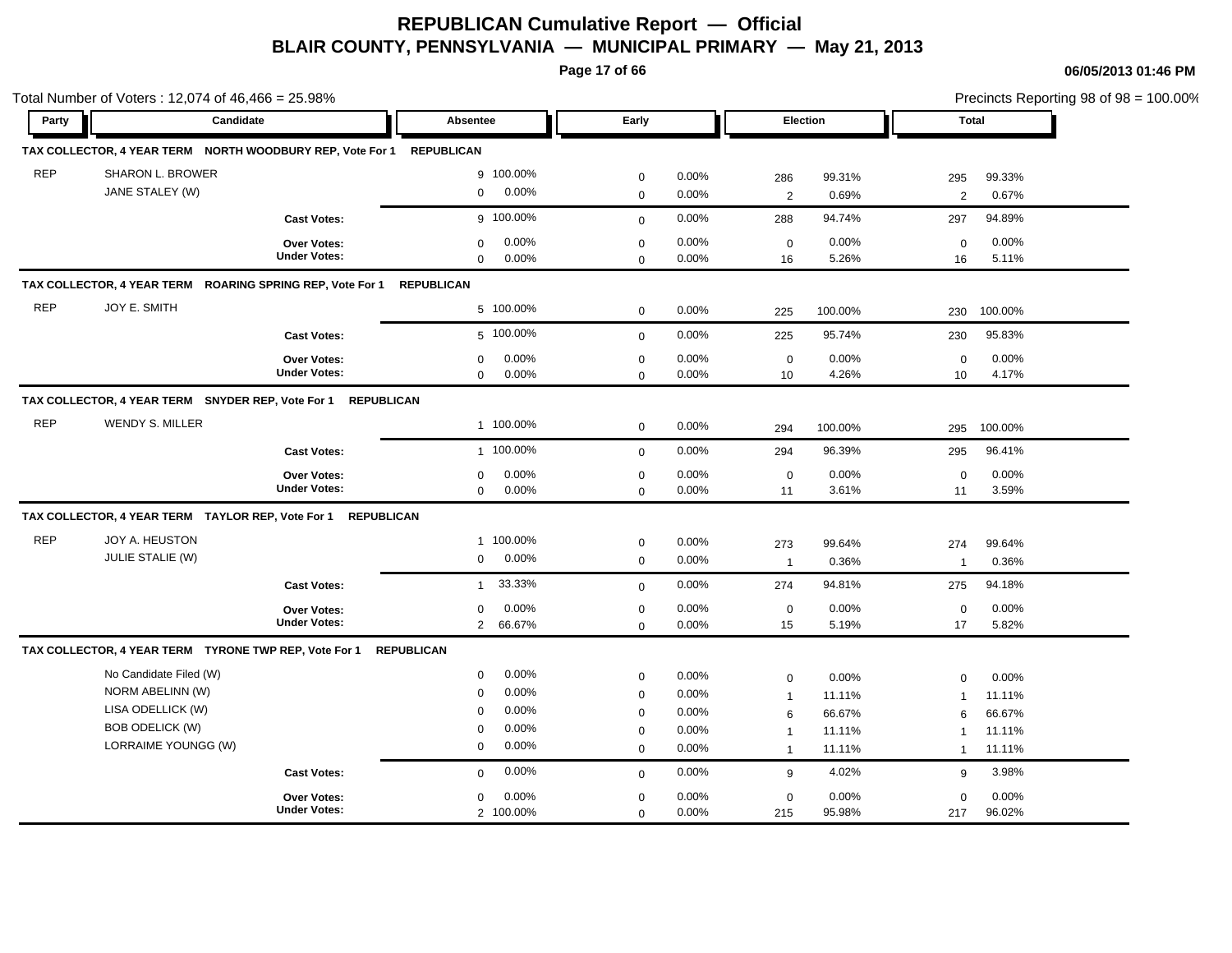**Page 18 of 66**

|            | Total Number of Voters: 12,074 of 46,466 = 25.98%         |                                    |                   |            |                            |          |                   |         |                   | Precincts Reporting 98 of 98 = 100.00% |
|------------|-----------------------------------------------------------|------------------------------------|-------------------|------------|----------------------------|----------|-------------------|---------|-------------------|----------------------------------------|
| Party      | Candidate                                                 |                                    | Absentee          |            | Early                      |          | <b>Election</b>   |         |                   | Total                                  |
|            | TAX COLLECTOR, 4 YEAR TERM WILLIAMSBURG REP, Vote For 1   |                                    | <b>REPUBLICAN</b> |            |                            |          |                   |         |                   |                                        |
| <b>REP</b> | DONNA J. SHOWALTER                                        |                                    |                   | 1 100.00%  | 0                          | 0.00%    | 91                | 97.85%  | 92                | 97.87%                                 |
|            | DAVID H MYERS (W)                                         |                                    | $\mathbf 0$       | 0.00%      | $\mathbf 0$                | $0.00\%$ | $\overline{2}$    | 2.15%   | 2                 | 2.13%                                  |
|            |                                                           | <b>Cast Votes:</b>                 | $\mathbf{1}$      | 33.33%     | $\mathbf 0$                | 0.00%    | 93                | 88.57%  | 94                | 87.04%                                 |
|            |                                                           |                                    | $\Omega$          | 0.00%      |                            | 0.00%    |                   | 0.00%   |                   | 0.00%                                  |
|            |                                                           | Over Votes:<br><b>Under Votes:</b> |                   | 2 66.67%   | $\mathbf 0$<br>$\mathbf 0$ | $0.00\%$ | $\mathbf 0$<br>12 | 11.43%  | $\mathbf 0$<br>14 | 12.96%                                 |
|            | TAX COLLECTOR, 4 YEAR TERM WOODBURY REP, Vote For 1       |                                    | <b>REPUBLICAN</b> |            |                            |          |                   |         |                   |                                        |
| <b>REP</b> | LINDA KAY HOSTLER                                         |                                    | $\mathbf 0$       | $0.00\%$   | $\mathbf 0$                | 0.00%    | 109               | 100.00% | 109               | 100.00%                                |
|            |                                                           | <b>Cast Votes:</b>                 | $\mathbf 0$       | 0.00%      | $\mathbf 0$                | 0.00%    | 109               | 93.16%  | 109               | 93.16%                                 |
|            |                                                           | Over Votes:                        | $\mathbf 0$       | 0.00%      | $\mathbf 0$                | 0.00%    | $\mathbf 0$       | 0.00%   | $\mathbf 0$       | 0.00%                                  |
|            |                                                           | <b>Under Votes:</b>                | $\mathbf{0}$      | $0.00\%$   | $\mathbf 0$                | 0.00%    | 8                 | 6.84%   | 8                 | 6.84%                                  |
|            | AUDITOR, 6 YEAR TERM ALLEGHENY REP, Vote For 1 REPUBLICAN |                                    |                   |            |                            |          |                   |         |                   |                                        |
| <b>REP</b> | <b>GALEN E. HELSEL</b>                                    |                                    |                   | 24 100.00% | $\mathbf 0$                | $0.00\%$ | 611               | 99.84%  | 635               | 99.84%                                 |
|            | RICHARD PEO (W)                                           |                                    | $\mathbf 0$       | $0.00\%$   | $\mathbf 0$                | 0.00%    | $\overline{1}$    | 0.16%   | $\overline{1}$    | 0.16%                                  |
|            |                                                           | <b>Cast Votes:</b>                 | 24                | 80.00%     | $\mathbf 0$                | 0.00%    | 612               | 92.45%  | 636               | 91.91%                                 |
|            |                                                           | Over Votes:                        | 0                 | 0.00%      | 0                          | 0.00%    | $\mathbf 0$       | 0.00%   | $\mathbf 0$       | 0.00%                                  |
|            |                                                           | <b>Under Votes:</b>                | 6                 | 20.00%     | $\mathbf 0$                | 0.00%    | 50                | 7.55%   | 56                | 8.09%                                  |
|            | AUDITOR, 6 YEAR TERM ANTIS REP, Vote For 1 REPUBLICAN     |                                    |                   |            |                            |          |                   |         |                   |                                        |
|            | No Candidate Filed (W)                                    |                                    | $\mathbf 0$       | 0.00%      | 0                          | 0.00%    | 0                 | 0.00%   | $\mathbf 0$       | 0.00%                                  |
|            | WALT ARMSTRONG (W)                                        |                                    | $\mathbf 0$       | 0.00%      | 0                          | 0.00%    | $\overline{1}$    | 12.50%  | $\mathbf 1$       | 12.50%                                 |
|            | LILA CAMPELL (W)                                          |                                    | $\mathbf 0$       | 0.00%      | 0                          | 0.00%    | $\overline{1}$    | 12.50%  | $\mathbf 1$       | 12.50%                                 |
|            | CHARLOTTE DILLEN (W)                                      |                                    | $\mathbf 0$       | 0.00%      | 0                          | 0.00%    | $\overline{1}$    | 12.50%  | $\mathbf 1$       | 12.50%                                 |
|            | JAMES GRASSMYER (W)                                       |                                    | $\mathbf 0$       | 0.00%      | 0                          | 0.00%    | 2                 | 25.00%  | 2                 | 25.00%                                 |
|            | CHRIS MCCARTNEY (W)                                       |                                    | $\mathbf 0$       | 0.00%      | $\mathbf 0$                | 0.00%    | $\overline{1}$    | 12.50%  | $\mathbf 1$       | 12.50%                                 |
|            | TODD PARSON (W)                                           |                                    | 0                 | $0.00\%$   | $\mathbf 0$                | 0.00%    | $\overline{1}$    | 12.50%  | -1                | 12.50%                                 |
|            | <b>GLORIA STULTZ (W)</b>                                  |                                    | $\mathbf 0$       | 0.00%      | $\Omega$                   | 0.00%    | $\overline{1}$    | 12.50%  | $\mathbf{1}$      | 12.50%                                 |
|            |                                                           | <b>Cast Votes:</b>                 | 0                 | 0.00%      | $\mathbf 0$                | $0.00\%$ | 8                 | 1.22%   | 8                 | 1.21%                                  |
|            |                                                           | <b>Over Votes:</b>                 | 0                 | 0.00%      | 0                          | 0.00%    | 0                 | 0.00%   | 0                 | 0.00%                                  |
|            |                                                           | <b>Under Votes:</b>                |                   | 7 100.00%  | $\mathbf 0$                | 0.00%    | 647               | 98.78%  | 654               | 98.79%                                 |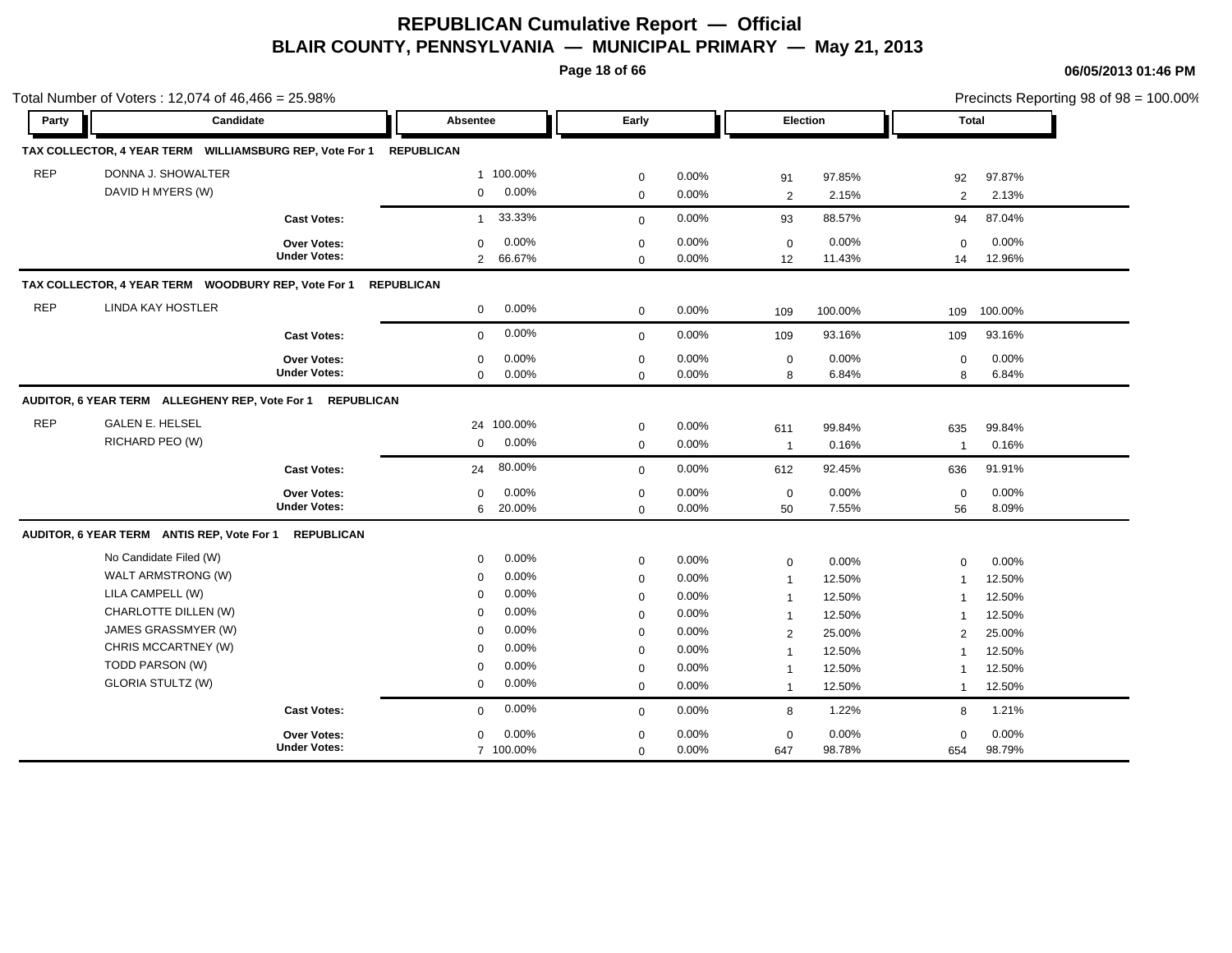**Page 19 of 66**

Total Number of Voters : 12,074 of 46,466 = 25.98%

**06/05/2013 01:46 PM**

Precincts Reporting 98 of 98 = 100.00%

| Party      | Candidate                                                 |                                           | Absentee          |                     | Early         | Election          |                         | <b>Total</b>    |                    |                 |
|------------|-----------------------------------------------------------|-------------------------------------------|-------------------|---------------------|---------------|-------------------|-------------------------|-----------------|--------------------|-----------------|
|            | AUDITOR, 4 YEAR UNEXPIRED TERM ANTIS REP, Vote For 1      |                                           | <b>REPUBLICAN</b> |                     |               |                   |                         |                 |                    |                 |
|            | No Candidate Filed (W)                                    |                                           | $\mathbf 0$       | $0.00\%$            | 0             | 0.00%             | 0                       | 0.00%           | $\mathbf 0$        | 0.00%           |
|            | WENDY DILLEN (W)                                          |                                           | $\mathbf 0$       | 0.00%               | $\mathbf 0$   | 0.00%             | $\overline{1}$          | 16.67%          | $\overline{1}$     | 16.67%          |
|            | JAMES GRASSMYER (W)                                       |                                           | $\mathbf 0$       | $0.00\%$            | 0             | 0.00%             | $\overline{1}$          | 16.67%          | $\mathbf{1}$       | 16.67%          |
|            | JILL NAGLE (W)                                            |                                           | $\mathbf 0$       | 0.00%               | $\mathbf 0$   | 0.00%             | $\overline{1}$          | 16.67%          |                    | 16.67%          |
|            | JOSEPH W SMYDER (W)                                       |                                           | $\mathbf 0$       | 0.00%               | $\mathbf 0$   | $0.00\%$          | 3                       | 50.00%          | 3                  | 50.00%          |
|            |                                                           | <b>Cast Votes:</b>                        | $\Omega$          | 0.00%               | $\mathbf 0$   | 0.00%             | $\,6\,$                 | 0.92%           | 6                  | 0.91%           |
|            |                                                           | Over Votes:                               | $\mathbf 0$       | 0.00%               | $\mathbf 0$   | 0.00%             | $\mathbf 0$             | 0.00%           | $\mathbf 0$        | 0.00%           |
|            |                                                           | <b>Under Votes:</b>                       |                   | 7 100.00%           | $\mathbf 0$   | 0.00%             | 649                     | 99.08%          | 656                | 99.09%          |
|            | AUDITOR, 6 YEAR TERM BLAIR REP, Vote For 1                | <b>REPUBLICAN</b>                         |                   |                     |               |                   |                         |                 |                    |                 |
|            | No Candidate Filed (W)                                    |                                           | $\mathbf 0$       | $0.00\%$            | $\mathbf 0$   | 0.00%             | $\mathbf 0$             | 0.00%           | $\mathbf 0$        | 0.00%           |
|            | RICHARD IMLER (W)                                         |                                           | $\mathbf 0$       | 0.00%               | $\mathbf 0$   | 0.00%             | $\overline{1}$          | 11.11%          | $\mathbf{1}$       | 11.11%          |
|            | SCOTT JONES (W)                                           |                                           | $\mathbf 0$       | 0.00%               | 0             | $0.00\%$          | $\overline{\mathbf{1}}$ | 11.11%          | $\mathbf{1}$       | 11.11%          |
|            | LOIS KANESHIKI (W)                                        |                                           | $\Omega$          | $0.00\%$            | $\mathbf 0$   | 0.00%             | $\overline{2}$          | 22.22%          | 2                  | 22.22%          |
|            | ERIC PRENDERGAST (W)                                      |                                           | $\mathbf 0$       | 0.00%               | $\mathbf 0$   | 0.00%             | $\overline{1}$          | 11.11%          | $\mathbf{1}$       | 11.11%          |
|            | JAY RUGGERY (W)                                           |                                           | $\mathbf 0$       | 0.00%               | $\mathbf 0$   | 0.00%             | $\overline{1}$          | 11.11%          | -1                 | 11.11%          |
|            | DICK WEBER (W)                                            |                                           | $\mathbf 0$       | 0.00%               | $\mathbf 0$   | $0.00\%$          | $\overline{2}$          | 22.22%          | 2                  | 22.22%          |
|            | JOHN YOUNG (W)                                            |                                           | 0                 | $0.00\%$            | $\mathbf 0$   | 0.00%             | $\overline{1}$          | 11.11%          | $\overline{1}$     | 11.11%          |
|            |                                                           | <b>Cast Votes:</b>                        | $\Omega$          | $0.00\%$            | $\mathbf 0$   | $0.00\%$          | 9                       | 1.50%           | 9                  | 1.45%           |
|            |                                                           |                                           |                   |                     |               |                   |                         |                 |                    |                 |
|            |                                                           | <b>Over Votes:</b><br><b>Under Votes:</b> | $\mathbf 0$       | 0.00%<br>19 100.00% | 0<br>$\Omega$ | $0.00\%$<br>0.00% | 0<br>593                | 0.00%<br>98.50% | $\mathbf 0$<br>612 | 0.00%<br>98.55% |
|            | AUDITOR, 2 YEAR UNEXPIRED TERM BLAIR REP, Vote For 1      |                                           | <b>REPUBLICAN</b> |                     |               |                   |                         |                 |                    |                 |
| <b>REP</b> | <b>GREG C. JOHNSTON</b>                                   |                                           |                   | 17 100.00%          | $\mathbf 0$   | 0.00%             |                         |                 |                    |                 |
|            | LOIS KANESHIKI (W)                                        |                                           | $\mathbf 0$       | $0.00\%$            | $\mathbf 0$   | $0.00\%$          | 508                     | 99.80%<br>0.20% | 525                | 99.81%          |
|            |                                                           |                                           |                   |                     |               |                   | $\overline{1}$          |                 | $\overline{1}$     | 0.19%           |
|            |                                                           | <b>Cast Votes:</b>                        | 17                | 89.47%              | $\mathbf 0$   | 0.00%             | 509                     | 84.55%          | 526                | 84.70%          |
|            |                                                           | <b>Over Votes:</b>                        | $\mathbf 0$       | 0.00%               | 0             | 0.00%             | 0                       | 0.00%           | $\mathbf 0$        | 0.00%           |
|            |                                                           | <b>Under Votes:</b>                       |                   | 2 10.53%            | $\mathbf 0$   | 0.00%             | 93                      | 15.45%          | 95                 | 15.30%          |
|            | AUDITOR, 6 YEAR TERM CATHARINE REP, Vote For 1 REPUBLICAN |                                           |                   |                     |               |                   |                         |                 |                    |                 |
|            | No Candidate Filed (W)                                    |                                           | $\mathbf 0$       | 0.00%               | $\mathbf 0$   | 0.00%             | 0                       | 0.00%           | $\mathbf 0$        | 0.00%           |
|            | CANDISE JOHNSON (W)                                       |                                           | $\mathbf 0$       | 0.00%               | $\mathbf 0$   | 0.00%             | $\overline{1}$          | 100.00%         | $\mathbf{1}$       | 100.00%         |
|            |                                                           | <b>Cast Votes:</b>                        | $\mathbf 0$       | 0.00%               | $\mathbf 0$   | 0.00%             | $\overline{1}$          | 0.74%           | $\mathbf{1}$       | 0.74%           |
|            |                                                           | <b>Over Votes:</b>                        | $\mathbf 0$       | 0.00%               | 0             | 0.00%             | 0                       | 0.00%           | $\mathbf 0$        | 0.00%           |
|            |                                                           | <b>Under Votes:</b>                       | $\mathbf 0$       | $0.00\%$            | $\mathbf 0$   | 0.00%             | 134                     | 99.26%          | 134                | 99.26%          |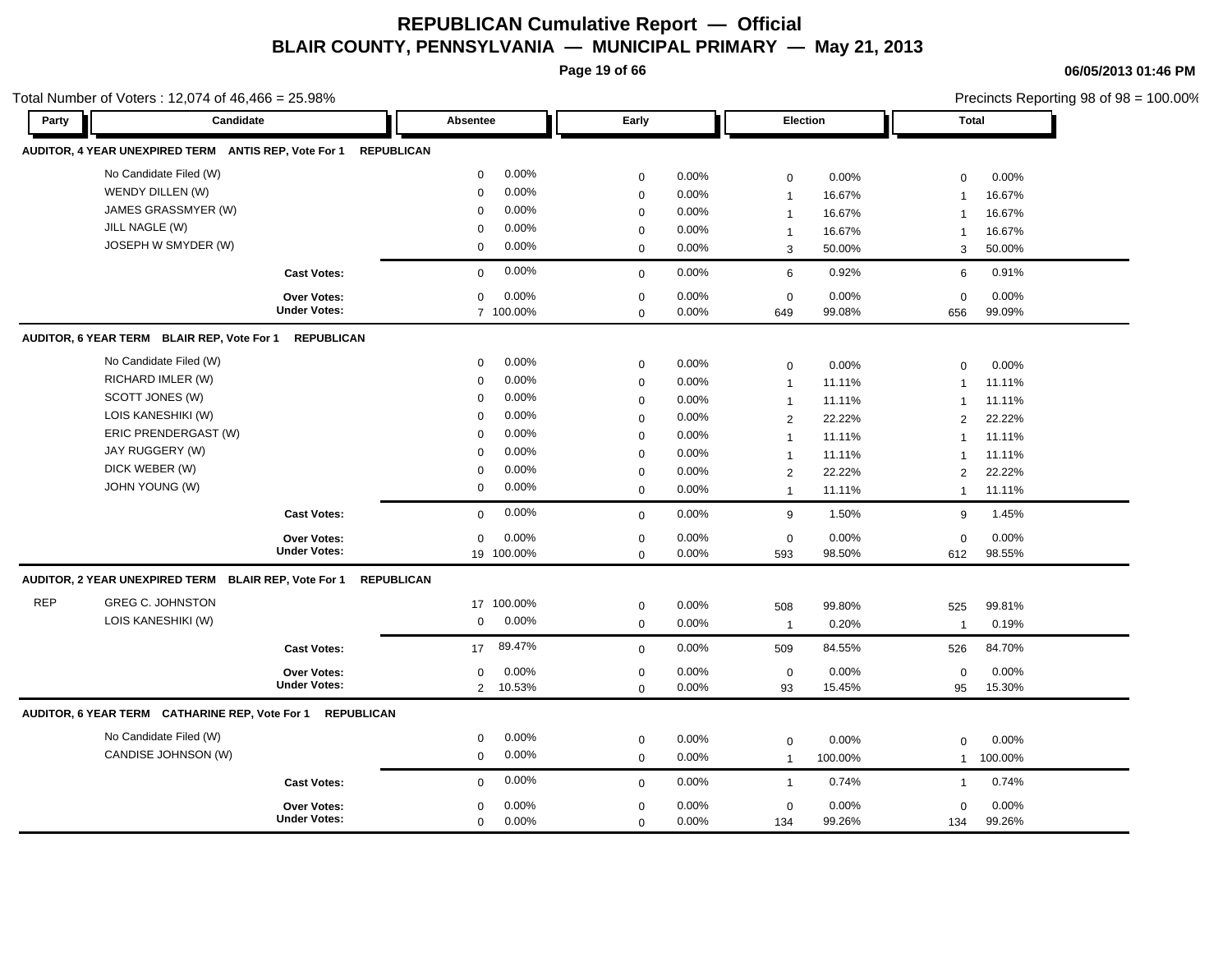**Page 20 of 66**

|            | Total Number of Voters: 12,074 of 46,466 = 25.98% |                                                                      |                               |                     |                            |                |                             |                  | Precincts Reporting 98 of 98 = 100.00% |                  |  |
|------------|---------------------------------------------------|----------------------------------------------------------------------|-------------------------------|---------------------|----------------------------|----------------|-----------------------------|------------------|----------------------------------------|------------------|--|
| Party      |                                                   | Candidate                                                            | Absentee                      |                     | Early                      |                | Election                    |                  | Total                                  |                  |  |
|            |                                                   | AUDITOR, 4 YEAR UNEXPIRED TERM CATHARINE REP, Vote For 1             | <b>REPUBLICAN</b>             |                     |                            |                |                             |                  |                                        |                  |  |
|            | No Candidate Filed (W)<br>APRIL FLEMING (W)       |                                                                      | $\mathbf 0$<br>$\mathbf 0$    | 0.00%<br>0.00%      | $\mathbf 0$<br>$\pmb{0}$   | 0.00%<br>0.00% | $\mathbf 0$<br>$\mathbf{1}$ | 0.00%<br>100.00% | $\mathbf 0$<br>$\mathbf{1}$            | 0.00%<br>100.00% |  |
|            |                                                   | <b>Cast Votes:</b>                                                   | $\mathbf 0$                   | 0.00%               | $\mathbf{0}$               | 0.00%          | $\mathbf{1}$                | 0.74%            | $\mathbf{1}$                           | 0.74%            |  |
|            |                                                   | Over Votes:<br><b>Under Votes:</b>                                   | $\Omega$<br>$\mathbf 0$       | 0.00%<br>0.00%      | $\mathbf 0$<br>$\Omega$    | 0.00%<br>0.00% | $\mathbf 0$<br>134          | 0.00%<br>99.26%  | $\Omega$<br>134                        | 0.00%<br>99.26%  |  |
|            |                                                   | AUDITOR, 2 YEAR UNEXPIRED TERM CATHARINE REP, Vote For 1             | <b>REPUBLICAN</b>             |                     |                            |                |                             |                  |                                        |                  |  |
|            | No Candidate Filed (W)                            |                                                                      | $\mathbf 0$                   | 0.00%               | $\mathbf 0$                | 0.00%          | $\mathbf 0$                 | 0.00%            | 0                                      | 0.00%            |  |
|            |                                                   | <b>Cast Votes:</b>                                                   | $\mathbf 0$                   | 0.00%               | $\mathbf 0$                | 0.00%          | $\mathbf 0$                 | 0.00%            | $\mathbf 0$                            | 0.00%            |  |
|            |                                                   | Over Votes:<br><b>Under Votes:</b>                                   | $\mathbf 0$<br>$\mathbf 0$    | 0.00%<br>0.00%      | $\mathbf 0$<br>$\mathbf 0$ | 0.00%<br>0.00% | $\mathbf 0$<br>135          | 0.00%<br>100.00% | $\mathbf 0$<br>135                     | 0.00%<br>100.00% |  |
|            |                                                   | AUDITOR, 6 YEAR TERM FRANKSTOWN REP, Vote For 1 REPUBLICAN           |                               |                     |                            |                |                             |                  |                                        |                  |  |
| <b>REP</b> | <b>BRUCE BROWER</b><br>JANE VELOZ (W)             |                                                                      | $\mathbf{0}$                  | 14 100.00%<br>0.00% | $\mathbf 0$<br>$\mathbf 0$ | 0.00%<br>0.00% | 1,043<br>$\overline{1}$     | 99.90%<br>0.10%  | 1,057<br>$\mathbf{1}$                  | 99.91%<br>0.09%  |  |
|            |                                                   | <b>Cast Votes:</b>                                                   | 14                            | 77.78%              | $\mathbf 0$                | 0.00%          | 1,044                       | 87.44%           | 1,058                                  | 87.29%           |  |
|            |                                                   | Over Votes:<br><b>Under Votes:</b>                                   | $\mathbf 0$<br>$\overline{4}$ | 0.00%<br>22.22%     | $\mathbf 0$<br>$\mathbf 0$ | 0.00%<br>0.00% | $\mathbf 0$<br>150          | 0.00%<br>12.56%  | $\mathbf 0$<br>154                     | 0.00%<br>12.71%  |  |
|            |                                                   | AUDITOR, 2 YEAR UNEXPIRED TERM FRANKSTOWN REP, Vote For 1 REPUBLICAN |                               |                     |                            |                |                             |                  |                                        |                  |  |
| <b>REP</b> | JAMES R. CALLAHAN<br>JANE VELOZ (W)               |                                                                      | $\mathbf 0$                   | 12 100.00%<br>0.00% | $\mathbf 0$<br>$\mathbf 0$ | 0.00%<br>0.00% | 1,046<br>$\overline{1}$     | 99.90%<br>0.10%  | 1,058<br>$\mathbf{1}$                  | 99.91%<br>0.09%  |  |
|            |                                                   | <b>Cast Votes:</b>                                                   | 12 <sup>12</sup>              | 66.67%              | $\mathbf 0$                | 0.00%          | 1,047                       | 87.69%           | 1,059                                  | 87.38%           |  |
|            |                                                   | Over Votes:<br><b>Under Votes:</b>                                   | $\mathbf 0$<br>6              | 0.00%<br>33.33%     | $\mathbf 0$<br>$\mathbf 0$ | 0.00%<br>0.00% | $\mathbf 0$<br>147          | 0.00%<br>12.31%  | $\mathbf 0$<br>153                     | 0.00%<br>12.62%  |  |
|            |                                                   | AUDITOR, 6 YEAR TERM FREEDOM REP, Vote For 1 REPUBLICAN              |                               |                     |                            |                |                             |                  |                                        |                  |  |
| <b>REP</b> | DENNIS E. FLAUGH                                  |                                                                      |                               | 1 100.00%           | $\mathbf 0$                | 0.00%          | 225                         | 100.00%          | 226                                    | 100.00%          |  |
|            |                                                   | <b>Cast Votes:</b>                                                   | $\mathbf{1}$                  | 50.00%              | $\mathbf 0$                | 0.00%          | 225                         | 88.93%           | 226                                    | 88.63%           |  |
|            |                                                   | <b>Over Votes:</b><br><b>Under Votes:</b>                            | $\mathbf 0$<br>$\mathbf{1}$   | 0.00%<br>50.00%     | $\mathbf 0$<br>$\mathbf 0$ | 0.00%<br>0.00% | $\mathbf 0$<br>28           | 0.00%<br>11.07%  | $\mathbf 0$<br>29                      | 0.00%<br>11.37%  |  |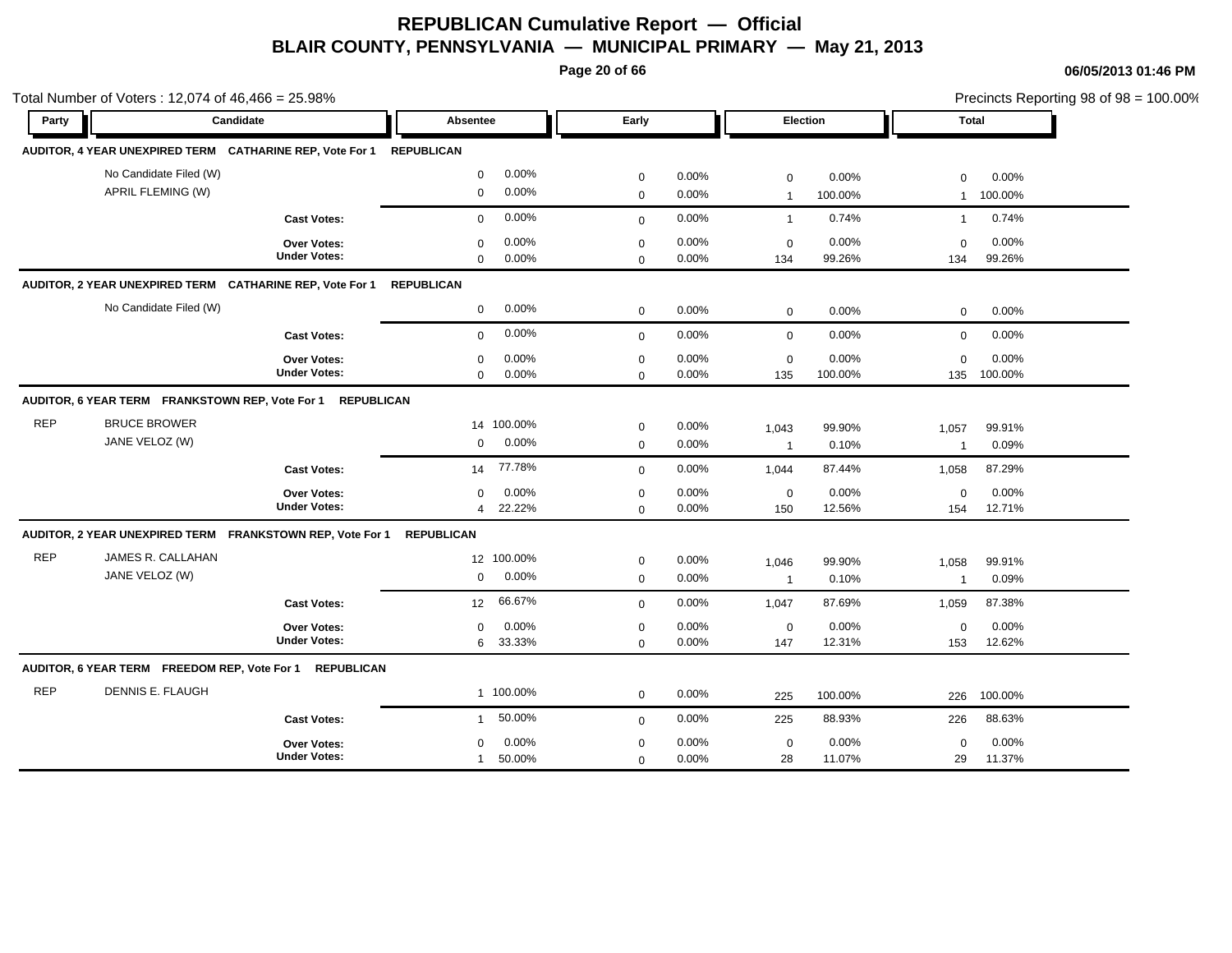**Page 21 of 66**

|            | Total Number of Voters: 12,074 of 46,466 = 25.98%          |                     |                      |             |          |                  |        |                | Precincts Reporting 98 of 98 = 100.00% |
|------------|------------------------------------------------------------|---------------------|----------------------|-------------|----------|------------------|--------|----------------|----------------------------------------|
| Party      | Candidate                                                  |                     | Absentee             | Early       |          | Election         |        | Total          |                                        |
|            | AUDITOR, 6 YEAR TERM GREENFIELD REP, Vote For 1 REPUBLICAN |                     |                      |             |          |                  |        |                |                                        |
| <b>REP</b> | ROGER LINGENFELTER                                         |                     | 4 100.00%            | $\mathbf 0$ | 0.00%    | 285              | 98.62% | 289            | 98.63%                                 |
|            | BILL LIGHTNER (W)                                          |                     | 0.00%<br>0           | $\mathbf 0$ | 0.00%    | $\mathbf{1}$     | 0.35%  | -1             | 0.34%                                  |
|            | RICHARD LINGENFELTER (W)                                   |                     | 0.00%<br>$\mathbf 0$ | $\mathbf 0$ | 0.00%    | $\mathbf{1}$     | 0.35%  | -1             | 0.34%                                  |
|            | DEANNA OAKES (W)                                           |                     | 0.00%<br>$\mathbf 0$ | $\mathbf 0$ | 0.00%    | $\mathbf{1}$     | 0.35%  | $\mathbf{1}$   | 0.34%                                  |
|            | STEVEN B OAKES (W)                                         |                     | 0.00%<br>0           | $\mathbf 0$ | 0.00%    | $\mathbf{1}$     | 0.35%  | $\overline{1}$ | 0.34%                                  |
|            |                                                            | <b>Cast Votes:</b>  | 4 100.00%            | $\mathbf 0$ | 0.00%    | 289              | 93.23% | 293            | 93.31%                                 |
|            |                                                            | Over Votes:         | 0.00%<br>0           | $\mathbf 0$ | 0.00%    | $\mathbf 0$      | 0.00%  | $\mathbf 0$    | 0.00%                                  |
|            |                                                            | <b>Under Votes:</b> | 0.00%<br>0           | $\mathbf 0$ | 0.00%    | 21               | 6.77%  | 21             | 6.69%                                  |
|            | AUDITOR, 4 YEAR UNEXPIRED TERM GREENFIELD REP, Vote For 1  |                     | REPUBLICAN           |             |          |                  |        |                |                                        |
|            | No Candidate Filed (W)                                     |                     | 0.00%<br>0           | $\mathbf 0$ | $0.00\%$ | $\mathbf 0$      | 0.00%  | $\mathbf 0$    | 0.00%                                  |
|            | RAY BENTON (W)                                             |                     | 0.00%<br>0           | $\mathbf 0$ | $0.00\%$ | $\mathbf{1}$     | 11.11% | $\mathbf 1$    | 11.11%                                 |
|            | LISA BRUMBAUGH (W)                                         |                     | 0.00%<br>$\mathbf 0$ | $\mathbf 0$ | 0.00%    | $\mathbf{1}$     | 11.11% | $\mathbf 1$    | 11.11%                                 |
|            | LYDIA DIVELY (W)                                           |                     | 0.00%<br>$\mathbf 0$ | $\mathbf 0$ | 0.00%    | $\mathbf{1}$     | 11.11% | $\mathbf 1$    | 11.11%                                 |
|            | ANITA EMEIGH (W)                                           |                     | 0.00%<br>$\mathbf 0$ | $\mathbf 0$ | 0.00%    | $\mathbf{1}$     | 11.11% | $\mathbf 1$    | 11.11%                                 |
|            | <b>BARBARA LESLIE (W)</b>                                  |                     | 0.00%<br>0           | $\mathbf 0$ | 0.00%    | $\mathbf{1}$     | 11.11% | $\mathbf 1$    | 11.11%                                 |
|            | BILL LIGHTNER (W)                                          |                     | 0.00%<br>0           | $\mathbf 0$ | 0.00%    | $\mathbf{1}$     | 11.11% | $\mathbf 1$    | 11.11%                                 |
|            | DEANNA OAKES (W)                                           |                     | 0.00%<br>0           | 0           | 0.00%    | $\mathbf{1}$     | 11.11% | $\mathbf 1$    | 11.11%                                 |
|            | TOM RINGLER (W)                                            |                     | 0.00%<br>0           | 0           | $0.00\%$ | $\mathbf{1}$     | 11.11% | -1             | 11.11%                                 |
|            | TRAVIS SWEET (W)                                           |                     | 0.00%<br>0           | $\mathbf 0$ | 0.00%    | $\mathbf{1}$     | 11.11% | $\mathbf 1$    | 11.11%                                 |
|            |                                                            | <b>Cast Votes:</b>  | 0.00%<br>0           | $\mathbf 0$ | 0.00%    | 9                | 2.90%  | 9              | 2.87%                                  |
|            |                                                            | <b>Over Votes:</b>  | 0.00%<br>0           | 0           | $0.00\%$ | 0                | 0.00%  | $\mathbf 0$    | 0.00%                                  |
|            |                                                            | <b>Under Votes:</b> | 4 100.00%            | $\mathbf 0$ | 0.00%    | 301              | 97.10% | 305            | 97.13%                                 |
|            | AUDITOR, 2 YEAR UNEXPIRED TERM GREENFIELD REP, Vote For 1  |                     | REPUBLICAN           |             |          |                  |        |                |                                        |
|            | No Candidate Filed (W)                                     |                     | $0.00\%$<br>0        | $\mathbf 0$ | 0.00%    | $\boldsymbol{0}$ | 0.00%  | $\mathbf 0$    | 0.00%                                  |
|            | ANITA EMIEGH (W)                                           |                     | 0.00%<br>0           | 0           | 0.00%    | $\mathbf{1}$     | 33.33% | $\mathbf 1$    | 33.33%                                 |
|            | DEANNA OAKES (W)                                           |                     | 0.00%<br>0           | $\mathbf 0$ | 0.00%    | $\mathbf{1}$     | 33.33% | $\mathbf 1$    | 33.33%                                 |
|            | STEVEN B OAKES (W)                                         |                     | 0.00%<br>0           | $\mathbf 0$ | $0.00\%$ | $\mathbf{1}$     | 33.33% | $\overline{1}$ | 33.33%                                 |
|            |                                                            | <b>Cast Votes:</b>  | 0.00%<br>$\mathbf 0$ | $\mathbf 0$ | 0.00%    | 3                | 0.97%  | 3              | 0.96%                                  |
|            |                                                            | Over Votes:         | 0.00%<br>0           | $\mathbf 0$ | $0.00\%$ | 0                | 0.00%  | $\mathbf 0$    | 0.00%                                  |
|            |                                                            | <b>Under Votes:</b> | 4 100.00%            | 0           | 0.00%    | 307              | 99.03% | 311            | 99.04%                                 |
|            | AUDITOR, 6 YEAR TERM HUSTON REP, Vote For 1 REPUBLICAN     |                     |                      |             |          |                  |        |                |                                        |
|            | No Candidate Filed (W)                                     |                     | 0.00%<br>$\mathbf 0$ | $\mathbf 0$ | 0.00%    | $\mathbf 0$      | 0.00%  | $\mathbf 0$    | 0.00%                                  |
|            | PATRICIA GAHAGAN (W)                                       |                     | 0.00%<br>$\mathbf 0$ | $\mathbf 0$ | 0.00%    | 5                | 62.50% | 5              | 62.50%                                 |
|            | PAUL RHULE (W)                                             |                     | $0.00\%$<br>0        | $\mathbf 0$ | 0.00%    | 3                | 37.50% | 3              | 37.50%                                 |
|            |                                                            | <b>Cast Votes:</b>  | 0.00%<br>0           | $\mathbf 0$ | 0.00%    | 8                | 5.97%  | 8              | 5.93%                                  |
|            |                                                            | <b>Over Votes:</b>  | 0.00%<br>0           | $\mathbf 0$ | $0.00\%$ | $\mathbf 0$      | 0.00%  | $\mathbf 0$    | 0.00%                                  |
|            |                                                            | <b>Under Votes:</b> | 1 100.00%            | $\mathbf 0$ | 0.00%    | 126              | 94.03% | 127            | 94.07%                                 |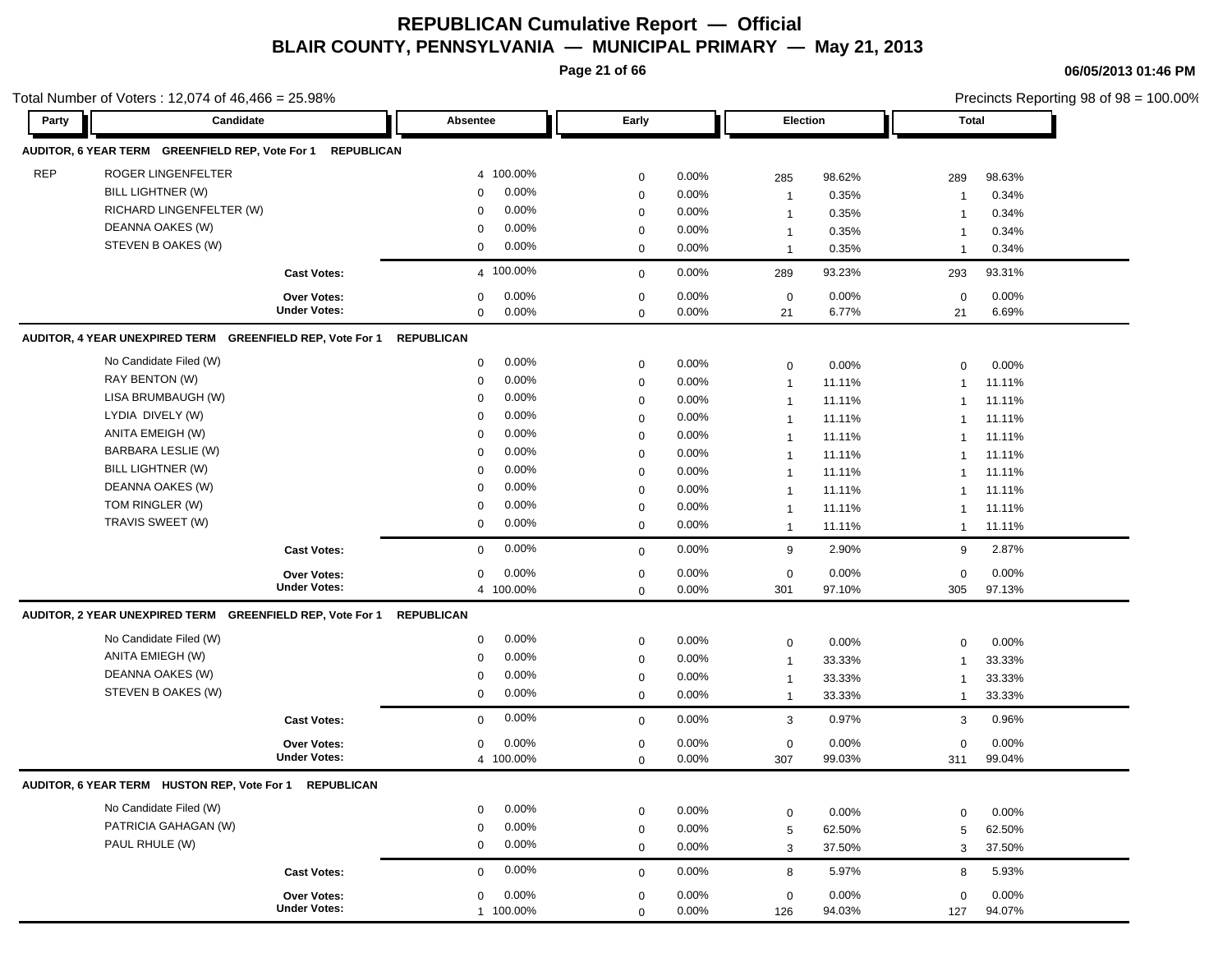**Page 22 of 66**

|            | Total Number of Voters: 12,074 of 46,466 = 25.98%           |                                    |                                |                    |                                 |                |                                |                  |                                  | Precincts Reporting 98 of 98 = 100.00% |
|------------|-------------------------------------------------------------|------------------------------------|--------------------------------|--------------------|---------------------------------|----------------|--------------------------------|------------------|----------------------------------|----------------------------------------|
| Party      | Candidate                                                   |                                    | Absentee                       |                    | Early                           |                | Election                       |                  |                                  | Total                                  |
|            | AUDITOR, 6 YEAR TERM JUNIATA REP, Vote For 1                | <b>REPUBLICAN</b>                  |                                |                    |                                 |                |                                |                  |                                  |                                        |
| <b>REP</b> | LOUIS G. RIMBECK                                            |                                    |                                | 2 100.00%          | $\mathbf 0$                     | 0.00%          | 120                            | 100.00%          | 122                              | 100.00%                                |
|            |                                                             | <b>Cast Votes:</b>                 |                                | 2 100.00%          | $\mathbf 0$                     | 0.00%          | 120                            | 93.02%           | 122                              | 93.13%                                 |
|            |                                                             | Over Votes:<br><b>Under Votes:</b> | $\mathbf 0$<br>$\mathbf 0$     | 0.00%<br>$0.00\%$  | $\mathbf 0$<br>$\Omega$         | 0.00%<br>0.00% | $\mathbf 0$<br>9               | 0.00%<br>6.98%   | $\mathbf 0$<br>9                 | 0.00%<br>6.87%                         |
|            | AUDITOR, 4 YEAR UNEXPIRED TERM JUNIATA REP, Vote For 1      |                                    | <b>REPUBLICAN</b>              |                    |                                 |                |                                |                  |                                  |                                        |
|            | No Candidate Filed (W)<br>CHRIS RODGERS (W)                 |                                    | $\mathbf 0$                    | 0.00%<br>$0.00\%$  | $\mathbf 0$                     | 0.00%          | $\mathbf 0$                    | 0.00%            | $\mathbf 0$                      | 0.00%                                  |
|            | RANDY RITCHEY (W)                                           |                                    | 0<br>$\mathbf 0$               | $0.00\%$           | $\mathbf 0$<br>$\mathbf 0$      | 0.00%<br>0.00% | 15<br>$\mathbf{1}$             | 93.75%<br>6.25%  | 15<br>$\mathbf 1$                | 93.75%<br>6.25%                        |
|            |                                                             | <b>Cast Votes:</b>                 | $\Omega$                       | 0.00%              | $\Omega$                        | 0.00%          | 16                             | 12.40%           | 16                               | 12.21%                                 |
|            |                                                             | Over Votes:<br><b>Under Votes:</b> | 0                              | 0.00%<br>2 100.00% | $\mathbf 0$<br>$\mathbf 0$      | 0.00%<br>0.00% | $\mathbf 0$<br>113             | 0.00%<br>87.60%  | $\mathbf 0$<br>115               | 0.00%<br>87.79%                        |
|            | AUDITOR, 6 YEAR TERM LOGAN REP, Vote For 1                  | <b>REPUBLICAN</b>                  |                                |                    |                                 |                |                                |                  |                                  |                                        |
| <b>REP</b> | DAVID J. MASON                                              |                                    |                                | 18 100.00%         | $\mathbf 0$                     | 0.00%          | 1,037                          | 100.00%          | 1,055                            | 100.00%                                |
|            |                                                             | <b>Cast Votes:</b>                 | 18                             | 81.82%             | $\mathbf 0$                     | 0.00%          | 1,037                          | 85.70%           | 1,055                            | 85.63%                                 |
|            |                                                             | Over Votes:<br><b>Under Votes:</b> | 0<br>4                         | 0.00%<br>18.18%    | $\boldsymbol{0}$<br>$\mathbf 0$ | 0.00%<br>0.00% | $\boldsymbol{0}$<br>173        | 0.00%<br>14.30%  | $\mathbf 0$<br>177               | 0.00%<br>14.37%                        |
|            | AUDITOR, 6 YEAR TERM MARTINSBURG REP, Vote For 1 REPUBLICAN |                                    |                                |                    |                                 |                |                                |                  |                                  |                                        |
|            | No Candidate Filed (W)<br>RICHARD BICE (W)                  |                                    | 0<br>$\mathbf 0$               | 0.00%<br>0.00%     | $\mathbf 0$                     | 0.00%          | 0                              | 0.00%            | $\mathbf 0$                      | 0.00%                                  |
|            | MIKE HORTON (W)                                             |                                    | $\mathbf 0$                    | 0.00%              | $\mathbf 0$<br>$\mathbf 0$      | 0.00%<br>0.00% | $\overline{2}$<br>$\mathbf{1}$ | 28.57%<br>14.29% | 2<br>$\mathbf 1$                 | 20.00%<br>10.00%                       |
|            | BRIAN MOOREE (W)                                            |                                    | $\mathbf 0$                    | 0.00%              | $\mathbf 0$                     | 0.00%          | $\mathbf{1}$                   | 14.29%           | -1                               | 10.00%                                 |
|            | NANCY EWART (W)                                             |                                    | $\Omega$                       | 0.00%              | $\mathbf 0$                     | 0.00%          | $\mathbf{1}$                   | 14.29%           | $\mathbf 1$                      | 10.00%                                 |
|            | BEV ONEAL (W)                                               |                                    | $\mathbf 0$                    | 0.00%              | $\mathbf 0$                     | 0.00%          | $\mathbf{1}$                   | 14.29%           | $\mathbf 1$                      | 10.00%                                 |
|            | FRED RAINEAR (W)<br>Fredrick Rainear (W)                    |                                    | $\mathbf{1}$<br>$\overline{2}$ | 33.33%<br>66.67%   | $\mathbf 0$<br>$\mathbf 0$      | 0.00%<br>0.00% | $\mathbf{1}$<br>$\mathbf 0$    | 14.29%<br>0.00%  | $\overline{2}$<br>$\overline{2}$ | 20.00%<br>20.00%                       |
|            |                                                             | <b>Cast Votes:</b>                 | 3                              | 25.00%             | $\mathbf 0$                     | 0.00%          | $\overline{7}$                 | 2.13%            | 10                               | 2.94%                                  |
|            |                                                             | Over Votes:<br><b>Under Votes:</b> | $\mathbf 0$<br>9               | 0.00%<br>75.00%    | $\mathbf 0$<br>$\mathbf 0$      | 0.00%<br>0.00% | $\boldsymbol{0}$<br>321        | 0.00%<br>97.87%  | $\mathbf 0$<br>330               | 0.00%<br>97.06%                        |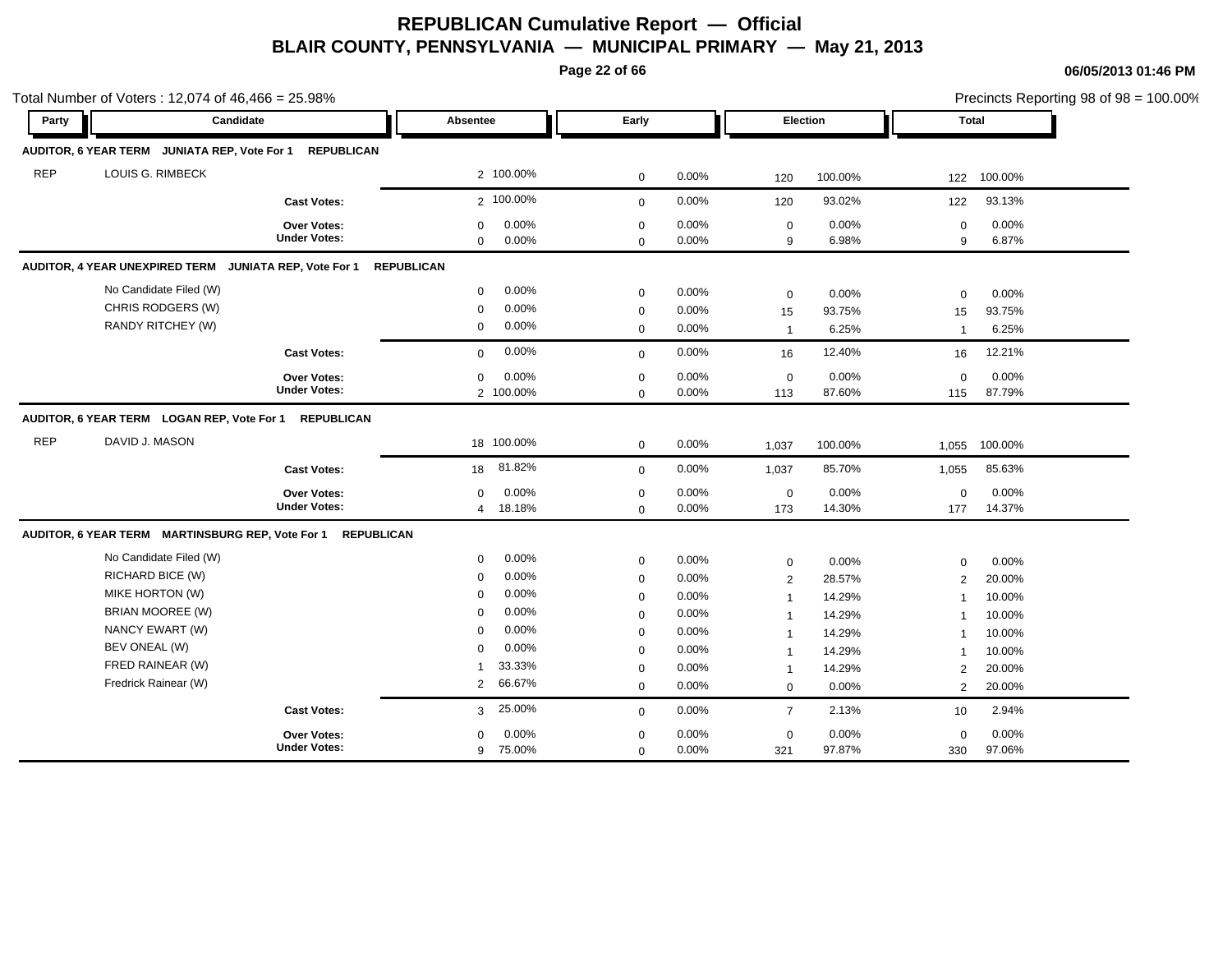**Page 23 of 66**

**Party Candidate Absentee Early Election Total**

**06/05/2013 01:46 PM**

Precincts Reporting 98 of 98 = 100.00%

291 99.66% 99.65%

288 0.00%

| Total Number of Voters : 12,074 of 46,466 = 25.98% |  |
|----------------------------------------------------|--|
|----------------------------------------------------|--|

| AUDITOR, 2 YEAR UNEXPIRED TERM MARTINSBURG REP, Vote For 1 REPUBLICAN |                     |                         |             |       |                         |          |                |         |
|-----------------------------------------------------------------------|---------------------|-------------------------|-------------|-------|-------------------------|----------|----------------|---------|
| No Candidate Filed (W)                                                |                     | 0.00%<br>$\mathbf 0$    | $\mathbf 0$ | 0.00% | $\mathbf 0$             | 0.00%    | $\mathbf 0$    | 0.00%   |
| AMY KENNEDY (W)                                                       |                     | 100.00%<br>$\mathbf{1}$ | $\mathbf 0$ | 0.00% | $\overline{\mathbf{c}}$ | 40.00%   | 3              | 50.00%  |
| NANCY EWART (W)                                                       |                     | 0.00%<br>$\Omega$       | $\mathbf 0$ | 0.00% | $\mathbf{1}$            | 20.00%   | $\overline{1}$ | 16.67%  |
| JODY GAHAGAN (W)                                                      |                     | 0.00%<br>0              | $\mathbf 0$ | 0.00% | $\mathbf{1}$            | 20.00%   | -1             | 16.67%  |
| FREDRICK RAINEAR (W)                                                  |                     | 0.00%<br>0              | $\mathbf 0$ | 0.00% | $\mathbf{1}$            | 20.00%   | $\overline{1}$ | 16.67%  |
|                                                                       | <b>Cast Votes:</b>  | 8.33%<br>$\overline{1}$ | $\mathbf 0$ | 0.00% | $5\phantom{.0}$         | 1.52%    | 6              | 1.76%   |
|                                                                       | <b>Over Votes:</b>  | 0.00%<br>$\mathbf 0$    | $\mathbf 0$ | 0.00% | $\mathbf 0$             | 0.00%    | $\mathbf 0$    | 0.00%   |
|                                                                       | <b>Under Votes:</b> | 91.67%<br>11            | $\mathbf 0$ | 0.00% | 323                     | 98.48%   | 334            | 98.24%  |
| AUDITOR, 6 YEAR TERM NORTH WOODBURY REP, Vote For 1                   | <b>REPUBLICAN</b>   |                         |             |       |                         |          |                |         |
| No Candidate Filed (W)                                                |                     | 0.00%<br>$\mathbf 0$    | $\mathbf 0$ | 0.00% | 0                       | 0.00%    | $\mathbf 0$    | 0.00%   |
| DONALD BRUMBAUGH (W)                                                  |                     | 0.00%<br>$\mathbf 0$    | $\mathbf 0$ | 0.00% | $\overline{2}$          | 28.57%   | $\overline{2}$ | 25.00%  |
| BETTY HEETER (W)                                                      |                     | 100.00%<br>1            | $\Omega$    | 0.00% | $\overline{1}$          | 14.29%   | 2              | 25.00%  |
| PAUL RHULE (W)                                                        |                     | 0.00%<br>$\Omega$       | $\mathbf 0$ | 0.00% | 3                       | 42.86%   | 3              | 37.50%  |
| CALVIN ZOOK (W)                                                       |                     | 0.00%<br>0              | $\mathbf 0$ | 0.00% | $\mathbf{1}$            | 14.29%   | $\overline{1}$ | 12.50%  |
|                                                                       | <b>Cast Votes:</b>  | 11.11%<br>$\mathbf{1}$  | $\mathbf 0$ | 0.00% | $\overline{7}$          | 2.30%    | 8              | 2.56%   |
|                                                                       | <b>Over Votes:</b>  | 0.00%<br>$\Omega$       | $\mathbf 0$ | 0.00% | $\mathbf 0$             | 0.00%    | $\mathbf 0$    | 0.00%   |
|                                                                       | <b>Under Votes:</b> | 88.89%<br>8             | $\mathbf 0$ | 0.00% | 297                     | 97.70%   | 305            | 97.44%  |
| AUDITOR, 6 YEAR TERM ROARING SPRING REP, Vote For 1                   | <b>REPUBLICAN</b>   |                         |             |       |                         |          |                |         |
| No Candidate Filed (W)                                                |                     | 0.00%<br>0              | $\mathbf 0$ | 0.00% | $\mathbf 0$             | 0.00%    | $\mathbf 0$    | 0.00%   |
| PAUL RULEE (W)                                                        |                     | 0.00%<br>$\mathbf 0$    | $\mathbf 0$ | 0.00% | $\mathbf{1}$            | 100.00%  | $\mathbf{1}$   | 100.00% |
|                                                                       | <b>Cast Votes:</b>  | 0.00%<br>$\mathbf 0$    | $\mathbf 0$ | 0.00% | $\mathbf{1}$            | 0.43%    | $\overline{1}$ | 0.42%   |
|                                                                       | <b>Over Votes:</b>  | 0.00%<br>0              | $\mathbf 0$ | 0.00% | $\mathbf 0$             | $0.00\%$ | $\pmb{0}$      | 0.00%   |
|                                                                       | <b>Under Votes:</b> | 5 100.00%               | $\mathbf 0$ | 0.00% | 234                     | 99.57%   | 239            | 99.58%  |
| AUDITOR, 6 YEAR TERM SNYDER REP, Vote For 1 REPUBLICAN                |                     |                         |             |       |                         |          |                |         |
| No Candidate Filed (W)                                                |                     | 0.00%<br>$\mathbf 0$    | $\mathbf 0$ | 0.00% | $\mathbf 0$             | 0.00%    | 0              | 0.00%   |
|                                                                       | <b>Cast Votes:</b>  | 0.00%<br>$\mathbf 0$    | $\mathbf 0$ | 0.00% | $\mathbf 0$             | 0.00%    | $\mathbf 0$    | 0.00%   |
|                                                                       | <b>Over Votes:</b>  | 0.00%<br>$\Omega$       | $\mathbf 0$ | 0.00% | $\mathbf 0$             | 0.00%    | $\mathbf 0$    | 0.00%   |
|                                                                       | <b>Under Votes:</b> | 1 100.00%               | $\mathbf 0$ | 0.00% | 305                     | 100.00%  | 306            | 100.00% |
| AUDITOR, 6 YEAR TERM TAYLOR REP, Vote For 1                           | <b>REPUBLICAN</b>   |                         |             |       |                         |          |                |         |
| No Candidate Filed (W)                                                |                     | 0.00%<br>0              | $\mathbf 0$ | 0.00% | 0                       | 0.00%    | $\mathbf 0$    | 0.00%   |
| BILL REPLOGLE (W)                                                     |                     | 0.00%<br>$\mathbf 0$    | $\mathbf 0$ | 0.00% | $\mathbf{1}$            | 100.00%  | $\mathbf{1}$   | 100.00% |
|                                                                       | <b>Cast Votes:</b>  | 0.00%<br>$\mathbf 0$    | $\mathbf 0$ | 0.00% | $\mathbf{1}$            | 0.35%    | $\overline{1}$ | 0.34%   |
|                                                                       | <b>Over Votes:</b>  | 0.00%<br>0              | $\mathbf 0$ | 0.00% | $\mathbf 0$             | 0.00%    | $\mathbf 0$    | 0.00%   |
|                                                                       | <b>Under Votes:</b> | $3, 100, 00\%$          | $\Omega$    | 0.00% | 288                     | 99 65%   | 201            | 99 66%  |

100.00% 3

0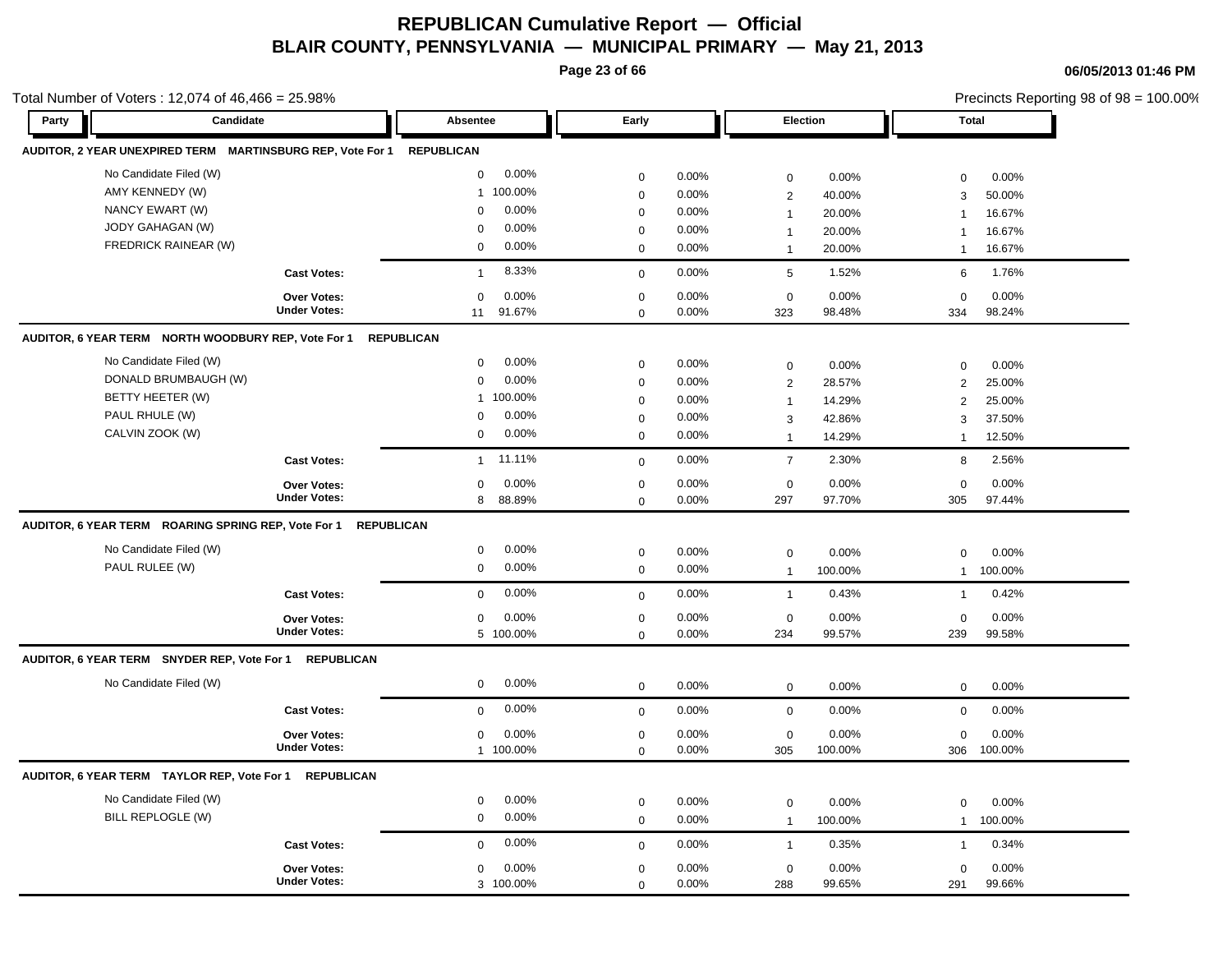**Page 24 of 66**

|                                                                | Total Number of Voters: $12,074$ of $46,466 = 25.98\%$ |                         |                  |          |                  |         | Precincts Reporting 98 of 98 = 100.00% |         |  |
|----------------------------------------------------------------|--------------------------------------------------------|-------------------------|------------------|----------|------------------|---------|----------------------------------------|---------|--|
| Candidate<br>Party                                             |                                                        | Absentee                | Early            |          | Election         |         | Total                                  |         |  |
| AUDITOR, 4 YEAR UNEXPIRED TERM TAYLOR REP, Vote For 1          |                                                        | <b>REPUBLICAN</b>       |                  |          |                  |         |                                        |         |  |
| No Candidate Filed (W)                                         |                                                        | $0.00\%$<br>$\mathbf 0$ | $\mathbf 0$      | 0.00%    | $\mathbf 0$      | 0.00%   | $\mathbf 0$                            | 0.00%   |  |
| CHARLES DOUTT (W)                                              |                                                        | 0.00%<br>$\mathbf 0$    | $\mathbf 0$      | 0.00%    | $\mathbf{1}$     | 33.33%  | -1                                     | 33.33%  |  |
| MIKE EYERS (W)                                                 |                                                        | 0.00%<br>$\mathbf 0$    | $\mathbf 0$      | 0.00%    | $\mathbf{1}$     | 33.33%  | $\mathbf 1$                            | 33.33%  |  |
| JULIE STALY (W)                                                |                                                        | $0.00\%$<br>0           | $\mathbf 0$      | 0.00%    | $\mathbf{1}$     | 33.33%  | $\overline{1}$                         | 33.33%  |  |
|                                                                | <b>Cast Votes:</b>                                     | 0.00%<br>$\mathbf 0$    | $\mathbf 0$      | 0.00%    | 3                | 1.04%   | 3                                      | 1.03%   |  |
|                                                                | <b>Over Votes:</b>                                     | 0.00%<br>0              | $\mathbf 0$      | 0.00%    | $\mathbf 0$      | 0.00%   | $\mathbf 0$                            | 0.00%   |  |
|                                                                | <b>Under Votes:</b>                                    | 3 100.00%               | $\mathbf 0$      | 0.00%    | 286              | 98.96%  | 289                                    | 98.97%  |  |
| AUDITOR, 6 YEAR TERM TYRONE TWP REP, Vote For 1                | <b>REPUBLICAN</b>                                      |                         |                  |          |                  |         |                                        |         |  |
| No Candidate Filed (W)                                         |                                                        | $0.00\%$<br>0           | $\mathbf 0$      | 0.00%    | 0                | 0.00%   | $\mathbf 0$                            | 0.00%   |  |
| <b>JOHN BLACK (W)</b>                                          |                                                        | 0.00%<br>$\mathbf 0$    | $\mathbf 0$      | $0.00\%$ | 3                | 18.75%  | 3                                      | 18.75%  |  |
| TIM BOTTENFIELD (W)                                            |                                                        | 0.00%<br>$\mathbf 0$    | 0                | $0.00\%$ | $\mathbf{1}$     | 6.25%   | -1                                     | 6.25%   |  |
| DAVE HILEMAN (W)                                               |                                                        | 0.00%<br>$\mathbf 0$    | $\mathbf 0$      | 0.00%    | $\mathbf{1}$     | 6.25%   | -1                                     | 6.25%   |  |
| LORRAINE YOUNG (W)                                             |                                                        | $0.00\%$<br>0           | $\mathbf 0$      | $0.00\%$ | 11               | 68.75%  | 11                                     | 68.75%  |  |
|                                                                | <b>Cast Votes:</b>                                     | 0.00%<br>$\mathbf 0$    | $\mathbf 0$      | 0.00%    | 16               | 7.14%   | 16                                     | 7.08%   |  |
|                                                                | <b>Over Votes:</b>                                     | 0.00%<br>0              | $\mathbf 0$      | 0.00%    | $\mathbf 0$      | 0.00%   | $\mathbf 0$                            | 0.00%   |  |
|                                                                | <b>Under Votes:</b>                                    | 2 100.00%               | $\mathbf 0$      | 0.00%    | 208              | 92.86%  | 210                                    | 92.92%  |  |
| AUDITOR, 2 YEAR UNEXPIRED TERM TYRONE TOWNSHIP REP, Vote For 1 |                                                        | <b>REPUBLICAN</b>       |                  |          |                  |         |                                        |         |  |
| No Candidate Filed (W)                                         |                                                        | 0.00%<br>0              | $\mathbf 0$      | 0.00%    | 0                | 0.00%   | $\mathbf 0$                            | 0.00%   |  |
| JOHN BLACK (W)                                                 |                                                        | $0.00\%$<br>0           | $\mathbf 0$      | 0.00%    | 5                | 41.67%  | 5                                      | 41.67%  |  |
| LORRAINE YOUNG (W)                                             |                                                        | 0.00%<br>0              | $\mathbf 0$      | 0.00%    | 6                | 50.00%  | 6                                      | 50.00%  |  |
| TIM BOTTENFIELD (W)                                            |                                                        | 0<br>0.00%              | $\mathbf 0$      | $0.00\%$ | $\mathbf{1}$     | 8.33%   | -1                                     | 8.33%   |  |
|                                                                | <b>Cast Votes:</b>                                     | 0.00%<br>0              | $\mathbf 0$      | 0.00%    | 12               | 5.36%   | 12                                     | 5.31%   |  |
|                                                                | <b>Over Votes:</b>                                     | $0.00\%$<br>0           | $\mathbf 0$      | 0.00%    | 0                | 0.00%   | $\mathbf 0$                            | 0.00%   |  |
|                                                                | <b>Under Votes:</b>                                    | 2 100.00%               | $\mathbf 0$      | $0.00\%$ | 212              | 94.64%  | 214                                    | 94.69%  |  |
| AUDITOR, 6 YEAR TERM WILLIAMSBURG REP, Vote For 1 REPUBLICAN   |                                                        |                         |                  |          |                  |         |                                        |         |  |
| No Candidate Filed (W)                                         |                                                        | $0.00\%$<br>0           |                  | 0.00%    |                  |         |                                        |         |  |
| DAVE MYERS (W)                                                 |                                                        | $0.00\%$<br>0           | 0<br>$\mathbf 0$ | 0.00%    | $\boldsymbol{0}$ | 0.00%   | $\mathbf 0$                            | 0.00%   |  |
|                                                                |                                                        |                         |                  |          | $\mathbf{1}$     | 100.00% | $\mathbf{1}$                           | 100.00% |  |
|                                                                | <b>Cast Votes:</b>                                     | 0.00%<br>$\mathbf{0}$   | $\mathbf 0$      | 0.00%    | $\mathbf{1}$     | 0.95%   | $\mathbf{1}$                           | 0.93%   |  |
|                                                                | <b>Over Votes:</b>                                     | $0.00\%$<br>0           | 0                | 0.00%    | 0                | 0.00%   | 0                                      | 0.00%   |  |
|                                                                | <b>Under Votes:</b>                                    | 3 100.00%               | 0                | $0.00\%$ | 104              | 99.05%  | 107                                    | 99.07%  |  |
| AUDITOR, 4 YEAR UNEXPIRED TERM    WILLIAMSBURG REP, Vote For 1 |                                                        | <b>REPUBLICAN</b>       |                  |          |                  |         |                                        |         |  |
| No Candidate Filed (W)                                         |                                                        | 0.00%<br>0              | $\mathbf 0$      | 0.00%    | $\boldsymbol{0}$ | 0.00%   | $\mathbf 0$                            | 0.00%   |  |
| <b>GLADIS HOFFNER (W)</b>                                      |                                                        | 0.00%<br>$\mathbf 0$    | $\mathbf 0$      | 0.00%    | $\mathbf{1}$     | 100.00% | $\mathbf{1}$                           | 100.00% |  |
|                                                                | <b>Cast Votes:</b>                                     | 0.00%<br>0              | 0                | $0.00\%$ | $\mathbf{1}$     | 0.95%   | $\mathbf 1$                            | 0.93%   |  |
|                                                                | Over Votes:                                            | 0.00%<br>0              | $\mathbf 0$      | 0.00%    | $\mathbf 0$      | 0.00%   | $\mathbf 0$                            | 0.00%   |  |
|                                                                | <b>Under Votes:</b>                                    | 3 100.00%               | $\mathbf 0$      | 0.00%    | 104              | 99.05%  | 107                                    | 99.07%  |  |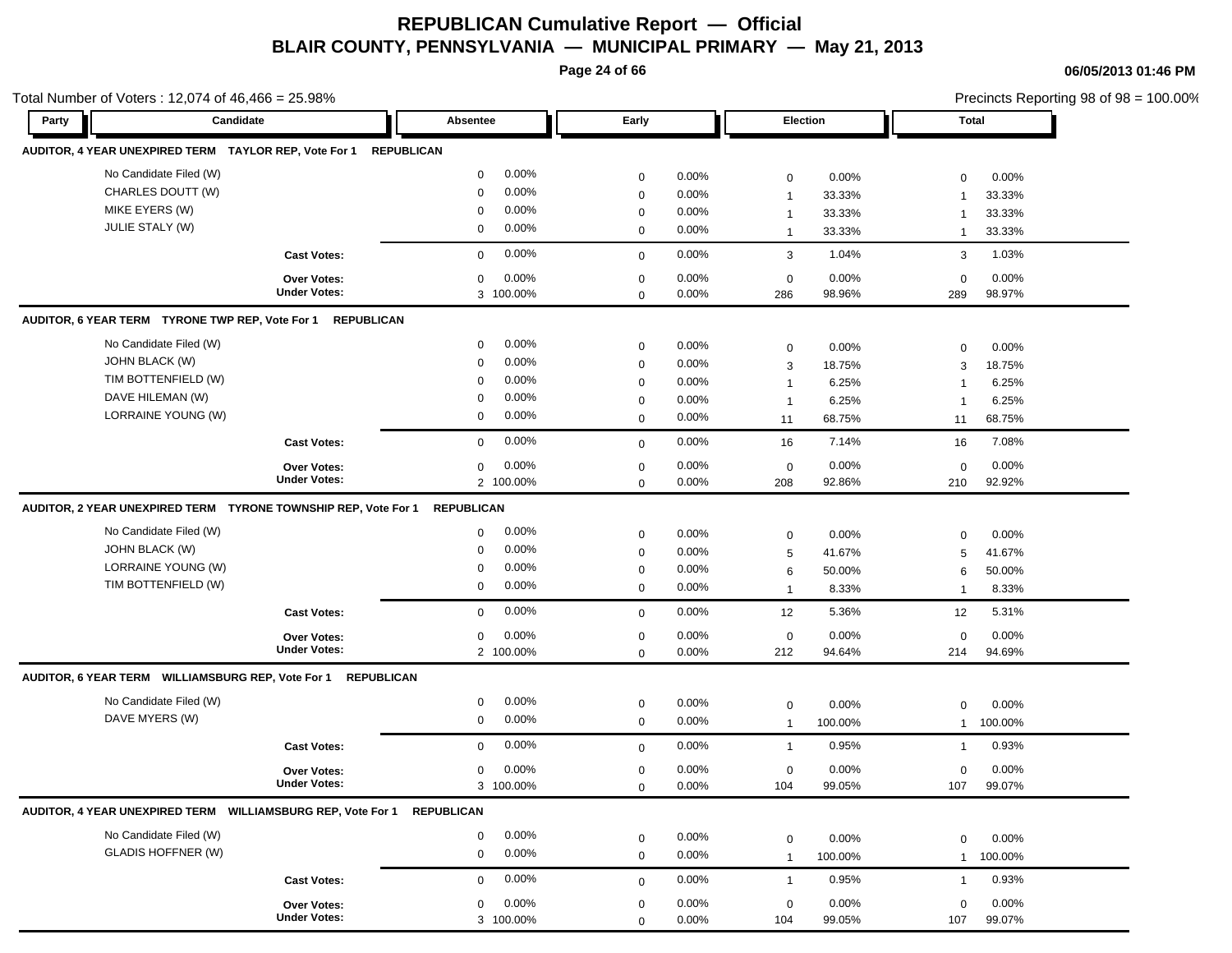**Page 25 of 66**

| Total Number of Voters: 12,074 of $46,466 = 25.98\%$         |                     |                         |                          |                         | Precincts Reporting 98 of 98 = 100.00% |  |
|--------------------------------------------------------------|---------------------|-------------------------|--------------------------|-------------------------|----------------------------------------|--|
| Party                                                        | Candidate           | Absentee                | Early                    | Election                | Total                                  |  |
| AUDITOR, 2 YEAR UNEXPIRED TERM  WILLIAMSBURG REP, Vote For 1 |                     | <b>REPUBLICAN</b>       |                          |                         |                                        |  |
| No Candidate Filed (W)                                       |                     | 0.00%<br>$\Omega$       | $\mathbf 0$<br>$0.00\%$  | $0.00\%$<br>$\mathbf 0$ | $0.00\%$<br>$\Omega$                   |  |
| BRIAN DETWILER (W)                                           |                     | $0.00\%$<br>$\Omega$    | $0.00\%$<br>$\mathbf{0}$ | 100.00%                 | 100.00%                                |  |
|                                                              | <b>Cast Votes:</b>  | 0.00%<br>$\Omega$       | 0.00%<br>$\Omega$        | 0.95%                   | 0.93%                                  |  |
|                                                              | <b>Over Votes:</b>  | 0.00%<br>$\Omega$       | 0.00%<br>$\Omega$        | $0.00\%$<br>$\mathbf 0$ | $0.00\%$<br>$\Omega$                   |  |
|                                                              | <b>Under Votes:</b> | 3 100.00%               | 0.00%<br>$\mathbf 0$     | 99.05%<br>104           | 99.07%<br>107                          |  |
| AUDITOR, 6 YEAR TERM WOODBURY REP, Vote For 1                | <b>REPUBLICAN</b>   |                         |                          |                         |                                        |  |
| No Candidate Filed (W)                                       |                     | 0.00%<br>$\Omega$       | 0.00%<br>$\mathbf 0$     | $0.00\%$<br>$\mathbf 0$ | $0.00\%$<br>$\mathbf 0$                |  |
| SHELVEY BIDDLE (W)                                           |                     | 0.00%<br>$\Omega$       | 0.00%<br>$\mathbf 0$     | 20.00%                  | 20.00%                                 |  |
| SHIRLEY KURTZ FLAUGH (W)                                     |                     | 0.00%<br>$\Omega$       | 0.00%<br>$\mathbf 0$     | 20.00%                  | 20.00%                                 |  |
| <b>JUDY HAMILTON (W)</b>                                     |                     | 0.00%<br>$\Omega$       | $0.00\%$<br>$\mathbf 0$  | 20.00%                  | 20.00%                                 |  |
| LORI HARCLERODE (W)                                          |                     | $0.00\%$<br>$\mathbf 0$ | $\mathbf{0}$<br>$0.00\%$ | 40.00%<br>2             | 40.00%<br>2                            |  |
|                                                              | <b>Cast Votes:</b>  | 0.00%<br>$\Omega$       | $0.00\%$<br>$\Omega$     | 4.27%<br>5              | 4.27%<br>5                             |  |
|                                                              | <b>Over Votes:</b>  | 0.00%<br>$\Omega$       | $0.00\%$<br>$\mathbf 0$  | $0.00\%$<br>0           | $0.00\%$<br>$\mathbf 0$                |  |
|                                                              | <b>Under Votes:</b> | 0.00%<br>$\mathbf 0$    | 0.00%<br>$\mathbf 0$     | 112<br>95.73%           | 95.73%<br>112                          |  |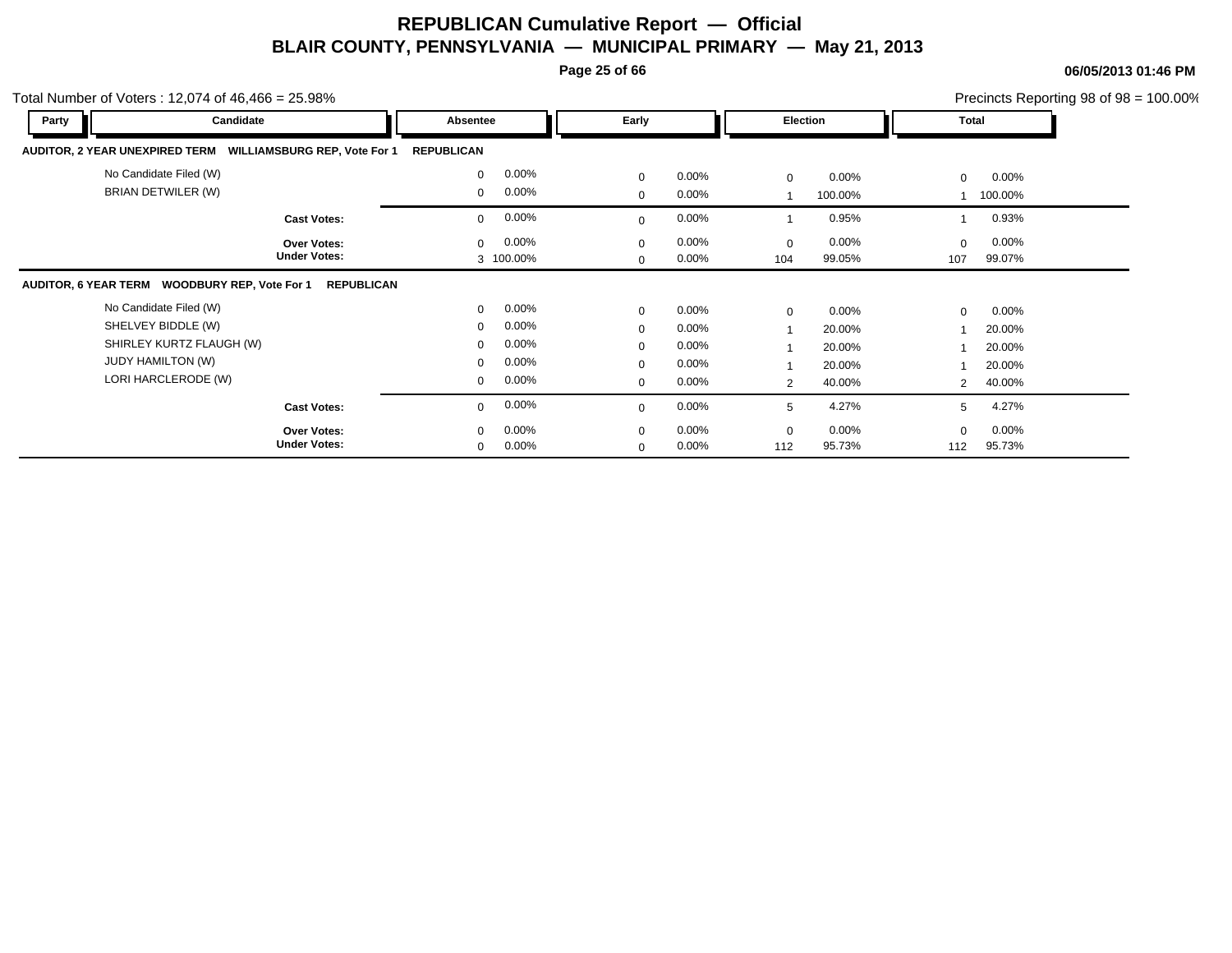**Page 26 of 66**

**06/05/2013 01:46 PM**

|            | otal Number of Voters : 12,074 of 46,466 = 25.98%                    |             |            |             |       |                |        |                         |        | Precincts Reporting 98 of 98 = 100.00% |
|------------|----------------------------------------------------------------------|-------------|------------|-------------|-------|----------------|--------|-------------------------|--------|----------------------------------------|
| Party      | Candidate                                                            | Absentee    |            | Early       |       | Election       |        | <b>Total</b>            |        |                                        |
|            | SCHOOL DIRECTOR, 4 YEAR TERM ALTOONA AREA REP, Vote For 4 REPUBLICAN |             |            |             |       |                |        |                         |        |                                        |
| <b>REP</b> | JOHN P. KLINGEMAN                                                    | 36          | 16.90%     | $\mathbf 0$ | 0.00% | 2,180          | 16.43% | 2,216                   | 16.44% |                                        |
| <b>REP</b> | <b>CHARLES DRY</b>                                                   | 26          | 12.21%     | 0           | 0.00% | 1,553          | 11.70% | 1,579                   | 11.71% |                                        |
| <b>REP</b> | RICHARD L. LOCKARD                                                   | 38          | 17.84%     | $\mathbf 0$ | 0.00% | 1,872          | 14.11% | 1,910                   | 14.17% |                                        |
| <b>REP</b> | JOHN DONLEY                                                          | 19          | 8.92%      | $\mathbf 0$ | 0.00% | 1,948          | 14.68% | 1,967                   | 14.59% |                                        |
| <b>REP</b> | ELIZABETH CHAPMAN                                                    | 27          | 12.68%     | $\Omega$    | 0.00% | 1,731          | 13.05% | 1,758                   | 13.04% |                                        |
| <b>REP</b> | JUDITH A. BERRYMAN                                                   | 34          | 15.96%     | $\mathbf 0$ | 0.00% | 2,077          | 15.65% | 2,111                   | 15.66% |                                        |
| <b>REP</b> | JESSE J. ICKES                                                       | 32          | 15.02%     | $\mathbf 0$ | 0.00% | 1,800          | 13.57% | 1,832                   | 13.59% |                                        |
|            | DAVE ANDREWS (W)                                                     | $\Omega$    | 0.00%      | $\mathbf 0$ | 0.00% | $\overline{1}$ | 0.01%  | -1                      | 0.01%  |                                        |
|            | RYAN BEERS (W)                                                       | $\Omega$    | 0.00%      | $\mathbf 0$ | 0.00% | 3              | 0.02%  | 3                       | 0.02%  |                                        |
|            | ROMY STYER SLOGIK (W)                                                | $\Omega$    | 0.00%      | 0           | 0.00% | 81             | 0.61%  | 81                      | 0.60%  |                                        |
|            | CHRISTINE CARLIN (W)                                                 | $\Omega$    | 0.00%      | 0           | 0.00% | $\mathbf{1}$   | 0.01%  | $\overline{\mathbf{1}}$ | 0.01%  |                                        |
|            | BETH DALE (W)                                                        | $\Omega$    | 0.00%      | $\mathbf 0$ | 0.00% | $\mathbf{1}$   | 0.01%  | $\mathbf 1$             | 0.01%  |                                        |
|            | SKIP DRY (W)                                                         | $\Omega$    | 0.00%      | $\mathbf 0$ | 0.00% | $\mathbf{1}$   | 0.01%  | $\overline{\mathbf{1}}$ | 0.01%  |                                        |
|            | DAVID ELLIS (W)                                                      | $\Omega$    | 0.00%      | $\Omega$    | 0.00% | $\overline{1}$ | 0.01%  | $\overline{1}$          | 0.01%  |                                        |
|            | MICHAEL FOOSE (W)                                                    | $\Omega$    | 0.00%      | $\Omega$    | 0.00% | -1             | 0.01%  | -1                      | 0.01%  |                                        |
|            | DRIS GRIMM (W)                                                       | $\mathbf 0$ | 0.00%      | 0           | 0.00% | $\mathbf{1}$   | 0.01%  | $\overline{1}$          | 0.01%  |                                        |
|            | <b>JOHN KLINGEMAN (W)</b>                                            | $\Omega$    | 0.00%      | $\mathbf 0$ | 0.00% | $\overline{1}$ | 0.01%  | $\overline{1}$          | 0.01%  |                                        |
|            | STYER SLOGIK (W)                                                     | $\Omega$    | 0.00%      | $\mathbf 0$ | 0.00% | 8              | 0.06%  | 8                       | 0.06%  |                                        |
|            | CHERYL RUPP (W)                                                      | $\mathbf 0$ | 0.00%      | $\mathbf 0$ | 0.00% | $\overline{2}$ | 0.02%  | 2                       | 0.01%  |                                        |
|            | TRACY SLODGICK (W)                                                   | $\Omega$    | 0.00%      | $\mathbf 0$ | 0.00% | $\overline{1}$ | 0.01%  | -1                      | 0.01%  |                                        |
|            | Nancy Rose Vincent (W)                                               |             | 0.47%      | $\mathbf 0$ | 0.00% | $\mathbf 0$    | 0.00%  |                         | 0.01%  |                                        |
|            | JAMES WALSTROM (W)                                                   | $\Omega$    | 0.00%      | $\mathbf 0$ | 0.00% | $\mathbf{1}$   | 0.01%  | -1                      | 0.01%  |                                        |
|            | BRETT WILSON (W)                                                     | $\Omega$    | 0.00%      | $\mathbf 0$ | 0.00% | $\overline{2}$ | 0.02%  | $\overline{2}$          | 0.01%  |                                        |
|            | SAMUEL WILSON (W)                                                    | 0           | 0.00%      | $\mathbf 0$ | 0.00% | $\mathbf{1}$   | 0.01%  | $\overline{\mathbf{1}}$ | 0.01%  |                                        |
|            | <b>Cast Votes:</b>                                                   | 213         | 64.16%     | $\mathbf 0$ | 0.00% | 13,268         | 78.60% | 13,481                  | 78.32% |                                        |
|            | Over Votes:                                                          | 0           | 0.00%      | 0           | 0.00% | $\mathbf 0$    | 0.00%  | 0                       | 0.00%  |                                        |
|            | <b>Under Votes:</b>                                                  |             | 119 35.84% | $\mathbf 0$ | 0.00% | 3,612          | 21.40% | 3,731                   | 21.68% |                                        |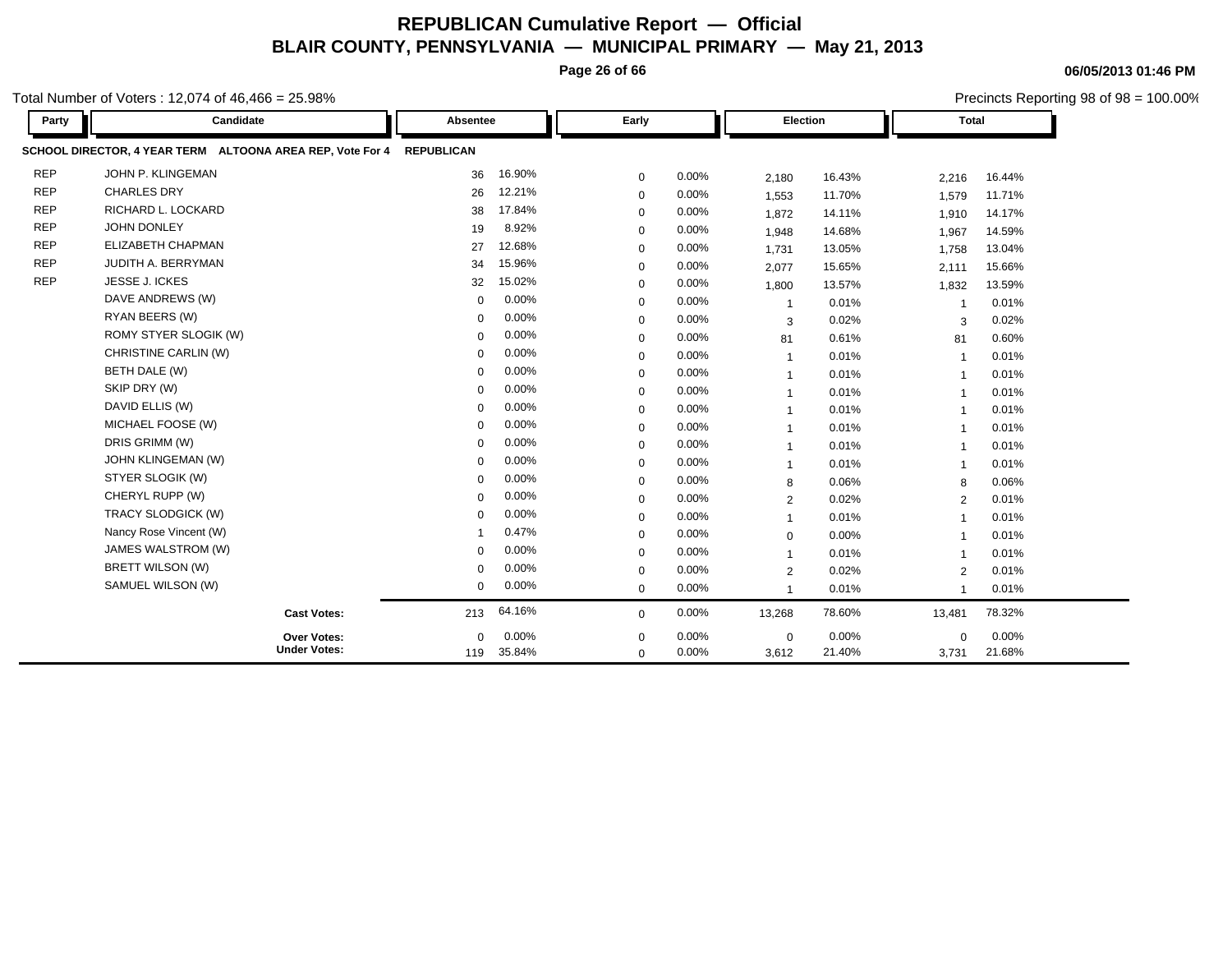**Page 27 of 66**

**06/05/2013 01:46 PM**

Precincts Reporting 98 of 98 = 100.00%

| Party      | Candidate                                                                |                     | Absentee                 | Early        |       | Election       |        | <b>Total</b>   |        |
|------------|--------------------------------------------------------------------------|---------------------|--------------------------|--------------|-------|----------------|--------|----------------|--------|
|            | SCHOOL DIRECTOR, 4 YEAR TERM BELLWOOD-ANTIS REP, Vote For 4 REPUBLICAN   |                     |                          |              |       |                |        |                |        |
| <b>REP</b> | <b>CHRISTOPHER RIDDLE</b>                                                |                     | 26.67%<br>4              | 0            | 0.00% | 466            | 21.30% | 470            | 21.33% |
| <b>REP</b> | LISA K. KOVAC                                                            |                     | 26.67%<br>4              | 0            | 0.00% | 565            | 25.82% | 569            | 25.83% |
| <b>REP</b> | <b>ROBERT W. FISHER</b>                                                  |                     | 20.00%<br>3              | $\mathbf 0$  | 0.00% | 585            | 26.74% | 588            | 26.69% |
| <b>REP</b> | C. SCOTT BOYER                                                           |                     | 26.67%<br>4              | $\mathbf 0$  | 0.00% | 564            | 25.78% | 568            | 25.78% |
|            | WILLIAM ABBOTT (W)                                                       |                     | 0.00%<br>$\Omega$        | 0            | 0.00% | $\overline{1}$ | 0.05%  | $\overline{1}$ | 0.05%  |
|            | SEAN CLAPPER (W)                                                         |                     | 0.00%<br>$\Omega$        | 0            | 0.00% | $\overline{1}$ | 0.05%  | $\overline{1}$ | 0.05%  |
|            | JOE DELGROSSO (W)                                                        |                     | 0.00%<br>$\Omega$        | $\mathbf 0$  | 0.00% | $\mathbf 1$    | 0.05%  | $\overline{1}$ | 0.05%  |
|            | MELVIN GRASSMYER (W)                                                     |                     | 0.00%<br>$\Omega$        | $\mathbf 0$  | 0.00% | $\overline{1}$ | 0.05%  | $\overline{1}$ | 0.05%  |
|            | DEBBIE HOY (W)                                                           |                     | 0.00%<br>$\Omega$        | $\mathbf 0$  | 0.00% | $\overline{1}$ | 0.05%  | $\overline{1}$ | 0.05%  |
|            | LEO MATUSZEWSKI (W)                                                      |                     | 0.00%<br>$\Omega$        | $\mathbf 0$  | 0.00% | $\mathbf 1$    | 0.05%  | $\overline{1}$ | 0.05%  |
|            | CHUCK MCCLOSKEY (W)                                                      |                     | 0.00%<br>$\Omega$        | $\mathbf 0$  | 0.00% | $\mathbf 1$    | 0.05%  | -1             | 0.05%  |
|            | MELANIE SHILDT (W)                                                       |                     | 0.00%<br>$\mathbf 0$     | $\mathbf 0$  | 0.00% | $\overline{1}$ | 0.05%  | $\overline{1}$ | 0.05%  |
|            |                                                                          | <b>Cast Votes:</b>  | 46.88%<br>15             | $\mathbf{0}$ | 0.00% | 2,188          | 70.31% | 2,203          | 70.07% |
|            |                                                                          | <b>Over Votes:</b>  | 0.00%<br>$\mathbf 0$     | 0            | 0.00% | $\mathbf 0$    | 0.00%  | $\mathbf 0$    | 0.00%  |
|            |                                                                          | <b>Under Votes:</b> | 17 53.13%                | $\mathbf 0$  | 0.00% | 924            | 29.69% | 941            | 29.93% |
|            | SCHOOL DIRECTOR, 4 YEAR TERM CLAYSBURG-KIMMEL(GRNFD1) REP, Vote For 1    |                     | <b>REPUBLICAN</b>        |              |       |                |        |                |        |
| <b>REP</b> | <b>MONA ECKLEY</b>                                                       |                     | 0.00%<br>$\mathbf{0}$    | $\mathbf 0$  | 0.00% | 111            | 79.86% | 111            | 78.72% |
| <b>REP</b> | <b>BARBARA W. GARVER</b>                                                 |                     | 2 100.00%                | $\mathbf 0$  | 0.00% | 28             | 20.14% | 30             | 21.28% |
|            |                                                                          | <b>Cast Votes:</b>  | 66.67%<br>$\overline{2}$ | $\mathbf 0$  | 0.00% | 139            | 99.29% | 141            | 98.60% |
|            |                                                                          | <b>Over Votes:</b>  | 0.00%<br>0               | 0            | 0.00% | $\mathbf 0$    | 0.00%  | $\mathbf 0$    | 0.00%  |
|            |                                                                          | <b>Under Votes:</b> | 33.33%                   | $\mathbf 0$  | 0.00% | $\mathbf{1}$   | 0.71%  | 2              | 1.40%  |
|            | SCHOOL DIRECTOR, 4 YEAR TERM CLAYSBURG-KIMMEL GRNFLD 2-3 REP, Vote For 2 |                     | <b>REPUBLICAN</b>        |              |       |                |        |                |        |
| <b>REP</b> | JOSEPH F. MUSSELMAN                                                      |                     | 1 100.00%                | $\mathbf 0$  | 0.00% | 100            | 50.76% | 101            | 51.01% |
| <b>REP</b> | <b>CATHY BARNES</b>                                                      |                     | 0.00%<br>$\Omega$        | $\mathbf 0$  | 0.00% | 92             | 46.70% | 92             | 46.46% |
|            | MONA ECKLEY (W)                                                          |                     | 0.00%<br>$\mathbf 0$     | $\mathbf 0$  | 0.00% | 5              | 2.54%  | 5              | 2.53%  |
|            |                                                                          | <b>Cast Votes:</b>  | 50.00%                   | $\mathbf{0}$ | 0.00% | 197            | 57.94% | 198            | 57.89% |
|            |                                                                          | Over Votes:         | 0.00%<br>$\Omega$        | 0            | 0.00% | $\mathbf 0$    | 0.00%  | $\mathbf 0$    | 0.00%  |
|            |                                                                          | <b>Under Votes:</b> | 50.00%                   | $\mathbf 0$  | 0.00% | 143            | 42.06% | 144            | 42.11% |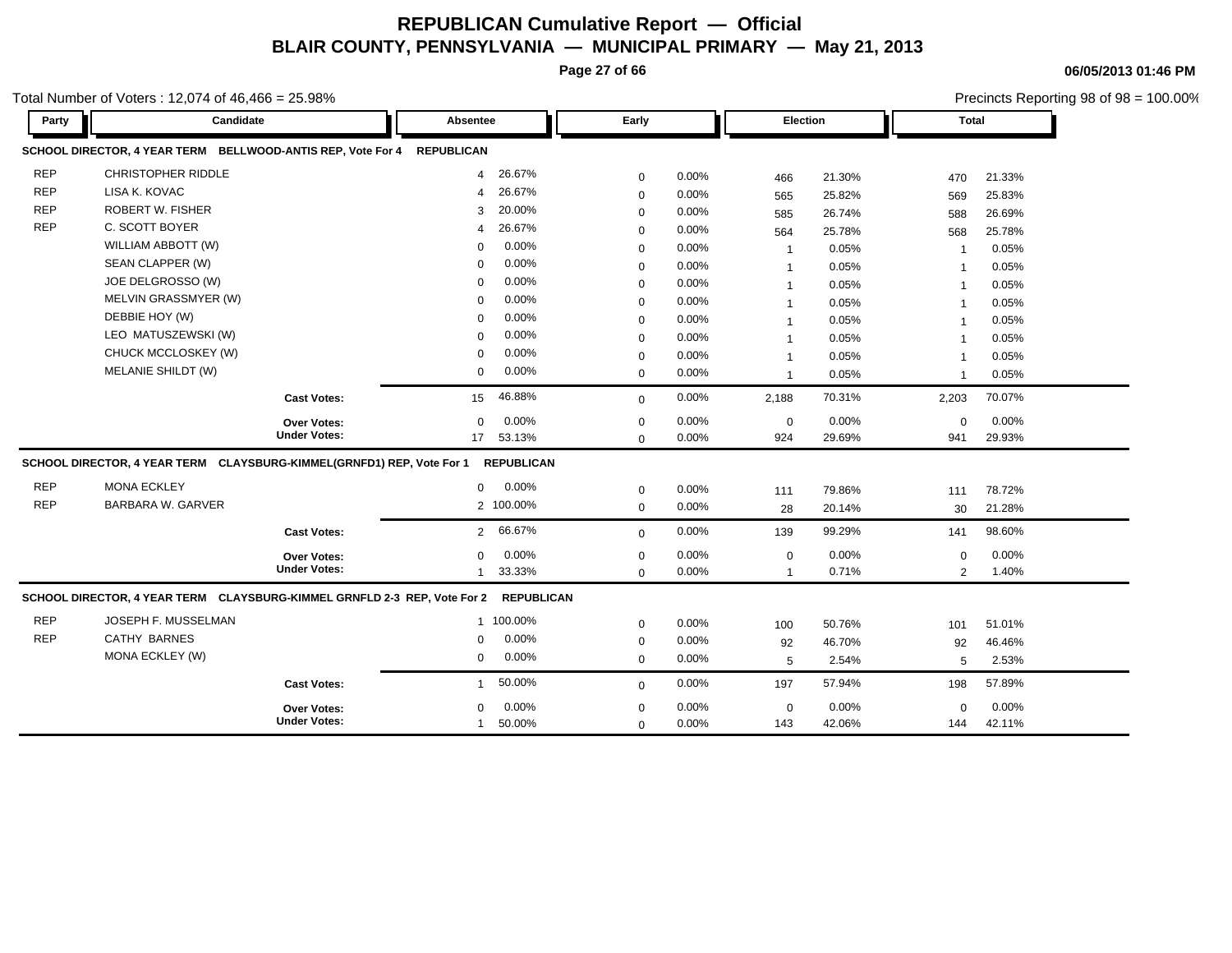**Page 28 of 66**

**06/05/2013 01:46 PM**

Precincts Reporting 98 of 98 = 100.00%

| Party      | Candidate                                                       | Absentee          |        | Early        |       | <b>Election</b>          |        | <b>Total</b> |        |  |
|------------|-----------------------------------------------------------------|-------------------|--------|--------------|-------|--------------------------|--------|--------------|--------|--|
|            | SCHOOL DIRECTOR, 4 YEAR TERM HOLLIDAYSBURG AREA REP, Vote For 4 | <b>REPUBLICAN</b> |        |              |       |                          |        |              |        |  |
| <b>REP</b> | <b>ANDREW SWOPE</b>                                             | 59                | 16.12% | $\mathbf 0$  | 0.00% | 1,681                    | 13.95% | 1,740        | 14.02% |  |
| <b>REP</b> | <b>MARK T. DELLINGER</b>                                        | 41                | 11.20% | $\mathbf 0$  | 0.00% | 1,461                    | 12.13% | 1,502        | 12.10% |  |
| <b>REP</b> | RONALD P. SOMMER                                                | 49                | 13.39% | $\mathbf 0$  | 0.00% | 1.671                    | 13.87% | 1,720        | 13.86% |  |
| <b>REP</b> | ROB JODON                                                       | 23                | 6.28%  | $\Omega$     | 0.00% | 790                      | 6.56%  | 813          | 6.55%  |  |
| <b>REP</b> | <b>DEAN ROSSI</b>                                               | 45                | 12.30% | $\mathbf 0$  | 0.00% | 1,447                    | 12.01% | 1,492        | 12.02% |  |
| <b>REP</b> | <b>BRADY LEAHEY</b>                                             | 27                | 7.38%  | $\mathbf 0$  | 0.00% | 1,113                    | 9.24%  | 1,140        | 9.18%  |  |
| <b>REP</b> | <b>SCOTT S. BRENNEMAN</b>                                       | 53                | 14.48% | $\mathbf 0$  | 0.00% | 1,700                    | 14.11% | 1,753        | 14.12% |  |
| <b>REP</b> | PATRICK M. MCCLAIN                                              | 45                | 12.30% | $\Omega$     | 0.00% | 1.531                    | 12.71% | 1,576        | 12.70% |  |
| <b>REP</b> | MATTHEW A. FOX                                                  | 21                | 5.74%  | $\mathbf 0$  | 0.00% | 643                      | 5.34%  | 664          | 5.35%  |  |
|            | <b>BARRY ALLEN (W)</b>                                          | $\mathbf 0$       | 0.00%  | $\Omega$     | 0.00% | $\overline{1}$           | 0.01%  |              | 0.01%  |  |
|            | TIMOTHY M BARANIK (W)                                           | $\Omega$          | 0.00%  | $\mathbf 0$  | 0.00% | $\overline{\mathbf{1}}$  | 0.01%  |              | 0.01%  |  |
|            | Colleen Harlow (W)                                              |                   | 0.27%  | $\mathbf 0$  | 0.00% | $\mathbf 0$              | 0.00%  |              | 0.01%  |  |
|            | JOHN BEYER II (W)                                               |                   | 0.27%  | $\mathbf 0$  | 0.00% | -1                       | 0.01%  | 2            | 0.02%  |  |
|            | <b>JOSH KRIDER (W)</b>                                          | $\Omega$          | 0.00%  | $\Omega$     | 0.00% | $\overline{1}$           | 0.01%  |              | 0.01%  |  |
|            | PAUL LUTHER (W)                                                 | $\Omega$          | 0.00%  | $\mathbf 0$  | 0.00% | $\overline{1}$           | 0.01%  |              | 0.01%  |  |
|            | JOE REFFNER (W)                                                 | $\Omega$          | 0.00%  | $\mathbf 0$  | 0.00% |                          | 0.01%  |              | 0.01%  |  |
|            | STU ROBERTS (W)                                                 | $\Omega$          | 0.00%  | $\mathbf 0$  | 0.00% | -1                       | 0.01%  |              | 0.01%  |  |
|            | JOHN DAN SCHMIDT (W)                                            | $\Omega$          | 0.00%  | $\mathbf 0$  | 0.00% | $\overline{1}$           | 0.01%  |              | 0.01%  |  |
|            | WALLY TOMASSETTI (W)                                            |                   | 0.27%  | $\mathbf 0$  | 0.00% | -1                       | 0.01%  | 2            | 0.02%  |  |
|            | LOIS KANSHIKII (W)                                              | $\mathbf 0$       | 0.00%  | $\mathbf{0}$ | 0.00% | $\overline{\phantom{a}}$ | 0.01%  |              | 0.01%  |  |
|            | <b>Cast Votes:</b>                                              | 366               | 74.39% | $\Omega$     | 0.00% | 12,047                   | 83.66% | 12,413       | 83.35% |  |
|            | Over Votes:                                                     | $\mathbf{0}$      | 0.00%  | 0            | 0.00% | $\mathbf 0$              | 0.00%  | $\mathbf 0$  | 0.00%  |  |
|            | <b>Under Votes:</b>                                             | 126               | 25.61% | $\mathbf 0$  | 0.00% | 2,353                    | 16.34% | 2,479        | 16.65% |  |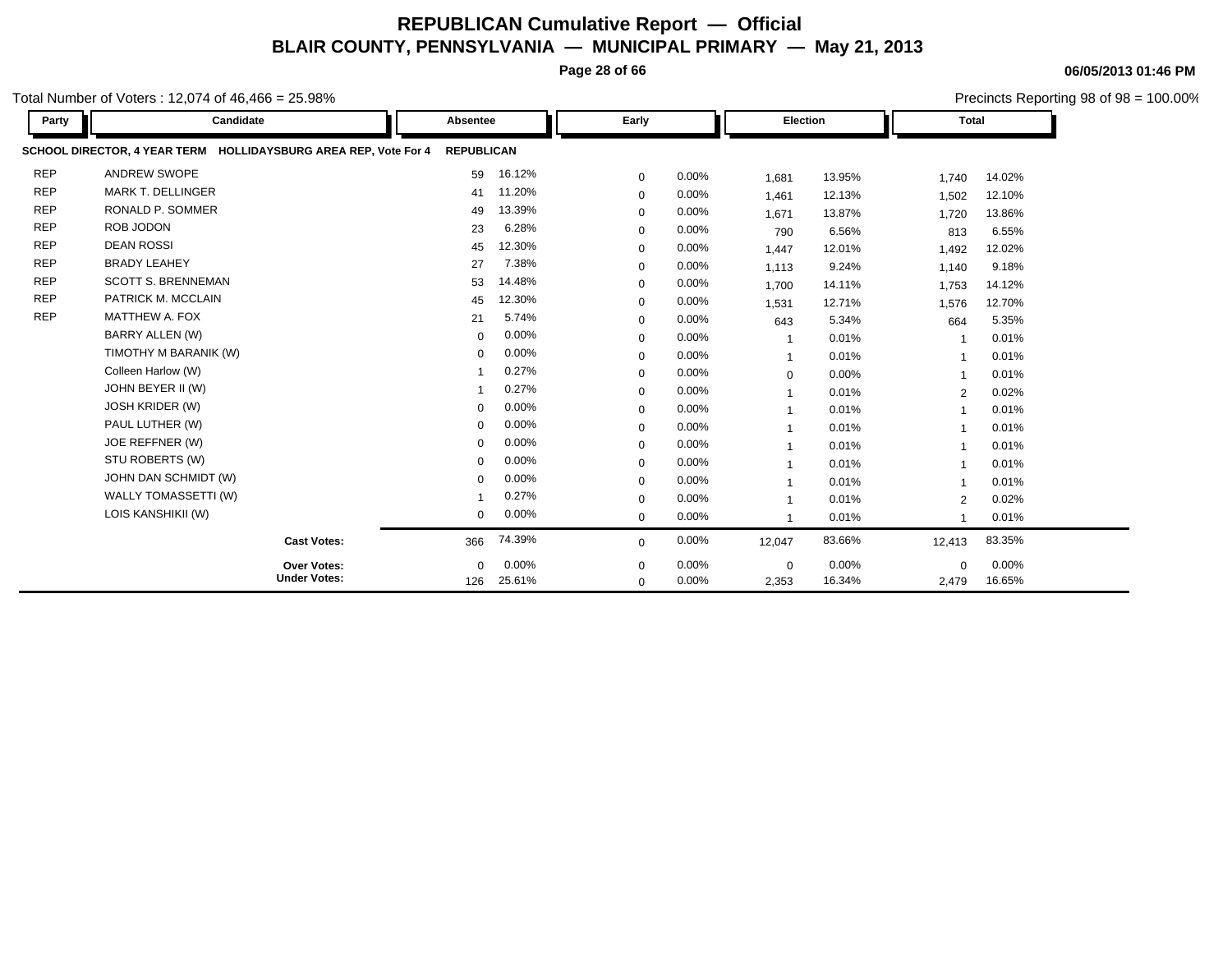**Page 29 of 66**

**06/05/2013 01:46 PM**

|            | Total Number of Voters: 12,074 of 46,466 = 25.98%                  |                   |          |             |          |                |        | Precincts Reporting 98 of 98 = 100.00% |        |  |
|------------|--------------------------------------------------------------------|-------------------|----------|-------------|----------|----------------|--------|----------------------------------------|--------|--|
| Party      | Candidate                                                          | Absentee          |          | Early       |          | Election       |        | <b>Total</b>                           |        |  |
|            | SCHOOL DIRECTOR, 4 YEAR TERM SPRING COVE REP, Vote For 4           | <b>REPUBLICAN</b> |          |             |          |                |        |                                        |        |  |
| <b>REP</b> | JAMES D. SMITH                                                     | 9                 | 10.47%   | 0           | 0.00%    | 741            | 15.88% | 750                                    | 15.78% |  |
| <b>REP</b> | <b>KEVIN R. WARNER</b>                                             | 11                | 12.79%   | 0           | 0.00%    | 712            | 15.26% | 723                                    | 15.21% |  |
| <b>REP</b> | JULIE G. MILLS                                                     | 20                | 23.26%   | 0           | 0.00%    | 871            | 18.67% | 891                                    | 18.75% |  |
| <b>REP</b> | JAMES C. PORRECA                                                   | 13                | 15.12%   | 0           | 0.00%    | 580            | 12.43% | 593                                    | 12.48% |  |
| <b>REP</b> | MARY A. SMITH                                                      | 10                | 11.63%   | 0           | 0.00%    | 659            | 14.12% | 669                                    | 14.08% |  |
| <b>REP</b> | HAROLD J. BRENNECKE, III                                           | 15                | 17.44%   | 0           | 0.00%    | 622            | 13.33% | 637                                    | 13.40% |  |
|            | LINDA BELLOCK (W)                                                  | $\mathbf 0$       | 0.00%    | $\mathbf 0$ | 0.00%    | $\mathbf{1}$   | 0.02%  | -1                                     | 0.02%  |  |
|            | WAYNE BUSH (W)                                                     | 0                 | 0.00%    | $\mathbf 0$ | 0.00%    | 24             | 0.51%  | 24                                     | 0.51%  |  |
|            | JAMES BUTLER (W)                                                   | 0                 | 0.00%    | 0           | 0.00%    | $\overline{7}$ | 0.15%  | $\overline{7}$                         | 0.15%  |  |
|            | JULIE DECKER (W)                                                   | 0                 | 0.00%    | 0           | 0.00%    | $\mathbf{1}$   | 0.02%  | $\overline{1}$                         | 0.02%  |  |
|            | KATIE EBERSOLE DECKER (W)                                          | 0                 | 0.00%    | 0           | 0.00%    | $\mathbf 1$    | 0.02%  | $\overline{\mathbf{1}}$                | 0.02%  |  |
|            | LUANNE ECKENRODE (W)                                               | 0                 | 0.00%    | 0           | 0.00%    | $\mathbf{1}$   | 0.02%  | $\overline{1}$                         | 0.02%  |  |
|            | BRIAN GAHAGAN (W)                                                  | 0                 | 0.00%    | 0           | 0.00%    | $\mathbf{1}$   | 0.02%  | $\overline{1}$                         | 0.02%  |  |
|            | Jody Gahagan (W)                                                   |                   | 1.16%    | 0           | 0.00%    | $\mathbf 0$    | 0.00%  | $\overline{1}$                         | 0.02%  |  |
|            | <b>BRENDA FLUKE GARBER (W)</b>                                     | 0                 | 0.00%    | 0           | 0.00%    | $\overline{2}$ | 0.04%  | $\overline{2}$                         | 0.04%  |  |
|            | JERRY GREEN (W)                                                    | 0                 | 0.00%    | 0           | 0.00%    | $\mathbf 1$    | 0.02%  | $\overline{1}$                         | 0.02%  |  |
|            | RODNEY GREEN (W)                                                   | 0                 | 0.00%    | 0           | 0.00%    | $\mathbf 1$    | 0.02%  | -1                                     | 0.02%  |  |
|            | GAIL HELSEL (W)                                                    | 0                 | 0.00%    | 0           | 0.00%    | $\mathbf 1$    | 0.02%  | -1                                     | 0.02%  |  |
|            | KATHRYN MUTHLER (W)                                                | 0                 | 0.00%    | 0           | 0.00%    | $\mathbf 1$    | 0.02%  | -1                                     | 0.02%  |  |
|            | NATHAN ORMSBY (W)                                                  | 0                 | 0.00%    | 0           | 0.00%    | $\mathbf{1}$   | 0.02%  | -1                                     | 0.02%  |  |
|            | PAUL RHULE (W)                                                     | 6                 | 6.98%    | 0           | 0.00%    | 435            | 9.32%  | 441                                    | 9.28%  |  |
|            | PAUL RHUDE (W)                                                     | 0                 | 0.00%    | 0           | 0.00%    | $\mathbf{1}$   | 0.02%  | -1                                     | 0.02%  |  |
|            | JOHN SHOWALTER (W)                                                 | 0                 | 0.00%    | 0           | 0.00%    | $\mathbf 1$    | 0.02%  | $\overline{\mathbf{1}}$                | 0.02%  |  |
|            | JAMES SMITH (W)                                                    | 0                 | 0.00%    | 0           | 0.00%    | $\mathbf{1}$   | 0.02%  | $\overline{1}$                         | 0.02%  |  |
|            | Susan Stern (W)                                                    | -1                | 1.16%    | $\mathbf 0$ | 0.00%    | $\mathbf 0$    | 0.00%  | $\overline{1}$                         | 0.02%  |  |
|            | <b>Cast Votes:</b>                                                 | 86                | 67.19%   | 0           | 0.00%    | 4,666          | 75.60% | 4,752                                  | 75.43% |  |
|            | <b>Over Votes:</b>                                                 | $\mathbf 0$       | 0.00%    | 0           | 0.00%    | $\mathbf 0$    | 0.00%  | 0                                      | 0.00%  |  |
|            | <b>Under Votes:</b>                                                | 42                | 32.81%   | 0           | 0.00%    | 1,506          | 24.40% | 1,548                                  | 24.57% |  |
|            | SCHOOL DIRECTOR, 2 YEAR UNEXPIRED TERM SPRING COVE REP, Vote For 1 | <b>REPUBLICAN</b> |          |             |          |                |        |                                        |        |  |
| <b>REP</b> | HAROLD J. BRENNECKE, III                                           |                   | 3 11.11% | 0           | $0.00\%$ | 308            | 22.60% | 311                                    | 22.37% |  |
| <b>REP</b> | JAMES H. BUTLER                                                    | 17                | 62.96%   | 0           | 0.00%    | 628            | 46.07% | 645                                    | 46.40% |  |
| <b>REP</b> | MARY A. SMITH                                                      | 5                 | 18.52%   | 0           | 0.00%    | 387            | 28.39% | 392                                    | 28.20% |  |
|            | LLOY BLATTENBERGER (W)                                             | $\Omega$          | $0.00\%$ | 0           | 0.00%    | $\mathbf 1$    | 0.07%  | $\overline{1}$                         | 0.07%  |  |
|            | WAYNE BUSH (W)                                                     | 0                 | $0.00\%$ | 0           | 0.00%    | 5              | 0.37%  | 5                                      | 0.36%  |  |
|            | DOUGLAS Z GARBER (W)                                               | 0                 | 0.00%    | $\mathbf 0$ | 0.00%    | $\mathbf{1}$   | 0.07%  | $\overline{\mathbf{1}}$                | 0.07%  |  |
|            | PAUL RHULE (W)                                                     | 2                 | 7.41%    | 0           | 0.00%    | 32             | 2.35%  | 34                                     | 2.45%  |  |
|            | JAME SMITH (W)                                                     | 0                 | 0.00%    | 0           | 0.00%    | $\overline{1}$ | 0.07%  | $\overline{1}$                         | 0.07%  |  |
|            | <b>Cast Votes:</b>                                                 | 27                | 84.38%   | $\mathbf 0$ | 0.00%    | 1,363          | 88.33% | 1,390                                  | 88.25% |  |
|            | Over Votes:                                                        | 0                 | 0.00%    | 0           | 0.00%    | $\mathbf 0$    | 0.00%  | 0                                      | 0.00%  |  |
|            | <b>Under Votes:</b>                                                |                   | 5 15.63% | 0           | 0.00%    | 180            | 11.67% | 185                                    | 11.75% |  |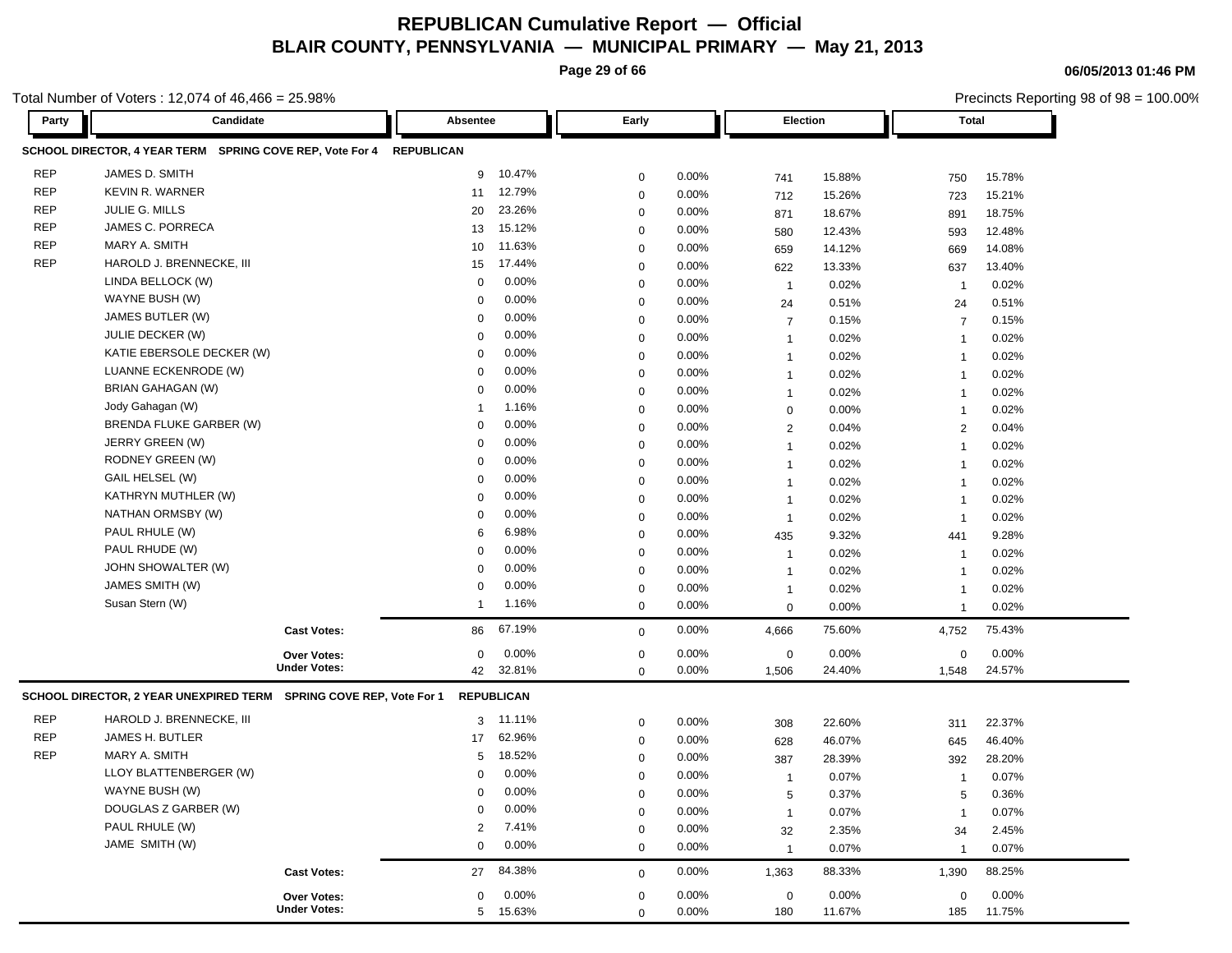**Page 30 of 66**

**06/05/2013 01:46 PM**

|            | Total Number of Voters: 12,074 of 46,466 = 25.98%                       |                                           |                          |                  |       |                             |                 |                              | Precincts Reporting 98 of 98 = 100.00% |  |
|------------|-------------------------------------------------------------------------|-------------------------------------------|--------------------------|------------------|-------|-----------------------------|-----------------|------------------------------|----------------------------------------|--|
| Party      | Candidate                                                               |                                           | Absentee                 | Early            |       | <b>Election</b>             |                 | <b>Total</b>                 |                                        |  |
|            | SCHOOL DIRECTOR, 4 YEAR TERM TYRONE AREA REP, Vote For 4                |                                           | <b>REPUBLICAN</b>        |                  |       |                             |                 |                              |                                        |  |
| REP        | DREW M. BAKER                                                           |                                           | 22.73%<br>5 <sup>5</sup> | $\mathbf 0$      | 0.00% | 462                         | 14.46%          | 467                          | 14.52%                                 |  |
| <b>REP</b> | <b>BRIAN LEE BRESSLER</b>                                               |                                           | 22.73%<br>5              | $\mathbf 0$      | 0.00% | 684                         | 21.41%          | 689                          | 21.42%                                 |  |
| <b>REP</b> | WILLIAM P. HARTSOCK                                                     |                                           | 18.18%<br>4              | $\mathbf 0$      | 0.00% | 628                         | 19.66%          | 632                          | 19.65%                                 |  |
| <b>REP</b> | ROSE A. BLACK                                                           |                                           | 13.64%<br>3              | $\mathbf 0$      | 0.00% | 729                         | 22.82%          | 732                          | 22.75%                                 |  |
| <b>REP</b> | JAMES B. CRAWFORD                                                       |                                           | 22.73%<br>5              | $\mathbf 0$      | 0.00% | 690                         | 21.60%          | 695                          | 21.60%                                 |  |
|            | MIKE IERACI (W)                                                         |                                           | 0.00%<br>0               | 0                | 0.00% | $\mathbf 1$                 | 0.03%           | -1                           | 0.03%                                  |  |
|            | JESSICA KILMARTIN (W)                                                   |                                           | 0.00%<br>0               | $\mathbf 0$      | 0.00% | $\mathbf 1$                 | 0.03%           | $\mathbf{1}$                 | 0.03%                                  |  |
|            |                                                                         | <b>Cast Votes:</b>                        | 68.75%<br>22             | $\mathbf 0$      | 0.00% | 3,195                       | 79.72%          | 3,217                        | 79.63%                                 |  |
|            |                                                                         | Over Votes:                               | 0.00%<br>0               | 0                | 0.00% | $\mathbf 0$                 | 0.00%           | 0                            | 0.00%                                  |  |
|            |                                                                         | <b>Under Votes:</b>                       | 10 31.25%                | $\mathbf 0$      | 0.00% | 813                         | 20.28%          | 823                          | 20.37%                                 |  |
|            | SCHOOL DIRECTOR, 4 YEAR TERM WILLIAMSBURG (CATH TWP) REP, Vote For 2    |                                           | <b>REPUBLICAN</b>        |                  |       |                             |                 |                              |                                        |  |
| REP        | <b>BENJAMIN POSTLES</b>                                                 |                                           | 0.00%<br>0               | 0                | 0.00% | 76                          | 50.33%          | 76                           | 50.33%                                 |  |
| <b>REP</b> | <b>KRISTINA SUE BRATTON</b>                                             |                                           | 0.00%<br>0               | $\mathbf 0$      | 0.00% | 75                          | 49.67%          | 75                           | 49.67%                                 |  |
|            |                                                                         | <b>Cast Votes:</b>                        | 0.00%<br>0               | $\mathbf 0$      | 0.00% | 151                         | 55.93%          | 151                          | 55.93%                                 |  |
|            |                                                                         | Over Votes:                               | 0.00%<br>0               | $\mathbf 0$      | 0.00% | $\mathbf 0$                 | 0.00%           | $\mathbf 0$                  | 0.00%                                  |  |
|            |                                                                         | <b>Under Votes:</b>                       | 0.00%<br>0               | $\mathbf 0$      | 0.00% | 119                         | 44.07%          | 119                          | 44.07%                                 |  |
|            | SCHOOL DIRECTOR, 4 YEAR TERM    WILLIAMSBURG (WMSBG) REP, Vote For 1    |                                           | <b>REPUBLICAN</b>        |                  |       |                             |                 |                              |                                        |  |
| REP        | MARION PHEASANT, JR.                                                    |                                           | 0.00%<br>0               | 0                | 0.00% | 82                          | 97.62%          | 82                           | 97.62%                                 |  |
|            | BRIAN DETWILER (W)                                                      |                                           | 0.00%<br>0               | $\mathbf 0$      | 0.00% | $\mathbf 1$                 | 1.19%           | $\mathbf{1}$                 | 1.19%                                  |  |
|            | MICHAEL MINGLE (W)                                                      |                                           | 0.00%<br>0               | $\mathbf 0$      | 0.00% | $\mathbf{1}$                | 1.19%           | $\mathbf{1}$                 | 1.19%                                  |  |
|            |                                                                         | <b>Cast Votes:</b>                        | 0.00%<br>0               | $\mathbf 0$      | 0.00% | 84                          | 80.00%          | 84                           | 77.78%                                 |  |
|            |                                                                         |                                           | 0.00%                    |                  | 0.00% |                             | 0.00%           |                              | 0.00%                                  |  |
|            |                                                                         | <b>Over Votes:</b><br><b>Under Votes:</b> | 0<br>3 100.00%           | 0<br>$\mathbf 0$ | 0.00% | $\mathbf 0$<br>21           | 20.00%          | $\mathbf 0$<br>24            | 22.22%                                 |  |
|            | SCHOOL DIRECTOR, 4 YEAR TERM    WILLIAMSBURG (WOODBURY) REP, Vote For 1 |                                           | <b>REPUBLICAN</b>        |                  |       |                             |                 |                              |                                        |  |
|            | No Candidate Filed (W)                                                  |                                           | 0.00%<br>0               |                  | 0.00% |                             |                 |                              |                                        |  |
|            | DENA HILEMAN (W)                                                        |                                           | 0.00%<br>0               | 0<br>0           | 0.00% | $\mathbf 0$                 | 0.00%<br>50.00% | $\mathbf 0$                  | 0.00%<br>50.00%                        |  |
|            | JOSHUA KIZINA (W)                                                       |                                           | 0.00%<br>0               | $\mathbf 0$      | 0.00% | $\mathbf 1$<br>$\mathbf{1}$ | 50.00%          | $\mathbf{1}$<br>$\mathbf{1}$ | 50.00%                                 |  |
|            |                                                                         | <b>Cast Votes:</b>                        | 0.00%<br>0               |                  | 0.00% |                             | 1.71%           | $\overline{2}$               | 1.71%                                  |  |
|            |                                                                         |                                           |                          | $\mathbf 0$      |       | $\overline{2}$              |                 |                              |                                        |  |
|            |                                                                         | <b>Over Votes:</b><br><b>Under Votes:</b> | 0.00%<br>0               | 0                | 0.00% | 0                           | 0.00%           | 0                            | 0.00%                                  |  |
|            |                                                                         |                                           | $0.00\%$<br>0            |                  | 0.00% | 115                         | 98.29%          | 115                          | 98.29%                                 |  |
|            | MAYOR, 4 YEAR TERM ALLEGHENY 4 THB REP, Vote For 1 REPUBLICAN           |                                           |                          |                  |       |                             |                 |                              |                                        |  |
|            | No Candidate Filed (W)                                                  |                                           | $0.00\%$<br>$\mathbf{0}$ | 0                | 0.00% | $\mathbf 0$                 | 0.00%           | 0                            | $0.00\%$                               |  |
|            |                                                                         | <b>Cast Votes:</b>                        | 0.00%<br>0               | $\mathbf 0$      | 0.00% | 0                           | 0.00%           | 0                            | 0.00%                                  |  |
|            |                                                                         | Over Votes:                               | 0.00%<br>0               | 0                | 0.00% | $\mathbf 0$                 | 0.00%           | 0                            | 0.00%                                  |  |
|            |                                                                         | <b>Under Votes:</b>                       | 0<br>0.00%               | $\mathbf 0$      | 0.00% | 3                           | 100.00%         | 3                            | 100.00%                                |  |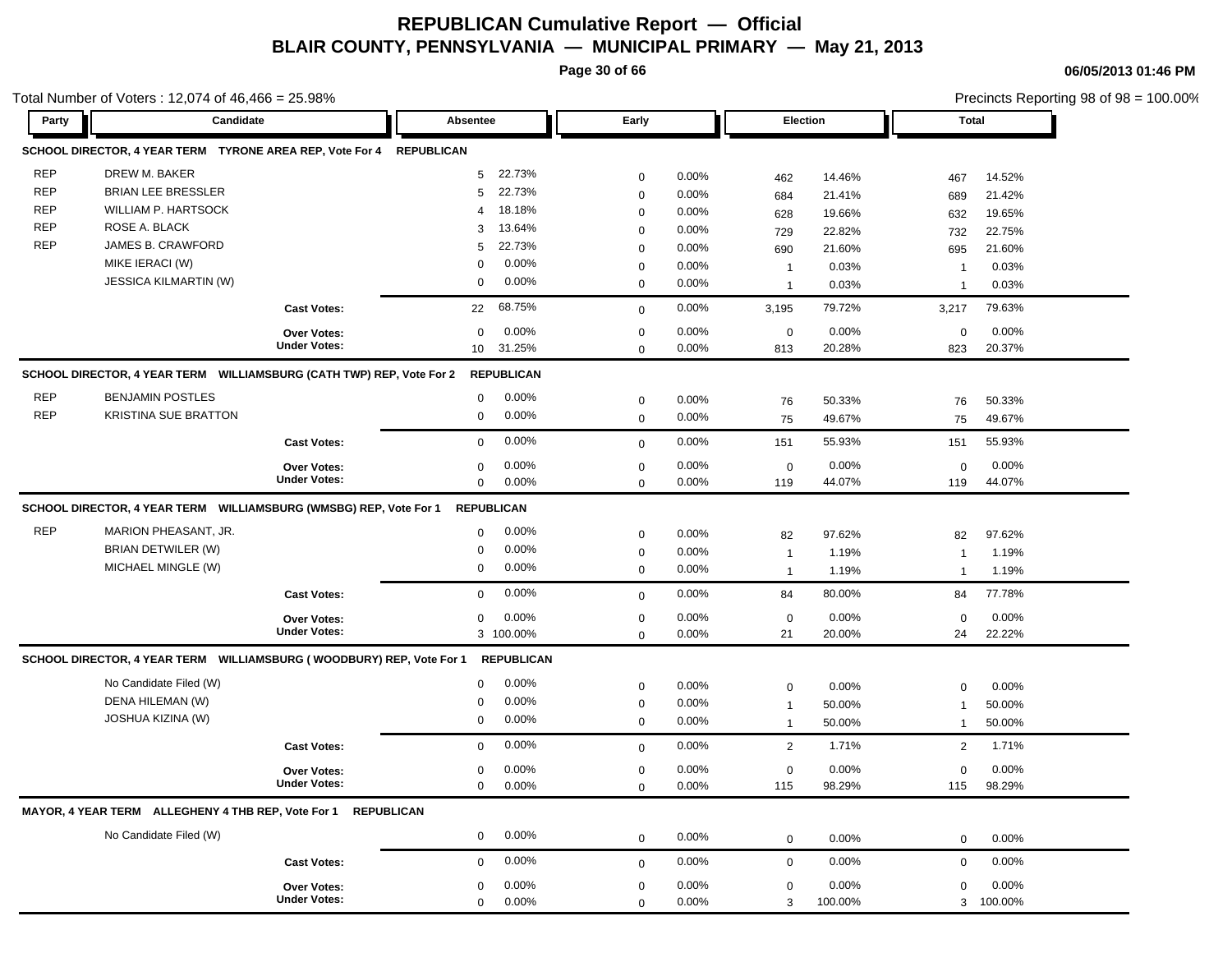**Page 31 of 66**

|            | Total Number of Voters: 12,074 of 46,466 = 25.98%                       |                     |                   |           |             |          |                  |          |              | Precincts Reporting 98 of 98 = 100.00% |
|------------|-------------------------------------------------------------------------|---------------------|-------------------|-----------|-------------|----------|------------------|----------|--------------|----------------------------------------|
| Party      | Candidate                                                               |                     | Absentee          |           | Early       |          | Election         |          | Total        |                                        |
|            | BOROUGH COUNCIL, 4 YEAR TERM ALLEGHENY 4 THB REP, Vote For 3 REPUBLICAN |                     |                   |           |             |          |                  |          |              |                                        |
|            | No Candidate Filed (W)                                                  |                     | $\mathbf 0$       | 0.00%     | $\mathbf 0$ | 0.00%    | $\mathbf 0$      | 0.00%    | $\mathbf 0$  | 0.00%                                  |
|            |                                                                         | <b>Cast Votes:</b>  | 0                 | $0.00\%$  | $\mathbf 0$ | 0.00%    | $\mathbf 0$      | 0.00%    | $\mathbf 0$  | 0.00%                                  |
|            |                                                                         | <b>Over Votes:</b>  | 0                 | $0.00\%$  | $\mathbf 0$ | 0.00%    | $\boldsymbol{0}$ | 0.00%    | $\mathbf 0$  | 0.00%                                  |
|            |                                                                         | <b>Under Votes:</b> | 0                 | 0.00%     | $\mathbf 0$ | 0.00%    | 9                | 100.00%  | 9            | 100.00%                                |
|            | BOROUGH COUNCIL, 2 YEAR TERM ALLEGHENY 4 THB REP, Vote For 2 REPUBLICAN |                     |                   |           |             |          |                  |          |              |                                        |
|            | No Candidate Filed (W)                                                  |                     | 0                 | 0.00%     | $\mathbf 0$ | 0.00%    | 0                | 0.00%    | $\mathbf 0$  | 0.00%                                  |
|            |                                                                         | <b>Cast Votes:</b>  | $\mathbf 0$       | 0.00%     | $\mathbf 0$ | 0.00%    | $\mathbf 0$      | 0.00%    | $\mathbf 0$  | 0.00%                                  |
|            |                                                                         | <b>Over Votes:</b>  | 0                 | 0.00%     | $\mathbf 0$ | 0.00%    | 0                | 0.00%    | $\mathbf 0$  | 0.00%                                  |
|            |                                                                         | <b>Under Votes:</b> | 0                 | $0.00\%$  | $\mathbf 0$ | 0.00%    | 6                | 100.00%  | 6            | 100.00%                                |
|            | TAX COLLECTOR, 4 YEAR TERM ALLEGHENY 4 THB REP, Vote For 1              |                     | <b>REPUBLICAN</b> |           |             |          |                  |          |              |                                        |
|            | No Candidate Filed (W)                                                  |                     | 0                 | 0.00%     | $\mathbf 0$ | 0.00%    | $\mathbf 0$      | 0.00%    | $\mathbf 0$  | 0.00%                                  |
|            |                                                                         | <b>Cast Votes:</b>  | $\mathbf 0$       | 0.00%     | $\mathbf 0$ | 0.00%    | $\mathbf 0$      | 0.00%    | $\mathbf 0$  | 0.00%                                  |
|            |                                                                         | <b>Over Votes:</b>  | 0                 | $0.00\%$  | $\mathbf 0$ | 0.00%    | $\mathbf 0$      | 0.00%    | $\mathbf 0$  | 0.00%                                  |
|            |                                                                         | <b>Under Votes:</b> | $\mathbf 0$       | $0.00\%$  | $\mathbf 0$ | 0.00%    | 3                | 100.00%  | 3            | 100.00%                                |
|            | SCHOOL DIRECTOR, 4 YEAR TERM PENN CAMBRIA REP, Vote For 4               |                     | <b>REPUBLICAN</b> |           |             |          |                  |          |              |                                        |
| <b>REP</b> | PATRICK ALBRIGHT (Cresson Boro)                                         |                     | 0                 | $0.00\%$  | $\mathbf 0$ | 0.00%    | $\mathbf 0$      | 0.00%    | $\mathbf 0$  | 0.00%                                  |
| <b>REP</b> | PATRICIA M. PYO (Cresson Twp)                                           |                     | 0                 | $0.00\%$  | $\mathbf 0$ | 0.00%    | $\mathbf{1}$     | 16.67%   | -1           | 16.67%                                 |
| <b>REP</b> | TERRY M. KRUG (Allegheny Twp)                                           |                     | $\mathbf 0$       | 0.00%     | $\mathbf 0$ | 0.00%    | $\mathbf{1}$     | 16.67%   | -1           | 16.67%                                 |
| <b>REP</b> | GUY MONICA (Allegheny Twp)                                              |                     | $\mathbf 0$       | 0.00%     | $\mathbf 0$ | $0.00\%$ | 3                | 50.00%   | 3            | 50.00%                                 |
| <b>REP</b> | HENRY D. NILESKI (Cresson Twp)                                          |                     | 0                 | 0.00%     | $\mathbf 0$ | 0.00%    | $\mathbf{1}$     | 16.67%   | -1           | 16.67%                                 |
|            |                                                                         | <b>Cast Votes:</b>  | $\mathbf 0$       | 0.00%     | $\mathbf 0$ | 0.00%    | 6                | 50.00%   | 6            | 50.00%                                 |
|            |                                                                         | <b>Over Votes:</b>  | 0                 | $0.00\%$  | $\mathbf 0$ | 0.00%    | $\mathbf 0$      | 0.00%    | $\mathbf 0$  | 0.00%                                  |
|            |                                                                         | <b>Under Votes:</b> | $\mathbf 0$       | 0.00%     | $\mathbf 0$ | $0.00\%$ | 6                | 50.00%   | 6            | 50.00%                                 |
|            | JUDGE OF ELECTION, 4 YEAR TERM ALTOONA 1-1 REP, Vote For 1              |                     | <b>REPUBLICAN</b> |           |             |          |                  |          |              |                                        |
|            | No Candidate Filed (W)                                                  |                     | 0                 | $0.00\%$  | $\mathbf 0$ | $0.00\%$ | $\mathbf 0$      | 0.00%    | $\mathbf 0$  | 0.00%                                  |
|            | DEBORAH (W)                                                             |                     | 0                 | 0.00%     | $\mathbf 0$ | $0.00\%$ | $\mathbf{1}$     | 100.00%  | $\mathbf{1}$ | 100.00%                                |
|            |                                                                         | <b>Cast Votes:</b>  | 0                 | 0.00%     | $\mathbf 0$ | 0.00%    | $\mathbf{1}$     | 3.33%    | $\mathbf 1$  | 3.03%                                  |
|            |                                                                         | <b>Over Votes:</b>  | 0                 | $0.00\%$  | 0           | 0.00%    | $\mathbf 0$      | 0.00%    | 0            | 0.00%                                  |
|            |                                                                         | <b>Under Votes:</b> |                   | 3 100.00% | $\mathbf 0$ | 0.00%    | 29               | 96.67%   | 32           | 96.97%                                 |
|            | JUDGE OF ELECTION, 4 YEAR TERM ALTOONA 1-2 REP, Vote For 1              |                     | <b>REPUBLICAN</b> |           |             |          |                  |          |              |                                        |
|            | No Candidate Filed (W)                                                  |                     | 0                 | 0.00%     | $\mathbf 0$ | 0.00%    | $\mathbf 0$      | 0.00%    | $\mathbf 0$  | 0.00%                                  |
|            | AC STICKEL (W)                                                          |                     | 0                 | 0.00%     | $\mathbf 0$ | 0.00%    | $\mathbf{1}$     | 100.00%  | $\mathbf{1}$ | 100.00%                                |
|            |                                                                         | <b>Cast Votes:</b>  | $\mathbf 0$       | 0.00%     | $\mathbf 0$ | $0.00\%$ | $\mathbf{1}$     | 5.88%    | $\mathbf{1}$ | 5.56%                                  |
|            |                                                                         | Over Votes:         | 0                 | $0.00\%$  | $\mathbf 0$ | 0.00%    | $\mathbf 0$      | $0.00\%$ | $\mathbf 0$  | 0.00%                                  |
|            |                                                                         | <b>Under Votes:</b> |                   | 1 100.00% | $\Omega$    | 0.00%    | 16               | 94.12%   | 17           | 94.44%                                 |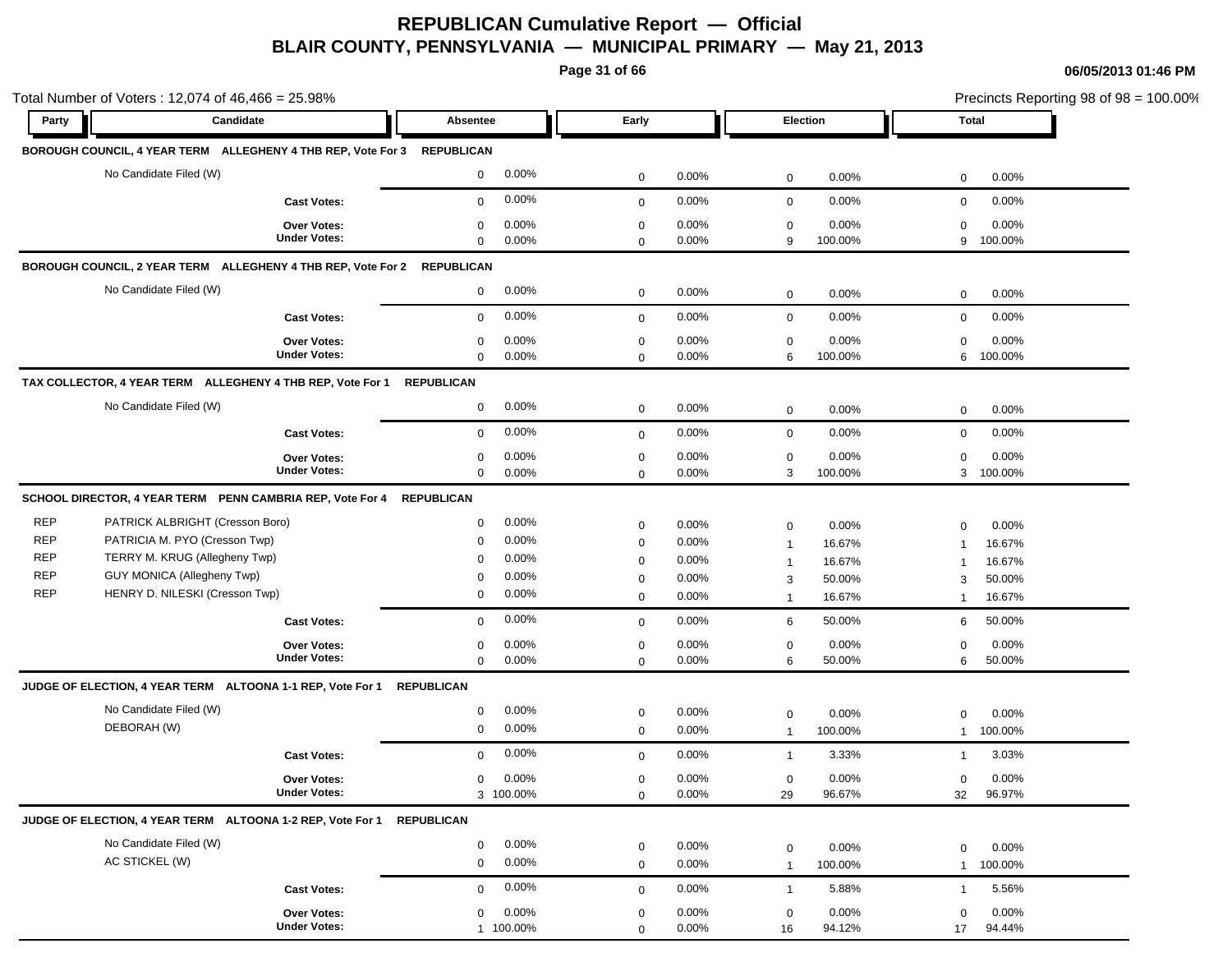**Page 32 of 66**

|            | Total Number of Voters: 12,074 of 46,466 = 25.98%                     |                     |                       |             |          |                 |         |              | Precincts Reporting 98 of 98 = 100.00% |
|------------|-----------------------------------------------------------------------|---------------------|-----------------------|-------------|----------|-----------------|---------|--------------|----------------------------------------|
| Party      | Candidate                                                             |                     | Absentee              | Early       |          | Election        |         | Total        |                                        |
|            | JUDGE OF ELECTION, 4 YEAR TERM ALTOONA 2-1 REP, Vote For 1 REPUBLICAN |                     |                       |             |          |                 |         |              |                                        |
|            | No Candidate Filed (W)                                                |                     | 0.00%<br>$\mathbf 0$  | $\mathbf 0$ | 0.00%    | $\mathbf 0$     | 0.00%   | $\mathbf 0$  | 0.00%                                  |
|            | JOHN SMITH (W)                                                        |                     | 0.00%<br>$\mathbf 0$  | $\mathbf 0$ | 0.00%    | $\overline{1}$  | 100.00% | $\mathbf{1}$ | 100.00%                                |
|            |                                                                       | <b>Cast Votes:</b>  | 0.00%<br>$\mathbf{0}$ | $\mathbf 0$ | 0.00%    | $\overline{1}$  | 3.85%   | $\mathbf{1}$ | 3.85%                                  |
|            |                                                                       | Over Votes:         | 0.00%<br>$\mathbf 0$  | $\mathbf 0$ | 0.00%    | $\mathbf 0$     | 0.00%   | $\mathbf 0$  | 0.00%                                  |
|            |                                                                       | <b>Under Votes:</b> | 0.00%<br>$\mathbf 0$  | $\Omega$    | $0.00\%$ | 25              | 96.15%  | 25           | 96.15%                                 |
|            | JUDGE OF ELECTION, 4 YEAR TERM ALTOONA 2-2 REP, Vote For 1            |                     | <b>REPUBLICAN</b>     |             |          |                 |         |              |                                        |
|            | No Candidate Filed (W)                                                |                     | 0.00%<br>$\mathbf 0$  | $\mathbf 0$ | 0.00%    | $\mathbf 0$     | 0.00%   | 0            | 0.00%                                  |
|            | WADE KAGARISE (W)                                                     |                     | 0.00%<br>$\mathbf 0$  | $\mathbf 0$ | 0.00%    | $\overline{1}$  | 100.00% | $\mathbf{1}$ | 100.00%                                |
|            |                                                                       | <b>Cast Votes:</b>  | 0.00%<br>$\mathbf 0$  | $\mathbf 0$ | 0.00%    | $\mathbf{1}$    | 1.52%   | $\mathbf{1}$ | 1.45%                                  |
|            |                                                                       | Over Votes:         | 0.00%<br>$\mathbf 0$  | $\mathbf 0$ | 0.00%    | $\mathbf 0$     | 0.00%   | 0            | 0.00%                                  |
|            |                                                                       | <b>Under Votes:</b> | 3 100.00%             | $\mathbf 0$ | 0.00%    | 65              | 98.48%  | 68           | 98.55%                                 |
|            | JUDGE OF ELECTION, 4 YEAR TERM ALTOONA 3-1 REP, Vote For 1 REPUBLICAN |                     |                       |             |          |                 |         |              |                                        |
|            | No Candidate Filed (W)                                                |                     | 0.00%<br>$\mathbf 0$  | $\mathbf 0$ | 0.00%    | $\mathbf 0$     | 0.00%   | $\mathbf 0$  | 0.00%                                  |
|            |                                                                       | <b>Cast Votes:</b>  | 0.00%<br>$\mathbf 0$  | $\mathbf 0$ | 0.00%    | $\mathbf 0$     | 0.00%   | $\mathbf 0$  | 0.00%                                  |
|            |                                                                       | Over Votes:         | 0.00%<br>$\mathbf 0$  | $\mathbf 0$ | 0.00%    | $\mathbf 0$     | 0.00%   | 0            | 0.00%                                  |
|            |                                                                       | <b>Under Votes:</b> | 0.00%<br>$\mathbf 0$  | $\mathbf 0$ | 0.00%    | 27              | 100.00% | 27           | 100.00%                                |
|            | JUDGE OF ELECTION, 4 YEAR TERM ALTOONA 3-2 REP, Vote For 1            |                     | <b>REPUBLICAN</b>     |             |          |                 |         |              |                                        |
| <b>REP</b> | VIRGINIA G. SEIDEL                                                    |                     | 2 100.00%             | $\mathbf 0$ | 0.00%    | 83              | 100.00% | 85           | 100.00%                                |
|            |                                                                       | <b>Cast Votes:</b>  | 2 100.00%             | $\mathbf 0$ | 0.00%    | 83              | 93.26%  | 85           | 93.41%                                 |
|            |                                                                       | Over Votes:         | 0.00%<br>$\mathbf 0$  | $\mathbf 0$ | 0.00%    | $\mathsf 0$     | 0.00%   | 0            | 0.00%                                  |
|            |                                                                       | <b>Under Votes:</b> | 0.00%<br>$\mathbf 0$  | $\mathbf 0$ | 0.00%    | 6               | 6.74%   | 6            | 6.59%                                  |
|            | JUDGE OF ELECTION, 4 YEAR TERM ALTOONA 4-1 REP, Vote For 1            |                     | <b>REPUBLICAN</b>     |             |          |                 |         |              |                                        |
|            | No Candidate Filed (W)                                                |                     | 0.00%<br>$\mathbf 0$  | $\mathbf 0$ | 0.00%    | $\mathbf 0$     | 0.00%   | 0            | 0.00%                                  |
|            | CAITLIN KELLER (W)                                                    |                     | 0.00%<br>$\mathbf 0$  | $\mathbf 0$ | 0.00%    | 5               | 100.00% | 5            | 100.00%                                |
|            |                                                                       | <b>Cast Votes:</b>  | 0.00%<br>$\mathbf 0$  | $\mathbf 0$ | 0.00%    | $5\phantom{.0}$ | 10.87%  | 5            | 10.64%                                 |
|            |                                                                       | <b>Over Votes:</b>  | 0.00%<br>$\mathbf 0$  | $\mathbf 0$ | 0.00%    | $\mathbf 0$     | 0.00%   | $\mathbf 0$  | 0.00%                                  |
|            |                                                                       | <b>Under Votes:</b> | 1 100.00%             | $\mathbf 0$ | 0.00%    | 41              | 89.13%  | 42           | 89.36%                                 |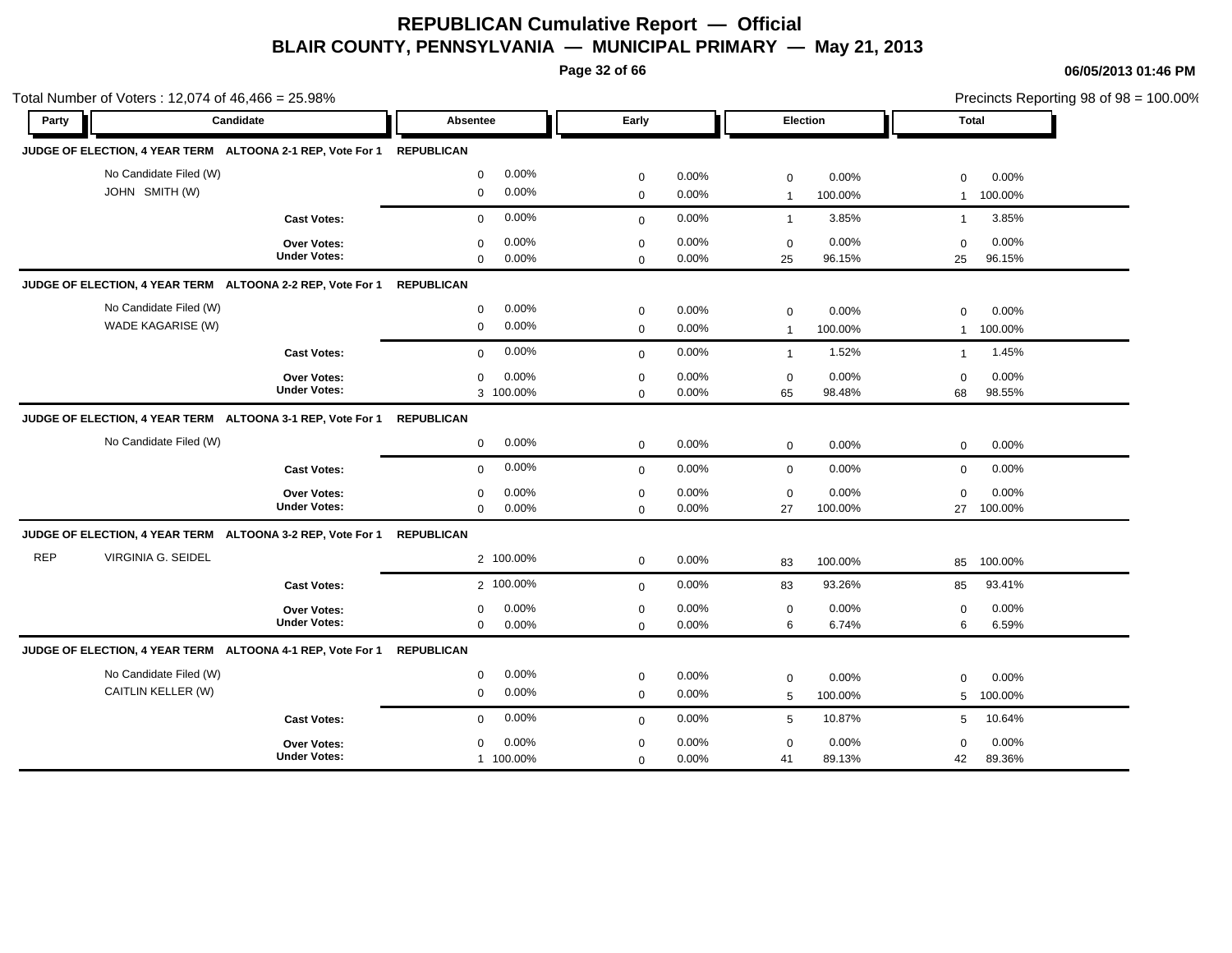**Page 33 of 66**

**06/05/2013 01:46 PM**

| Total Number of Voters: 12,074 of 46,466 = 25.98%          |                     |                          |                         |                           | Precincts Reporting 98 of 98 = 100.00% |
|------------------------------------------------------------|---------------------|--------------------------|-------------------------|---------------------------|----------------------------------------|
| Party<br>Candidate                                         |                     | Absentee                 | Early                   | <b>Election</b>           | <b>Total</b>                           |
| JUDGE OF ELECTION, 4 YEAR TERM ALTOONA 4-2 REP, Vote For 1 |                     | <b>REPUBLICAN</b>        |                         |                           |                                        |
| No Candidate Filed (W)                                     |                     | 0.00%<br>$\mathbf 0$     | 0.00%<br>$\mathbf 0$    | 0.00%<br>$\mathbf 0$      | 0.00%<br>$\mathbf 0$                   |
| AARON BAKER (W)                                            |                     | 0.00%<br>0               | 0.00%<br>$\mathbf 0$    | 50.00%<br>$\mathbf{1}$    | 25.00%<br>$\mathbf{1}$                 |
| Dorothy Grabosky (W)                                       |                     | 50.00%<br>-1             | 0.00%<br>$\mathbf 0$    | 0.00%<br>$\mathbf 0$      | 25.00%<br>-1                           |
| RANDY PROBST (W)                                           |                     | 0.00%<br>$\Omega$        | 0.00%<br>$\mathbf 0$    | 50.00%<br>$\mathbf{1}$    | 25.00%<br>$\mathbf{1}$                 |
| Nancy Rose Vincent (W)                                     |                     | 50.00%<br>$\mathbf 1$    | 0.00%<br>$\mathbf 0$    | 0.00%<br>0                | 25.00%<br>$\overline{1}$               |
|                                                            | <b>Cast Votes:</b>  | 66.67%<br>$\overline{2}$ | 0.00%<br>$\mathbf 0$    | 2.00%<br>$\overline{2}$   | 3.88%<br>4                             |
|                                                            | <b>Over Votes:</b>  | 0.00%<br>0               | 0.00%<br>$\mathbf 0$    | 0.00%<br>$\mathbf 0$      | 0.00%<br>0                             |
|                                                            | <b>Under Votes:</b> | 33.33%                   | 0.00%<br>$\mathbf 0$    | 98.00%<br>98              | 96.12%<br>99                           |
| JUDGE OF ELECTION, 4 YEAR TERM ALTOONA 5-1 REP, Vote For 1 |                     | <b>REPUBLICAN</b>        |                         |                           |                                        |
| No Candidate Filed (W)                                     |                     | $0.00\%$<br>$\mathbf 0$  | 0.00%<br>$\mathbf 0$    | 0.00%<br>$\mathbf 0$      | $0.00\%$<br>$\mathbf 0$                |
|                                                            | <b>Cast Votes:</b>  | 0.00%<br>$\mathbf 0$     | 0.00%<br>$\mathbf 0$    | 0.00%<br>$\mathbf 0$      | 0.00%<br>$\mathbf 0$                   |
|                                                            | Over Votes:         | 0.00%<br>$\mathbf 0$     | 0.00%<br>$\mathbf 0$    | 0.00%<br>$\mathbf 0$      | 0.00%<br>$\mathbf 0$                   |
|                                                            | <b>Under Votes:</b> | 0.00%<br>$\mathbf 0$     | 0.00%<br>$\mathbf 0$    | 8<br>100.00%              | 100.00%<br>8                           |
| JUDGE OF ELECTION, 4 YEAR TERM ALTOONA 5-2 REP, Vote For 1 |                     | <b>REPUBLICAN</b>        |                         |                           |                                        |
| No Candidate Filed (W)                                     |                     | 0.00%<br>$\mathbf 0$     | 0.00%<br>$\mathbf 0$    | 0.00%<br>$\mathbf 0$      | 0.00%<br>$\mathbf 0$                   |
| PATRICIA FLANAGAN (W)                                      |                     | 0.00%<br>$\mathbf 0$     | $\mathbf 0$<br>0.00%    | 100.00%<br>$\mathbf{1}$   | 100.00%<br>$\mathbf{1}$                |
|                                                            | <b>Cast Votes:</b>  | 0.00%<br>$\mathbf 0$     | 0.00%<br>$\mathbf 0$    | 1.72%<br>$\mathbf{1}$     | 1.61%<br>$\overline{1}$                |
|                                                            | Over Votes:         | 0.00%<br>$\mathbf 0$     | 0.00%<br>$\mathbf 0$    | 0.00%<br>0                | 0.00%<br>0                             |
|                                                            | <b>Under Votes:</b> | 4 100.00%                | 0.00%<br>$\mathbf 0$    | 57<br>98.28%              | 98.39%<br>61                           |
| JUDGE OF ELECTION, 4 YEAR TERM ALTOONA 5-3 REP, Vote For 1 |                     | <b>REPUBLICAN</b>        |                         |                           |                                        |
| No Candidate Filed (W)                                     |                     | 0.00%<br>$\mathbf 0$     | 0.00%<br>$\mathbf 0$    | $\mathbf 0$<br>0.00%      | 0.00%<br>$\mathbf 0$                   |
|                                                            | <b>Cast Votes:</b>  | 0.00%<br>$\mathbf 0$     | 0.00%<br>$\mathbf 0$    | $\mathbf 0$<br>0.00%      | 0.00%<br>$\mathbf 0$                   |
|                                                            | <b>Over Votes:</b>  | 0.00%<br>$\mathbf 0$     | 0.00%<br>$\mathbf 0$    | 0.00%<br>$\mathbf 0$      | 0.00%<br>$\mathbf 0$                   |
|                                                            | <b>Under Votes:</b> | 1 100.00%                | 0.00%<br>$\mathbf 0$    | 100.00%<br>41             | 42 100.00%                             |
| JUDGE OF ELECTION, 4 YEAR TERM ALTOONA 6-1 REP, Vote For 1 |                     | <b>REPUBLICAN</b>        |                         |                           |                                        |
| No Candidate Filed (W)                                     |                     | 0.00%<br>$\mathbf 0$     | 0.00%<br>$\mathbf 0$    | 0.00%<br>$\mathbf 0$      | $\mathbf 0$<br>$0.00\%$                |
| ALEX PETERS (W)                                            |                     | 0.00%<br>$\mathbf 0$     | $0.00\%$<br>$\mathbf 0$ | 100.00%<br>$\overline{1}$ | 100.00%<br>$\overline{1}$              |
|                                                            | <b>Cast Votes:</b>  | 0.00%<br>$\mathbf 0$     | 0.00%<br>$\mathbf 0$    | 1.75%<br>$\overline{1}$   | 1.67%<br>$\overline{1}$                |
|                                                            | Over Votes:         | $0.00\%$<br>$\mathbf 0$  | 0.00%<br>$\pmb{0}$      | 0.00%<br>$\mathbf 0$      | 0.00%<br>$\mathbf 0$                   |
|                                                            | <b>Under Votes:</b> | 3 100.00%                | 0.00%<br>$\mathbf 0$    | 98.25%<br>56              | 98.33%<br>59                           |
| JUDGE OF ELECTION, 4 YEAR TERM ALTOONA 6-2 REP, Vote For 1 |                     | <b>REPUBLICAN</b>        |                         |                           |                                        |
| <b>REP</b><br>PAUL HEAD                                    |                     | $0.00\%$<br>$\mathbf{0}$ | 0.00%<br>$\mathbf 0$    | 100.00%<br>44             | 44 100.00%                             |
|                                                            | <b>Cast Votes:</b>  | 0.00%<br>$\mathbf 0$     | 0.00%<br>$\mathbf 0$    | 91.67%<br>44              | 91.67%<br>44                           |
|                                                            | Over Votes:         | 0.00%<br>0               | 0.00%<br>0              | 0.00%<br>0                | 0.00%<br>0                             |
|                                                            | <b>Under Votes:</b> | $\mathbf 0$<br>0.00%     | 0.00%<br>$\mathbf 0$    | 8.33%<br>$\overline{4}$   | 8.33%<br>4                             |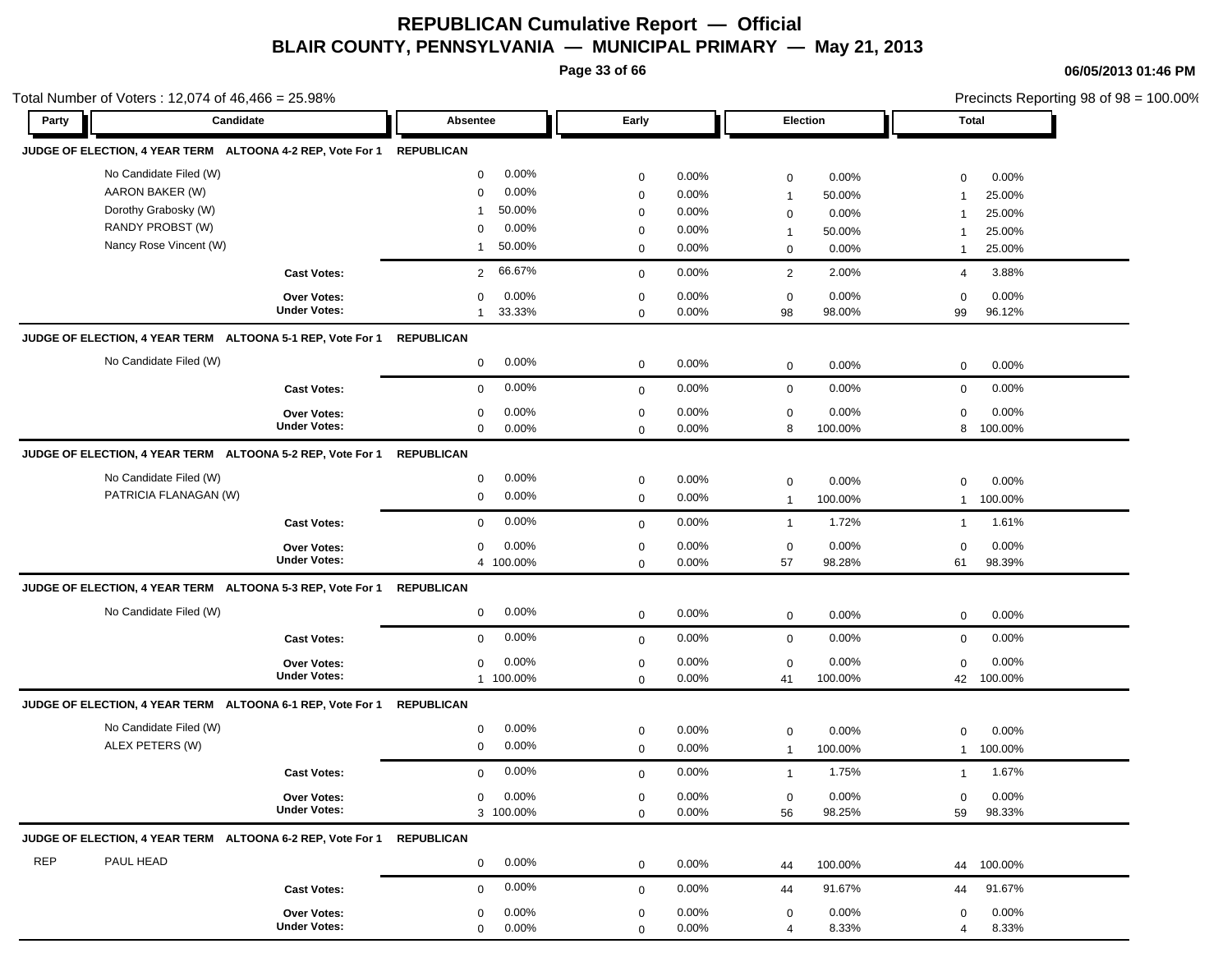**Page 34 of 66**

| Total Number of Voters: 12,074 of 46,466 = 25.98%                     |                                           |                          |             |          |                             |                 |                            | Precincts Reporting 98 of 98 = 100.00% |
|-----------------------------------------------------------------------|-------------------------------------------|--------------------------|-------------|----------|-----------------------------|-----------------|----------------------------|----------------------------------------|
| Party                                                                 | Candidate                                 | Absentee                 | Early       |          | Election                    |                 |                            | Total                                  |
| JUDGE OF ELECTION, 4 YEAR TERM ALTOONA 6-3 REP, Vote For 1 REPUBLICAN |                                           |                          |             |          |                             |                 |                            |                                        |
| <b>REP</b><br>DONNA BAILEY-WAGNER                                     |                                           | 2 100.00%                | $\mathbf 0$ | 0.00%    | 66                          | 100.00%         | 68                         | 100.00%                                |
|                                                                       | <b>Cast Votes:</b>                        | 66.67%<br>$\overline{2}$ | $\mathbf 0$ | 0.00%    | 66                          | 85.71%          | 68                         | 85.00%                                 |
|                                                                       | <b>Over Votes:</b><br><b>Under Votes:</b> | 0.00%<br>$\mathbf 0$     | $\mathbf 0$ | 0.00%    | $\mathbf 0$                 | 0.00%           | $\mathbf 0$                | 0.00%                                  |
|                                                                       |                                           | 33.33%<br>$\mathbf{1}$   | $\mathbf 0$ | 0.00%    | 11                          | 14.29%          | 12                         | 15.00%                                 |
| JUDGE OF ELECTION, 4 YEAR TERM ALTOONA 6-4 REP, Vote For 1            |                                           | <b>REPUBLICAN</b>        |             |          |                             |                 |                            |                                        |
| No Candidate Filed (W)                                                |                                           | $0.00\%$<br>0            | $\mathbf 0$ | 0.00%    | $\mathbf 0$                 | 0.00%           | $\mathbf 0$                | 0.00%                                  |
| WADE KEGARISE (W)                                                     |                                           | 0.00%<br>$\mathbf 0$     | $\mathbf 0$ | 0.00%    | $\mathbf{1}$                | 100.00%         | $\mathbf{1}$               | 100.00%                                |
|                                                                       | <b>Cast Votes:</b>                        | 0.00%<br>$\mathbf 0$     | $\mathbf 0$ | 0.00%    | $\mathbf{1}$                | 0.89%           | $\overline{1}$             | 0.88%                                  |
|                                                                       | <b>Over Votes:</b>                        | 0.00%<br>$\mathbf 0$     | $\mathbf 0$ | 0.00%    | $\mathbf 0$                 | 0.00%           | $\mathbf 0$                | 0.00%                                  |
|                                                                       | <b>Under Votes:</b>                       | 1 100.00%                | $\mathbf 0$ | 0.00%    | 111                         | 99.11%          | 112                        | 99.12%                                 |
| JUDGE OF ELECTION, 4 YEAR TERM ALTOONA 6-5 REP, Vote For 1            |                                           | REPUBLICAN               |             |          |                             |                 |                            |                                        |
| No Candidate Filed (W)                                                |                                           | 0.00%<br>$\mathbf 0$     | $\mathbf 0$ | 0.00%    | $\mathbf 0$                 | 0.00%           | $\mathbf 0$                | 0.00%                                  |
|                                                                       | <b>Cast Votes:</b>                        | 0.00%<br>$\mathbf 0$     | $\mathbf 0$ | 0.00%    | $\mathbf 0$                 | 0.00%           | $\mathbf 0$                | 0.00%                                  |
|                                                                       | <b>Over Votes:</b>                        | 0.00%<br>$\mathbf 0$     | $\mathbf 0$ | 0.00%    | $\mathbf 0$                 | 0.00%           | $\mathbf 0$                | 0.00%                                  |
|                                                                       | <b>Under Votes:</b>                       | 6 100.00%                | $\mathbf 0$ | 0.00%    | 109                         | 100.00%         |                            | 115 100.00%                            |
| JUDGE OF ELECTION, 4 YEAR TERM ALTOONA 7 REP, Vote For 1              |                                           | <b>REPUBLICAN</b>        |             |          |                             |                 |                            |                                        |
| No Candidate Filed (W)                                                |                                           | 0.00%<br>0               | $\mathbf 0$ | 0.00%    | $\mathbf 0$                 | 0.00%           | $\mathbf 0$                | 0.00%                                  |
| FRED MILLER (W)                                                       |                                           | 0.00%<br>0               | 0           | 0.00%    | $\mathbf{1}$                | 100.00%         | $\mathbf{1}$               | 100.00%                                |
|                                                                       | <b>Cast Votes:</b>                        | 0.00%<br>$\mathbf 0$     | $\mathbf 0$ | 0.00%    | $\overline{1}$              | 2.27%           | $\mathbf{1}$               | 2.17%                                  |
|                                                                       | <b>Over Votes:</b>                        | 0.00%<br>0               | $\mathbf 0$ | 0.00%    | $\mathbf 0$                 | 0.00%           | $\mathbf 0$                | 0.00%                                  |
|                                                                       | <b>Under Votes:</b>                       | 2 100.00%                | $\mathbf 0$ | 0.00%    | 43                          | 97.73%          | 45                         | 97.83%                                 |
| JUDGE OF ELECTION, 4 YEAR TERM ALTOONA 8-1 REP, Vote For 1 REPUBLICAN |                                           |                          |             |          |                             |                 |                            |                                        |
|                                                                       |                                           |                          |             |          |                             |                 |                            |                                        |
| No Candidate Filed (W)                                                |                                           | 0.00%<br>0               | $\mathbf 0$ | 0.00%    |                             |                 |                            |                                        |
| ERIK MENTZER (W)                                                      |                                           | 0.00%<br>$\mathbf 0$     | $\mathbf 0$ | 0.00%    | $\mathbf 0$<br>$\mathbf{1}$ | 0.00%<br>33.33% | $\mathbf 0$<br>$\mathbf 1$ | 0.00%<br>33.33%                        |
| SCOTT A CAMPANARO (W)                                                 |                                           | 0.00%<br>0               | $\mathbf 0$ | $0.00\%$ | $\mathbf{1}$                | 33.33%          | $\mathbf 1$                | 33.33%                                 |
| ESTHER BROOKS (W)                                                     |                                           | 0.00%<br>0               | $\mathbf 0$ | 0.00%    | $\mathbf{1}$                | 33.33%          | $\mathbf{1}$               | 33.33%                                 |
|                                                                       | <b>Cast Votes:</b>                        | 0.00%<br>$\mathbf 0$     | $\mathbf 0$ | 0.00%    | 3                           | 8.33%           | 3                          | 7.89%                                  |
|                                                                       | Over Votes:                               | $0.00\%$<br>$\mathbf{0}$ | $\Omega$    | 0.00%    | 0                           | 0.00%           | 0                          | 0.00%                                  |
|                                                                       | <b>Under Votes:</b>                       | 2 100.00%                | $\mathbf 0$ | 0.00%    | 33                          | 91.67%          | 35                         | 92.11%                                 |
|                                                                       |                                           |                          |             |          |                             |                 |                            |                                        |
| No Candidate Filed (W)                                                |                                           | 0.00%<br>$\mathbf 0$     | $\mathbf 0$ | 0.00%    | $\mathbf 0$                 | 0.00%           | $\mathbf 0$                | 0.00%                                  |
|                                                                       | <b>Cast Votes:</b>                        | 0.00%<br>0               | $\mathbf 0$ | $0.00\%$ | $\mathbf 0$                 | 0.00%           | $\mathbf 0$                | 0.00%                                  |
| JUDGE OF ELECTION, 4 YEAR TERM ALTOONA 8-2 REP, Vote For 1 REPUBLICAN | Over Votes:<br><b>Under Votes:</b>        | $0.00\%$<br>0            | 0           | 0.00%    | 0                           | 0.00%           | 0                          | 0.00%                                  |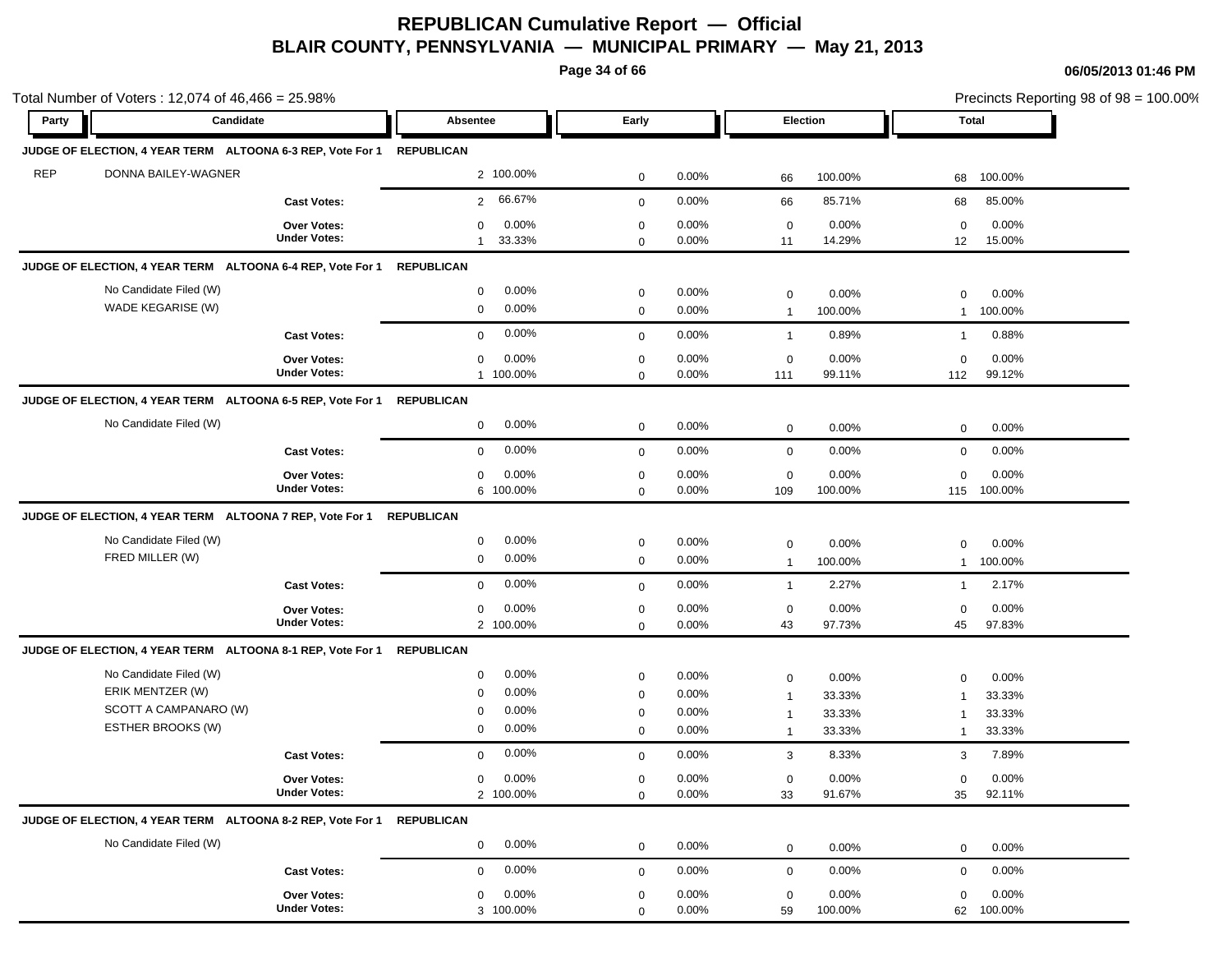**Page 35 of 66**

|            | Total Number of Voters: 12,074 of 46,466 = 25.98%           |                                    |                            |                |                            |                |                     |                  |                     | Precincts Reporting 98 of 98 = 100.00% |
|------------|-------------------------------------------------------------|------------------------------------|----------------------------|----------------|----------------------------|----------------|---------------------|------------------|---------------------|----------------------------------------|
| Party      | Candidate                                                   |                                    | <b>Absentee</b>            |                | Early                      |                | Election            |                  | Total               |                                        |
|            | JUDGE OF ELECTION, 4 YEAR TERM ALTOONA 9 REP, Vote For 1    |                                    | <b>REPUBLICAN</b>          |                |                            |                |                     |                  |                     |                                        |
|            | No Candidate Filed (W)                                      |                                    | $\mathbf{0}$               | 0.00%          | $\mathbf{0}$               | 0.00%          | $\mathbf 0$         | 0.00%            | 0                   | 0.00%                                  |
|            |                                                             | <b>Cast Votes:</b>                 | $\mathbf 0$                | 0.00%          | $\mathbf{0}$               | 0.00%          | $\mathbf 0$         | 0.00%            | $\mathbf 0$         | 0.00%                                  |
|            |                                                             | Over Votes:<br><b>Under Votes:</b> | $\mathbf 0$<br>$\mathbf 0$ | 0.00%<br>0.00% | $\mathbf 0$                | 0.00%<br>0.00% | $\mathbf 0$<br>75   | 0.00%<br>100.00% | $\mathbf 0$<br>75   | 0.00%<br>100.00%                       |
|            | JUDGE OF ELECTION, 4 YEAR TERM ALTOONA 10-1 REP, Vote For 1 |                                    | <b>REPUBLICAN</b>          |                | $\mathbf 0$                |                |                     |                  |                     |                                        |
|            | No Candidate Filed (W)                                      |                                    | $\mathbf 0$                | 0.00%          |                            |                |                     |                  |                     |                                        |
|            | ALFRED E NEWMAN (W)                                         |                                    | $\mathbf 0$                | 0.00%          | $\mathbf 0$                | 0.00%<br>0.00% | $\mathbf 0$         | 0.00%            | 0                   | 0.00%                                  |
|            | DONALD L BOWERS (W)                                         |                                    | $\mathbf 0$                | 0.00%          | $\mathbf 0$<br>$\mathbf 0$ | 0.00%          | $\overline{1}$<br>2 | 33.33%<br>66.67% | $\overline{1}$<br>2 | 33.33%<br>66.67%                       |
|            |                                                             | <b>Cast Votes:</b>                 | $\Omega$                   | 0.00%          | $\mathbf{0}$               | 0.00%          | 3                   | 11.11%           | 3                   | 11.11%                                 |
|            |                                                             |                                    | $\mathbf 0$                | 0.00%          | $\mathbf 0$                | 0.00%          | $\mathbf 0$         | 0.00%            | $\Omega$            | 0.00%                                  |
|            |                                                             | Over Votes:<br><b>Under Votes:</b> | $\mathbf 0$                | 0.00%          | $\mathbf 0$                | 0.00%          | 24                  | 88.89%           | 24                  | 88.89%                                 |
|            | JUDGE OF ELECTION, 4 YEAR TERM ALTOONA 10-2 REP, Vote For 1 |                                    | <b>REPUBLICAN</b>          |                |                            |                |                     |                  |                     |                                        |
|            | No Candidate Filed (W)                                      |                                    | $\mathbf 0$                | 0.00%          | $\mathbf 0$                | 0.00%          | $\mathbf 0$         | 0.00%            | $\Omega$            | 0.00%                                  |
|            | LINDA HARCHAK (W)                                           |                                    | 0                          | 0.00%          | $\mathbf 0$                | 0.00%          | $\overline{4}$      | 100.00%          | $\overline{4}$      | 100.00%                                |
|            |                                                             | <b>Cast Votes:</b>                 | $\mathbf 0$                | 0.00%          | $\mathbf{0}$               | 0.00%          | $\overline{4}$      | 12.50%           | $\overline{4}$      | 12.50%                                 |
|            |                                                             | <b>Over Votes:</b>                 | $\mathbf 0$                | 0.00%          | $\mathbf 0$                | 0.00%          | $\mathbf 0$         | 0.00%            | 0                   | 0.00%                                  |
|            |                                                             | <b>Under Votes:</b>                | $\mathbf 0$                | 0.00%          | $\Omega$                   | 0.00%          | 28                  | 87.50%           | 28                  | 87.50%                                 |
|            | JUDGE OF ELECTION, 4 YEAR TERM ALTOONA 10-3 REP, Vote For 1 |                                    | <b>REPUBLICAN</b>          |                |                            |                |                     |                  |                     |                                        |
| <b>REP</b> | ROSE-ELLEN M. BALASCO                                       |                                    | $\mathbf 0$                | 0.00%          | $\mathbf 0$                | 0.00%          | 39                  | 100.00%          | 39                  | 100.00%                                |
|            |                                                             | <b>Cast Votes:</b>                 | $\mathbf 0$                | 0.00%          | $\mathbf 0$                | 0.00%          | 39                  | 82.98%           | 39                  | 82.98%                                 |
|            |                                                             | Over Votes:                        | $\mathbf 0$                | 0.00%          | $\mathbf 0$                | 0.00%          | $\mathbf 0$         | 0.00%            | $\mathbf 0$         | 0.00%                                  |
|            |                                                             | <b>Under Votes:</b>                | $\mathbf 0$                | 0.00%          | $\mathbf 0$                | 0.00%          | 8                   | 17.02%           | 8                   | 17.02%                                 |
|            | JUDGE OF ELECTION, 4 YEAR TERM ALTOONA 10-4 REP, Vote For 1 |                                    | <b>REPUBLICAN</b>          |                |                            |                |                     |                  |                     |                                        |
|            | No Candidate Filed (W)                                      |                                    | $\mathbf 0$                | 0.00%          | $\mathbf 0$                | 0.00%          | $\mathbf 0$         | 0.00%            | 0                   | 0.00%                                  |
|            | WALTER SMITH (W)                                            |                                    | $\Omega$                   | 0.00%          | $\mathbf 0$                | 0.00%          | $\overline{1}$      | 33.33%           | $\overline{1}$      | 33.33%                                 |
|            | WILLIAM ROBERTS (W)                                         |                                    | $\mathbf 0$                | 0.00%          | $\pmb{0}$                  | 0.00%          | $\overline{1}$      | 33.33%           | $\overline{1}$      | 33.33%                                 |
|            | <b>ROBERT BROADRICK (W)</b>                                 |                                    | $\mathbf 0$                | 0.00%          | $\mathbf 0$                | 0.00%          | $\mathbf{1}$        | 33.33%           | $\mathbf{1}$        | 33.33%                                 |
|            |                                                             | <b>Cast Votes:</b>                 | $\mathbf 0$                | 0.00%          | $\mathbf 0$                | 0.00%          | $\mathbf{3}$        | 2.16%            | 3                   | 2.16%                                  |
|            |                                                             | Over Votes:                        | $\mathbf 0$                | 0.00%          | $\mathbf 0$                | 0.00%          | $\mathbf 0$         | 0.00%            | $\mathbf 0$         | 0.00%                                  |
|            |                                                             | <b>Under Votes:</b>                | $\mathbf 0$                | 0.00%          | $\mathbf 0$                | 0.00%          | 136                 | 97.84%           | 136                 | 97.84%                                 |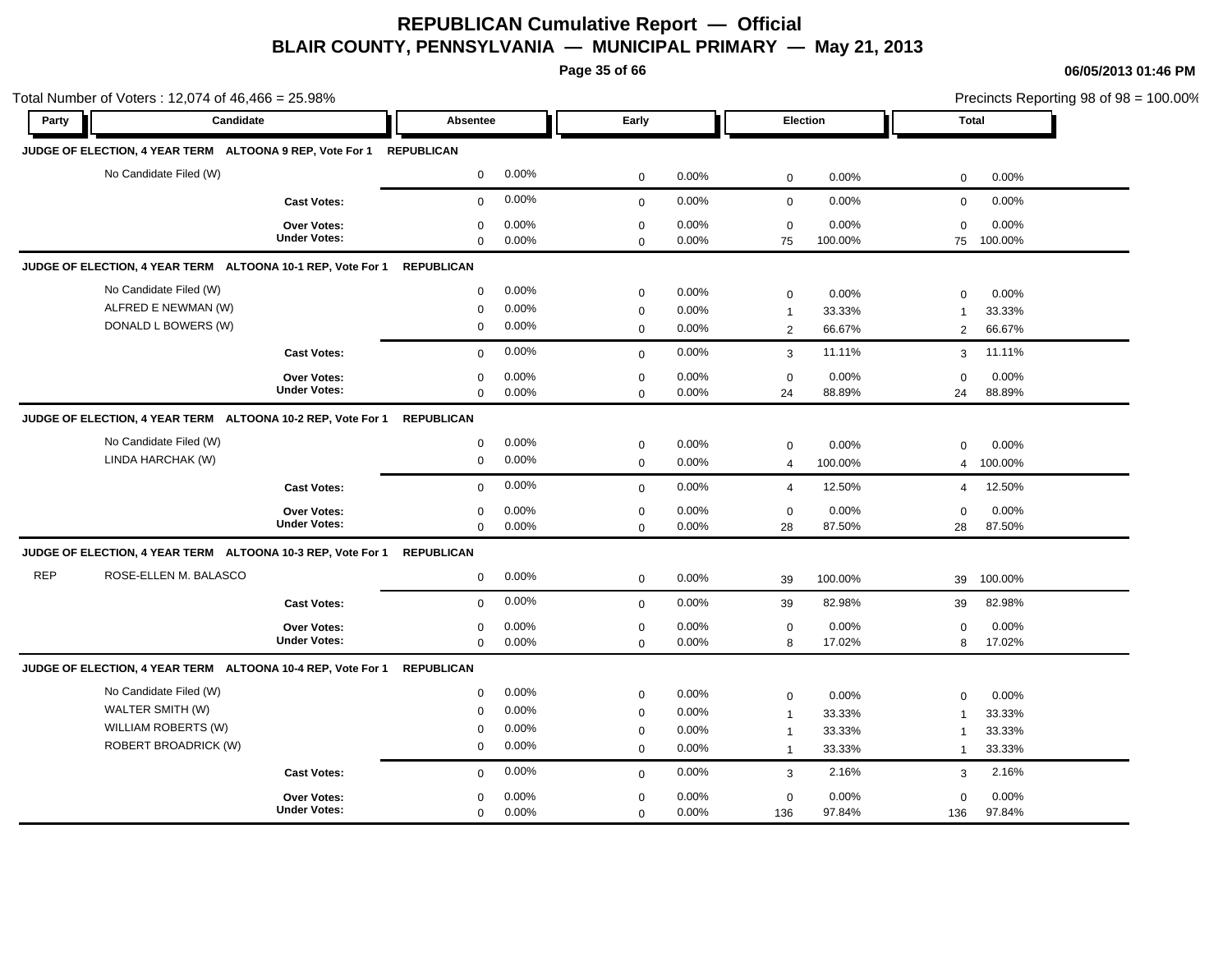**Page 36 of 66**

| Total Number of Voters: 12,074 of 46,466 = 25.98%                      |                     |                         |                         |                         | Precincts Reporting 98 of 98 = 100.00% |  |
|------------------------------------------------------------------------|---------------------|-------------------------|-------------------------|-------------------------|----------------------------------------|--|
| Party                                                                  | Candidate           | Absentee                | Early                   | Election                | <b>Total</b>                           |  |
| JUDGE OF ELECTION, 4 YEAR TERM ALTOONA 11-1 REP, Vote For 1 REPUBLICAN |                     |                         |                         |                         |                                        |  |
| No Candidate Filed (W)                                                 |                     | 0.00%<br>0              | 0.00%<br>$\mathbf 0$    | 0.00%<br>$\mathbf 0$    | 0.00%<br>$\mathbf 0$                   |  |
| MARY HOOPER (W)                                                        |                     | 0.00%<br>$\mathbf 0$    | 0.00%<br>$\mathbf 0$    | 33.33%<br>$\mathbf{1}$  | 33.33%<br>$\overline{1}$               |  |
| BILL G CAMBERG (W)                                                     |                     | 0.00%<br>0              | 0.00%<br>$\mathbf 0$    | 33.33%<br>$\mathbf{1}$  | 33.33%<br>$\mathbf 1$                  |  |
| JAMES BALDWIN (W)                                                      |                     | $0.00\%$<br>$\mathbf 0$ | 0.00%<br>$\mathbf 0$    | 33.33%<br>$\mathbf{1}$  | 33.33%<br>$\overline{1}$               |  |
|                                                                        | <b>Cast Votes:</b>  | 0.00%<br>$\mathbf 0$    | 0.00%<br>$\mathbf 0$    | 3<br>2.70%              | 3<br>2.68%                             |  |
|                                                                        | Over Votes:         | 0.00%<br>0              | $\mathbf 0$<br>$0.00\%$ | 0<br>0.00%              | 0.00%<br>0                             |  |
|                                                                        | <b>Under Votes:</b> | 1 100.00%               | 0.00%<br>$\mathbf 0$    | 97.30%<br>108           | 97.32%<br>109                          |  |
| JUDGE OF ELECTION, 4 YEAR TERM ALTOONA 11-2 REP, Vote For 1            |                     | <b>REPUBLICAN</b>       |                         |                         |                                        |  |
| No Candidate Filed (W)                                                 |                     | $0.00\%$<br>0           | 0.00%<br>$\mathbf 0$    | 0.00%<br>0              | 0.00%<br>$\mathbf 0$                   |  |
| REX GRIMM (W)                                                          |                     | 0.00%<br>$\mathbf 0$    | 0.00%<br>$\mathbf 0$    | 50.00%<br>$\mathbf{1}$  | 50.00%<br>$\overline{1}$               |  |
| COHEN (W)                                                              |                     | $0.00\%$<br>$\mathbf 0$ | $\mathbf 0$<br>0.00%    | 50.00%<br>$\mathbf{1}$  | 50.00%<br>$\overline{1}$               |  |
|                                                                        | <b>Cast Votes:</b>  | 0.00%<br>$\mathbf 0$    | 0.00%<br>$\mathbf 0$    | $\overline{2}$<br>1.61% | $\overline{2}$<br>1.59%                |  |
|                                                                        | Over Votes:         | 0<br>0.00%              | $\mathbf 0$<br>0.00%    | $\mathbf 0$<br>0.00%    | $\mathbf 0$<br>0.00%                   |  |
|                                                                        | <b>Under Votes:</b> | 2 100.00%               | 0.00%<br>$\Omega$       | 122<br>98.39%           | 98.41%<br>124                          |  |
| JUDGE OF ELECTION, 4 YEAR TERM ALTOONA 11-3 REP, Vote For 1            |                     | <b>REPUBLICAN</b>       |                         |                         |                                        |  |
| No Candidate Filed (W)                                                 |                     | 0.00%<br>$\mathbf 0$    | 0.00%<br>$\mathbf 0$    | 0.00%<br>$\mathbf 0$    | 0.00%<br>$\mathbf 0$                   |  |
| NOAH WALSTROM (W)                                                      |                     | 0.00%<br>$\mathbf 0$    | $\mathbf 0$<br>$0.00\%$ | 25.00%<br>$\mathbf{1}$  | 25.00%<br>$\overline{1}$               |  |
| WADE KAGARISE (W)                                                      |                     | 0.00%<br>0              | 0.00%<br>$\mathbf 0$    | 25.00%<br>$\mathbf{1}$  | 25.00%<br>$\overline{1}$               |  |
| PATRICIA A GOOD (W)                                                    |                     | 0.00%<br>$\Omega$       | 0.00%<br>$\mathbf 0$    | 25.00%<br>$\mathbf{1}$  | 25.00%<br>$\mathbf{1}$                 |  |
| DAVE ANDREWS (W)                                                       |                     | $0.00\%$<br>0           | $\mathbf 0$<br>0.00%    | 25.00%<br>$\mathbf{1}$  | 25.00%<br>$\mathbf 1$                  |  |
|                                                                        | <b>Cast Votes:</b>  | 0.00%<br>$\mathbf 0$    | 0.00%<br>$\mathbf 0$    | 3.57%<br>$\overline{4}$ | 3.54%<br>$\overline{4}$                |  |
|                                                                        | Over Votes:         | 0.00%<br>0              | $\mathbf 0$<br>0.00%    | $\mathbf 0$<br>0.00%    | 0.00%<br>$\mathbf 0$                   |  |
|                                                                        | <b>Under Votes:</b> | 1 100.00%               | 0.00%<br>$\Omega$       | 96.43%<br>108           | 96.46%<br>109                          |  |
| JUDGE OF ELECTION, 4 YEAR TERM ALTOONA 12-1 REP, Vote For 1            |                     | <b>REPUBLICAN</b>       |                         |                         |                                        |  |
| No Candidate Filed (W)                                                 |                     | 0.00%<br>0              | 0.00%<br>$\mathbf 0$    | $\mathbf 0$<br>0.00%    | $\mathbf 0$<br>0.00%                   |  |
|                                                                        | <b>Cast Votes:</b>  | 0.00%<br>$\Omega$       | 0.00%<br>$\mathbf 0$    | $\mathbf 0$<br>0.00%    | 0.00%<br>$\mathbf 0$                   |  |
|                                                                        | <b>Over Votes:</b>  | 0.00%<br>$\mathbf 0$    | 0.00%<br>$\mathbf 0$    | 0.00%<br>$\mathbf 0$    | 0.00%<br>$\mathbf 0$                   |  |
|                                                                        | <b>Under Votes:</b> | 0.00%<br>0              | 0.00%<br>$\mathbf 0$    | 100.00%<br>28           | 28<br>100.00%                          |  |
| JUDGE OF ELECTION, 4 YEAR TERM ALTOONA 12-2 REP, Vote For 1            |                     | <b>REPUBLICAN</b>       |                         |                         |                                        |  |
| No Candidate Filed (W)                                                 |                     | $0.00\%$<br>$\mathbf 0$ | 0.00%<br>$\mathbf 0$    | $\mathbf 0$<br>0.00%    | 0.00%<br>$\mathbf 0$                   |  |
|                                                                        | <b>Cast Votes:</b>  | $0.00\%$<br>$\mathbf 0$ | 0.00%<br>$\mathbf 0$    | $\mathbf 0$<br>0.00%    | $\mathbf 0$<br>0.00%                   |  |
|                                                                        | <b>Over Votes:</b>  | 0.00%<br>0              | 0.00%<br>$\mathbf 0$    | $\mathbf 0$<br>0.00%    | 0.00%<br>$\mathbf 0$                   |  |
|                                                                        | <b>Under Votes:</b> | 0.00%<br>0              | 0.00%<br>$\mathbf 0$    | 100.00%<br>65           | 100.00%<br>65                          |  |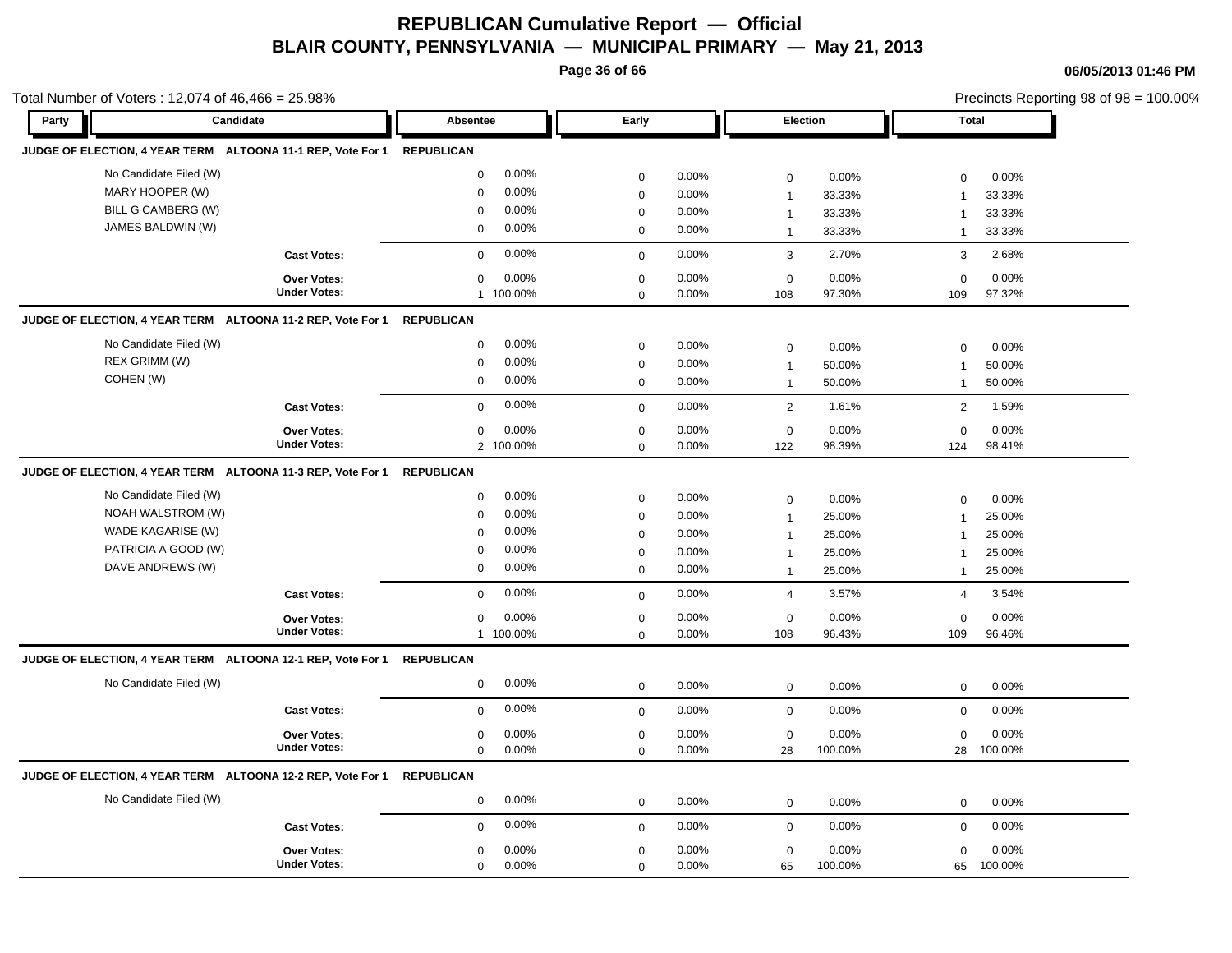**Page 37 of 66**

|            | Total Number of Voters: 12,074 of 46,466 = 25.98%                      |                     |                          |             |          |                |         |                | Precincts Reporting 98 of $98 = 100.00\%$ |
|------------|------------------------------------------------------------------------|---------------------|--------------------------|-------------|----------|----------------|---------|----------------|-------------------------------------------|
| Party      | Candidate                                                              |                     | Absentee                 | Early       |          | Election       |         |                | Total                                     |
|            | JUDGE OF ELECTION, 4 YEAR TERM ALTOONA 12-3 REP, Vote For 1 REPUBLICAN |                     |                          |             |          |                |         |                |                                           |
|            | No Candidate Filed (W)                                                 |                     | 0.00%<br>$\mathbf 0$     | $\mathbf 0$ | 0.00%    | 0              | 0.00%   | $\mathbf 0$    | 0.00%                                     |
|            |                                                                        | <b>Cast Votes:</b>  | 0.00%<br>$\mathbf 0$     | $\mathbf 0$ | 0.00%    | $\mathbf 0$    | 0.00%   | $\mathbf 0$    | 0.00%                                     |
|            |                                                                        | <b>Over Votes:</b>  | 0.00%<br>0               | 0           | 0.00%    | $\mathbf 0$    | 0.00%   | $\mathbf 0$    | 0.00%                                     |
|            |                                                                        | <b>Under Votes:</b> | $\mathbf 0$<br>0.00%     | $\mathbf 0$ | 0.00%    | 51             | 100.00% | 51             | 100.00%                                   |
|            | JUDGE OF ELECTION, 4 YEAR TERM ALTOONA 12-4 REP, Vote For 1            |                     | <b>REPUBLICAN</b>        |             |          |                |         |                |                                           |
| <b>REP</b> | <b>BARBARA WEIGLEY</b>                                                 |                     | 0.00%<br>0               | $\mathbf 0$ | 0.00%    | 69             | 100.00% | 69             | 100.00%                                   |
|            |                                                                        | <b>Cast Votes:</b>  | 0.00%<br>$\mathbf{0}$    | $\mathbf 0$ | 0.00%    | 69             | 77.53%  | 69             | 77.53%                                    |
|            |                                                                        | Over Votes:         | 0.00%<br>0               | $\mathbf 0$ | 0.00%    | $\mathbf 0$    | 0.00%   | $\mathbf 0$    | 0.00%                                     |
|            |                                                                        | <b>Under Votes:</b> | 0<br>$0.00\%$            | $\mathbf 0$ | 0.00%    | 20             | 22.47%  | 20             | 22.47%                                    |
|            | JUDGE OF ELECTION, 4 YEAR TERM ALTOONA 12-5 REP, Vote For 1 REPUBLICAN |                     |                          |             |          |                |         |                |                                           |
|            | No Candidate Filed (W)                                                 |                     | 0.00%<br>0               | $\mathbf 0$ | 0.00%    | $\mathbf 0$    | 0.00%   | $\mathbf 0$    | 0.00%                                     |
|            |                                                                        | <b>Cast Votes:</b>  | 0.00%<br>0               | $\mathbf 0$ | 0.00%    | $\mathbf 0$    | 0.00%   | $\mathbf 0$    | 0.00%                                     |
|            |                                                                        | <b>Over Votes:</b>  | $0.00\%$<br>0            | $\mathbf 0$ | 0.00%    | $\mathbf 0$    | 0.00%   | $\mathbf 0$    | 0.00%                                     |
|            |                                                                        | <b>Under Votes:</b> | 2 100.00%                | $\mathbf 0$ | 0.00%    | 42             | 100.00% |                | 44 100.00%                                |
|            | JUDGE OF ELECTION, 4 YEAR TERM ALTOONA 13-1 REP, Vote For 1            |                     | <b>REPUBLICAN</b>        |             |          |                |         |                |                                           |
|            | No Candidate Filed (W)                                                 |                     | 0.00%<br>0               | $\mathbf 0$ | 0.00%    | $\mathbf 0$    | 0.00%   | $\mathbf 0$    | 0.00%                                     |
|            | PATRICIA RAUGH (W)                                                     |                     | 0.00%<br>0               | 0           | 0.00%    | $\mathbf{1}$   | 33.33%  | $\overline{1}$ | 33.33%                                    |
|            | ELMER OBRIEN (W)                                                       |                     | 0.00%<br>0               | 0           | 0.00%    | $\mathbf{1}$   | 33.33%  | $\mathbf 1$    | 33.33%                                    |
|            | DANIEL MILLIRON (W)                                                    |                     | $0.00\%$<br>0            | $\mathbf 0$ | 0.00%    | $\mathbf{1}$   | 33.33%  | $\mathbf{1}$   | 33.33%                                    |
|            |                                                                        | <b>Cast Votes:</b>  | 0.00%<br>$\mathbf{0}$    | $\mathbf 0$ | 0.00%    | 3              | 2.54%   | 3              | 2.52%                                     |
|            |                                                                        | Over Votes:         | 0.00%<br>0               | 0           | 0.00%    | 0              | 0.00%   | 0              | 0.00%                                     |
|            |                                                                        | <b>Under Votes:</b> | 1 100.00%                | $\mathbf 0$ | 0.00%    | 115            | 97.46%  | 116            | 97.48%                                    |
|            | JUDGE OF ELECTION, 4 YEAR TERM ALTOONA 13-2 REP, Vote For 1            |                     | <b>REPUBLICAN</b>        |             |          |                |         |                |                                           |
|            | No Candidate Filed (W)                                                 |                     | $0.00\%$<br>0            | $\mathbf 0$ | 0.00%    | $\mathbf 0$    | 0.00%   | $\mathbf 0$    | 0.00%                                     |
|            | CARL WENZEL (W)                                                        |                     | 0.00%<br>0               | $\mathbf 0$ | 0.00%    | $\mathbf{1}$   | 33.33%  | $\overline{1}$ | 33.33%                                    |
|            | RUTH NEWHART (W)                                                       |                     | 0.00%<br>0               | 0           | 0.00%    | $\overline{1}$ | 33.33%  | $\mathbf 1$    | 33.33%                                    |
|            | DAVE ANDREWS (W)                                                       |                     | 0.00%<br>0               | 0           | 0.00%    | $\overline{1}$ | 33.33%  | $\mathbf{1}$   | 33.33%                                    |
|            |                                                                        | <b>Cast Votes:</b>  | $0.00\%$<br>$\mathbf{0}$ | $\mathbf 0$ | 0.00%    | 3              | 4.29%   | 3              | 4.11%                                     |
|            |                                                                        | Over Votes:         | 0.00%<br>0               | $\mathbf 0$ | $0.00\%$ | $\mathbf 0$    | 0.00%   | $\mathbf 0$    | 0.00%                                     |
|            |                                                                        | <b>Under Votes:</b> | 3 100.00%                | $\mathbf 0$ | 0.00%    | 67             | 95.71%  | 70             | 95.89%                                    |
|            | JUDGE OF ELECTION, 4 YEAR TERM ALTOONA 13-3 REP, Vote For 1 REPUBLICAN |                     |                          |             |          |                |         |                |                                           |
| REP        | RONALD ADELMAN                                                         |                     | 2 100.00%                | $\mathbf 0$ | 0.00%    | 80             | 100.00% | 82             | 100.00%                                   |
|            |                                                                        | <b>Cast Votes:</b>  | 2 100.00%                | $\mathbf 0$ | $0.00\%$ | 80             | 95.24%  | 82             | 95.35%                                    |
|            |                                                                        | <b>Over Votes:</b>  | $0.00\%$<br>0            | $\mathbf 0$ | $0.00\%$ | $\mathbf 0$    | 0.00%   | $\mathbf 0$    | 0.00%                                     |
|            |                                                                        | <b>Under Votes:</b> | 0.00%<br>$\mathbf 0$     | $\mathbf 0$ | 0.00%    | 4              | 4.76%   | 4              | 4.65%                                     |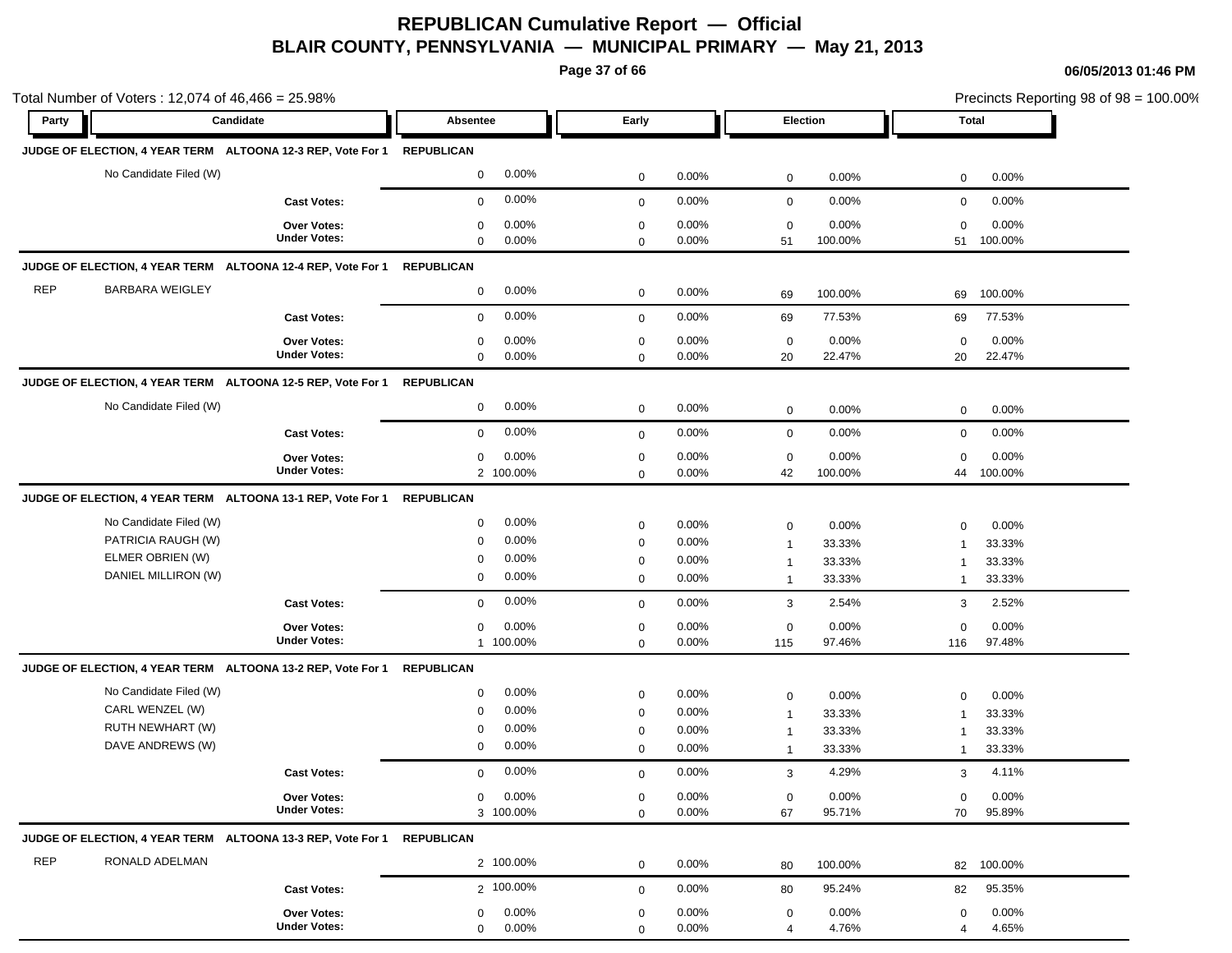**Page 38 of 66**

|            | Total Number of Voters: 12,074 of 46,466 = 25.98%                      |                                           |                                                                    |                                           |                         |                                               |                           |                                          |                           | Precincts Reporting 98 of 98 = 100.00% |
|------------|------------------------------------------------------------------------|-------------------------------------------|--------------------------------------------------------------------|-------------------------------------------|-------------------------|-----------------------------------------------|---------------------------|------------------------------------------|---------------------------|----------------------------------------|
| Party      | Candidate                                                              |                                           | Absentee                                                           | Early                                     |                         | Election                                      |                           | <b>Total</b>                             |                           |                                        |
|            | JUDGE OF ELECTION, 4 YEAR TERM ALTOONA 13-4 REP, Vote For 1 REPUBLICAN |                                           |                                                                    |                                           |                         |                                               |                           |                                          |                           |                                        |
|            | No Candidate Filed (W)<br>DONNA COHEN (W)                              |                                           | 0.00%<br>$\mathbf 0$<br>0.00%<br>$\mathbf 0$                       | $\mathbf 0$<br>$\mathbf 0$                | 0.00%<br>0.00%          | $\mathbf 0$<br>$\mathbf{1}$                   | 0.00%<br>100.00%          | $\mathbf 0$<br>-1                        | 0.00%<br>100.00%          |                                        |
|            |                                                                        | <b>Cast Votes:</b>                        | 0.00%<br>$\mathbf 0$                                               | $\mathbf{0}$                              | 0.00%                   | $\overline{1}$                                | 1.54%                     | $\mathbf{1}$                             | 1.52%                     |                                        |
|            |                                                                        | <b>Over Votes:</b><br><b>Under Votes:</b> | 0.00%<br>$\mathbf 0$<br>1 100.00%                                  | $\mathbf 0$<br>$\mathbf 0$                | 0.00%<br>0.00%          | $\mathbf 0$<br>64                             | 0.00%<br>98.46%           | $\mathbf 0$<br>65                        | 0.00%<br>98.48%           |                                        |
|            | JUDGE OF ELECTION, 4 YEAR TERM ALTOONA 14-1 REP, Vote For 1            |                                           | <b>REPUBLICAN</b>                                                  |                                           |                         |                                               |                           |                                          |                           |                                        |
|            | No Candidate Filed (W)                                                 |                                           | 0.00%<br>$\mathbf 0$                                               | $\mathbf 0$                               | 0.00%                   | $\mathbf 0$                                   | 0.00%                     | $\mathbf 0$                              | 0.00%                     |                                        |
|            |                                                                        | <b>Cast Votes:</b>                        | 0.00%<br>$\mathbf 0$                                               | $\mathbf{0}$                              | 0.00%                   | $\mathbf 0$                                   | 0.00%                     | $\mathbf 0$                              | 0.00%                     |                                        |
|            |                                                                        | <b>Over Votes:</b><br><b>Under Votes:</b> | 0.00%<br>$\mathbf 0$<br>2 100.00%                                  | $\mathbf 0$<br>$\mathbf 0$                | 0.00%<br>0.00%          | $\mathbf 0$<br>85                             | 0.00%<br>100.00%          | $\mathbf 0$<br>87                        | 0.00%<br>100.00%          |                                        |
|            | JUDGE OF ELECTION, 4 YEAR TERM ALTOONA 14-2 REP, Vote For 1 REPUBLICAN |                                           |                                                                    |                                           |                         |                                               |                           |                                          |                           |                                        |
|            | No Candidate Filed (W)                                                 |                                           | 0.00%<br>$\mathbf 0$                                               | $\mathbf 0$                               | 0.00%                   | $\mathbf 0$                                   | 0.00%                     | $\mathbf 0$                              | 0.00%                     |                                        |
|            |                                                                        | <b>Cast Votes:</b>                        | 0.00%<br>$\Omega$                                                  | $\mathbf 0$                               | 0.00%                   | $\mathsf{O}\xspace$                           | 0.00%                     | $\mathbf 0$                              | 0.00%                     |                                        |
|            |                                                                        | <b>Over Votes:</b><br><b>Under Votes:</b> | 0.00%<br>$\mathbf 0$<br>4 100.00%                                  | $\mathbf 0$<br>$\mathbf 0$                | 0.00%<br>0.00%          | $\mathbf 0$<br>201                            | 0.00%<br>100.00%          | $\mathbf 0$<br>205                       | 0.00%<br>100.00%          |                                        |
|            | JUDGE OF ELECTION, 4 YEAR TERM ALTOONA 14-3 REP, Vote For 1            |                                           | <b>REPUBLICAN</b>                                                  |                                           |                         |                                               |                           |                                          |                           |                                        |
|            | No Candidate Filed (W)<br>ROBERT HOUSEMAN (W)<br>DONNA COHEN (W)       |                                           | 0.00%<br>$\mathbf 0$<br>0.00%<br>$\pmb{0}$<br>0.00%<br>$\mathbf 0$ | $\mathbf 0$<br>$\mathbf 0$<br>$\mathbf 0$ | 0.00%<br>0.00%<br>0.00% | $\mathbf 0$<br>$\overline{1}$<br>$\mathbf{1}$ | 0.00%<br>50.00%<br>50.00% | $\Omega$<br>$\mathbf{1}$<br>$\mathbf{1}$ | 0.00%<br>50.00%<br>50.00% |                                        |
|            |                                                                        | <b>Cast Votes:</b>                        | 0.00%<br>$\mathbf{0}$                                              | $\mathbf 0$                               | 0.00%                   | 2                                             | 1.87%                     | $\mathbf{2}$                             | 1.82%                     |                                        |
|            |                                                                        | <b>Over Votes:</b><br><b>Under Votes:</b> | 0.00%<br>$\mathbf 0$<br>3 100.00%                                  | $\mathbf 0$<br>$\mathbf 0$                | 0.00%<br>0.00%          | $\mathbf 0$<br>105                            | 0.00%<br>98.13%           | $\mathbf 0$<br>108                       | 0.00%<br>98.18%           |                                        |
|            | JUDGE OF ELECTION, 4 YEAR TERM ALTOONA 14-4 REP, Vote For 1            |                                           | <b>REPUBLICAN</b>                                                  |                                           |                         |                                               |                           |                                          |                           |                                        |
|            | No Candidate Filed (W)<br>PAUL GOOD (W)                                |                                           | 0.00%<br>$\mathbf 0$<br>$\mathbf 0$<br>0.00%                       | $\mathbf 0$<br>$\mathbf 0$                | 0.00%<br>0.00%          | $\mathbf 0$<br>$\mathbf{1}$                   | 0.00%<br>100.00%          | $\mathbf 0$<br>$\mathbf{1}$              | 0.00%<br>100.00%          |                                        |
|            |                                                                        | <b>Cast Votes:</b>                        | 0.00%<br>$\mathbf 0$                                               | $\mathbf 0$                               | 0.00%                   | $\mathbf{1}$                                  | 0.53%                     | $\mathbf{1}$                             | 0.53%                     |                                        |
|            |                                                                        | <b>Over Votes:</b><br><b>Under Votes:</b> | 0.00%<br>$\mathbf 0$<br>$\mathbf{0}$<br>0.00%                      | $\mathbf 0$<br>$\mathbf 0$                | 0.00%<br>0.00%          | $\mathbf 0$<br>187                            | 0.00%<br>99.47%           | $\mathbf 0$<br>187                       | 0.00%<br>99.47%           |                                        |
|            | JUDGE OF ELECTION, 4 YEAR TERM ALLEGHENY 1 REP, Vote For 1             |                                           | <b>REPUBLICAN</b>                                                  |                                           |                         |                                               |                           |                                          |                           |                                        |
| <b>REP</b> | <b>DEBORAH OPPEL</b>                                                   |                                           | 8 100.00%                                                          | $\mathbf 0$                               | 0.00%                   | 246                                           | 100.00%                   | 254                                      | 100.00%                   |                                        |
|            |                                                                        | <b>Cast Votes:</b>                        | 80.00%<br>8                                                        | $\mathbf 0$                               | 0.00%                   | 246                                           | 93.89%                    | 254                                      | 93.38%                    |                                        |
|            |                                                                        | <b>Over Votes:</b><br><b>Under Votes:</b> | 0.00%<br>$\mathbf 0$<br>2<br>20.00%                                | $\mathbf 0$<br>$\mathbf 0$                | 0.00%<br>0.00%          | $\mathbf 0$<br>16                             | 0.00%<br>6.11%            | $\mathbf 0$<br>18                        | 0.00%<br>6.62%            |                                        |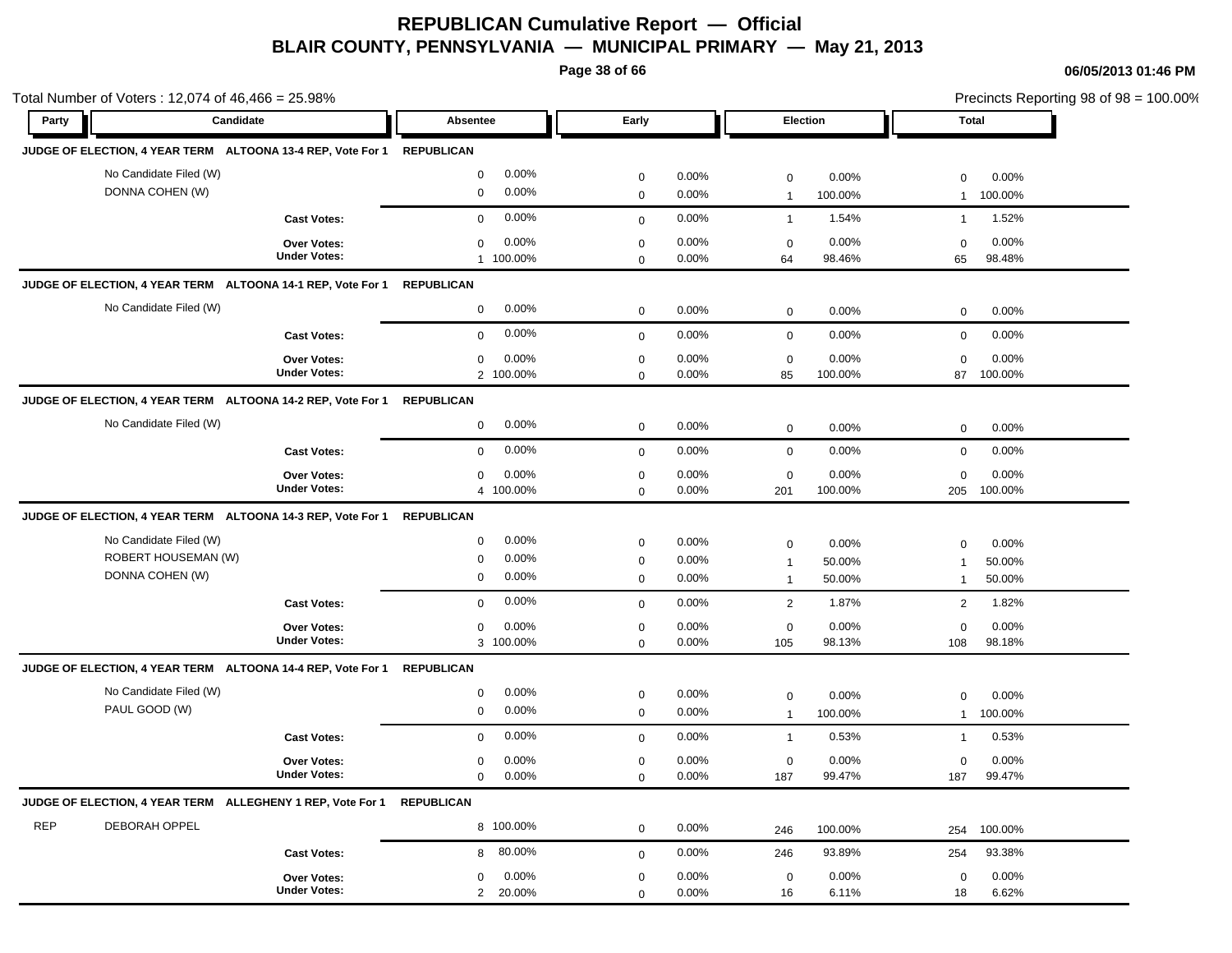**Page 39 of 66**

|            | Total Number of Voters: 12,074 of 46,466 = 25.98%                     |                                    |                            |                |                            |                |                   |                 |                   |                 | Precincts Reporting 98 of 98 = 100.00% |
|------------|-----------------------------------------------------------------------|------------------------------------|----------------------------|----------------|----------------------------|----------------|-------------------|-----------------|-------------------|-----------------|----------------------------------------|
| Party      | Candidate                                                             |                                    | Absentee                   |                | Early                      |                |                   | Election        |                   | Total           |                                        |
|            | JUDGE OF ELECTION, 4 YEAR TERM ALLEGHENY 2 REP, Vote For 1 REPUBLICAN |                                    |                            |                |                            |                |                   |                 |                   |                 |                                        |
| <b>REP</b> | APRYL D. SMITH                                                        |                                    |                            | 4 100.00%      | $\mathbf 0$                | 0.00%          | 230               | 100.00%         | 234               | 100.00%         |                                        |
|            |                                                                       | <b>Cast Votes:</b>                 |                            | 4 100.00%      | $\mathbf{0}$               | 0.00%          | 230               | 89.49%          | 234               | 89.66%          |                                        |
|            |                                                                       | Over Votes:<br><b>Under Votes:</b> | $\mathbf 0$<br>$\mathbf 0$ | 0.00%<br>0.00% | $\mathbf 0$<br>$\mathbf 0$ | 0.00%<br>0.00% | $\mathbf 0$<br>27 | 0.00%<br>10.51% | $\mathbf 0$<br>27 | 0.00%<br>10.34% |                                        |
|            | JUDGE OF ELECTION, 4 YEAR TERM ALLEGHENY 3 REP, Vote For 1            |                                    | <b>REPUBLICAN</b>          |                |                            |                |                   |                 |                   |                 |                                        |
|            | No Candidate Filed (W)                                                |                                    | $\mathbf 0$                | 0.00%          | $\mathbf 0$                | 0.00%          | $\mathbf 0$       | 0.00%           | $\mathbf 0$       | 0.00%           |                                        |
|            | MARY ANN MUCKLOW (W)                                                  |                                    | $\mathbf 0$                | 0.00%          | $\mathbf{0}$               | 0.00%          | $\overline{4}$    | 100.00%         | 4                 | 100.00%         |                                        |
|            |                                                                       | <b>Cast Votes:</b>                 | $\mathbf 0$                | 0.00%          | $\mathbf 0$                | 0.00%          | $\overline{4}$    | 12.12%          | $\overline{4}$    | 8.16%           |                                        |
|            |                                                                       | Over Votes:                        | $\mathbf 0$                | 0.00%          | $\mathbf 0$                | 0.00%          | $\mathbf 0$       | 0.00%           | $\Omega$          | 0.00%           |                                        |
|            |                                                                       | <b>Under Votes:</b>                |                            | 16 100.00%     | $\mathbf 0$                | 0.00%          | 29                | 87.88%          | 45                | 91.84%          |                                        |
|            | JUDGE OF ELECTION, 4 YEAR TERM ALLEGHENY 4 REP, Vote For 1            |                                    | <b>REPUBLICAN</b>          |                |                            |                |                   |                 |                   |                 |                                        |
|            | No Candidate Filed (W)                                                |                                    | $\mathbf 0$                | 0.00%          | $\mathbf 0$                | 0.00%          | $\mathbf 0$       | 0.00%           | $\mathbf 0$       | 0.00%           |                                        |
|            | PEARL A MCKEE (W)                                                     |                                    | $\mathbf 0$                | 0.00%          | $\mathbf 0$                | 0.00%          | $\mathbf{1}$      | 50.00%          | $\mathbf{1}$      | 50.00%          |                                        |
|            | <b>VINCE FRANK (W)</b>                                                |                                    | $\mathbf 0$                | 0.00%          | $\mathbf 0$                | 0.00%          | $\mathbf{1}$      | 50.00%          | $\mathbf{1}$      | 50.00%          |                                        |
|            |                                                                       | <b>Cast Votes:</b>                 | $\mathbf 0$                | 0.00%          | $\mathbf 0$                | 0.00%          | $\overline{2}$    | 1.77%           | 2                 | 1.77%           |                                        |
|            |                                                                       | Over Votes:                        | $\mathbf 0$                | 0.00%          | $\mathbf 0$                | 0.00%          | $\mathbf 0$       | 0.00%           | $\Omega$          | 0.00%           |                                        |
|            |                                                                       | <b>Under Votes:</b>                | $\mathbf 0$                | 0.00%          | $\mathbf 0$                | 0.00%          | 111               | 98.23%          | 111               | 98.23%          |                                        |
|            | JUDGE OF ELECTION, 4 YEAR TERM ANTIS 1 REP, Vote For 1                |                                    | <b>REPUBLICAN</b>          |                |                            |                |                   |                 |                   |                 |                                        |
|            | No Candidate Filed (W)                                                |                                    | $\mathbf 0$                | 0.00%          | $\mathbf 0$                | 0.00%          | $\mathbf 0$       | 0.00%           | $\mathbf 0$       | 0.00%           |                                        |
|            | CAROL YEAGER (W)                                                      |                                    | 0                          | 0.00%          | $\mathbf 0$                | 0.00%          | 11                | 84.62%          | 11                | 84.62%          |                                        |
|            | WADE KAGARISE (W)                                                     |                                    | $\mathbf 0$                | 0.00%          | $\mathbf 0$                | 0.00%          | $\overline{2}$    | 15.38%          | 2                 | 15.38%          |                                        |
|            |                                                                       | <b>Cast Votes:</b>                 | $\mathbf 0$                | 0.00%          | $\mathbf 0$                | 0.00%          | 13                | 4.64%           | 13                | 4.63%           |                                        |
|            |                                                                       | <b>Over Votes:</b>                 | $\mathbf 0$                | 0.00%          | $\mathbf 0$                | 0.00%          | $\mathbf 0$       | 0.00%           | $\mathbf 0$       | 0.00%           |                                        |
|            |                                                                       | <b>Under Votes:</b>                |                            | 1 100.00%      | $\mathbf 0$                | 0.00%          | 267               | 95.36%          | 268               | 95.37%          |                                        |
|            | JUDGE OF ELECTION, 4 YEAR TERM ANTIS 2 REP, Vote For 1                |                                    | <b>REPUBLICAN</b>          |                |                            |                |                   |                 |                   |                 |                                        |
| <b>REP</b> | <b>PAULINE OSTERHOUT</b>                                              |                                    | $\overline{2}$             | 66.67%         | $\mathbf 0$                | 0.00%          | 133               | 100.00%         | 135               | 99.26%          |                                        |
|            | Diane Irwin (W)                                                       |                                    | $\mathbf{1}$               | 33.33%         | $\mathbf 0$                | 0.00%          | $\mathbf 0$       | 0.00%           | $\overline{1}$    | 0.74%           |                                        |
|            |                                                                       | <b>Cast Votes:</b>                 |                            | 3 100.00%      | $\mathbf 0$                | 0.00%          | 133               | 79.64%          | 136               | 80.00%          |                                        |
|            |                                                                       | <b>Over Votes:</b>                 | $\mathbf 0$                | 0.00%          | $\mathbf 0$                | 0.00%          | $\mathbf 0$       | 0.00%           | $\mathbf 0$       | 0.00%           |                                        |
|            |                                                                       | <b>Under Votes:</b>                | $\mathbf 0$                | 0.00%          | $\mathbf 0$                | 0.00%          | 34                | 20.36%          | 34                | 20.00%          |                                        |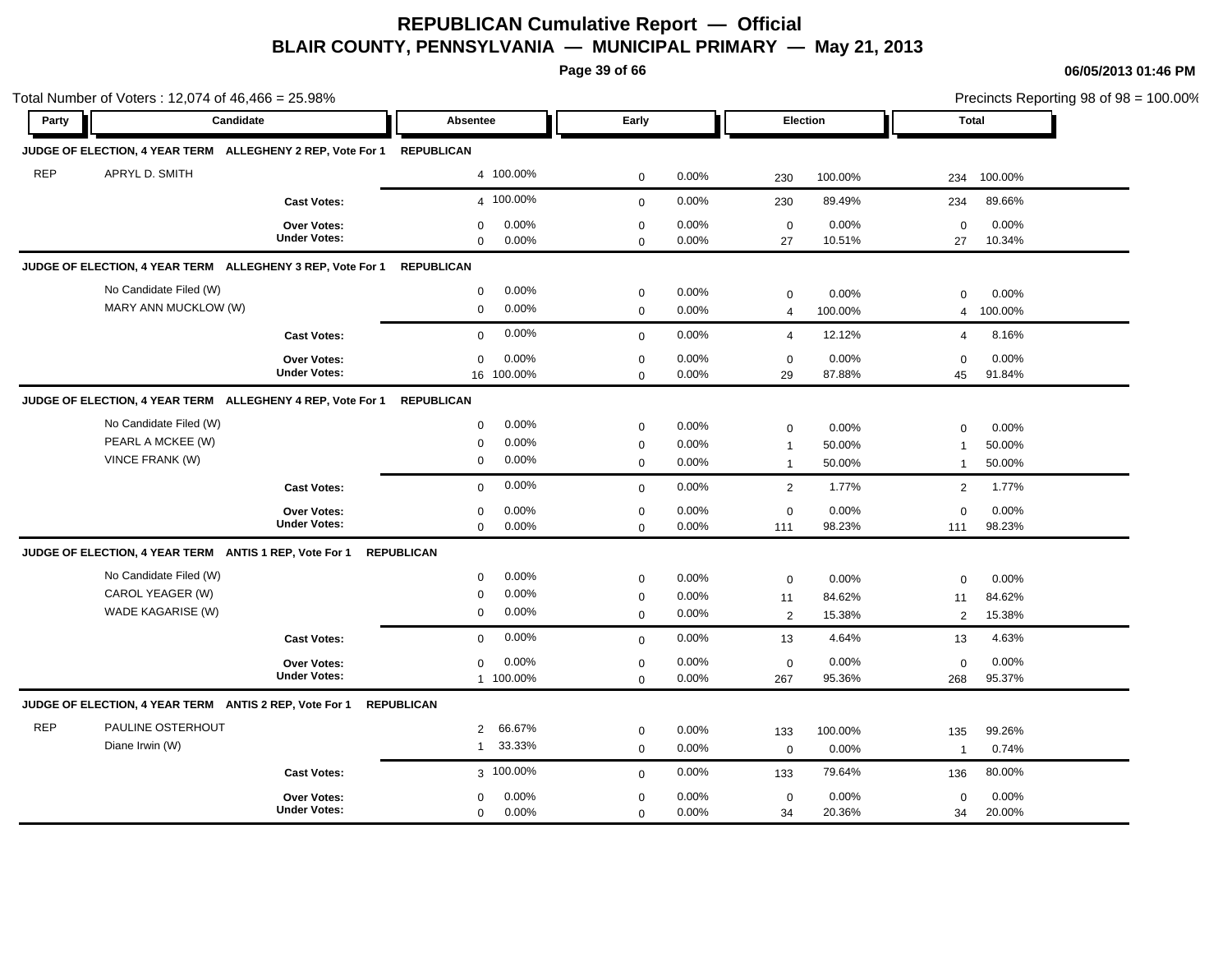**Page 40 of 66**

| Total Number of Voters: 12,074 of 46,466 = 25.98%                       | Candidate           | Absentee             | Early        |       |                 | Election |              | Precincts Reporting 98 of 98 = 100.00% |  |
|-------------------------------------------------------------------------|---------------------|----------------------|--------------|-------|-----------------|----------|--------------|----------------------------------------|--|
| Party                                                                   |                     |                      |              |       |                 |          | Total        |                                        |  |
| JUDGE OF ELECTION, 4 YEAR TERM ANTIS 3 REP, Vote For 1                  |                     | <b>REPUBLICAN</b>    |              |       |                 |          |              |                                        |  |
| No Candidate Filed (W)                                                  |                     | 0.00%<br>$\mathbf 0$ | $\mathbf 0$  | 0.00% | $\mathbf 0$     | 0.00%    | $\mathbf 0$  | 0.00%                                  |  |
| FRED MILLER (W)                                                         |                     | 0.00%<br>$\mathbf 0$ | $\mathbf 0$  | 0.00% | $\mathbf{1}$    | 33.33%   | -1           | 33.33%                                 |  |
| LEO GLINSKIE (W)                                                        |                     | 0.00%<br>0           | $\mathbf 0$  | 0.00% | $\overline{2}$  | 66.67%   | 2            | 66.67%                                 |  |
|                                                                         | <b>Cast Votes:</b>  | 0.00%<br>$\mathbf 0$ | $\mathbf 0$  | 0.00% | 3               | 1.44%    | 3            | 1.42%                                  |  |
|                                                                         | <b>Over Votes:</b>  | 0.00%<br>$\mathbf 0$ | $\mathbf 0$  | 0.00% | $\mathbf 0$     | 0.00%    | $\mathbf 0$  | 0.00%                                  |  |
|                                                                         | <b>Under Votes:</b> | 3 100.00%            | $\mathbf 0$  | 0.00% | 205             | 98.56%   | 208          | 98.58%                                 |  |
| JUDGE OF ELECTION, 4 YEAR TERM BELLWOOD REP, Vote For 1                 |                     | <b>REPUBLICAN</b>    |              |       |                 |          |              |                                        |  |
| No Candidate Filed (W)                                                  |                     | 0.00%<br>$\mathbf 0$ | $\mathbf 0$  | 0.00% | $\mathbf 0$     | 0.00%    | 0            | 0.00%                                  |  |
|                                                                         | <b>Cast Votes:</b>  | 0.00%<br>$\mathbf 0$ | $\mathbf 0$  | 0.00% | $\mathbf 0$     | 0.00%    | $\mathbf 0$  | 0.00%                                  |  |
|                                                                         | <b>Over Votes:</b>  | 0.00%<br>$\mathbf 0$ | $\mathbf 0$  | 0.00% | $\mathbf 0$     | 0.00%    | $\Omega$     | 0.00%                                  |  |
|                                                                         | <b>Under Votes:</b> | 1 100.00%            | $\mathbf 0$  | 0.00% | 123             | 100.00%  | 124          | 100.00%                                |  |
| JUDGE OF ELECTION, 4 YEAR TERM BLAIR-CATFISH DISTR REP, Vote For 1      |                     | <b>REPUBLICAN</b>    |              |       |                 |          |              |                                        |  |
| No Candidate Filed (W)                                                  |                     | 0.00%<br>$\mathbf 0$ | $\mathbf 0$  | 0.00% | $\mathbf 0$     | 0.00%    | 0            | 0.00%                                  |  |
| <b>TERRY TOMASSETTII (W)</b>                                            |                     | 0.00%<br>$\mathbf 0$ | $\mathbf 0$  | 0.00% | $\overline{1}$  | 25.00%   | 1            | 25.00%                                 |  |
| DARL DICK (W)                                                           |                     | 0.00%<br>0           | $\mathbf 0$  | 0.00% | 1               | 25.00%   | 1            | 25.00%                                 |  |
| DAVE ANDREWS (W)                                                        |                     | 0.00%<br>0           | $\mathbf 0$  | 0.00% | 1               | 25.00%   | -1           | 25.00%                                 |  |
| DARLY DICK (W)                                                          |                     | 0.00%<br>$\mathbf 0$ | $\mathbf 0$  | 0.00% | $\overline{1}$  | 25.00%   | $\mathbf{1}$ | 25.00%                                 |  |
|                                                                         | <b>Cast Votes:</b>  | 0.00%<br>$\mathbf 0$ | $\mathbf 0$  | 0.00% | $\overline{4}$  | 2.19%    | 4            | 2.14%                                  |  |
|                                                                         | Over Votes:         | 0.00%<br>0           | $\mathbf 0$  | 0.00% | $\mathbf 0$     | 0.00%    | $\mathbf 0$  | 0.00%                                  |  |
|                                                                         | <b>Under Votes:</b> | 4 100.00%            | $\mathbf 0$  | 0.00% | 179             | 97.81%   | 183          | 97.86%                                 |  |
| JUDGE OF ELECTION, 4 YEAR TERM BLAIR-EAST HOLLIDAYSBURG REP, Vote For 1 |                     | <b>REPUBLICAN</b>    |              |       |                 |          |              |                                        |  |
| No Candidate Filed (W)                                                  |                     | 0.00%<br>$\mathbf 0$ | $\mathbf 0$  | 0.00% | $\mathbf 0$     | 0.00%    | 0            | 0.00%                                  |  |
| MARK SEASE (W)                                                          |                     | 0.00%<br>$\mathbf 0$ | $\mathbf 0$  | 0.00% | -1              | 20.00%   | 1            | 20.00%                                 |  |
| JOE MURGO (W)                                                           |                     | 0.00%<br>0           | $\mathbf 0$  | 0.00% | $\mathbf{1}$    | 20.00%   |              | 20.00%                                 |  |
| JOE MELUSKY (W)                                                         |                     | 0.00%<br>$\mathbf 0$ | $\mathbf 0$  | 0.00% | $\mathbf{1}$    | 20.00%   | -1           | 20.00%                                 |  |
| DAVE ANDREWS (W)                                                        |                     | 0.00%<br>$\mathbf 0$ | $\mathbf 0$  | 0.00% | 2               | 40.00%   | 2            | 40.00%                                 |  |
|                                                                         | <b>Cast Votes:</b>  | 0.00%<br>$\mathbf 0$ | $\mathbf{0}$ | 0.00% | $5\phantom{.0}$ | 1.19%    | 5            | 1.15%                                  |  |
|                                                                         | <b>Over Votes:</b>  | 0.00%<br>$\mathbf 0$ | $\mathbf 0$  | 0.00% | $\mathbf 0$     | 0.00%    | $\mathbf 0$  | 0.00%                                  |  |
|                                                                         | <b>Under Votes:</b> | 15 100.00%           | $\mathbf 0$  | 0.00% | 414             | 98.81%   | 429          | 98.85%                                 |  |
| JUDGE OF ELECTION, 4 YEAR TERM CATHARINE REP, Vote For 1 REPUBLICAN     |                     |                      |              |       |                 |          |              |                                        |  |
| No Candidate Filed (W)                                                  |                     | 0.00%<br>$\mathbf 0$ | $\mathbf 0$  | 0.00% | $\mathbf 0$     | 0.00%    | $\mathbf 0$  | 0.00%                                  |  |
| <b>KRISTA MCDOWELL (W)</b>                                              |                     | 0.00%<br>$\mathbf 0$ | $\mathbf 0$  | 0.00% | 5               | 100.00%  | 5            | 100.00%                                |  |
|                                                                         | <b>Cast Votes:</b>  | 0.00%<br>$\mathbf 0$ | $\mathbf 0$  | 0.00% | $5\phantom{.0}$ | 3.70%    | 5            | 3.70%                                  |  |
|                                                                         | Over Votes:         | 0.00%<br>$\mathbf 0$ | $\mathbf 0$  | 0.00% | $\mathbf 0$     | 0.00%    | $\mathbf 0$  | 0.00%                                  |  |
|                                                                         | <b>Under Votes:</b> | $\mathbf 0$<br>0.00% | $\mathbf 0$  | 0.00% | 130             | 96.30%   | 130          | 96.30%                                 |  |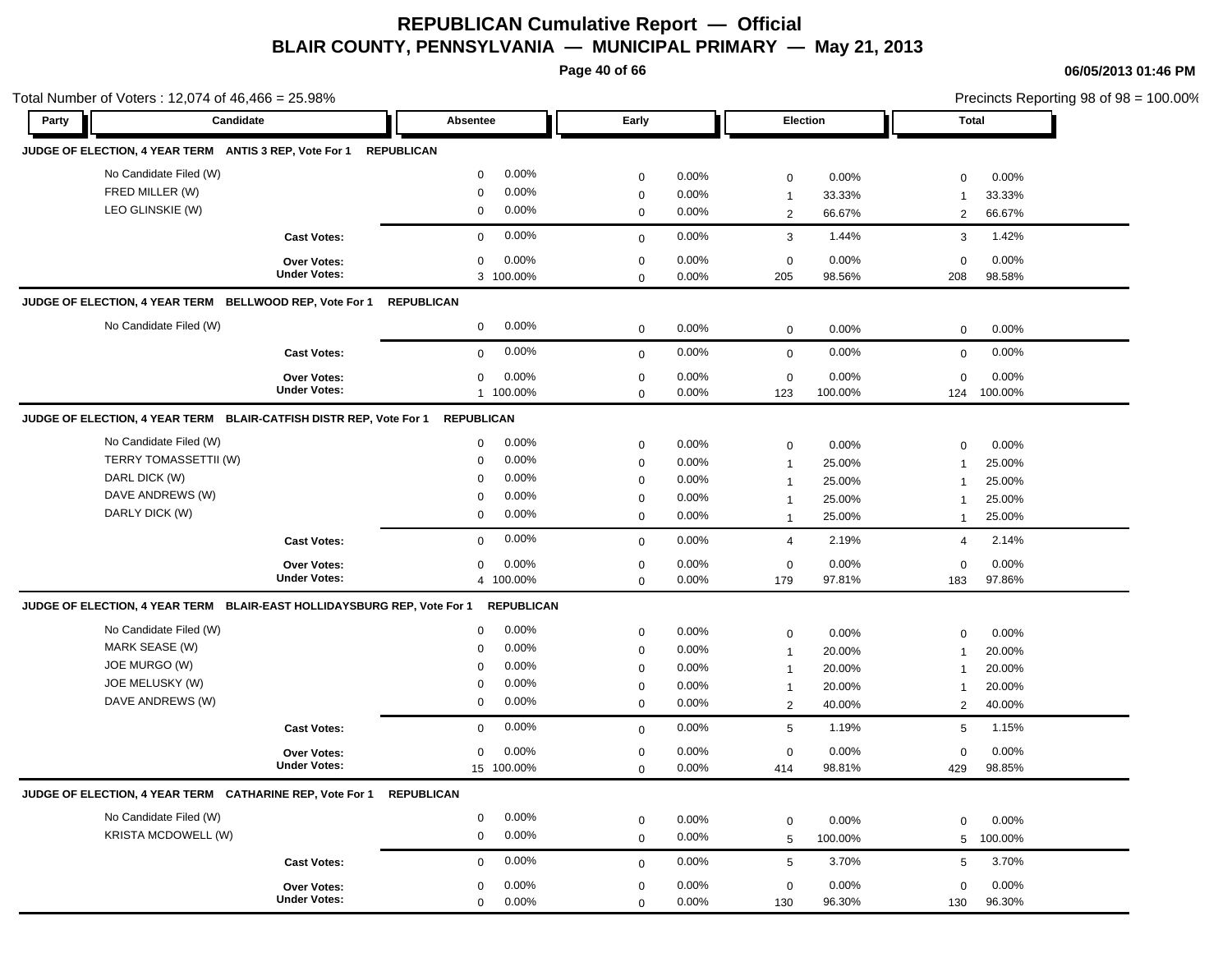**Page 41 of 66**

| Party      | Candidate                                                              |                     | <b>Absentee</b>   |           | Early        |       |                | Election |                | Total   |  |
|------------|------------------------------------------------------------------------|---------------------|-------------------|-----------|--------------|-------|----------------|----------|----------------|---------|--|
|            |                                                                        |                     |                   |           |              |       |                |          |                |         |  |
|            | JUDGE OF ELECTION, 4 YEAR TERM DUNCANSVILLE REP, Vote For 1 REPUBLICAN |                     |                   |           |              |       |                |          |                |         |  |
| <b>REP</b> | DEBORAH BLACKBURN                                                      |                     | $\mathbf 0$       | 0.00%     | $\mathbf 0$  | 0.00% | 110            | 100.00%  | 110            | 100.00% |  |
|            |                                                                        | <b>Cast Votes:</b>  | $\mathbf 0$       | 0.00%     | $\mathbf{0}$ | 0.00% | 110            | 83.97%   | 110            | 83.97%  |  |
|            |                                                                        | <b>Over Votes:</b>  | 0                 | 0.00%     | $\mathbf 0$  | 0.00% | $\mathbf 0$    | 0.00%    | $\mathbf 0$    | 0.00%   |  |
|            |                                                                        | <b>Under Votes:</b> | $\mathbf 0$       | 0.00%     | $\mathbf 0$  | 0.00% | 21             | 16.03%   | 21             | 16.03%  |  |
|            | JUDGE OF ELECTION, 4 YEAR TERM FRANKSTOWN 1 REP, Vote For 1            |                     | <b>REPUBLICAN</b> |           |              |       |                |          |                |         |  |
| <b>REP</b> | <b>HELEN PATTERSON</b>                                                 |                     | 0                 | 0.00%     | $\mathbf 0$  | 0.00% | 88             | 100.00%  | 88             | 100.00% |  |
|            |                                                                        | <b>Cast Votes:</b>  | $\mathbf 0$       | 0.00%     | $\mathbf{0}$ | 0.00% | 88             | 91.67%   | 88             | 91.67%  |  |
|            |                                                                        | Over Votes:         | 0                 | 0.00%     | $\mathbf 0$  | 0.00% | $\mathbf 0$    | 0.00%    | $\mathbf 0$    | 0.00%   |  |
|            |                                                                        | <b>Under Votes:</b> | $\mathbf 0$       | 0.00%     | $\mathbf 0$  | 0.00% | 8              | 8.33%    | 8              | 8.33%   |  |
|            | JUDGE OF ELECTION, 4 YEAR TERM FRANKSTOWN 2 REP, Vote For 1            |                     | <b>REPUBLICAN</b> |           |              |       |                |          |                |         |  |
|            | No Candidate Filed (W)                                                 |                     | $\mathbf 0$       | 0.00%     | $\mathbf 0$  | 0.00% | $\mathbf 0$    | 0.00%    | 0              | 0.00%   |  |
|            | JOHN L CERRO (W)                                                       |                     | $\mathbf 0$       | 0.00%     | $\pmb{0}$    | 0.00% | $\mathbf{1}$   | 5.56%    | $\overline{1}$ | 5.56%   |  |
|            | <b>ROBERT FENTON (W)</b>                                               |                     | $\mathbf 0$       | 0.00%     | $\mathbf 0$  | 0.00% | 2              | 11.11%   | 2              | 11.11%  |  |
|            | WADE KAGARISE (W)                                                      |                     | $\Omega$          | 0.00%     | $\mathbf 0$  | 0.00% | $\overline{1}$ | 5.56%    | $\overline{1}$ | 5.56%   |  |
|            | PAUL LUTHER (W)                                                        |                     | $\mathbf 0$       | 0.00%     | $\mathsf 0$  | 0.00% | $\mathbf 1$    | 5.56%    | $\overline{1}$ | 5.56%   |  |
|            | TERRY TOMASSETTI (W)                                                   |                     | $\mathbf 0$       | 0.00%     | $\mathbf 0$  | 0.00% | $\overline{1}$ | 5.56%    | $\mathbf{1}$   | 5.56%   |  |
|            | <b>BETH WILLIAMS (W)</b>                                               |                     | $\mathbf 0$       | 0.00%     | $\mathbf 0$  | 0.00% | 12             | 66.67%   | 12             | 66.67%  |  |
|            |                                                                        | <b>Cast Votes:</b>  | $\mathbf 0$       | 0.00%     | $\mathbf 0$  | 0.00% | 18             | 3.48%    | 18             | 3.44%   |  |
|            |                                                                        | Over Votes:         | $\mathbf 0$       | 0.00%     | $\mathbf 0$  | 0.00% | $\mathbf 0$    | 0.00%    | $\mathbf 0$    | 0.00%   |  |
|            |                                                                        | <b>Under Votes:</b> |                   | 6 100.00% | $\mathbf 0$  | 0.00% | 499            | 96.52%   | 505            | 96.56%  |  |
|            | JUDGE OF ELECTION, 4 YEAR TERM FRANKSTOWN 3 REP, Vote For 1            |                     | REPUBLICAN        |           |              |       |                |          |                |         |  |
| <b>REP</b> | <b>DEBBIE MEXTORF</b>                                                  |                     | 10 100.00%        |           | $\mathsf 0$  | 0.00% | 519            | 100.00%  | 529            | 100.00% |  |
|            |                                                                        | <b>Cast Votes:</b>  | 10 <sup>°</sup>   | 83.33%    | $\mathbf 0$  | 0.00% | 519            | 89.33%   | 529            | 89.21%  |  |
|            |                                                                        | <b>Over Votes:</b>  | $\mathbf 0$       | 0.00%     | $\mathbf 0$  | 0.00% | $\mathbf 0$    | 0.00%    | $\mathbf 0$    | 0.00%   |  |
|            |                                                                        | <b>Under Votes:</b> | $\overline{2}$    | 16.67%    | $\Omega$     | 0.00% | 62             | 10.67%   | 64             | 10.79%  |  |
|            | JUDGE OF ELECTION, 4 YEAR TERM FREEDOM TWP 1 REP, Vote For 1           |                     | <b>REPUBLICAN</b> |           |              |       |                |          |                |         |  |
|            | No Candidate Filed (W)                                                 |                     | $\mathbf 0$       | 0.00%     | $\pmb{0}$    | 0.00% | $\mathbf 0$    | 0.00%    | 0              | 0.00%   |  |
|            | ALICE MOYER (W)                                                        |                     | $\mathbf 0$       | 0.00%     | $\mathbf 0$  | 0.00% | $\mathbf{3}$   | 100.00%  | 3              | 100.00% |  |
|            |                                                                        | <b>Cast Votes:</b>  | $\Omega$          | 0.00%     | $\mathbf 0$  | 0.00% | 3              | 3.37%    | 3              | 3.30%   |  |
|            |                                                                        | <b>Over Votes:</b>  | $\Omega$          | 0.00%     | $\mathbf 0$  | 0.00% | $\mathbf 0$    | 0.00%    | $\mathbf 0$    | 0.00%   |  |
|            |                                                                        | <b>Under Votes:</b> |                   | 2 100.00% | $\mathbf 0$  | 0.00% | 86             | 96.63%   | 88             | 96.70%  |  |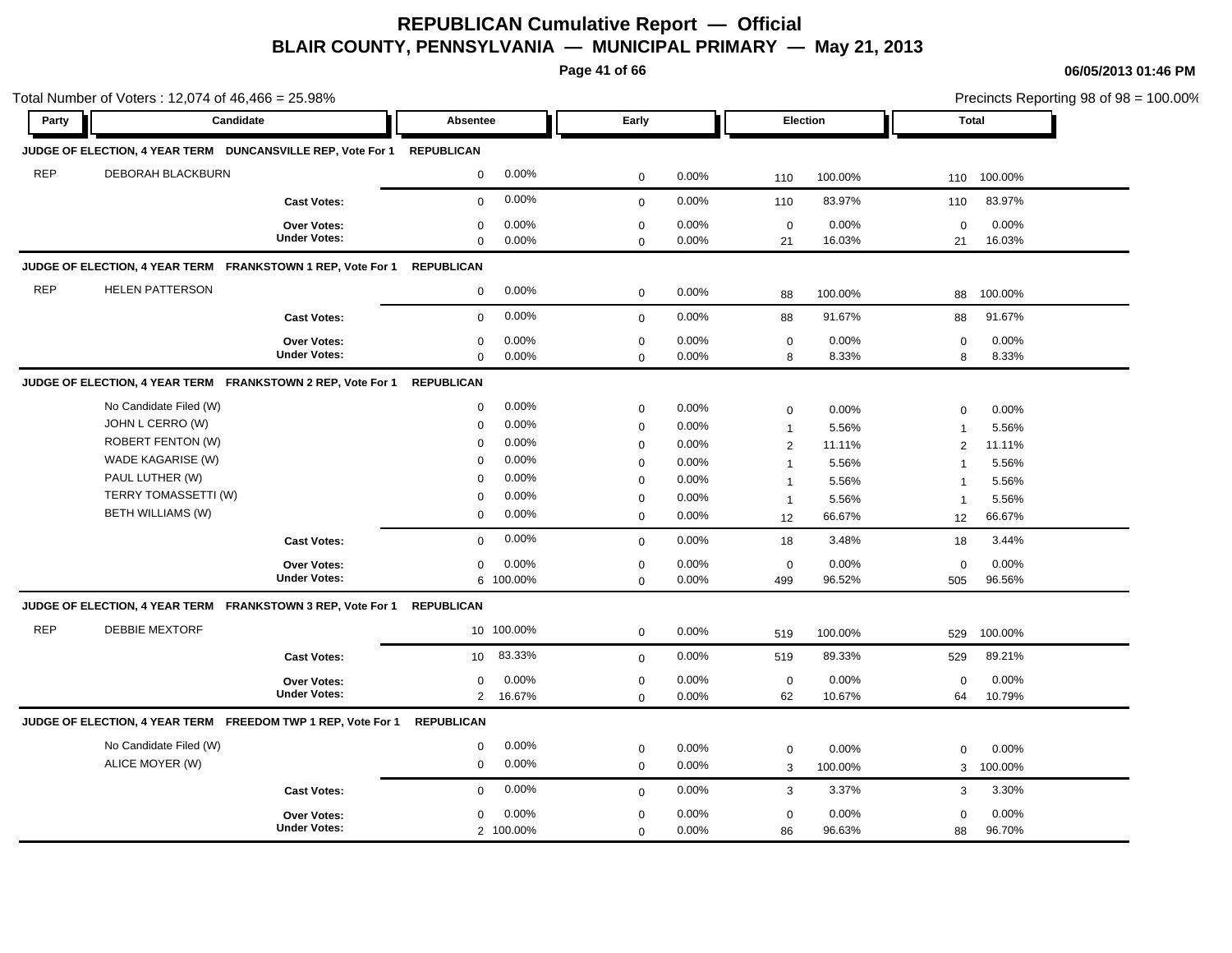**Page 42 of 66**

**06/05/2013 01:46 PM**

|            | Total Number of Voters: 12,074 of 46,466 = 25.98%                          |                                    |                       |             |       |                |         |                | Precincts Reporting 98 of 98 = 100.00% |
|------------|----------------------------------------------------------------------------|------------------------------------|-----------------------|-------------|-------|----------------|---------|----------------|----------------------------------------|
| Party      | Candidate                                                                  |                                    | Absentee              | Early       |       | Election       |         | Total          |                                        |
|            | JUDGE OF ELECTION, 4 YEAR TERM FREEDOM TWP 2 REP, Vote For 1               |                                    | <b>REPUBLICAN</b>     |             |       |                |         |                |                                        |
|            | No Candidate Filed (W)                                                     |                                    | 0.00%<br>0            | $\mathbf 0$ | 0.00% | $\mathbf 0$    | 0.00%   | $\mathbf 0$    | 0.00%                                  |
|            | BEN HOOVER (W)                                                             |                                    | 0.00%<br>0            | $\mathbf 0$ | 0.00% | $\mathbf{1}$   | 25.00%  | $\mathbf 1$    | 25.00%                                 |
|            | FRED MILLER (W)                                                            |                                    | 0.00%<br>0            | 0           | 0.00% | $\overline{1}$ | 25.00%  |                | 25.00%                                 |
|            | <b>JOHN SMITH (W)</b>                                                      |                                    | 0.00%<br>$\mathbf 0$  | 0           | 0.00% | $\overline{1}$ | 25.00%  |                | 25.00%                                 |
|            | TERRY TOMMASETTI (W)                                                       |                                    | 0.00%<br>0            | 0           | 0.00% | $\mathbf{1}$   | 25.00%  | $\mathbf 1$    | 25.00%                                 |
|            |                                                                            | <b>Cast Votes:</b>                 | 0.00%<br>$\mathbf 0$  | $\mathbf 0$ | 0.00% | 4              | 2.44%   | $\overline{4}$ | 2.44%                                  |
|            |                                                                            | Over Votes:                        | 0.00%<br>0            | $\mathbf 0$ | 0.00% | $\mathbf 0$    | 0.00%   | $\mathbf 0$    | 0.00%                                  |
|            |                                                                            | <b>Under Votes:</b>                | 0.00%<br>0            | $\mathbf 0$ | 0.00% | 160            | 97.56%  | 160            | 97.56%                                 |
|            | JUDGE OF ELECTION, 4 YEAR TERM GREENFIELD TWP 1 REP, Vote For 1 REPUBLICAN |                                    |                       |             |       |                |         |                |                                        |
| <b>REP</b> | LYNN A. CRIST                                                              |                                    | 3 100.00%             | $\mathbf 0$ | 0.00% | 135            | 100.00% | 138            | 100.00%                                |
|            |                                                                            | <b>Cast Votes:</b>                 | 3 100.00%             | $\mathbf 0$ | 0.00% | 135            | 96.43%  | 138            | 96.50%                                 |
|            |                                                                            | <b>Over Votes:</b>                 | 0.00%<br>0            | $\mathbf 0$ | 0.00% | $\mathbf 0$    | 0.00%   | $\mathbf 0$    | 0.00%                                  |
|            |                                                                            | <b>Under Votes:</b>                | 0.00%<br>$\mathbf{0}$ | $\mathbf 0$ | 0.00% | 5              | 3.57%   | 5              | 3.50%                                  |
|            | JUDGE OF ELECTION, 4 YEAR TERM GREENFIELD TWP 2 REP, Vote For 1 REPUBLICAN |                                    |                       |             |       |                |         |                |                                        |
|            | No Candidate Filed (W)                                                     |                                    | 0.00%<br>0            | $\mathbf 0$ | 0.00% | $\mathbf 0$    | 0.00%   | $\mathbf 0$    | 0.00%                                  |
|            |                                                                            | <b>Cast Votes:</b>                 | 0.00%<br>0            | $\mathbf 0$ | 0.00% | $\mathbf 0$    | 0.00%   | $\mathbf 0$    | 0.00%                                  |
|            |                                                                            | <b>Over Votes:</b>                 | 0.00%<br>0            | 0           | 0.00% | $\mathbf 0$    | 0.00%   | $\mathbf 0$    | 0.00%                                  |
|            |                                                                            | <b>Under Votes:</b>                | 0.00%<br>0            | $\mathbf 0$ | 0.00% | 20             | 100.00% | 20             | 100.00%                                |
|            | JUDGE OF ELECTION, 4 YEAR TERM GREENFIELD TWP 3 REP, Vote For 1            |                                    | <b>REPUBLICAN</b>     |             |       |                |         |                |                                        |
| <b>REP</b> | MARY LEE MUSSELMAN                                                         |                                    | 1 100.00%             | $\mathbf 0$ | 0.00% | 141            | 100.00% | 142            | 100.00%                                |
|            |                                                                            | <b>Cast Votes:</b>                 | 1 100.00%             | $\mathbf 0$ | 0.00% | 141            | 94.00%  | 142            | 94.04%                                 |
|            |                                                                            | Over Votes:                        | 0.00%<br>$\Omega$     | $\mathbf 0$ | 0.00% | $\mathbf 0$    | 0.00%   | $\mathbf 0$    | 0.00%                                  |
|            |                                                                            | <b>Under Votes:</b>                | 0.00%<br>0            | $\mathbf 0$ | 0.00% | 9              | 6.00%   | 9              | 5.96%                                  |
|            | JUDGE OF ELECTION, 4 YEAR TERM HOLLIDAYSBURG 1 REP, Vote For 1 REPUBLICAN  |                                    |                       |             |       |                |         |                |                                        |
|            | No Candidate Filed (W)                                                     |                                    | 0.00%<br>$\mathbf 0$  | $\mathbf 0$ | 0.00% | $\mathbf 0$    | 0.00%   | $\mathbf 0$    | 0.00%                                  |
|            |                                                                            | <b>Cast Votes:</b>                 | 0.00%<br>$\mathbf 0$  | $\mathbf 0$ | 0.00% | $\mathbf 0$    | 0.00%   | $\mathbf 0$    | 0.00%                                  |
|            |                                                                            | Over Votes:                        | 0.00%<br>$\mathbf 0$  | $\mathbf 0$ | 0.00% | $\mathbf 0$    | 0.00%   | $\mathbf 0$    | 0.00%                                  |
|            |                                                                            | <b>Under Votes:</b>                | 6 100.00%             | $\mathbf 0$ | 0.00% | 76             | 100.00% | 82             | 100.00%                                |
|            | JUDGE OF ELECTION, 4 YEAR TERM HOLLIDAYSBURG 2 REP, Vote For 1             |                                    | <b>REPUBLICAN</b>     |             |       |                |         |                |                                        |
|            | No Candidate Filed (W)                                                     |                                    | 0.00%<br>0            | $\mathbf 0$ | 0.00% | $\mathbf 0$    | 0.00%   | $\mathbf 0$    | 0.00%                                  |
|            | ELIZABETH GOSS (W)                                                         |                                    | 0.00%<br>0            | $\mathbf 0$ | 0.00% | $\mathbf{1}$   | 50.00%  | $\mathbf 1$    | 50.00%                                 |
|            | <b>GREG MIELNIK (W)</b>                                                    |                                    | 0.00%<br>0            | $\mathbf 0$ | 0.00% | $\mathbf{1}$   | 50.00%  | $\mathbf{1}$   | 50.00%                                 |
|            |                                                                            | <b>Cast Votes:</b>                 | 0.00%<br>0            | $\mathbf 0$ | 0.00% | $\overline{2}$ | 1.25%   | 2              | 1.23%                                  |
|            |                                                                            |                                    |                       |             |       |                |         |                |                                        |
|            |                                                                            | Over Votes:<br><b>Under Votes:</b> | 0.00%<br>0            | $\mathbf 0$ | 0.00% | $\mathsf 0$    | 0.00%   | $\mathbf 0$    | 0.00%                                  |
|            |                                                                            |                                    | 2 100.00%             | $\Omega$    | 0.00% | 158            | 98.75%  | 160            | 98.77%                                 |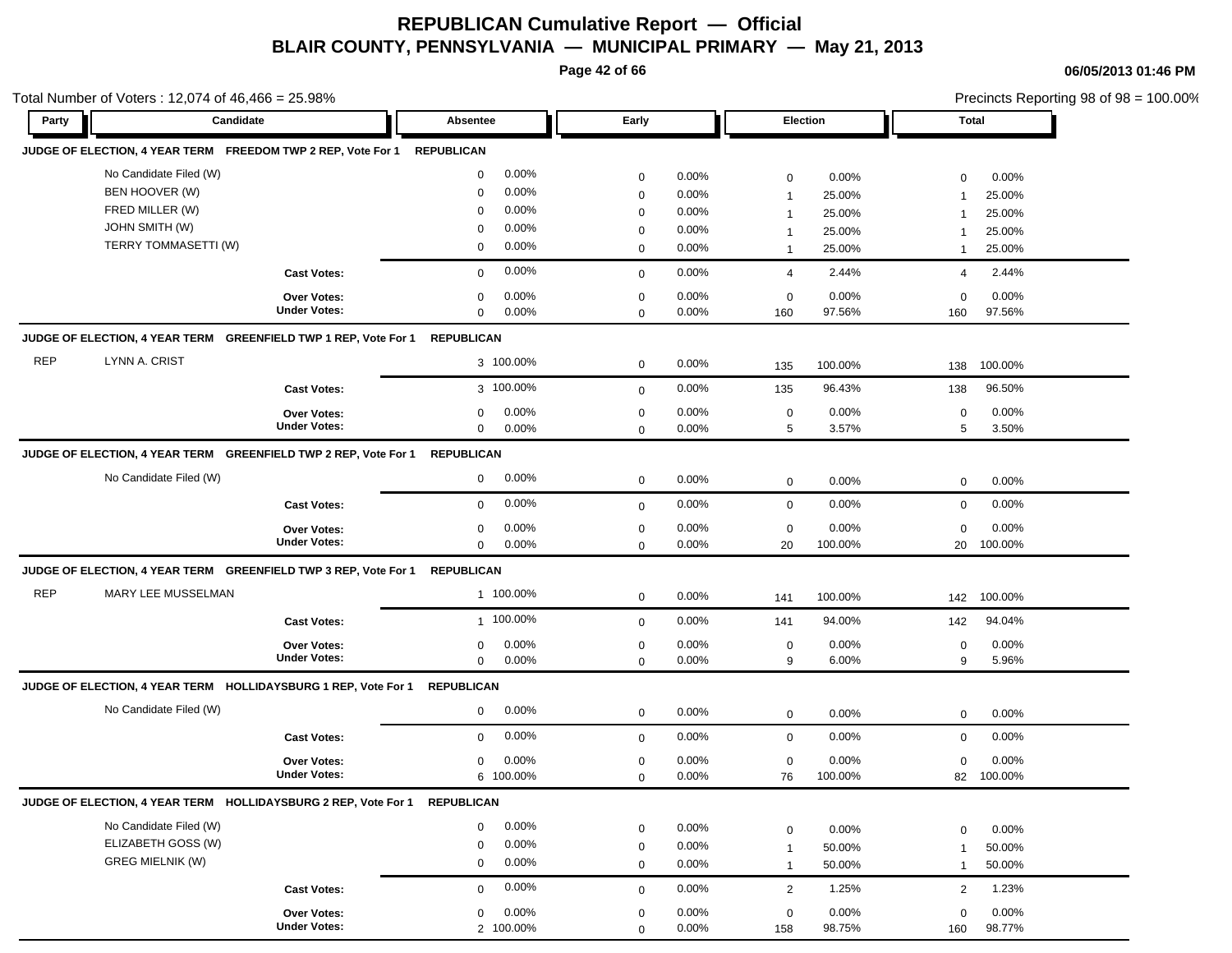**Page 43 of 66**

| Party      | Candidate                 |                                                                | <b>Absentee</b>          | Early        |       |                | <b>Election</b> |                | <b>Total</b> |
|------------|---------------------------|----------------------------------------------------------------|--------------------------|--------------|-------|----------------|-----------------|----------------|--------------|
|            |                           |                                                                |                          |              |       |                |                 |                |              |
|            |                           | JUDGE OF ELECTION, 4 YEAR TERM HOLLIDAYSBURG 3 REP, Vote For 1 | <b>REPUBLICAN</b>        |              |       |                |                 |                |              |
| <b>REP</b> | NANCY L. HERTEL           |                                                                | 2 100.00%                | $\mathbf 0$  | 0.00% | 39             | 100.00%         | 41             | 100.00%      |
|            |                           | <b>Cast Votes:</b>                                             | 2 100.00%                | $\mathbf{0}$ | 0.00% | 39             | 90.70%          | 41             | 91.11%       |
|            |                           | <b>Over Votes:</b>                                             | $\mathbf 0$<br>0.00%     | $\mathbf 0$  | 0.00% | $\mathbf 0$    | 0.00%           | 0              | $0.00\%$     |
|            |                           | <b>Under Votes:</b>                                            | $\mathbf 0$<br>0.00%     | $\Omega$     | 0.00% | $\overline{4}$ | 9.30%           | $\overline{4}$ | 8.89%        |
|            |                           | JUDGE OF ELECTION, 4 YEAR TERM HOLLIDAYSBURG 4 REP, Vote For 1 | <b>REPUBLICAN</b>        |              |       |                |                 |                |              |
| <b>REP</b> | <b>JANICE K. ALBRIGHT</b> |                                                                | 6 100.00%                | $\mathbf 0$  | 0.00% | 128            | 100.00%         | 134            | 100.00%      |
|            |                           | <b>Cast Votes:</b>                                             | 6 100.00%                | $\mathbf 0$  | 0.00% | 128            | 86.49%          | 134            | 87.01%       |
|            |                           | Over Votes:                                                    | 0.00%<br>$\mathbf 0$     | $\mathbf 0$  | 0.00% | $\mathbf 0$    | 0.00%           | $\mathbf 0$    | 0.00%        |
|            |                           | <b>Under Votes:</b>                                            | $\mathbf 0$<br>0.00%     | $\mathbf 0$  | 0.00% | 20             | 13.51%          | 20             | 12.99%       |
|            |                           | JUDGE OF ELECTION, 4 YEAR TERM HOLLIDAYSBURG 5 REP, Vote For 1 | <b>REPUBLICAN</b>        |              |       |                |                 |                |              |
|            | No Candidate Filed (W)    |                                                                | 0.00%<br>$\mathbf 0$     | $\mathbf 0$  | 0.00% | $\mathbf 0$    | 0.00%           | 0              | 0.00%        |
|            | MICHAEL MCLANAHAN (W)     |                                                                | 0.00%<br>$\mathbf 0$     | $\mathbf 0$  | 0.00% | 2              | 40.00%          | 2              | 40.00%       |
|            | LAURA R KARN (W)          |                                                                | 0.00%<br>$\mathbf 0$     | $\mathbf 0$  | 0.00% | $\overline{1}$ | 20.00%          | $\overline{1}$ | 20.00%       |
|            | DAVID GORMAN (W)          |                                                                | 0.00%<br>$\Omega$        | $\mathbf 0$  | 0.00% | $\mathbf{1}$   | 20.00%          | 1              | 20.00%       |
|            | BOB BENDER (W)            |                                                                | $\mathbf 0$<br>0.00%     | $\mathbf 0$  | 0.00% | $\overline{1}$ | 20.00%          | $\mathbf{1}$   | 20.00%       |
|            |                           | <b>Cast Votes:</b>                                             | 0.00%<br>$\Omega$        | $\mathbf{0}$ | 0.00% | 5              | 4.10%           | 5              | 3.91%        |
|            |                           | Over Votes:                                                    | 0.00%<br>$\mathbf 0$     | $\mathbf 0$  | 0.00% | $\mathbf 0$    | 0.00%           | $\mathbf 0$    | 0.00%        |
|            |                           | <b>Under Votes:</b>                                            | 6 100.00%                | $\mathbf 0$  | 0.00% | 117            | 95.90%          | 123            | 96.09%       |
|            |                           | JUDGE OF ELECTION, 4 YEAR TERM HOLLIDAYSBURG 6 REP, Vote For 1 | <b>REPUBLICAN</b>        |              |       |                |                 |                |              |
| <b>REP</b> | ROBERT E. OLSON           |                                                                | 21 100.00%               | $\mathbf 0$  | 0.00% | 141            | 100.00%         | 162            | 100.00%      |
|            |                           | <b>Cast Votes:</b>                                             | 84.00%<br>21             | $\mathbf 0$  | 0.00% | 141            | 83.43%          | 162            | 83.51%       |
|            |                           | Over Votes:                                                    | 0.00%<br>$\mathbf 0$     | $\mathbf 0$  | 0.00% | $\mathbf 0$    | 0.00%           | $\mathbf 0$    | 0.00%        |
|            |                           | <b>Under Votes:</b>                                            | 16.00%<br>$\overline{4}$ | $\mathbf 0$  | 0.00% | 28             | 16.57%          | 32             | 16.49%       |
|            |                           | JUDGE OF ELECTION, 4 YEAR TERM HOLLIDAYSBURG 7 REP, Vote For 1 | <b>REPUBLICAN</b>        |              |       |                |                 |                |              |
|            | No Candidate Filed (W)    |                                                                | 0.00%<br>$\mathbf 0$     | $\mathbf 0$  | 0.00% | $\mathbf 0$    | 0.00%           | $\mathbf 0$    | 0.00%        |
|            | SHARLE KIRKHAM (W)        |                                                                | 0.00%<br>$\mathbf 0$     | $\mathbf 0$  | 0.00% | 22             | 95.65%          | 22             | 91.67%       |
|            | LOIS KANASHIKI (W)        |                                                                | 0.00%<br>$\mathbf 0$     | $\mathbf 0$  | 0.00% | $\overline{1}$ | 4.35%           | $\overline{1}$ | 4.17%        |
|            | Dave Garrett (W)          |                                                                | 1 100.00%                | $\mathbf 0$  | 0.00% | $\mathbf 0$    | 0.00%           | 1              | 4.17%        |
|            |                           | <b>Cast Votes:</b>                                             | 16.67%<br>$\mathbf{1}$   | $\mathbf 0$  | 0.00% | 23             | 16.20%          | 24             | 16.22%       |
|            |                           | Over Votes:                                                    | 0.00%<br>$\mathbf 0$     | $\mathbf 0$  | 0.00% | $\mathbf 0$    | 0.00%           | $\mathbf 0$    | 0.00%        |
|            |                           | <b>Under Votes:</b>                                            | 83.33%<br>5              | $\mathbf 0$  | 0.00% | 119            | 83.80%          | 124            | 83.78%       |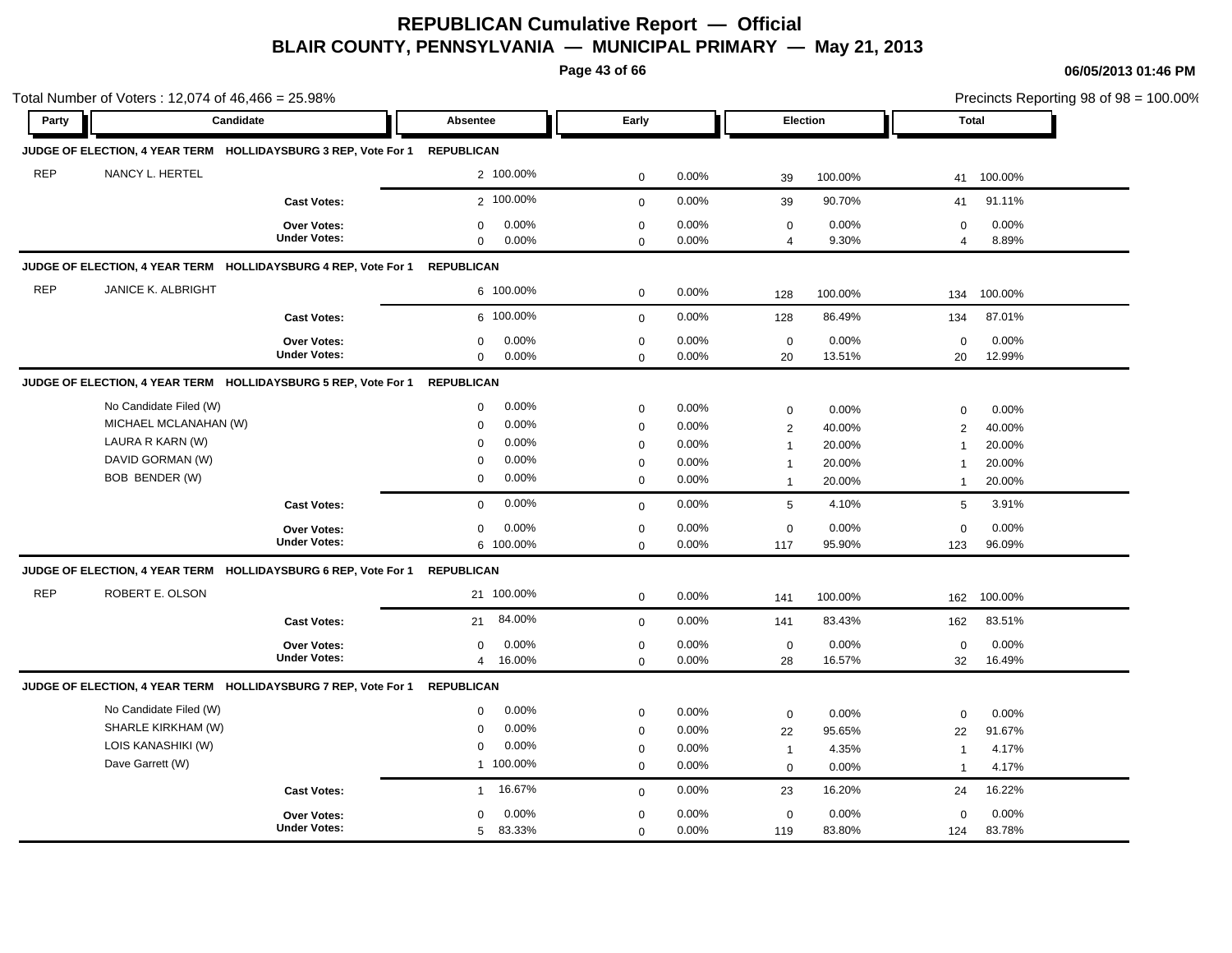**Page 44 of 66**

| Party      | Candidate                                                             |                     | <b>Absentee</b>      | Early        |       |                | <b>Election</b> | <b>Total</b>   | Precincts Reporting 98 of 98 = 100.00% |
|------------|-----------------------------------------------------------------------|---------------------|----------------------|--------------|-------|----------------|-----------------|----------------|----------------------------------------|
|            |                                                                       |                     |                      |              |       |                |                 |                |                                        |
|            | JUDGE OF ELECTION, 4 YEAR TERM HUSTON TWP REP, Vote For 1 REPUBLICAN  |                     |                      |              |       |                |                 |                |                                        |
| <b>REP</b> | LILLIE M. NEGLEY                                                      |                     | 1 100.00%            | $\mathbf 0$  | 0.00% | 128            | 100.00%         | 129            | 100.00%                                |
|            |                                                                       | <b>Cast Votes:</b>  | 1 100.00%            | $\mathbf{0}$ | 0.00% | 128            | 95.52%          | 129            | 95.56%                                 |
|            |                                                                       | Over Votes:         | 0.00%<br>0           | $\mathbf 0$  | 0.00% | $\mathbf 0$    | 0.00%           | $\mathbf 0$    | 0.00%                                  |
|            |                                                                       | <b>Under Votes:</b> | $\mathbf 0$<br>0.00% | $\mathbf 0$  | 0.00% | 6              | 4.48%           | 6              | 4.44%                                  |
|            | JUDGE OF ELECTION, 4 YEAR TERM JUNIATA TWP REP, Vote For 1            |                     | <b>REPUBLICAN</b>    |              |       |                |                 |                |                                        |
| <b>REP</b> | DONNA S. SNYDER                                                       |                     | 2 100.00%            | $\mathbf 0$  | 0.00% | 116            | 100.00%         | 118            | 100.00%                                |
|            |                                                                       | <b>Cast Votes:</b>  | 2 100.00%            | $\mathbf 0$  | 0.00% | 116            | 89.92%          | 118            | 90.08%                                 |
|            |                                                                       | <b>Over Votes:</b>  | 0.00%<br>$\mathbf 0$ | $\pmb{0}$    | 0.00% | $\mathbf 0$    | 0.00%           | $\mathbf 0$    | 0.00%                                  |
|            |                                                                       | <b>Under Votes:</b> | $\mathbf 0$<br>0.00% | $\mathbf 0$  | 0.00% | 13             | 10.08%          | 13             | 9.92%                                  |
|            | JUDGE OF ELECTION, 4 YEAR TERM LOGAN TWP 1 REP, Vote For 1 REPUBLICAN |                     |                      |              |       |                |                 |                |                                        |
| <b>REP</b> | JOANNE D. ROTHROCK                                                    |                     | 3 100.00%            | $\pmb{0}$    | 0.00% | 174            | 100.00%         | 177            | 100.00%                                |
|            |                                                                       | <b>Cast Votes:</b>  | 3 100.00%            | $\mathbf 0$  | 0.00% | 174            | 90.16%          | 177            | 90.31%                                 |
|            |                                                                       | Over Votes:         | 0.00%<br>$\mathbf 0$ | $\mathbf 0$  | 0.00% | $\mathbf 0$    | 0.00%           | $\mathbf 0$    | 0.00%                                  |
|            |                                                                       | <b>Under Votes:</b> | $\mathbf 0$<br>0.00% | $\Omega$     | 0.00% | 19             | 9.84%           | 19             | 9.69%                                  |
|            | JUDGE OF ELECTION, 4 YEAR TERM LOGAN TWP 2 REP, Vote For 1            |                     | <b>REPUBLICAN</b>    |              |       |                |                 |                |                                        |
| <b>REP</b> | SHARON L. MERRITTS                                                    |                     | 5 100.00%            | $\mathbf 0$  | 0.00% | 212            | 99.53%          | 217            | 99.54%                                 |
|            | DONNA COHEN (W)                                                       |                     | 0.00%<br>$\mathbf 0$ | $\mathbf 0$  | 0.00% | $\overline{1}$ | 0.47%           | $\overline{1}$ | 0.46%                                  |
|            |                                                                       | <b>Cast Votes:</b>  | 83.33%<br>5          | $\mathbf 0$  | 0.00% | 213            | 89.12%          | 218            | 88.98%                                 |
|            |                                                                       | <b>Over Votes:</b>  | 0.00%<br>$\mathbf 0$ | $\mathbf 0$  | 0.00% | $\mathbf 0$    | 0.00%           | $\mathbf 0$    | 0.00%                                  |
|            |                                                                       | <b>Under Votes:</b> | 16.67%<br>1          | $\mathbf 0$  | 0.00% | 26             | 10.88%          | 27             | 11.02%                                 |
|            | JUDGE OF ELECTION, 4 YEAR TERM LOGAN TWP 3 REP, Vote For 1 REPUBLICAN |                     |                      |              |       |                |                 |                |                                        |
| <b>REP</b> | <b>JOAN D. KAYLOR</b>                                                 |                     | 4 100.00%            | $\mathbf 0$  | 0.00% | 124            | 100.00%         | 128            | 100.00%                                |
|            |                                                                       | <b>Cast Votes:</b>  | 4 100.00%            | $\mathbf 0$  | 0.00% | 124            | 87.94%          | 128            | 88.28%                                 |
|            |                                                                       | Over Votes:         | 0.00%<br>$\mathbf 0$ | $\mathbf 0$  | 0.00% | $\mathbf 0$    | 0.00%           | $\Omega$       | 0.00%                                  |
|            |                                                                       | <b>Under Votes:</b> | $\mathbf 0$<br>0.00% | $\mathbf 0$  | 0.00% | 17             | 12.06%          | 17             | 11.72%                                 |
|            | JUDGE OF ELECTION, 4 YEAR TERM LOGAN TWP 4 REP, Vote For 1            |                     | REPUBLICAN           |              |       |                |                 |                |                                        |
|            | No Candidate Filed (W)                                                |                     | 0.00%<br>0           | $\mathbf 0$  | 0.00% | $\mathbf 0$    | 0.00%           | $\Omega$       | 0.00%                                  |
|            | HAL BADORREK (W)                                                      |                     | 0.00%<br>$\mathbf 0$ | $\mathbf 0$  | 0.00% | $\overline{1}$ | 100.00%         | $\mathbf{1}$   | 100.00%                                |
|            |                                                                       | <b>Cast Votes:</b>  | 0.00%<br>$\mathbf 0$ | $\mathbf 0$  | 0.00% | $\mathbf{1}$   | 0.63%           | $\mathbf{1}$   | 0.61%                                  |
|            |                                                                       | <b>Over Votes:</b>  | 0.00%<br>0           | $\mathbf 0$  | 0.00% | $\mathbf 0$    | 0.00%           | 0              | 0.00%                                  |
|            |                                                                       | <b>Under Votes:</b> | 4 100.00%            | $\mathbf 0$  | 0.00% | 158            | 99.37%          | 162            | 99.39%                                 |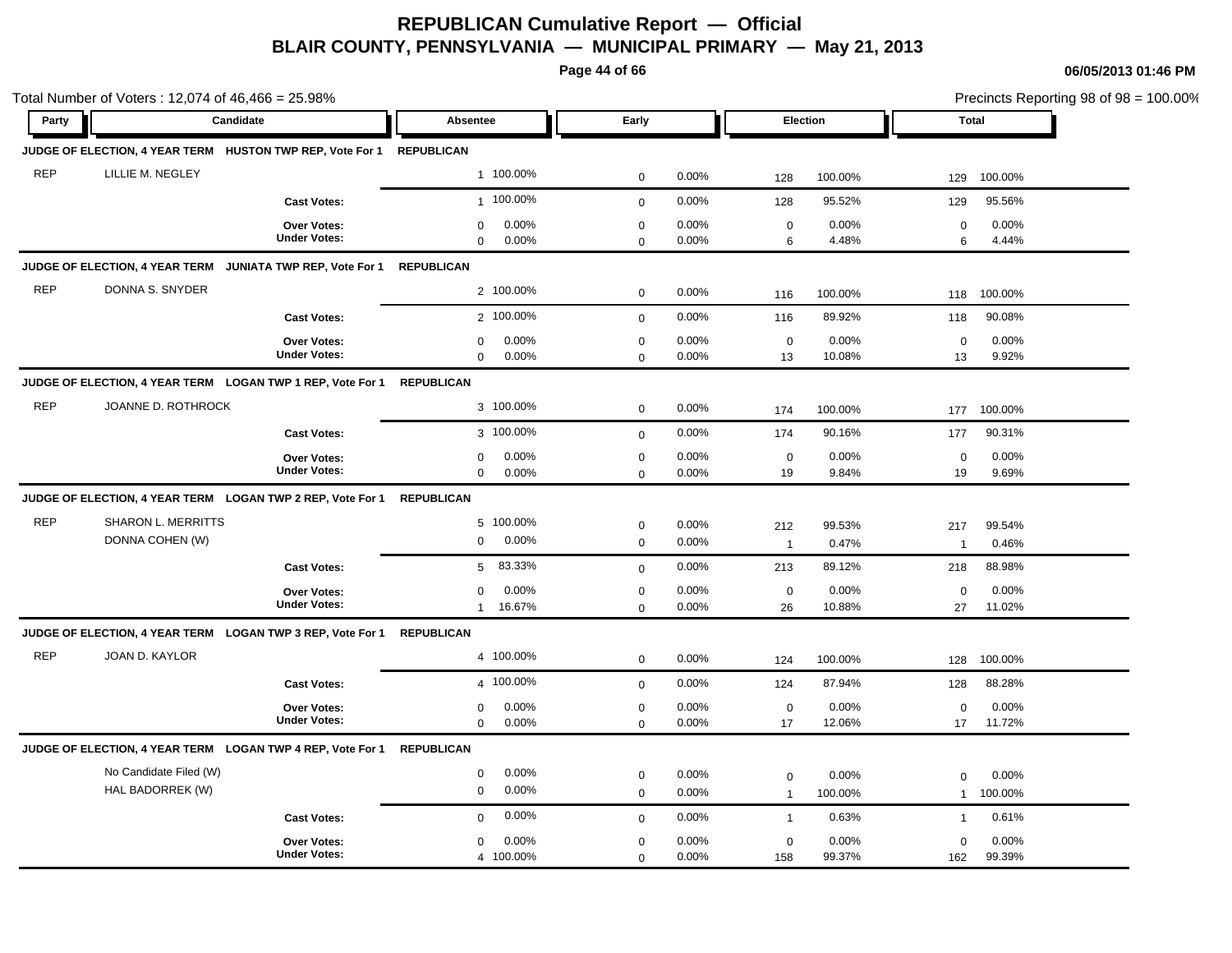**Page 45 of 66**

|            | Total Number of Voters: 12,074 of 46,466 = 25.98%                     |                                           |                                                                      |                                           |                            |                                                                   |                                                        | Precincts Reporting 98 of 98 = 100.00% |
|------------|-----------------------------------------------------------------------|-------------------------------------------|----------------------------------------------------------------------|-------------------------------------------|----------------------------|-------------------------------------------------------------------|--------------------------------------------------------|----------------------------------------|
| Party      | Candidate                                                             |                                           | Absentee                                                             | Early                                     |                            | Election                                                          |                                                        | <b>Total</b>                           |
|            | JUDGE OF ELECTION, 4 YEAR TERM LOGAN TWP 5 REP, Vote For 1 REPUBLICAN |                                           |                                                                      |                                           |                            |                                                                   |                                                        |                                        |
|            | No Candidate Filed (W)<br>DAVID R METZGER (W)                         |                                           | 0.00%<br>0<br>0.00%<br>$\mathbf 0$                                   | $\mathbf 0$<br>$\mathbf 0$                | 0.00%<br>0.00%             | $\mathbf 0$<br>100.00%<br>$\overline{1}$                          | 0.00%<br>$\mathbf 0$<br>$\mathbf{1}$                   | 0.00%<br>100.00%                       |
|            |                                                                       | <b>Cast Votes:</b>                        | 0.00%<br>$\mathbf 0$                                                 | $\mathbf 0$                               | 0.00%                      | $\mathbf{1}$                                                      | 0.58%<br>$\mathbf{1}$                                  | 0.57%                                  |
|            |                                                                       | Over Votes:<br><b>Under Votes:</b>        | 0.00%<br>$\mathbf 0$<br>1 100.00%                                    | $\mathbf 0$<br>$\mathbf 0$                | 0.00%<br>0.00%             | $\mathbf 0$<br>99.42%<br>172                                      | 0.00%<br>$\mathbf 0$<br>173                            | 0.00%<br>99.43%                        |
|            | JUDGE OF ELECTION, 4 YEAR TERM LOGAN TWP 6 REP, Vote For 1            |                                           | <b>REPUBLICAN</b>                                                    |                                           |                            |                                                                   |                                                        |                                        |
| <b>REP</b> | <b>RICHARD LUCKNER</b>                                                |                                           | 2 100.00%                                                            | $\mathbf 0$                               | 0.00%                      | 100.00%<br>182                                                    | 184                                                    | 100.00%                                |
|            |                                                                       | <b>Cast Votes:</b>                        | 50.00%<br>$\overline{2}$                                             | $\mathbf{0}$                              | 0.00%                      | 88.78%<br>182                                                     | 184                                                    | 88.04%                                 |
|            |                                                                       | Over Votes:<br><b>Under Votes:</b>        | 0.00%<br>$\mathbf 0$<br>50.00%<br>$\overline{2}$                     | $\mathbf 0$<br>$\mathsf 0$                | 0.00%<br>0.00%             | $\mathbf 0$<br>11.22%<br>23                                       | 0.00%<br>$\mathbf 0$<br>25                             | 0.00%<br>11.96%                        |
|            | JUDGE OF ELECTION, 4 YEAR TERM LOGAN TWP 7 REP, Vote For 1            |                                           | <b>REPUBLICAN</b>                                                    |                                           |                            |                                                                   |                                                        |                                        |
|            | No Candidate Filed (W)<br>KENT SELL (W)<br>TERRY TOMASETTI (W)        |                                           | 0.00%<br>$\mathbf 0$<br>0.00%<br>$\mathbf 0$<br>0.00%<br>$\mathbf 0$ | $\mathbf 0$<br>$\mathbf 0$<br>$\mathbf 0$ | 0.00%<br>0.00%<br>$0.00\%$ | $\mathsf 0$<br>50.00%<br>$\overline{1}$<br>50.00%<br>$\mathbf{1}$ | 0.00%<br>$\mathbf 0$<br>$\overline{1}$<br>$\mathbf{1}$ | 0.00%<br>50.00%<br>50.00%              |
|            |                                                                       | <b>Cast Votes:</b>                        | 0.00%<br>$\mathbf 0$                                                 | $\mathbf 0$                               | 0.00%                      | $\overline{2}$                                                    | 2.00%<br>2                                             | 2.00%                                  |
|            |                                                                       | Over Votes:<br><b>Under Votes:</b>        | 0.00%<br>$\mathbf 0$<br>$\mathbf 0$<br>0.00%                         | $\mathbf 0$<br>$\mathbf 0$                | 0.00%<br>0.00%             | $\mathbf 0$<br>98<br>98.00%                                       | 0.00%<br>$\mathbf 0$<br>98                             | 0.00%<br>98.00%                        |
|            | JUDGE OF ELECTION, 4 YEAR TERM MARTINSBURG 1 REP, Vote For 1          |                                           | <b>REPUBLICAN</b>                                                    |                                           |                            |                                                                   |                                                        |                                        |
| <b>REP</b> | JANET E. BLATTENBERGER                                                |                                           | 4 100.00%                                                            | $\pmb{0}$                                 | 0.00%                      | 119<br>100.00%                                                    | 123                                                    | 100.00%                                |
|            |                                                                       | <b>Cast Votes:</b>                        | 50.00%<br>$\overline{4}$                                             | $\mathbf 0$                               | 0.00%                      | 78.81%<br>119                                                     | 123                                                    | 77.36%                                 |
|            |                                                                       | Over Votes:<br><b>Under Votes:</b>        | 0.00%<br>$\mathbf 0$<br>50.00%<br>$\overline{4}$                     | $\mathbf 0$<br>$\mathbf 0$                | 0.00%<br>0.00%             | $\mathbf 0$<br>32<br>21.19%                                       | 0.00%<br>$\mathbf 0$<br>36                             | 0.00%<br>22.64%                        |
|            | JUDGE OF ELECTION, 4 YEAR TERM MARTINSBURG 2 REP, Vote For 1          |                                           | <b>REPUBLICAN</b>                                                    |                                           |                            |                                                                   |                                                        |                                        |
| <b>REP</b> | PHYLLIS I. KEIM                                                       |                                           | 3 100.00%                                                            | $\mathbf 0$                               | 0.00%                      | 100.00%<br>155                                                    | 158                                                    | 100.00%                                |
|            |                                                                       | <b>Cast Votes:</b>                        | 75.00%<br>3 <sup>1</sup>                                             | $\mathbf{0}$                              | 0.00%                      | 87.57%<br>155                                                     | 158                                                    | 87.29%                                 |
|            |                                                                       | <b>Over Votes:</b><br><b>Under Votes:</b> | 0.00%<br>$\mathbf 0$<br>25.00%<br>$\mathbf{1}$                       | $\mathbf 0$<br>$\Omega$                   | 0.00%<br>0.00%             | $\mathbf 0$<br>22<br>12.43%                                       | 0.00%<br>$\mathbf 0$<br>23                             | 0.00%<br>12.71%                        |
|            | JUDGE OF ELECTION, 4 YEAR TERM NEWRY BORO REP, Vote For 1             |                                           | <b>REPUBLICAN</b>                                                    |                                           |                            |                                                                   |                                                        |                                        |
|            | No Candidate Filed (W)                                                |                                           | 0.00%<br>$\mathbf 0$                                                 | $\mathbf 0$                               | 0.00%                      | $\mathbf{0}$                                                      | 0.00%<br>$\mathbf 0$                                   | 0.00%                                  |
|            |                                                                       | <b>Cast Votes:</b>                        | 0.00%<br>$\mathbf 0$                                                 | $\mathbf 0$                               | 0.00%                      | $\mathbf 0$                                                       | 0.00%<br>$\mathbf 0$                                   | 0.00%                                  |
|            |                                                                       | Over Votes:<br><b>Under Votes:</b>        | 0.00%<br>$\mathbf 0$<br>1 100.00%                                    | $\mathbf 0$<br>$\mathbf 0$                | 0.00%<br>0.00%             | $\mathbf 0$<br>100.00%<br>22                                      | 0.00%<br>$\mathbf 0$<br>23                             | 0.00%<br>100.00%                       |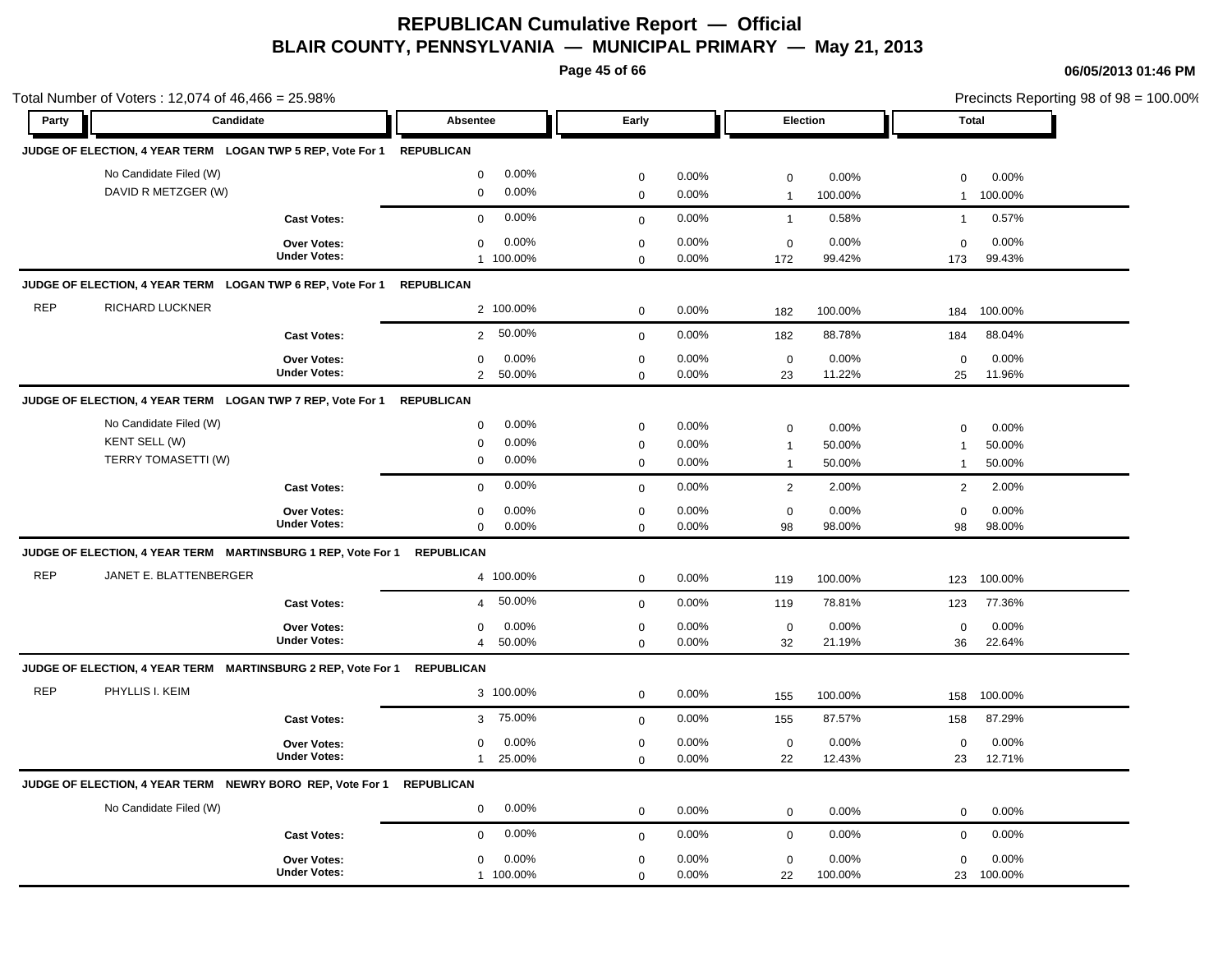**Page 46 of 66**

|            | Total Number of Voters: 12,074 of 46,466 = 25.98%                          |                     |                      |              |          |                  |          |              | Precincts Reporting 98 of 98 = 100.00% |
|------------|----------------------------------------------------------------------------|---------------------|----------------------|--------------|----------|------------------|----------|--------------|----------------------------------------|
| Party      | Candidate                                                                  |                     | Absentee             | Early        |          |                  | Election | <b>Total</b> |                                        |
|            | JUDGE OF ELECTION, 4 YEAR TERM NORTH WOODBURY REP, Vote For 1 REPUBLICAN   |                     |                      |              |          |                  |          |              |                                        |
| <b>REP</b> | ELIZABETH B. PHEASANT                                                      |                     | 9 100.00%            | $\mathbf 0$  | 0.00%    | 269              | 100.00%  | 278          | 100.00%                                |
|            |                                                                            | <b>Cast Votes:</b>  | 9 100.00%            | $\mathbf 0$  | 0.00%    | 269              | 88.49%   | 278          | 88.82%                                 |
|            |                                                                            | Over Votes:         | 0.00%<br>0           | $\mathbf 0$  | 0.00%    | $\mathbf 0$      | 0.00%    | $\mathbf 0$  | 0.00%                                  |
|            |                                                                            | <b>Under Votes:</b> | $\mathbf 0$<br>0.00% | $\mathbf 0$  | 0.00%    | 35               | 11.51%   | 35           | 11.18%                                 |
|            | JUDGE OF ELECTION, 4 YEAR TERM ROARING SPRING 1 REP, Vote For 1 REPUBLICAN |                     |                      |              |          |                  |          |              |                                        |
|            | No Candidate Filed (W)                                                     |                     | 0.00%<br>$\mathbf 0$ | $\mathbf 0$  | 0.00%    | $\mathbf 0$      | 0.00%    | $\mathbf 0$  | 0.00%                                  |
|            | SUSAN MOCK (W)                                                             |                     | 0.00%<br>$\mathbf 0$ | $\mathbf 0$  | 0.00%    | $\overline{1}$   | 100.00%  | $\mathbf{1}$ | 100.00%                                |
|            |                                                                            | <b>Cast Votes:</b>  | 0.00%<br>$\mathbf 0$ | $\mathbf{0}$ | 0.00%    | $\overline{1}$   | 2.13%    | $\mathbf{1}$ | 2.08%                                  |
|            |                                                                            | <b>Over Votes:</b>  | 0.00%<br>$\mathbf 0$ | $\mathbf 0$  | 0.00%    | $\mathbf 0$      | 0.00%    | $\Omega$     | 0.00%                                  |
|            |                                                                            | <b>Under Votes:</b> | 1 100.00%            | $\mathbf 0$  | 0.00%    | 46               | 97.87%   | 47           | 97.92%                                 |
|            | JUDGE OF ELECTION, 4 YEAR TERM ROARING SPRING 2 REP, Vote For 1 REPUBLICAN |                     |                      |              |          |                  |          |              |                                        |
| <b>REP</b> | <b>CAROLINE HOOVER</b>                                                     |                     | 0.00%<br>$\mathbf 0$ | $\mathbf 0$  | 0.00%    | 92               | 100.00%  | 92           | 100.00%                                |
|            |                                                                            | <b>Cast Votes:</b>  | 0.00%<br>$\mathbf 0$ | $\mathbf 0$  | 0.00%    | 92               | 89.32%   | 92           | 87.62%                                 |
|            |                                                                            | Over Votes:         | 0.00%<br>$\mathbf 0$ | $\mathbf 0$  | 0.00%    | $\mathbf 0$      | 0.00%    | $\mathbf 0$  | 0.00%                                  |
|            |                                                                            | <b>Under Votes:</b> | 2 100.00%            | $\mathbf 0$  | 0.00%    | 11               | 10.68%   | 13           | 12.38%                                 |
|            | JUDGE OF ELECTION, 4 YEAR TERM ROARING SPRING 3 REP, Vote For 1 REPUBLICAN |                     |                      |              |          |                  |          |              |                                        |
|            | No Candidate Filed (W)                                                     |                     | 0.00%<br>0           | $\mathbf 0$  | 0.00%    | $\mathbf 0$      | 0.00%    | $\mathbf 0$  | 0.00%                                  |
|            |                                                                            | <b>Cast Votes:</b>  | 0.00%<br>$\mathbf 0$ | $\mathbf 0$  | 0.00%    | $\mathbf 0$      | 0.00%    | $\mathbf 0$  | 0.00%                                  |
|            |                                                                            | <b>Over Votes:</b>  | 0.00%<br>$\mathbf 0$ | $\mathbf 0$  | 0.00%    | $\mathbf 0$      | 0.00%    | $\Omega$     | 0.00%                                  |
|            |                                                                            | <b>Under Votes:</b> | 2 100.00%            | $\mathbf 0$  | 0.00%    | 85               | 100.00%  |              | 87 100.00%                             |
|            | JUDGE OF ELECTION, 4 YEAR TERM SNYDER TWP 1 REP, Vote For 1                |                     | <b>REPUBLICAN</b>    |              |          |                  |          |              |                                        |
| <b>REP</b> | DORIS WILSON                                                               |                     | 0.00%<br>$\mathbf 0$ | $\mathbf 0$  | $0.00\%$ | 120              | 100.00%  | 120          | 100.00%                                |
|            |                                                                            | <b>Cast Votes:</b>  | 0.00%<br>$\Omega$    | $\mathbf 0$  | 0.00%    | 120              | 92.31%   | 120          | 92.31%                                 |
|            |                                                                            | Over Votes:         | 0.00%<br>$\mathbf 0$ | $\mathbf 0$  | 0.00%    | $\mathbf 0$      | 0.00%    | 0            | $0.00\%$                               |
|            |                                                                            | <b>Under Votes:</b> | 0.00%<br>$\Omega$    | $\mathbf 0$  | 0.00%    | 10 <sup>10</sup> | 7.69%    | 10           | 7.69%                                  |
|            | JUDGE OF ELECTION, 4 YEAR TERM SNYDER TWP 2 REP, Vote For 1                |                     | <b>REPUBLICAN</b>    |              |          |                  |          |              |                                        |
| <b>REP</b> | MARY E. FRIDAY                                                             |                     | 0.00%<br>$\mathbf 0$ | $\mathbf 0$  | 0.00%    | 163              | 100.00%  | 163          | 100.00%                                |
|            |                                                                            | <b>Cast Votes:</b>  | 0.00%<br>$\mathbf 0$ | $\mathbf 0$  | 0.00%    | 163              | 93.14%   | 163          | 92.61%                                 |
|            |                                                                            | <b>Over Votes:</b>  | 0.00%<br>0           | $\mathbf 0$  | 0.00%    | $\mathbf 0$      | 0.00%    | $\mathbf 0$  | 0.00%                                  |
|            |                                                                            | <b>Under Votes:</b> | 1 100.00%            | $\Omega$     | 0.00%    | 12               | 6.86%    | 13           | 7.39%                                  |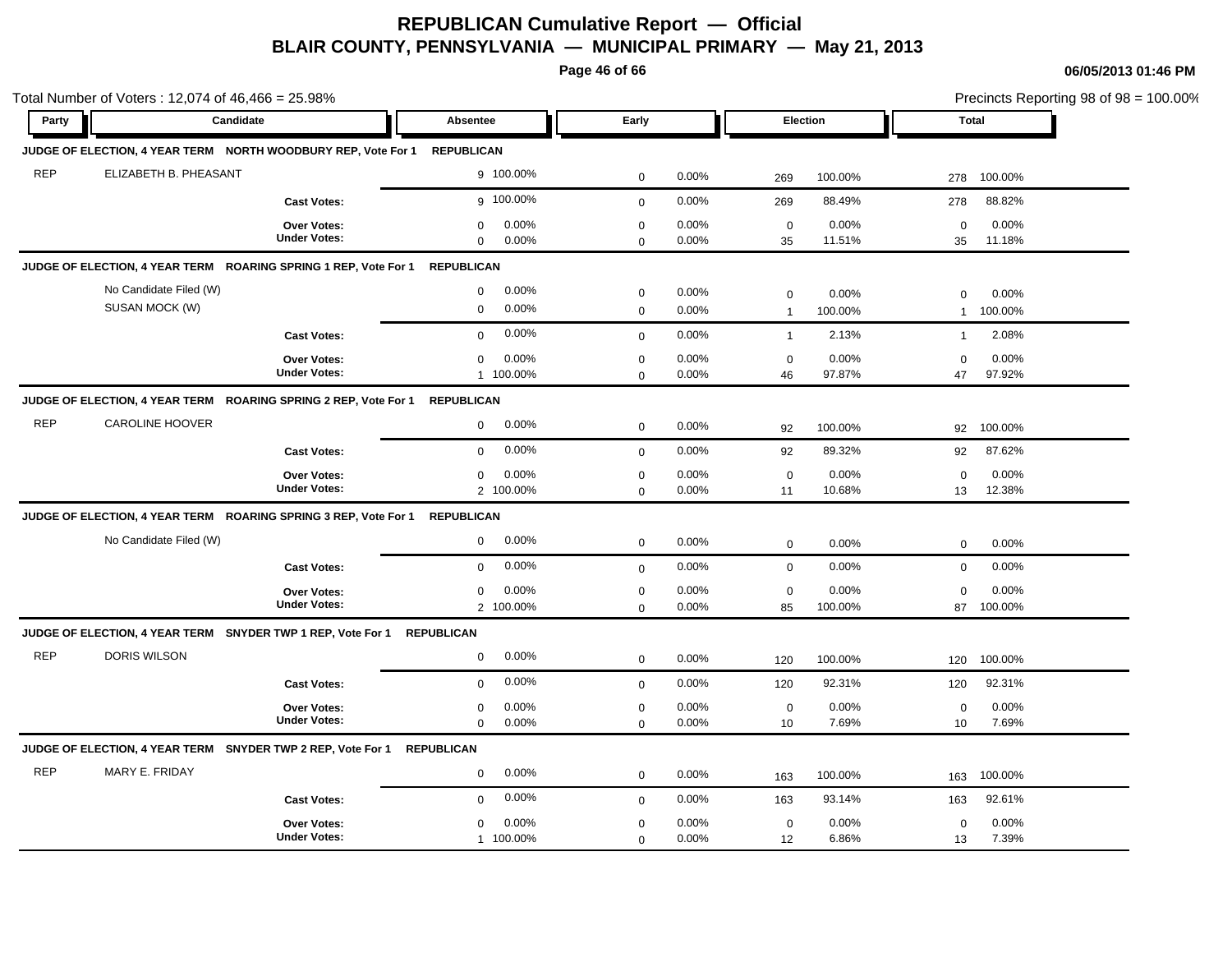**Page 47 of 66**

**06/05/2013 01:46 PM**

|            | Total Number of Voters: 12,074 of 46,466 = 25.98%                    |                                    |                                                |                            |                |                   | Precincts Reporting 98 of 98 = 100.00% |                   |                 |
|------------|----------------------------------------------------------------------|------------------------------------|------------------------------------------------|----------------------------|----------------|-------------------|----------------------------------------|-------------------|-----------------|
| Party      | Candidate                                                            |                                    | Absentee                                       | Early                      |                | Election          |                                        | Total             |                 |
|            | JUDGE OF ELECTION, 4 YEAR TERM TAYLOR TWP REP, Vote For 1 REPUBLICAN |                                    |                                                |                            |                |                   |                                        |                   |                 |
| <b>REP</b> | TIFFANY M. FREEMAN                                                   |                                    | 2 100.00%                                      | $\mathbf 0$                | 0.00%          | 259               | 100.00%                                | 261               | 100.00%         |
|            |                                                                      | <b>Cast Votes:</b>                 | 66.67%<br>$\overline{2}$                       | $\mathbf{0}$               | 0.00%          | 259               | 89.62%                                 | 261               | 89.38%          |
|            |                                                                      | Over Votes:<br><b>Under Votes:</b> | 0.00%<br>$\mathbf 0$<br>33.33%<br>$\mathbf{1}$ | $\mathbf 0$<br>$\mathbf 0$ | 0.00%<br>0.00% | $\mathbf 0$<br>30 | 0.00%<br>10.38%                        | $\mathbf 0$<br>31 | 0.00%<br>10.62% |
|            | JUDGE OF ELECTION, 4 YEAR TERM TYRONE TWP 1 REP, Vote For 1          |                                    | <b>REPUBLICAN</b>                              |                            |                |                   |                                        |                   |                 |
| <b>REP</b> | RACHEL K. DETWILER                                                   |                                    | 1 100.00%                                      | $\mathbf 0$                | 0.00%          | 111               | 100.00%                                | 112               | 100.00%         |
|            |                                                                      | <b>Cast Votes:</b>                 | 1 100.00%                                      | $\mathbf{0}$               | 0.00%          | 111               | 89.52%                                 | 112               | 89.60%          |
|            |                                                                      | <b>Over Votes:</b>                 | 0.00%<br>$\mathbf 0$                           | $\mathbf 0$                | 0.00%          | $\mathbf 0$       | 0.00%                                  | $\mathbf 0$       | 0.00%           |
|            |                                                                      | <b>Under Votes:</b>                | $\mathbf 0$<br>0.00%                           | $\mathbf 0$                | 0.00%          | 13                | 10.48%                                 | 13                | 10.40%          |
|            | JUDGE OF ELECTION, 4 YEAR TERM TYRONE TWP 2 REP, Vote For 1          |                                    | <b>REPUBLICAN</b>                              |                            |                |                   |                                        |                   |                 |
|            | No Candidate Filed (W)                                               |                                    | 0.00%<br>$\mathbf 0$                           | $\mathbf 0$                | 0.00%          | $\mathbf 0$       | 0.00%                                  | $\mathbf 0$       | 0.00%           |
|            | MIKE LUTHER (W)                                                      |                                    | $\mathbf 0$<br>0.00%                           | $\mathbf 0$                | 0.00%          | $\overline{1}$    | 50.00%                                 | $\overline{1}$    | 50.00%          |
|            | TIM BOTTENFIELD (W)                                                  |                                    | 0.00%<br>$\mathbf 0$                           | $\mathbf 0$                | $0.00\%$       | $\overline{1}$    | 50.00%                                 | $\mathbf{1}$      | 50.00%          |
|            |                                                                      | <b>Cast Votes:</b>                 | 0.00%<br>$\mathbf 0$                           | $\mathbf{0}$               | 0.00%          | 2                 | 2.00%                                  | $\overline{2}$    | 1.98%           |
|            |                                                                      | <b>Over Votes:</b>                 | 0.00%<br>$\mathbf 0$                           | $\mathbf 0$                | 0.00%          | $\mathbf 0$       | 0.00%                                  | $\mathbf 0$       | 0.00%           |
|            |                                                                      | <b>Under Votes:</b>                | 1 100.00%                                      | $\mathbf 0$                | 0.00%          | 98                | 98.00%                                 | 99                | 98.02%          |
|            | JUDGE OF ELECTION, 4 YEAR TERM TYRONE BORO 1 REP, Vote For 1         |                                    | <b>REPUBLICAN</b>                              |                            |                |                   |                                        |                   |                 |
| <b>REP</b> | ANDREW J. SMITH                                                      |                                    | 1 100.00%                                      | $\mathbf 0$                | 0.00%          | 115               | 100.00%                                | 116               | 100.00%         |
|            |                                                                      | <b>Cast Votes:</b>                 | 1 100.00%                                      | $\mathbf 0$                | 0.00%          | 115               | 87.79%                                 | 116               | 87.88%          |
|            |                                                                      | Over Votes:                        | 0.00%<br>$\mathbf 0$                           | $\mathbf 0$                | 0.00%          | $\mathbf 0$       | 0.00%                                  | $\Omega$          | 0.00%           |
|            |                                                                      | <b>Under Votes:</b>                | $\mathbf 0$<br>0.00%                           | $\mathbf 0$                | 0.00%          | 16                | 12.21%                                 | 16                | 12.12%          |
|            | JUDGE OF ELECTION, 4 YEAR TERM TYRONE BORO 2 REP, Vote For 1         |                                    | <b>REPUBLICAN</b>                              |                            |                |                   |                                        |                   |                 |
|            | No Candidate Filed (W)                                               |                                    | 0.00%<br>$\mathbf 0$                           | $\mathbf 0$                | 0.00%          | $\mathbf 0$       | 0.00%                                  | 0                 | 0.00%           |
|            | Linda C. Daniels (W)                                                 |                                    | 2 100.00%                                      | $\mathbf 0$                | $0.00\%$       | $\mathbf 0$       | 0.00%                                  | 2                 | 33.33%          |
|            | MIKE IERACI (W)                                                      |                                    | 0.00%<br>$\mathbf 0$                           | $\pmb{0}$                  | 0.00%          | $\mathbf{1}$      | 25.00%                                 | $\overline{1}$    | 16.67%          |
|            | ROSE CASTAGNOLA (W)                                                  |                                    | 0.00%<br>$\Omega$                              | $\mathbf 0$                | 0.00%          | -1                | 25.00%                                 | $\mathbf{1}$      | 16.67%          |
|            | SHIRLEY HALL (W)                                                     |                                    | 0.00%<br>$\Omega$                              | $\mathbf 0$                | 0.00%          | $\mathbf{1}$      | 25.00%                                 | $\overline{1}$    | 16.67%          |
|            | SHIRLEY HULL (W)                                                     |                                    | $\mathbf 0$<br>0.00%                           | $\mathbf 0$                | 0.00%          | $\overline{1}$    | 25.00%                                 | $\mathbf{1}$      | 16.67%          |
|            |                                                                      | <b>Cast Votes:</b>                 | 2 100.00%                                      | $\mathbf{0}$               | 0.00%          | $\overline{4}$    | 6.78%                                  | 6                 | 9.84%           |
|            |                                                                      | Over Votes:                        | 0.00%<br>$\mathbf 0$                           | $\mathbf 0$                | 0.00%          | $\mathbf 0$       | 0.00%                                  | $\mathbf 0$       | 0.00%           |
|            |                                                                      | <b>Under Votes:</b>                | 0.00%<br>$\mathbf 0$                           | $\mathbf 0$                | 0.00%          | 55                | 93.22%                                 | 55                | 90.16%          |

 $\text{ting } 98 \text{ of } 98 = 100.00\%$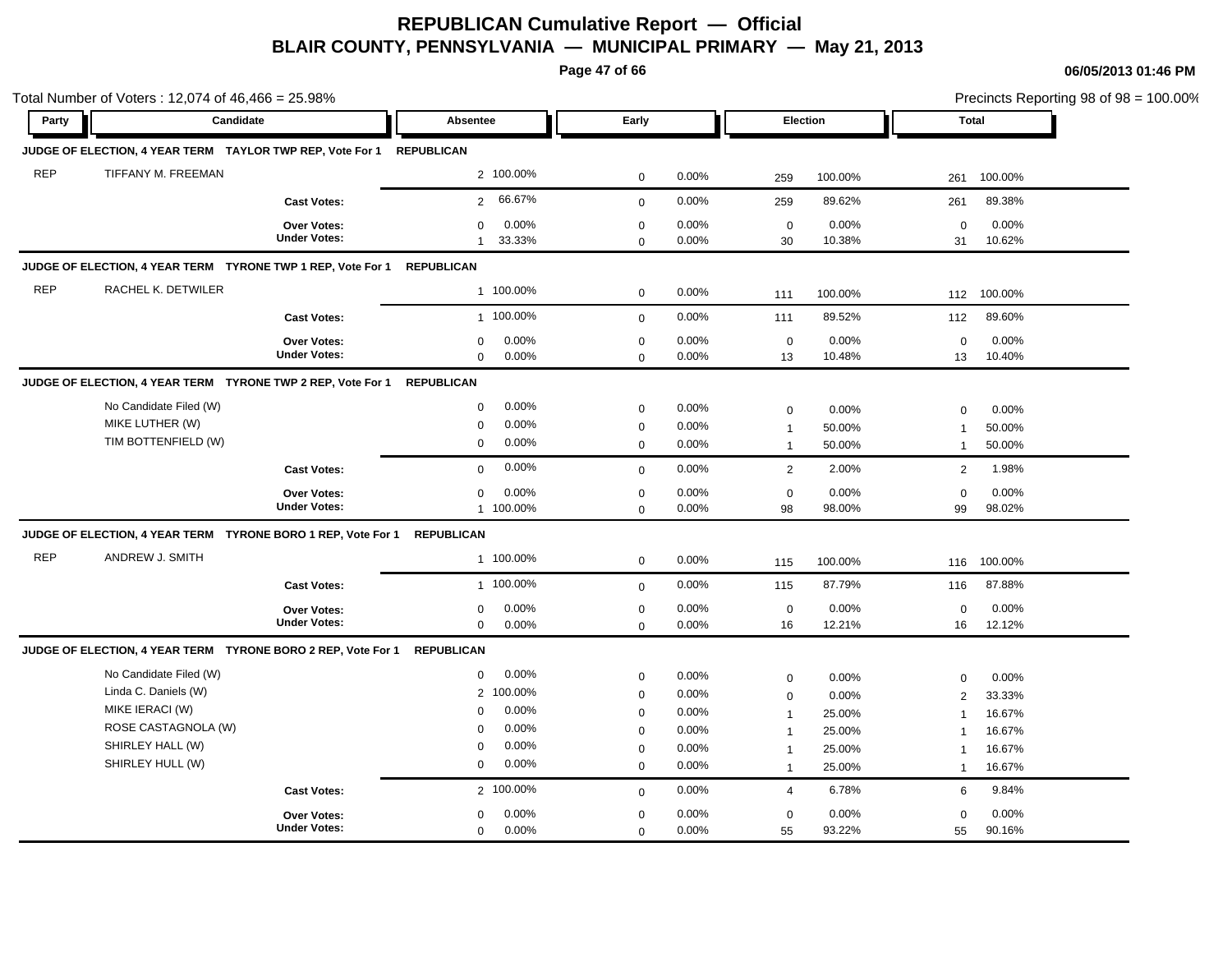**Page 48 of 66**

|            | Total Number of Voters: 12,074 of 46,466 = 25.98%            |                                           |                                              |                            |                |                               |                  |                               | Precincts Reporting 98 of 98 = 100.00% |  |  |
|------------|--------------------------------------------------------------|-------------------------------------------|----------------------------------------------|----------------------------|----------------|-------------------------------|------------------|-------------------------------|----------------------------------------|--|--|
| Party      | Candidate                                                    |                                           | <b>Absentee</b>                              | Early                      |                | Election                      |                  | <b>Total</b>                  |                                        |  |  |
|            | JUDGE OF ELECTION, 4 YEAR TERM TYRONE BORO 3 REP, Vote For 1 |                                           | <b>REPUBLICAN</b>                            |                            |                |                               |                  |                               |                                        |  |  |
|            | No Candidate Filed (W)                                       |                                           | 0.00%<br>$\mathbf 0$                         | $\mathbf 0$                | 0.00%          | $\mathsf 0$                   | 0.00%            | $\mathbf 0$                   | 0.00%                                  |  |  |
|            | NANCY WEAKLAND (W)                                           |                                           | 0.00%<br>$\mathbf 0$                         | $\mathbf 0$                | 0.00%          | $\ensuremath{\mathsf{3}}$     | 100.00%          | 3                             | 100.00%                                |  |  |
|            |                                                              | <b>Cast Votes:</b>                        | 0.00%<br>$\mathbf 0$                         | $\mathbf 0$                | 0.00%          | $\mathbf{3}$                  | 6.82%            | 3                             | 6.82%                                  |  |  |
|            |                                                              | <b>Over Votes:</b><br><b>Under Votes:</b> | 0.00%<br>$\mathbf 0$<br>$\mathbf 0$<br>0.00% | $\mathbf 0$<br>$\mathbf 0$ | 0.00%<br>0.00% | $\mathbf 0$<br>41             | 0.00%<br>93.18%  | $\mathbf 0$<br>41             | 0.00%<br>93.18%                        |  |  |
|            | JUDGE OF ELECTION, 4 YEAR TERM TYRONE BORO 4 REP, Vote For 1 |                                           | <b>REPUBLICAN</b>                            |                            |                |                               |                  |                               |                                        |  |  |
|            | No Candidate Filed (W)                                       |                                           | 0.00%<br>$\mathbf 0$                         | $\pmb{0}$                  | 0.00%          | $\mathbf 0$                   | 0.00%            | $\mathbf 0$                   | 0.00%                                  |  |  |
|            |                                                              | <b>Cast Votes:</b>                        | 0.00%<br>$\mathbf 0$                         | $\mathbf 0$                | 0.00%          | $\mathbf 0$                   | 0.00%            | $\mathbf 0$                   | 0.00%                                  |  |  |
|            |                                                              | Over Votes:<br><b>Under Votes:</b>        | 0.00%<br>$\mathbf 0$<br>1 100.00%            | $\mathbf 0$<br>$\mathbf 0$ | 0.00%<br>0.00% | $\mathbf 0$<br>31             | 0.00%<br>100.00% | $\mathbf 0$<br>32             | 0.00%<br>100.00%                       |  |  |
|            | JUDGE OF ELECTION, 4 YEAR TERM TYRONE BORO 5 REP, Vote For 1 |                                           | <b>REPUBLICAN</b>                            |                            |                |                               |                  |                               |                                        |  |  |
|            | No Candidate Filed (W)                                       |                                           | 0.00%<br>$\mathbf 0$                         | $\mathbf 0$                | 0.00%          | $\mathbf 0$                   | 0.00%            | $\mathbf 0$                   | 0.00%                                  |  |  |
|            |                                                              | <b>Cast Votes:</b>                        | 0.00%<br>$\mathbf 0$                         | $\mathsf 0$                | 0.00%          | $\mathbf 0$                   | 0.00%            | $\mathbf 0$                   | 0.00%                                  |  |  |
|            |                                                              | Over Votes:<br><b>Under Votes:</b>        | 0.00%<br>$\mathbf 0$<br>0.00%<br>$\mathbf 0$ | $\pmb{0}$<br>$\mathbf 0$   | 0.00%<br>0.00% | $\mathbf 0$<br>64             | 0.00%<br>100.00% | $\mathbf 0$<br>64             | 0.00%<br>100.00%                       |  |  |
|            | JUDGE OF ELECTION, 4 YEAR TERM TYRONE BORO 6 REP, Vote For 1 |                                           | <b>REPUBLICAN</b>                            |                            |                |                               |                  |                               |                                        |  |  |
|            | No Candidate Filed (W)                                       |                                           | 0.00%<br>$\mathbf 0$                         | $\mathbf 0$                | 0.00%          | $\mathbf 0$                   | 0.00%            | $\mathbf 0$                   | 0.00%                                  |  |  |
|            |                                                              | <b>Cast Votes:</b>                        | 0.00%<br>$\mathbf 0$                         | $\mathbf 0$                | 0.00%          | $\mathbf 0$                   | 0.00%            | 0                             | 0.00%                                  |  |  |
|            |                                                              | Over Votes:<br><b>Under Votes:</b>        | 0.00%<br>$\mathbf 0$<br>2 100.00%            | $\pmb{0}$<br>$\mathbf 0$   | 0.00%<br>0.00% | $\mathbf 0$<br>157            | 0.00%<br>100.00% | $\mathbf 0$<br>159            | 0.00%<br>100.00%                       |  |  |
|            | JUDGE OF ELECTION, 4 YEAR TERM TYRONE BORO 7 REP, Vote For 1 |                                           | <b>REPUBLICAN</b>                            |                            |                |                               |                  |                               |                                        |  |  |
|            | No Candidate Filed (W)<br>TERRY TOMASSETTI (W)               |                                           | 0.00%<br>$\mathbf 0$<br>$\mathbf 0$<br>0.00% | $\pmb{0}$<br>$\mathsf 0$   | 0.00%<br>0.00% | $\mathbf 0$<br>$\overline{1}$ | 0.00%<br>100.00% | $\mathbf 0$<br>$\mathbf{1}$   | 0.00%<br>100.00%                       |  |  |
|            |                                                              | <b>Cast Votes:</b>                        | 0.00%<br>$\mathbf 0$                         | $\mathbf 0$                | 0.00%          | $\mathbf{1}$                  | 1.15%            | $\mathbf{1}$                  | 1.15%                                  |  |  |
|            |                                                              | Over Votes:<br><b>Under Votes:</b>        | 0.00%<br>0<br>0.00%<br>$\mathbf 0$           | $\mathbf 0$<br>$\mathbf 0$ | 0.00%<br>0.00% | $\mathbf 0$<br>86             | 0.00%<br>98.85%  | $\mathbf 0$<br>86             | 0.00%<br>98.85%                        |  |  |
|            | JUDGE OF ELECTION, 4 YEAR TERM WILLIAMSBURG REP, Vote For 1  |                                           | <b>REPUBLICAN</b>                            |                            |                |                               |                  |                               |                                        |  |  |
| <b>REP</b> | MARY ANN OVER                                                |                                           | 3 100.00%                                    | $\mathbf 0$                | 0.00%          | 98                            | 100.00%          | 101                           | 100.00%                                |  |  |
|            |                                                              | <b>Cast Votes:</b>                        | 3 100.00%                                    | $\mathbf 0$                | 0.00%          | 98                            | 93.33%           | 101                           | 93.52%                                 |  |  |
|            |                                                              | <b>Over Votes:</b><br><b>Under Votes:</b> | 0.00%<br>$\mathbf 0$<br>0.00%<br>$\mathbf 0$ | $\mathbf 0$<br>$\mathbf 0$ | 0.00%<br>0.00% | $\mathbf 0$<br>$\overline{7}$ | 0.00%<br>6.67%   | $\mathbf 0$<br>$\overline{7}$ | 0.00%<br>6.48%                         |  |  |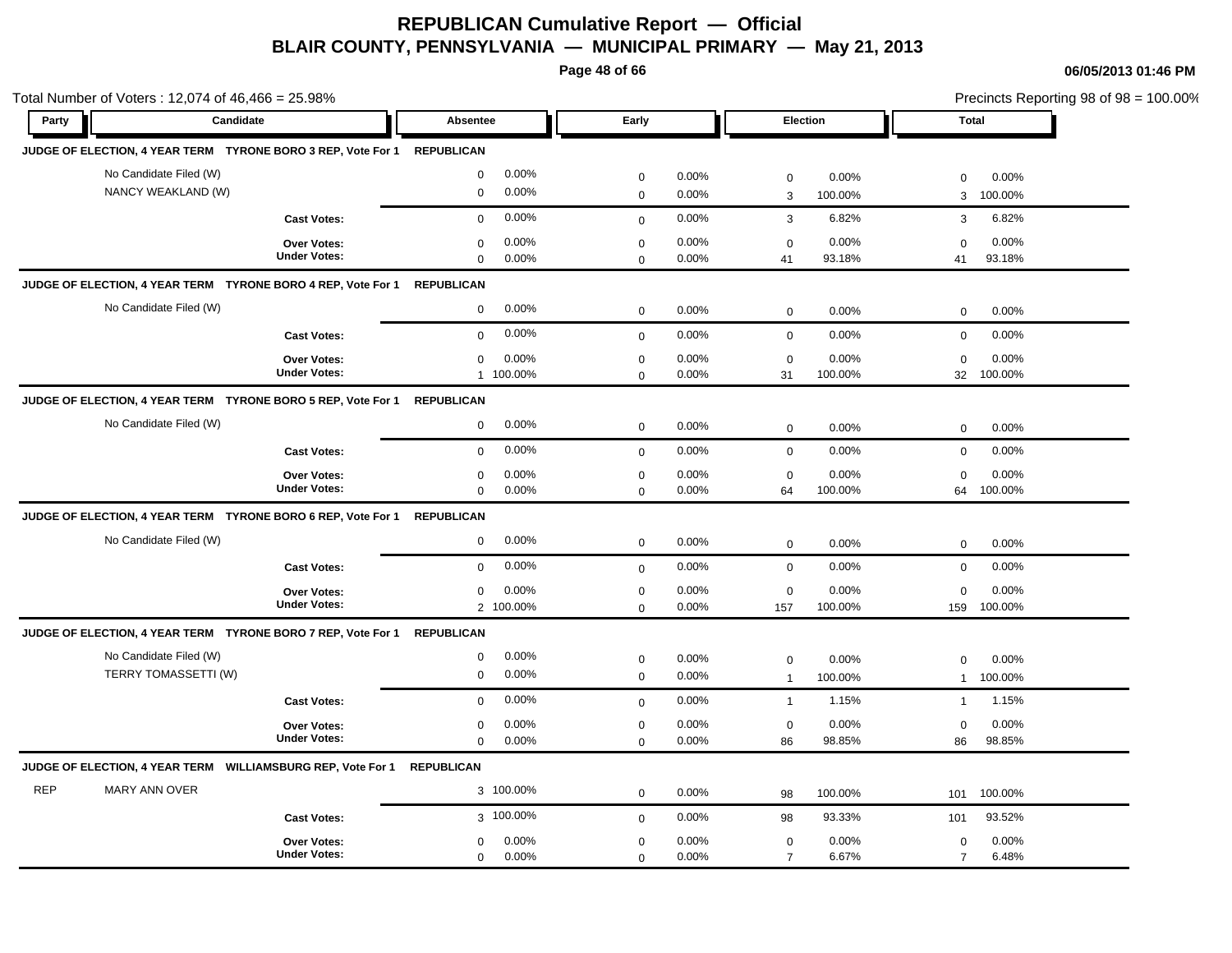**Page 49 of 66**

|            | Total Number of Voters: 12,074 of 46,466 = 25.98%                        |                                           |                                              |                            |                |                               | Precincts Reporting 98 of 98 = 100.00% |                             |                  |
|------------|--------------------------------------------------------------------------|-------------------------------------------|----------------------------------------------|----------------------------|----------------|-------------------------------|----------------------------------------|-----------------------------|------------------|
| Party      | Candidate                                                                |                                           | <b>Absentee</b>                              | Early                      |                | Election                      |                                        | <b>Total</b>                |                  |
|            | JUDGE OF ELECTION, 4 YEAR TERM  WOODBURY TWP REP, Vote For 1  REPUBLICAN |                                           |                                              |                            |                |                               |                                        |                             |                  |
| <b>REP</b> | ROSANNE R. SPAGNOLA                                                      |                                           | 0.00%<br>$\mathbf 0$                         | $\mathbf 0$                | 0.00%          | 99                            | 100.00%                                | 99                          | 100.00%          |
|            |                                                                          | <b>Cast Votes:</b>                        | 0.00%<br>$\mathbf 0$                         | $\mathbf 0$                | 0.00%          | 99                            | 84.62%                                 | 99                          | 84.62%           |
|            |                                                                          | Over Votes:<br><b>Under Votes:</b>        | 0.00%<br>$\mathbf 0$<br>0.00%<br>$\mathbf 0$ | $\pmb{0}$<br>$\mathbf 0$   | 0.00%<br>0.00% | $\mathbf 0$<br>18             | 0.00%<br>15.38%                        | $\mathbf 0$<br>18           | 0.00%<br>15.38%  |
|            | INSPECTOR OF ELECTION, 4 YEAR TERM ALTOONA 1-1 REP, Vote For 1           |                                           | <b>REPUBLICAN</b>                            |                            |                |                               |                                        |                             |                  |
|            | No Candidate Filed (W)                                                   |                                           | 0.00%<br>$\mathbf 0$                         | $\pmb{0}$                  | 0.00%          | $\mathbf 0$                   | 0.00%                                  | $\mathbf 0$                 | 0.00%            |
|            |                                                                          | <b>Cast Votes:</b>                        | 0.00%<br>$\mathbf 0$                         | $\mathbf 0$                | 0.00%          | $\mathbf 0$                   | 0.00%                                  | $\mathbf 0$                 | 0.00%            |
|            |                                                                          | <b>Over Votes:</b><br><b>Under Votes:</b> | 0.00%<br>0<br>3 100.00%                      | $\mathbf 0$<br>$\mathbf 0$ | 0.00%<br>0.00% | $\mathbf 0$<br>30             | 0.00%<br>100.00%                       | $\mathbf 0$<br>33           | 0.00%<br>100.00% |
|            | INSPECTOR OF ELECTION, 4 YEAR TERM ALTOONA 1-2 REP, Vote For 1           |                                           | <b>REPUBLICAN</b>                            |                            |                |                               |                                        |                             |                  |
|            | No Candidate Filed (W)<br>MICHELE KARBARSKI (W)                          |                                           | 0.00%<br>$\mathbf 0$<br>0.00%<br>$\mathbf 0$ | $\mathbf 0$<br>$\mathbf 0$ | 0.00%<br>0.00% | $\mathbf 0$<br>$\overline{1}$ | 0.00%<br>100.00%                       | $\mathbf 0$<br>$\mathbf{1}$ | 0.00%<br>100.00% |
|            |                                                                          | <b>Cast Votes:</b>                        | 0.00%<br>$\Omega$                            | $\mathbf 0$                | 0.00%          | $\mathbf{1}$                  | 5.88%                                  | $\mathbf{1}$                | 5.56%            |
|            |                                                                          | Over Votes:<br><b>Under Votes:</b>        | 0.00%<br>0<br>1 100.00%                      | $\mathbf 0$<br>$\mathbf 0$ | 0.00%<br>0.00% | $\mathbf 0$<br>16             | 0.00%<br>94.12%                        | $\mathbf 0$<br>17           | 0.00%<br>94.44%  |
|            | INSPECTOR OF ELECTION, 4 YEAR TERM ALTOONA 2-1 REP, Vote For 1           |                                           | <b>REPUBLICAN</b>                            |                            |                |                               |                                        |                             |                  |
| <b>REP</b> | KAREN L. COX                                                             |                                           | 0.00%<br>0                                   | $\mathbf 0$                | 0.00%          | 21                            | 100.00%                                | 21                          | 100.00%          |
|            |                                                                          | <b>Cast Votes:</b>                        | 0.00%<br>$\mathbf 0$                         | $\mathbf 0$                | 0.00%          | 21                            | 80.77%                                 | 21                          | 80.77%           |
|            |                                                                          | <b>Over Votes:</b><br><b>Under Votes:</b> | 0.00%<br>$\mathbf 0$<br>$\mathbf 0$<br>0.00% | $\mathbf 0$<br>$\mathbf 0$ | 0.00%<br>0.00% | $\mathbf 0$<br>5              | 0.00%<br>19.23%                        | $\mathbf 0$<br>5            | 0.00%<br>19.23%  |
|            | INSPECTOR OF ELECTION, 4 YEAR TERM ALTOONA 2-2 REP, Vote For 1           |                                           | <b>REPUBLICAN</b>                            |                            |                |                               |                                        |                             |                  |
|            | No Candidate Filed (W)                                                   |                                           | 0.00%<br>0                                   | $\mathbf 0$                | 0.00%          | $\mathbf 0$                   | 0.00%                                  | $\mathbf 0$                 | 0.00%            |
|            |                                                                          | <b>Cast Votes:</b>                        | 0.00%<br>$\mathbf 0$                         | $\mathbf 0$                | 0.00%          | $\mathbf 0$                   | 0.00%                                  | $\mathbf 0$                 | 0.00%            |
|            |                                                                          | Over Votes:<br><b>Under Votes:</b>        | 0.00%<br>$\mathbf 0$<br>3 100.00%            | $\mathbf 0$<br>$\mathbf 0$ | 0.00%<br>0.00% | $\mathbf 0$<br>66             | 0.00%<br>100.00%                       | $\mathbf 0$<br>69           | 0.00%<br>100.00% |
|            | INSPECTOR OF ELECTION, 4 YEAR TERM ALTOONA 3-1 REP, Vote For 1           |                                           | <b>REPUBLICAN</b>                            |                            |                |                               |                                        |                             |                  |
|            | No Candidate Filed (W)                                                   |                                           | 0.00%<br>$\mathbf 0$                         | $\mathbf 0$                | 0.00%          | $\mathbf 0$                   | 0.00%                                  | 0                           | 0.00%            |
|            |                                                                          | <b>Cast Votes:</b>                        | 0.00%<br>$\mathbf 0$                         | $\mathbf 0$                | 0.00%          | $\mathbf 0$                   | 0.00%                                  | $\mathbf 0$                 | 0.00%            |
|            |                                                                          | <b>Over Votes:</b><br><b>Under Votes:</b> | 0.00%<br>$\mathbf 0$<br>0.00%<br>$\mathbf 0$ | $\mathbf 0$<br>$\mathbf 0$ | 0.00%<br>0.00% | $\mathbf 0$<br>27             | 0.00%<br>100.00%                       | $\mathbf 0$<br>27           | 0.00%<br>100.00% |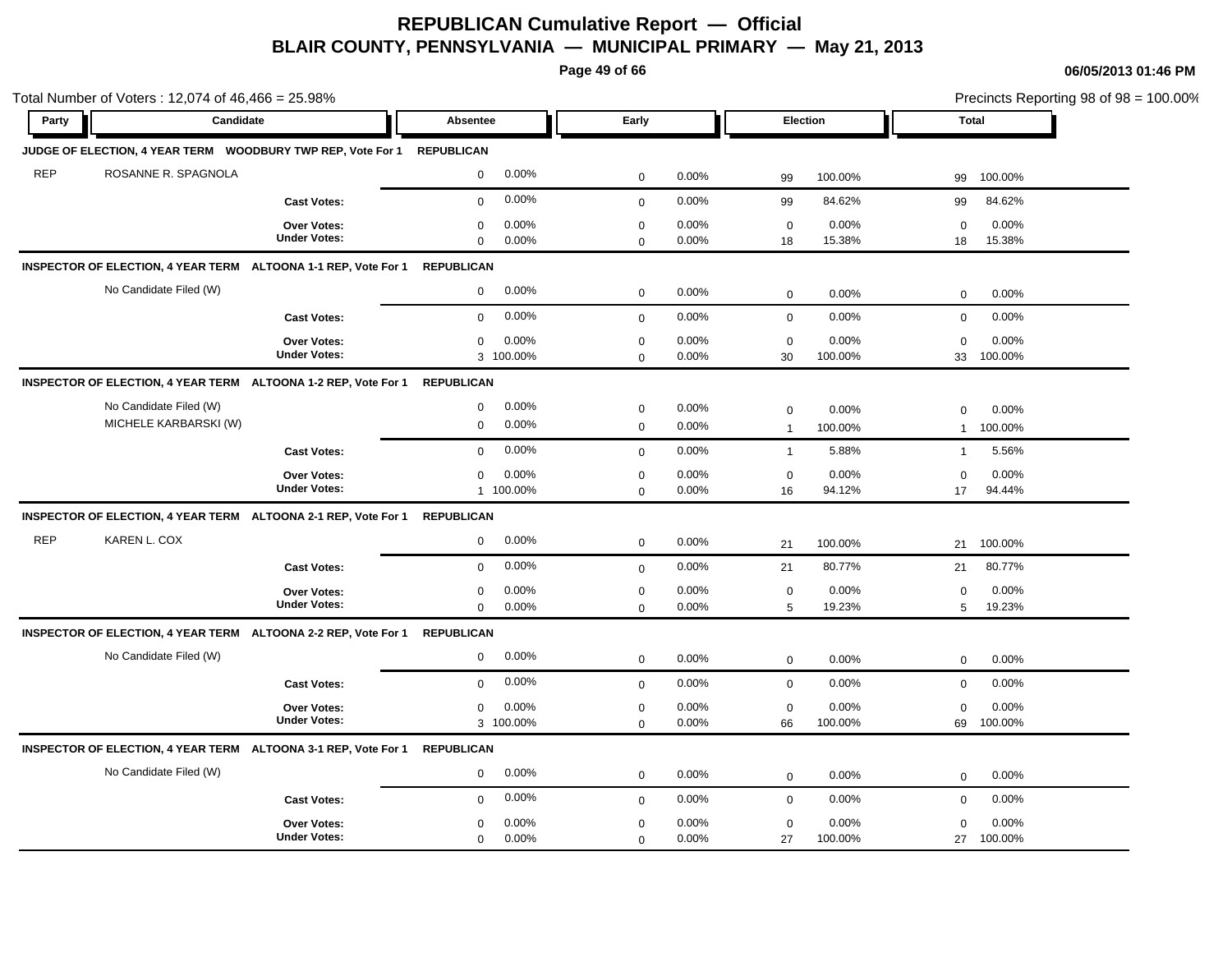**Page 50 of 66**

|            | Total Number of Voters: 12,074 of 46,466 = 25.98% |                                                                           |                           |             |          |                |         | Precincts Reporting 98 of 98 = 100.00% |              |
|------------|---------------------------------------------------|---------------------------------------------------------------------------|---------------------------|-------------|----------|----------------|---------|----------------------------------------|--------------|
| Party      | Candidate                                         |                                                                           | Absentee                  | Early       |          | Election       |         |                                        | <b>Total</b> |
|            |                                                   | INSPECTOR OF ELECTION, 4 YEAR TERM ALTOONA 3-2 REP, Vote For 1 REPUBLICAN |                           |             |          |                |         |                                        |              |
| <b>REP</b> | DAVID W. SEIDEL                                   |                                                                           | 0.00%<br>$\mathbf{0}$     | $\mathbf 0$ | 0.00%    | 44             | 56.41%  | 44                                     | 55.00%       |
| <b>REP</b> | DOROTHY M. VINGLAS                                |                                                                           | 2 100.00%                 | $\mathbf 0$ | 0.00%    | 34             | 43.59%  | 36                                     | 45.00%       |
|            |                                                   | <b>Cast Votes:</b>                                                        | 2 100.00%                 | $\mathbf 0$ | 0.00%    | 78             | 87.64%  | 80                                     | 87.91%       |
|            |                                                   | Over Votes:                                                               | 0.00%<br>$\pmb{0}$        | $\mathbf 0$ | 0.00%    | $\pmb{0}$      | 0.00%   | 0                                      | 0.00%        |
|            |                                                   | <b>Under Votes:</b>                                                       | $\mathbf 0$<br>0.00%      | $\mathbf 0$ | 0.00%    | 11             | 12.36%  | 11                                     | 12.09%       |
|            |                                                   | INSPECTOR OF ELECTION, 4 YEAR TERM ALTOONA 4-1 REP, Vote For 1            | <b>REPUBLICAN</b>         |             |          |                |         |                                        |              |
|            | No Candidate Filed (W)                            |                                                                           | 0.00%<br>$\mathbf 0$      | $\mathbf 0$ | 0.00%    | $\mathbf 0$    | 0.00%   | $\mathbf 0$                            | 0.00%        |
|            | LORI KELLER (W)                                   |                                                                           | $\mathbf 0$<br>0.00%      | $\mathbf 0$ | $0.00\%$ | $\overline{4}$ | 100.00% | $\overline{4}$                         | 100.00%      |
|            |                                                   | <b>Cast Votes:</b>                                                        | 0.00%<br>$\mathbf 0$      | $\mathbf 0$ | 0.00%    | $\overline{4}$ | 8.70%   | $\overline{4}$                         | 8.51%        |
|            |                                                   | Over Votes:                                                               | $\mathbf 0$<br>0.00%      | $\mathbf 0$ | 0.00%    | $\mathbf 0$    | 0.00%   | $\mathbf 0$                            | 0.00%        |
|            |                                                   | <b>Under Votes:</b>                                                       | 1 100.00%                 | $\mathbf 0$ | 0.00%    | 42             | 91.30%  | 43                                     | 91.49%       |
|            |                                                   | INSPECTOR OF ELECTION, 4 YEAR TERM ALTOONA 4-2 REP, Vote For 1            | <b>REPUBLICAN</b>         |             |          |                |         |                                        |              |
|            | No Candidate Filed (W)                            |                                                                           | 0.00%<br>$\mathbf 0$      | $\mathbf 0$ | 0.00%    | 0              | 0.00%   | $\mathbf 0$                            | 0.00%        |
|            | Nancy Rose Vincent (W)                            |                                                                           | 100.00%<br>$\mathbf{1}$   | $\mathbf 0$ | 0.00%    | 0              | 0.00%   | $\mathbf{1}$                           | 50.00%       |
|            | RANDY PROBST (W)                                  |                                                                           | 0.00%<br>$\mathbf 0$      | $\mathbf 0$ | 0.00%    | $\mathbf{1}$   | 100.00% | $\mathbf{1}$                           | 50.00%       |
|            |                                                   | <b>Cast Votes:</b>                                                        | 33.33%<br>$\mathbf{1}$    | $\mathbf 0$ | 0.00%    | $\overline{1}$ | 1.00%   | $\sqrt{2}$                             | 1.94%        |
|            |                                                   | Over Votes:                                                               | 0.00%<br>$\boldsymbol{0}$ | $\pmb{0}$   | 0.00%    | $\pmb{0}$      | 0.00%   | $\mathbf 0$                            | 0.00%        |
|            |                                                   | <b>Under Votes:</b>                                                       | $\overline{2}$<br>66.67%  | $\mathbf 0$ | 0.00%    | 99             | 99.00%  | 101                                    | 98.06%       |
|            |                                                   | INSPECTOR OF ELECTION, 4 YEAR TERM ALTOONA 5-1 REP, Vote For 1            | <b>REPUBLICAN</b>         |             |          |                |         |                                        |              |
|            | No Candidate Filed (W)                            |                                                                           | 0.00%<br>$\mathbf 0$      | $\mathbf 0$ | 0.00%    | $\mathbf 0$    | 0.00%   | $\mathbf 0$                            | 0.00%        |
|            |                                                   | <b>Cast Votes:</b>                                                        | 0.00%<br>$\mathbf 0$      | $\mathbf 0$ | 0.00%    | $\pmb{0}$      | 0.00%   | $\mathbf 0$                            | 0.00%        |
|            |                                                   | Over Votes:                                                               | 0.00%<br>$\mathbf 0$      | $\mathbf 0$ | 0.00%    | 0              | 0.00%   | $\mathbf 0$                            | 0.00%        |
|            |                                                   | <b>Under Votes:</b>                                                       | 0.00%<br>$\mathbf 0$      | 0           | 0.00%    | 8              | 100.00% | 8                                      | 100.00%      |
|            |                                                   | INSPECTOR OF ELECTION, 4 YEAR TERM ALTOONA 5-2 REP, Vote For 1            | <b>REPUBLICAN</b>         |             |          |                |         |                                        |              |
| <b>REP</b> | <b>HEIDI FILIPIAK</b>                             |                                                                           | 3 100.00%                 | $\mathbf 0$ | 0.00%    | 44             | 100.00% | 47                                     | 100.00%      |
|            |                                                   | <b>Cast Votes:</b>                                                        | 75.00%<br>3               | $\mathbf 0$ | 0.00%    | 44             | 75.86%  | 47                                     | 75.81%       |
|            |                                                   | Over Votes:                                                               | 0.00%<br>$\mathbf 0$      | $\mathbf 0$ | 0.00%    | $\mathbf 0$    | 0.00%   | 0                                      | 0.00%        |
|            |                                                   | <b>Under Votes:</b>                                                       | 25.00%<br>$\mathbf{1}$    | $\Omega$    | 0.00%    | 14             | 24.14%  | 15                                     | 24.19%       |
|            |                                                   | INSPECTOR OF ELECTION, 4 YEAR TERM ALTOONA 5-3 REP, Vote For 1            | <b>REPUBLICAN</b>         |             |          |                |         |                                        |              |
|            | No Candidate Filed (W)                            |                                                                           | 0.00%<br>$\mathbf 0$      | $\mathbf 0$ | 0.00%    | $\mathbf 0$    | 0.00%   | $\mathbf 0$                            | 0.00%        |
|            |                                                   | <b>Cast Votes:</b>                                                        | 0.00%<br>$\mathbf 0$      | $\mathbf 0$ | 0.00%    | $\mathbf 0$    | 0.00%   | $\mathbf 0$                            | 0.00%        |
|            |                                                   | Over Votes:                                                               | 0.00%<br>$\mathbf 0$      | 0           | 0.00%    | 0              | 0.00%   | $\mathbf 0$                            | 0.00%        |
|            |                                                   | <b>Under Votes:</b>                                                       | 1 100.00%                 | $\mathbf 0$ | $0.00\%$ | 41             | 100.00% | 42                                     | 100.00%      |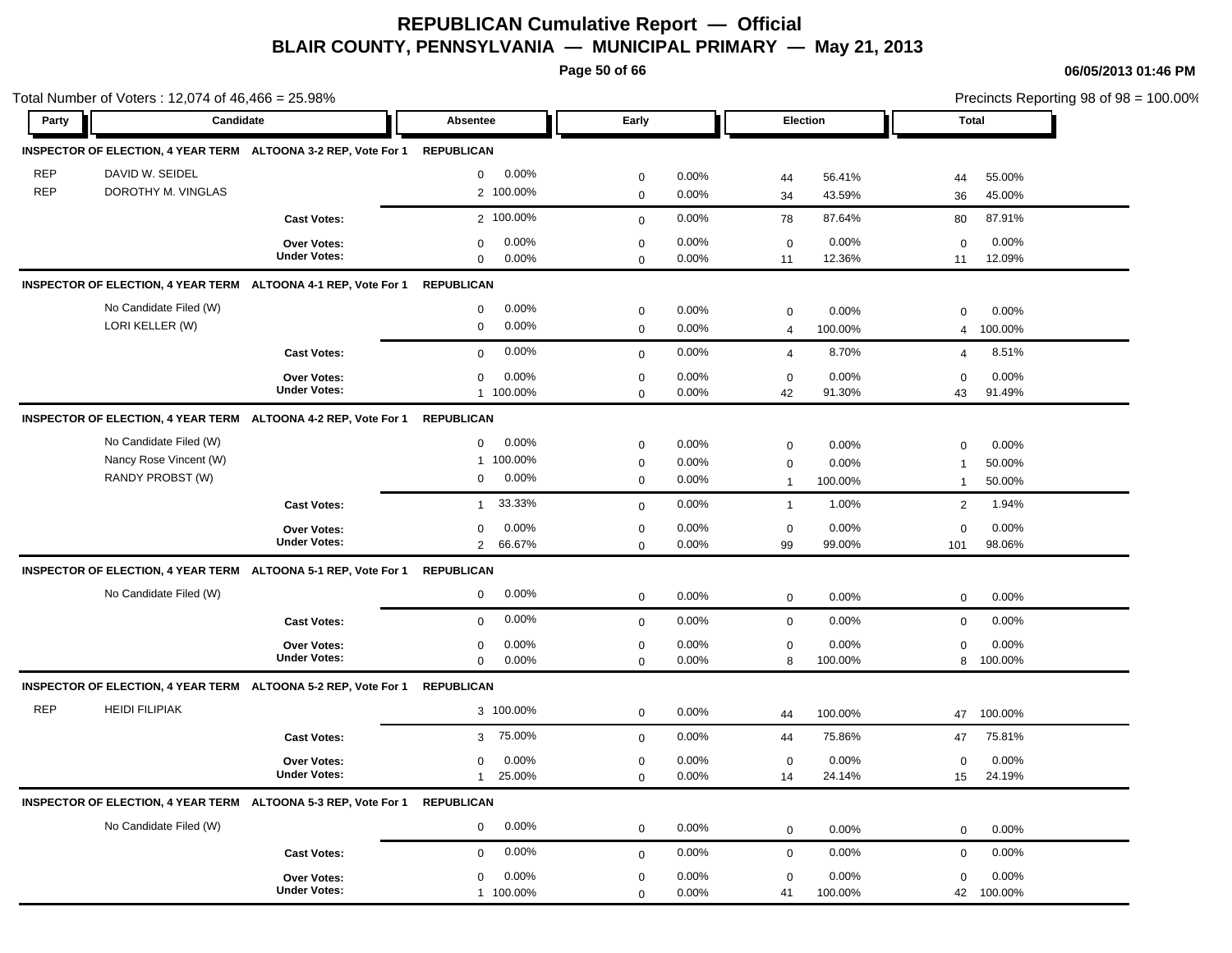**Page 51 of 66**

|            | Total Number of Voters: 12,074 of 46,466 = 25.98%            |                                                                |                          |              |       |                   |         |                   | Precincts Reporting 98 of 98 = 100.00% |
|------------|--------------------------------------------------------------|----------------------------------------------------------------|--------------------------|--------------|-------|-------------------|---------|-------------------|----------------------------------------|
| Party      | Candidate                                                    |                                                                | <b>Absentee</b>          | Early        |       | <b>Election</b>   |         | <b>Total</b>      |                                        |
|            |                                                              | INSPECTOR OF ELECTION, 4 YEAR TERM ALTOONA 6-1 REP, Vote For 1 | <b>REPUBLICAN</b>        |              |       |                   |         |                   |                                        |
| <b>REP</b> | KAREN L. COX                                                 |                                                                | 2 100.00%                | $\mathbf 0$  | 0.00% | 47                | 100.00% | 49                | 100.00%                                |
|            |                                                              | <b>Cast Votes:</b>                                             | 66.67%<br>$\overline{2}$ | $\mathbf{0}$ | 0.00% | 47                | 82.46%  | 49                | 81.67%                                 |
|            |                                                              | Over Votes:<br><b>Under Votes:</b>                             | 0.00%<br>0               | $\mathbf 0$  | 0.00% | $\mathbf 0$       | 0.00%   | $\mathbf 0$       | 0.00%                                  |
|            |                                                              |                                                                | 33.33%<br>$\mathbf{1}$   | $\mathbf 0$  | 0.00% | 10                | 17.54%  | 11                | 18.33%                                 |
|            |                                                              | INSPECTOR OF ELECTION, 4 YEAR TERM ALTOONA 6-2 REP, Vote For 1 | <b>REPUBLICAN</b>        |              |       |                   |         |                   |                                        |
|            | No Candidate Filed (W)                                       |                                                                | 0.00%<br>$\mathbf 0$     | $\mathbf 0$  | 0.00% | $\mathbf 0$       | 0.00%   | $\mathbf 0$       | 0.00%                                  |
|            | JUDITH A RHINE (W)                                           |                                                                | 0.00%<br>$\mathbf 0$     | $\mathbf 0$  | 0.00% | 3                 | 100.00% | 3                 | 100.00%                                |
|            |                                                              | <b>Cast Votes:</b>                                             | 0.00%<br>$\mathbf 0$     | $\mathbf 0$  | 0.00% | 3                 | 6.25%   | 3                 | 6.25%                                  |
|            |                                                              | Over Votes:                                                    | 0.00%<br>$\mathbf 0$     | $\pmb{0}$    | 0.00% | $\mathbf 0$       | 0.00%   | $\mathbf 0$       | 0.00%                                  |
|            |                                                              | <b>Under Votes:</b>                                            | $\mathbf 0$<br>0.00%     | $\mathbf 0$  | 0.00% | 45                | 93.75%  | 45                | 93.75%                                 |
|            |                                                              | INSPECTOR OF ELECTION, 4 YEAR TERM ALTOONA 6-3 REP, Vote For 1 | <b>REPUBLICAN</b>        |              |       |                   |         |                   |                                        |
|            | No Candidate Filed (W)                                       |                                                                | 0.00%<br>$\mathbf 0$     | $\mathbf 0$  | 0.00% | $\mathbf 0$       | 0.00%   | $\mathbf 0$       | 0.00%                                  |
|            | RALPH GROVE (W)                                              |                                                                | 0.00%<br>$\mathbf 0$     | $\mathbf 0$  | 0.00% | $\overline{1}$    | 100.00% | $\mathbf{1}$      | 100.00%                                |
|            |                                                              | <b>Cast Votes:</b>                                             | 0.00%<br>$\mathbf 0$     | $\mathbf 0$  | 0.00% | $\mathbf{1}$      | 1.30%   | $\mathbf{1}$      | 1.25%                                  |
|            |                                                              |                                                                | 0.00%                    | $\mathbf 0$  | 0.00% |                   | 0.00%   |                   | 0.00%                                  |
|            |                                                              | Over Votes:<br><b>Under Votes:</b>                             | $\mathbf 0$<br>3 100.00% | $\mathbf 0$  | 0.00% | $\mathbf 0$<br>76 | 98.70%  | $\mathbf 0$<br>79 | 98.75%                                 |
|            |                                                              | INSPECTOR OF ELECTION, 4 YEAR TERM ALTOONA 6-4 REP, Vote For 1 | <b>REPUBLICAN</b>        |              |       |                   |         |                   |                                        |
|            | No Candidate Filed (W)                                       |                                                                | 0.00%<br>$\mathbf 0$     | $\mathbf 0$  | 0.00% |                   |         |                   |                                        |
|            |                                                              |                                                                |                          |              |       | $\mathbf 0$       | 0.00%   | $\mathbf 0$       | 0.00%                                  |
|            |                                                              | <b>Cast Votes:</b>                                             | 0.00%<br>$\mathbf 0$     | $\mathbf 0$  | 0.00% | $\mathbf 0$       | 0.00%   | $\mathbf 0$       | 0.00%                                  |
|            |                                                              | Over Votes:                                                    | 0.00%<br>$\mathbf 0$     | $\mathbf 0$  | 0.00% | $\mathbf 0$       | 0.00%   | $\mathbf 0$       | 0.00%                                  |
|            |                                                              | <b>Under Votes:</b>                                            | 1 100.00%                | $\mathbf 0$  | 0.00% | 112               | 100.00% | 113               | 100.00%                                |
|            |                                                              | INSPECTOR OF ELECTION, 4 YEAR TERM ALTOONA 6-5 REP, Vote For 1 | <b>REPUBLICAN</b>        |              |       |                   |         |                   |                                        |
|            | No Candidate Filed (W)                                       |                                                                | 0.00%<br>$\mathbf 0$     | $\mathbf 0$  | 0.00% | $\mathbf 0$       | 0.00%   | $\mathbf 0$       | 0.00%                                  |
|            |                                                              | <b>Cast Votes:</b>                                             | 0.00%<br>$\mathbf 0$     | $\mathbf{0}$ | 0.00% | $\mathbf 0$       | 0.00%   | $\mathbf 0$       | 0.00%                                  |
|            |                                                              | Over Votes:                                                    | 0.00%<br>$\mathbf 0$     | $\pmb{0}$    | 0.00% | $\mathbf 0$       | 0.00%   | $\mathbf 0$       | 0.00%                                  |
|            |                                                              | <b>Under Votes:</b>                                            | 6 100.00%                | $\mathbf 0$  | 0.00% | 109               | 100.00% | 115               | 100.00%                                |
|            | INSPECTOR OF ELECTION, 4 YEAR TERM ALTOONA 7 REP, Vote For 1 |                                                                | <b>REPUBLICAN</b>        |              |       |                   |         |                   |                                        |
| <b>REP</b> | <b>HARRIETT BROOKS</b>                                       |                                                                | 0.00%<br>$\mathbf 0$     | $\mathbf 0$  | 0.00% | 43                | 100.00% | 43                | 100.00%                                |
|            |                                                              | <b>Cast Votes:</b>                                             | 0.00%<br>$\mathbf 0$     | $\mathbf 0$  | 0.00% | 43                | 97.73%  | 43                | 93.48%                                 |
|            |                                                              | <b>Over Votes:</b>                                             | 0.00%<br>0               | $\mathbf 0$  | 0.00% | $\mathbf 0$       | 0.00%   | 0                 | 0.00%                                  |
|            |                                                              | <b>Under Votes:</b>                                            | 2 100.00%                | $\mathbf 0$  | 0.00% | $\overline{1}$    | 2.27%   | 3                 | 6.52%                                  |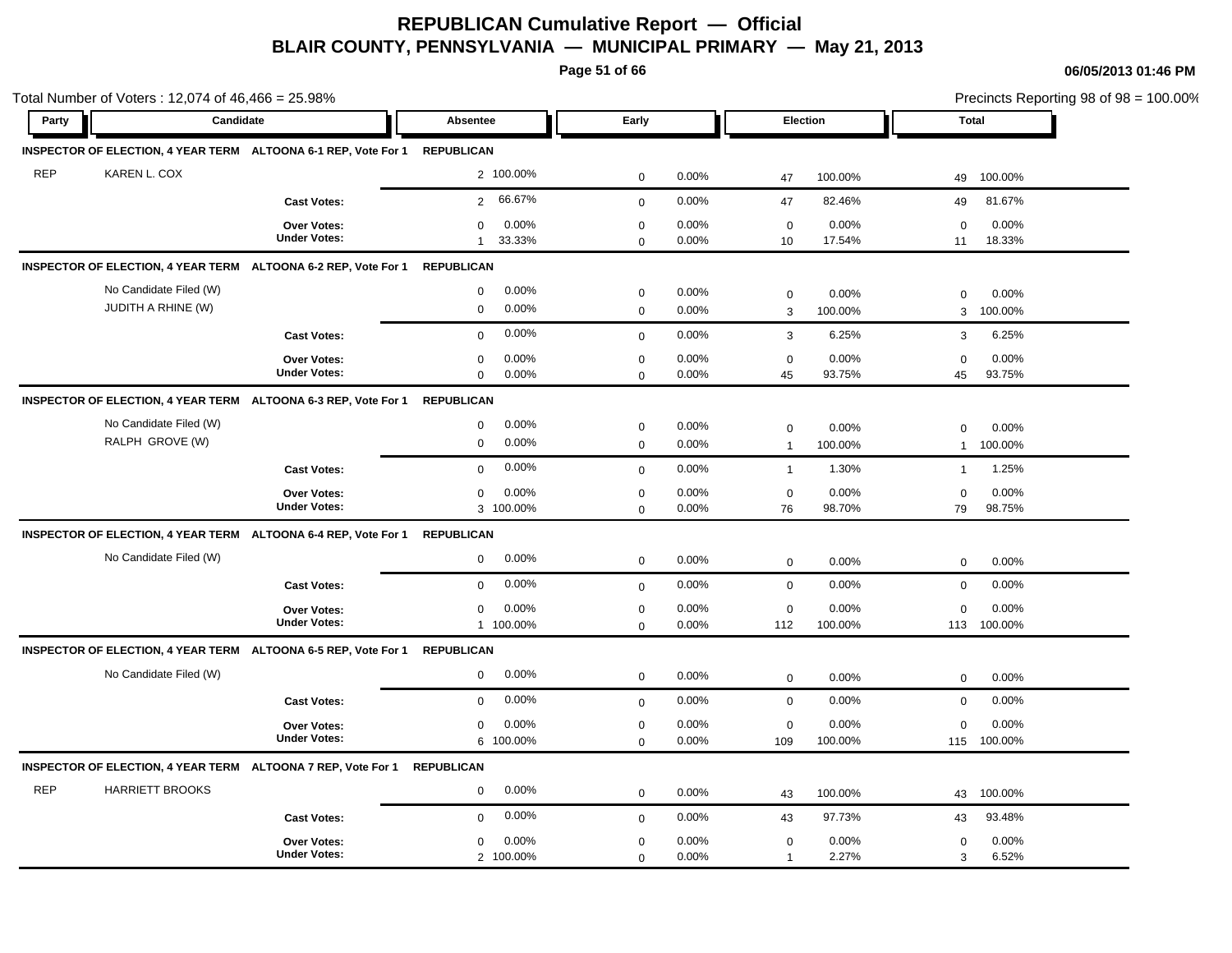**Page 52 of 66**

|       | Total Number of Voters: 12,074 of 46,466 = 25.98% |                                                                            |                          |              |          |                |         |                | Precincts Reporting 98 of 98 = 100.00% |
|-------|---------------------------------------------------|----------------------------------------------------------------------------|--------------------------|--------------|----------|----------------|---------|----------------|----------------------------------------|
| Party | Candidate                                         |                                                                            | Absentee                 | Early        |          | Election       |         | Total          |                                        |
|       |                                                   | INSPECTOR OF ELECTION, 4 YEAR TERM ALTOONA 8-1 REP, Vote For 1 REPUBLICAN  |                          |              |          |                |         |                |                                        |
|       | No Candidate Filed (W)                            |                                                                            | 0.00%<br>$\mathbf 0$     | 0            | 0.00%    | $\mathbf 0$    | 0.00%   | 0              | 0.00%                                  |
|       | ERIK MENTZER (W)                                  |                                                                            | 0.00%<br>0               | $\mathbf 0$  | 0.00%    | $\mathbf{1}$   | 50.00%  | -1             | 50.00%                                 |
|       | SCOTT A CAMPANARO (W)                             |                                                                            | 0.00%<br>$\mathbf 0$     | $\mathbf 0$  | 0.00%    | $\overline{1}$ | 50.00%  | $\mathbf{1}$   | 50.00%                                 |
|       |                                                   | <b>Cast Votes:</b>                                                         | 0.00%<br>$\mathbf 0$     | $\mathbf 0$  | 0.00%    | $\overline{2}$ | 5.56%   | 2              | 5.26%                                  |
|       |                                                   | <b>Over Votes:</b>                                                         | 0.00%<br>$\mathbf 0$     | $\mathbf 0$  | 0.00%    | $\mathbf 0$    | 0.00%   | 0              | 0.00%                                  |
|       |                                                   | <b>Under Votes:</b>                                                        | 2 100.00%                | $\mathbf 0$  | 0.00%    | 34             | 94.44%  | 36             | 94.74%                                 |
|       |                                                   | INSPECTOR OF ELECTION, 4 YEAR TERM ALTOONA 8-2 REP, Vote For 1             | <b>REPUBLICAN</b>        |              |          |                |         |                |                                        |
|       | No Candidate Filed (W)                            |                                                                            | 0.00%<br>$\mathbf 0$     | $\mathbf 0$  | 0.00%    | $\mathbf 0$    | 0.00%   | $\mathbf 0$    | 0.00%                                  |
|       |                                                   | <b>Cast Votes:</b>                                                         | 0.00%<br>$\mathbf 0$     | $\mathbf 0$  | 0.00%    | $\mathbf 0$    | 0.00%   | $\mathbf 0$    | 0.00%                                  |
|       |                                                   | Over Votes:                                                                | 0.00%<br>0               | $\mathbf 0$  | 0.00%    | $\mathbf 0$    | 0.00%   | $\mathbf 0$    | 0.00%                                  |
|       |                                                   | <b>Under Votes:</b>                                                        | 3 100.00%                | $\mathbf 0$  | 0.00%    | 59             | 100.00% | 62             | 100.00%                                |
|       |                                                   | INSPECTOR OF ELECTION, 4 YEAR TERM ALTOONA 9 REP, Vote For 1               | <b>REPUBLICAN</b>        |              |          |                |         |                |                                        |
|       | No Candidate Filed (W)                            |                                                                            | 0.00%<br>0               | $\mathbf 0$  | 0.00%    | $\mathbf 0$    | 0.00%   | $\mathbf 0$    | 0.00%                                  |
|       |                                                   | <b>Cast Votes:</b>                                                         | 0.00%<br>$\mathbf 0$     | $\mathbf 0$  | 0.00%    | $\mathbf 0$    | 0.00%   | $\mathbf 0$    | 0.00%                                  |
|       |                                                   | Over Votes:                                                                | 0.00%<br>0               | $\mathbf 0$  | 0.00%    | 0              | 0.00%   | $\mathbf 0$    | 0.00%                                  |
|       |                                                   | <b>Under Votes:</b>                                                        | $\mathbf 0$<br>0.00%     | $\mathbf 0$  | $0.00\%$ | 75             | 100.00% | 75             | 100.00%                                |
|       |                                                   | INSPECTOR OF ELECTION, 4 YEAR TERM ALTOONA 10-1 REP, Vote For 1            | <b>REPUBLICAN</b>        |              |          |                |         |                |                                        |
|       | No Candidate Filed (W)                            |                                                                            | 0.00%<br>0               | $\mathbf 0$  | 0.00%    | $\mathbf 0$    | 0.00%   | $\mathbf 0$    | 0.00%                                  |
|       | DONALD L BOWERS (W)                               |                                                                            | 0.00%<br>$\mathbf 0$     | $\mathbf 0$  | 0.00%    | $\overline{2}$ | 100.00% | $\overline{2}$ | 100.00%                                |
|       |                                                   | <b>Cast Votes:</b>                                                         | 0.00%<br>$\mathbf 0$     | $\mathbf{0}$ | 0.00%    | $\overline{2}$ | 7.41%   | 2              | 7.41%                                  |
|       |                                                   | <b>Over Votes:</b>                                                         | 0.00%<br>0               | $\mathbf 0$  | 0.00%    | $\mathbf 0$    | 0.00%   | $\mathbf 0$    | 0.00%                                  |
|       |                                                   | <b>Under Votes:</b>                                                        | $\mathbf 0$<br>0.00%     | $\mathbf 0$  | 0.00%    | 25             | 92.59%  | 25             | 92.59%                                 |
|       |                                                   | INSPECTOR OF ELECTION, 4 YEAR TERM ALTOONA 10-2 REP, Vote For 1 REPUBLICAN |                          |              |          |                |         |                |                                        |
|       | No Candidate Filed (W)                            |                                                                            | 0.00%<br>$\mathbf 0$     | $\mathbf 0$  | 0.00%    | $\mathbf 0$    | 0.00%   | $\mathbf 0$    | 0.00%                                  |
|       | IDA MERCER (W)                                    |                                                                            | 0.00%<br>$\mathbf 0$     | $\mathbf 0$  | 0.00%    | $\mathbf{1}$   | 50.00%  | -1             | 50.00%                                 |
|       | LINDA HARCHAK (W)                                 |                                                                            | 0.00%<br>$\mathbf 0$     | $\mathbf 0$  | $0.00\%$ | $\overline{1}$ | 50.00%  | 1              | 50.00%                                 |
|       |                                                   | <b>Cast Votes:</b>                                                         | 0.00%<br>$\mathbf 0$     | $\mathbf 0$  | 0.00%    | $\overline{2}$ | 6.25%   | 2              | 6.25%                                  |
|       |                                                   | Over Votes:                                                                | 0.00%<br>$\mathbf 0$     | $\mathbf{0}$ | 0.00%    | 0              | 0.00%   | 0              | 0.00%                                  |
|       |                                                   | <b>Under Votes:</b>                                                        | $0.00\%$<br>$\mathbf{0}$ | $\mathbf 0$  | 0.00%    | 30             | 93.75%  | 30             | 93.75%                                 |
|       |                                                   | INSPECTOR OF ELECTION, 4 YEAR TERM ALTOONA 10-3 REP, Vote For 1 REPUBLICAN |                          |              |          |                |         |                |                                        |
| REP   | THOMAS P. DREXLER                                 |                                                                            | 0.00%<br>$\mathbf 0$     | $\mathbf 0$  | 0.00%    | 38             | 100.00% | 38             | 100.00%                                |
|       |                                                   | <b>Cast Votes:</b>                                                         | 0.00%<br>$\mathbf 0$     | $\mathbf 0$  | 0.00%    | 38             | 80.85%  | 38             | 80.85%                                 |
|       |                                                   | Over Votes:                                                                | 0.00%<br>0               | 0            | 0.00%    | 0              | 0.00%   | 0              | $0.00\%$                               |
|       |                                                   | <b>Under Votes:</b>                                                        | 0.00%<br>$\mathbf 0$     | $\mathbf 0$  | 0.00%    | 9              | 19.15%  | 9              | 19.15%                                 |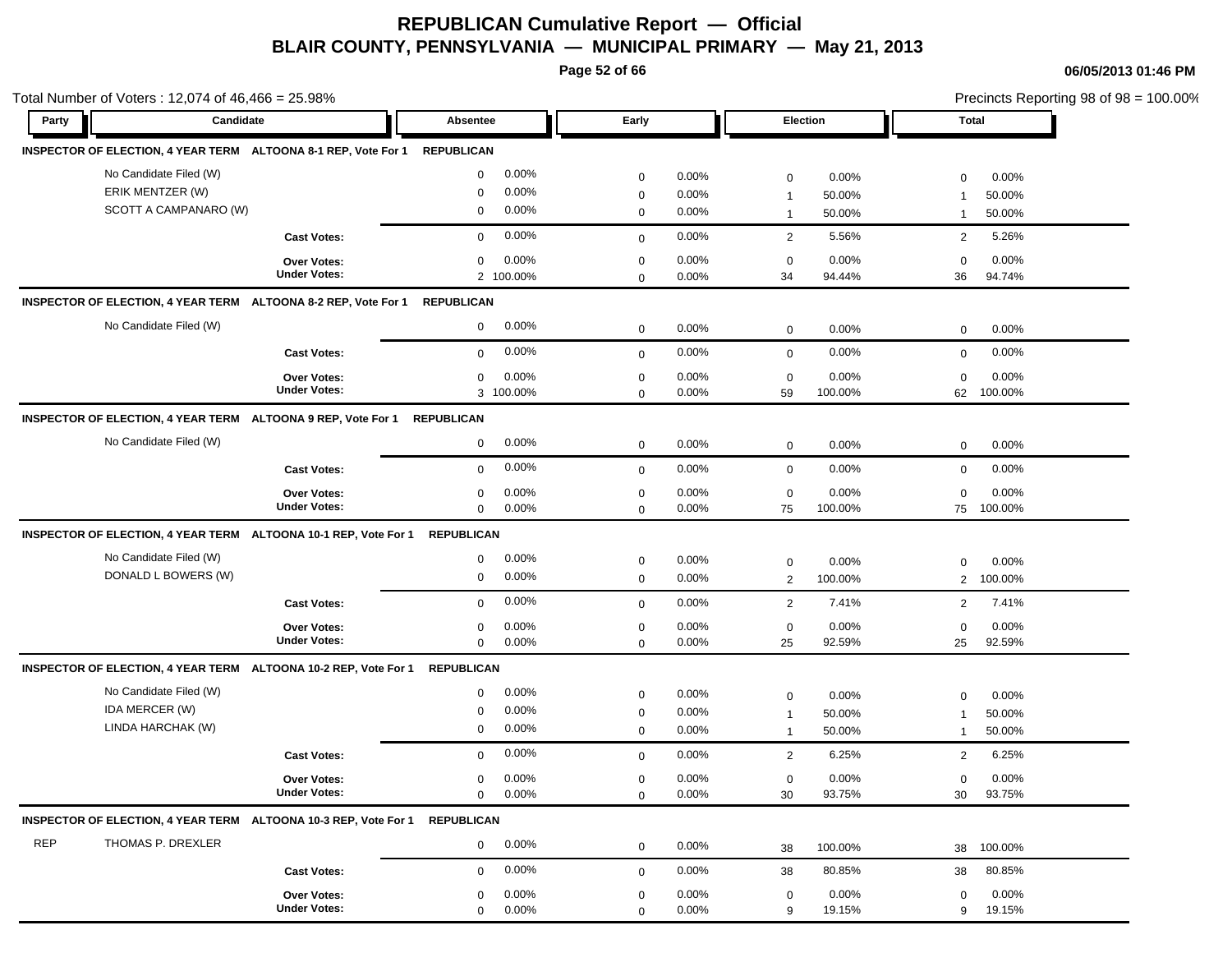**Page 53 of 66**

|            | Total Number of Voters: $12,074$ of $46,466 = 25.98\%$          |                                                                            |                                           |                                           |                         |                                                                          | Precincts Reporting 98 of 98 = 100.00%                                  |  |
|------------|-----------------------------------------------------------------|----------------------------------------------------------------------------|-------------------------------------------|-------------------------------------------|-------------------------|--------------------------------------------------------------------------|-------------------------------------------------------------------------|--|
| Party      | Candidate                                                       |                                                                            | Absentee                                  | Early                                     |                         | Election                                                                 | Total                                                                   |  |
|            |                                                                 | INSPECTOR OF ELECTION, 4 YEAR TERM ALTOONA 10-4 REP, Vote For 1 REPUBLICAN |                                           |                                           |                         |                                                                          |                                                                         |  |
| <b>REP</b> | <b>ELAINE HAUPT</b>                                             |                                                                            | 0.00%<br>$\mathbf 0$                      | $\mathbf 0$                               | 0.00%                   | 100.00%<br>113                                                           | 113 100.00%                                                             |  |
|            |                                                                 | <b>Cast Votes:</b>                                                         | $0.00\%$<br>0                             | $\mathbf 0$                               | 0.00%                   | 81.29%<br>113                                                            | 81.29%<br>113                                                           |  |
|            |                                                                 | <b>Over Votes:</b><br><b>Under Votes:</b>                                  | 0.00%<br>0<br>0.00%<br>0                  | $\mathbf 0$<br>$\mathbf 0$                | 0.00%<br>0.00%          | $\mathbf 0$<br>0.00%<br>18.71%<br>26                                     | 0.00%<br>$\mathbf 0$<br>18.71%<br>26                                    |  |
|            |                                                                 | INSPECTOR OF ELECTION, 4 YEAR TERM ALTOONA 11-1 REP, Vote For 1            | <b>REPUBLICAN</b>                         |                                           |                         |                                                                          |                                                                         |  |
|            | No Candidate Filed (W)<br>JAMES BALDWIN (W)                     |                                                                            | $0.00\%$<br>0<br>$0.00\%$<br>0            | 0<br>$\mathbf 0$                          | $0.00\%$<br>0.00%       | 0.00%<br>$\mathbf 0$<br>100.00%<br>$\mathbf{1}$                          | $\mathbf 0$<br>0.00%<br>100.00%<br>$\mathbf{1}$                         |  |
|            |                                                                 | <b>Cast Votes:</b>                                                         | 0.00%<br>0                                | $\mathbf 0$                               | 0.00%                   | 0.90%<br>$\mathbf{1}$                                                    | 0.89%<br>$\mathbf{1}$                                                   |  |
|            |                                                                 | <b>Over Votes:</b><br><b>Under Votes:</b>                                  | 0.00%<br>$\mathbf 0$<br>1 100.00%         | 0<br>$\mathbf 0$                          | 0.00%<br>0.00%          | 0.00%<br>0<br>110<br>99.10%                                              | 0.00%<br>$\mathbf 0$<br>99.11%<br>111                                   |  |
|            |                                                                 | INSPECTOR OF ELECTION, 4 YEAR TERM ALTOONA 11-2 REP, Vote For 1            | <b>REPUBLICAN</b>                         |                                           |                         |                                                                          |                                                                         |  |
|            | No Candidate Filed (W)<br>LINDA GRIMM (W)<br>ROBERT JOHNSON (W) |                                                                            | $0.00\%$<br>0<br>0.00%<br>0<br>0.00%<br>0 | $\mathbf 0$<br>$\mathbf 0$<br>$\mathbf 0$ | 0.00%<br>0.00%<br>0.00% | 0.00%<br>$\mathbf 0$<br>50.00%<br>$\mathbf{1}$<br>50.00%<br>$\mathbf{1}$ | 0.00%<br>$\mathbf 0$<br>50.00%<br>$\mathbf 1$<br>50.00%<br>$\mathbf{1}$ |  |
|            |                                                                 | <b>Cast Votes:</b>                                                         | $0.00\%$<br>$\mathbf 0$                   | $\mathbf 0$                               | 0.00%                   | $\overline{2}$<br>1.61%                                                  | 1.59%<br>$\overline{2}$                                                 |  |
|            |                                                                 | <b>Over Votes:</b><br><b>Under Votes:</b>                                  | 0.00%<br>0<br>2 100.00%                   | $\mathbf 0$<br>$\mathbf 0$                | 0.00%<br>0.00%          | $\mathbf 0$<br>0.00%<br>122<br>98.39%                                    | 0.00%<br>$\mathbf 0$<br>124<br>98.41%                                   |  |
|            |                                                                 | INSPECTOR OF ELECTION, 4 YEAR TERM ALTOONA 11-3 REP, Vote For 1            | <b>REPUBLICAN</b>                         |                                           |                         |                                                                          |                                                                         |  |
|            | No Candidate Filed (W)<br>JOHN CAREY (W)                        |                                                                            | 0.00%<br>0<br>$0.00\%$<br>0               | $\mathbf 0$<br>$\mathbf 0$                | 0.00%<br>0.00%          | $\mathbf 0$<br>0.00%<br>100.00%<br>$\mathbf{1}$                          | 0.00%<br>$\mathbf 0$<br>100.00%<br>$\mathbf 1$                          |  |
|            |                                                                 | <b>Cast Votes:</b>                                                         | 0.00%<br>$\mathbf 0$                      | $\mathbf 0$                               | 0.00%                   | 0.89%<br>$\mathbf{1}$                                                    | 0.88%<br>$\overline{1}$                                                 |  |
|            |                                                                 | <b>Over Votes:</b><br><b>Under Votes:</b>                                  | 0.00%<br>$\mathbf 0$<br>1 100.00%         | $\mathbf 0$<br>$\mathbf 0$                | 0.00%<br>0.00%          | 0.00%<br>$\mathbf 0$<br>99.11%<br>111                                    | 0.00%<br>$\mathbf 0$<br>99.12%<br>112                                   |  |
|            |                                                                 | INSPECTOR OF ELECTION, 4 YEAR TERM ALTOONA 12-1 REP, Vote For 1 REPUBLICAN |                                           |                                           |                         |                                                                          |                                                                         |  |
| <b>REP</b> | <b>MARY MARGARET KLESIUS</b>                                    |                                                                            | 0.00%<br>0                                | $\mathbf 0$                               | 0.00%                   | 100.00%<br>24                                                            | 24 100.00%                                                              |  |
|            |                                                                 | <b>Cast Votes:</b>                                                         | 0.00%<br>$\mathbf 0$                      | $\mathbf 0$                               | 0.00%                   | 85.71%<br>24                                                             | 85.71%<br>24                                                            |  |
|            |                                                                 | <b>Over Votes:</b><br><b>Under Votes:</b>                                  | $0.00\%$<br>0<br>0.00%<br>$\mathbf 0$     | $\mathbf 0$<br>$\mathbf 0$                | 0.00%<br>0.00%          | 0.00%<br>$\mathbf 0$<br>14.29%<br>$\overline{4}$                         | 0.00%<br>$\mathbf 0$<br>14.29%<br>4                                     |  |
|            |                                                                 | INSPECTOR OF ELECTION, 4 YEAR TERM ALTOONA 12-2 REP, Vote For 1 REPUBLICAN |                                           |                                           |                         |                                                                          |                                                                         |  |
|            | No Candidate Filed (W)                                          |                                                                            | 0.00%<br>0                                | $\mathbf 0$                               | 0.00%                   | 0.00%<br>$\mathbf 0$                                                     | 0.00%<br>$\mathbf 0$                                                    |  |
|            |                                                                 | <b>Cast Votes:</b>                                                         | 0.00%<br>$\mathbf 0$                      | $\mathbf 0$                               | 0.00%                   | 0.00%<br>$\mathbf 0$                                                     | 0.00%<br>$\mathbf 0$                                                    |  |
|            |                                                                 | Over Votes:<br><b>Under Votes:</b>                                         | $0.00\%$<br>$\mathbf 0$<br>0.00%<br>0     | $\mathbf 0$<br>$\mathbf 0$                | 0.00%<br>0.00%          | 0.00%<br>$\mathbf 0$<br>65<br>100.00%                                    | 0.00%<br>$\mathbf 0$<br>100.00%<br>65                                   |  |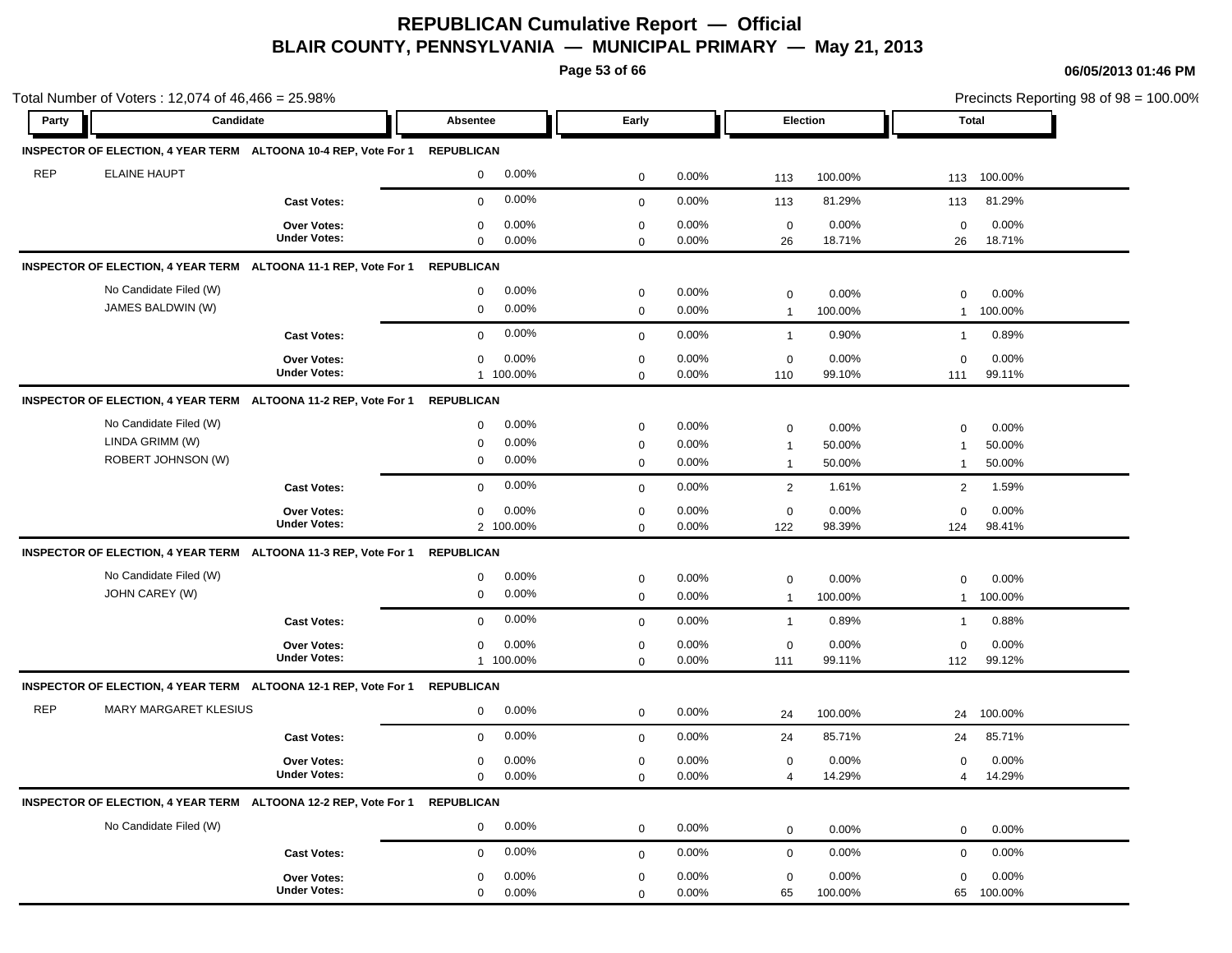**Page 54 of 66**

|            | Total Number of Voters: 12,074 of 46,466 = 25.98%                          |                                           |                                              |                            |                |                             |                  | Precincts Reporting 98 of 98 = 100.00% |                  |
|------------|----------------------------------------------------------------------------|-------------------------------------------|----------------------------------------------|----------------------------|----------------|-----------------------------|------------------|----------------------------------------|------------------|
| Party      | Candidate                                                                  |                                           | <b>Absentee</b>                              | Early                      |                | Election                    |                  | <b>Total</b>                           |                  |
|            | INSPECTOR OF ELECTION, 4 YEAR TERM ALTOONA 12-3 REP, Vote For 1 REPUBLICAN |                                           |                                              |                            |                |                             |                  |                                        |                  |
|            | No Candidate Filed (W)                                                     |                                           | 0.00%<br>$\mathbf 0$                         | $\mathbf 0$                | 0.00%          | $\mathsf 0$                 | 0.00%            | $\mathbf 0$                            | 0.00%            |
|            | TODD FREIS (W)                                                             |                                           | 0.00%<br>$\mathbf 0$                         | $\pmb{0}$                  | 0.00%          | $\overline{1}$              | 100.00%          | $\mathbf{1}$                           | 100.00%          |
|            |                                                                            | <b>Cast Votes:</b>                        | 0.00%<br>$\mathbf 0$                         | $\mathbf 0$                | 0.00%          | $\mathbf{1}$                | 1.96%            | $\mathbf{1}$                           | 1.96%            |
|            |                                                                            | Over Votes:<br><b>Under Votes:</b>        | 0.00%<br>$\mathbf 0$<br>$\Omega$<br>0.00%    | $\mathbf 0$<br>$\mathbf 0$ | 0.00%<br>0.00% | $\mathbf 0$<br>50           | 0.00%<br>98.04%  | $\mathbf 0$<br>50                      | 0.00%<br>98.04%  |
|            | INSPECTOR OF ELECTION, 4 YEAR TERM ALTOONA 12-4 REP, Vote For 1 REPUBLICAN |                                           |                                              |                            |                |                             |                  |                                        |                  |
| <b>REP</b> | <b>BETH ANN SANDERS</b>                                                    |                                           | 0.00%<br>$\mathbf 0$                         | $\mathbf 0$                | 0.00%          | 68                          | 100.00%          | 68                                     | 100.00%          |
|            |                                                                            | <b>Cast Votes:</b>                        | 0.00%<br>$\mathbf 0$                         | $\mathbf 0$                | 0.00%          | 68                          | 76.40%           | 68                                     | 76.40%           |
|            |                                                                            | <b>Over Votes:</b><br><b>Under Votes:</b> | 0.00%<br>0<br>0.00%<br>$\mathbf 0$           | $\mathbf 0$<br>$\mathbf 0$ | 0.00%<br>0.00% | $\mathbf 0$<br>21           | 0.00%<br>23.60%  | $\mathbf 0$<br>21                      | 0.00%<br>23.60%  |
|            | INSPECTOR OF ELECTION, 4 YEAR TERM ALTOONA 12-5 REP, Vote For 1            |                                           | <b>REPUBLICAN</b>                            |                            |                |                             |                  |                                        |                  |
|            | No Candidate Filed (W)                                                     |                                           | 0.00%<br>$\mathbf 0$                         | $\pmb{0}$                  | 0.00%          | $\mathbf 0$                 | 0.00%            | $\mathbf 0$                            | 0.00%            |
|            |                                                                            | <b>Cast Votes:</b>                        | 0.00%<br>$\mathbf 0$                         | $\mathbf 0$                | 0.00%          | $\mathbf 0$                 | 0.00%            | $\mathbf 0$                            | 0.00%            |
|            |                                                                            | Over Votes:<br><b>Under Votes:</b>        | 0.00%<br>$\mathbf 0$<br>2 100.00%            | $\mathbf 0$<br>$\mathbf 0$ | 0.00%<br>0.00% | $\mathbf 0$<br>42           | 0.00%<br>100.00% | $\Omega$<br>44                         | 0.00%<br>100.00% |
|            | INSPECTOR OF ELECTION, 4 YEAR TERM ALTOONA 13-1 REP, Vote For 1 REPUBLICAN |                                           |                                              |                            |                |                             |                  |                                        |                  |
| <b>REP</b> | <b>MARY MITCHELL</b>                                                       |                                           | 1 100.00%                                    | $\mathbf 0$                | 0.00%          | 102                         | 100.00%          | 103                                    | 100.00%          |
|            |                                                                            | <b>Cast Votes:</b>                        | 1 100.00%                                    | $\mathbf 0$                | 0.00%          | 102                         | 86.44%           | 103                                    | 86.55%           |
|            |                                                                            | Over Votes:<br><b>Under Votes:</b>        | 0.00%<br>$\mathbf 0$<br>0.00%<br>$\mathbf 0$ | $\pmb{0}$<br>$\mathsf 0$   | 0.00%<br>0.00% | $\mathbf 0$<br>16           | 0.00%<br>13.56%  | $\mathbf 0$<br>16                      | 0.00%<br>13.45%  |
|            | INSPECTOR OF ELECTION, 4 YEAR TERM ALTOONA 13-2 REP, Vote For 1            |                                           | <b>REPUBLICAN</b>                            |                            |                |                             |                  |                                        |                  |
|            | No Candidate Filed (W)<br>DENISE ADAMS (W)                                 |                                           | 0.00%<br>$\mathbf 0$<br>0.00%<br>0           | $\pmb{0}$<br>$\mathbf 0$   | 0.00%<br>0.00% | $\mathbf 0$<br>$\mathbf{1}$ | 0.00%<br>100.00% | $\mathbf 0$<br>$\mathbf{1}$            | 0.00%<br>100.00% |
|            |                                                                            | <b>Cast Votes:</b>                        | 0.00%<br>$\Omega$                            | $\mathbf 0$                | 0.00%          | $\mathbf{1}$                | 1.43%            | $\mathbf{1}$                           | 1.37%            |
|            |                                                                            | Over Votes:<br><b>Under Votes:</b>        | 0.00%<br>0<br>3 100.00%                      | $\mathbf 0$<br>$\Omega$    | 0.00%<br>0.00% | $\mathbf 0$<br>69           | 0.00%<br>98.57%  | $\mathbf 0$<br>72                      | 0.00%<br>98.63%  |
|            | INSPECTOR OF ELECTION, 4 YEAR TERM ALTOONA 13-3 REP, Vote For 1 REPUBLICAN |                                           |                                              |                            |                |                             |                  |                                        |                  |
| <b>REP</b> | SHERRI R. MCGREGOR                                                         |                                           | 2 100.00%                                    | $\mathbf 0$                | 0.00%          | 78                          | 100.00%          | 80                                     | 100.00%          |
|            |                                                                            | <b>Cast Votes:</b>                        | 2 100.00%                                    | $\mathbf 0$                | 0.00%          | 78                          | 92.86%           | 80                                     | 93.02%           |
|            |                                                                            | Over Votes:<br><b>Under Votes:</b>        | 0.00%<br>0<br>$\mathbf 0$<br>0.00%           | $\mathbf 0$<br>$\mathbf 0$ | 0.00%<br>0.00% | $\mathbf 0$<br>6            | 0.00%<br>7.14%   | 0<br>6                                 | 0.00%<br>6.98%   |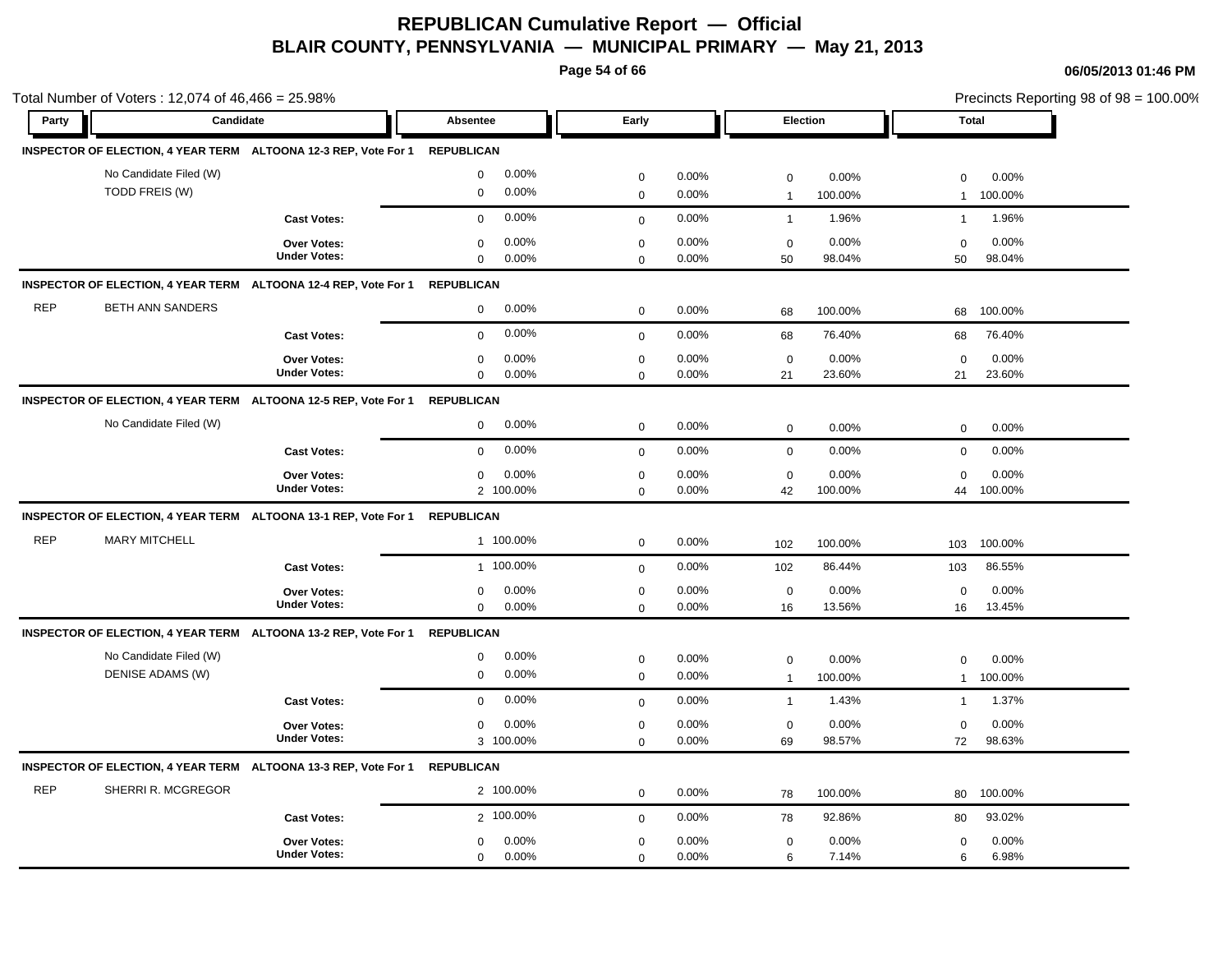**Page 55 of 66**

|            | Total Number of Voters: 12,074 of 46,466 = 25.98%         |                                                                            |                                                                      |                                           |                         |                                             | Precincts Reporting 98 of 98 = 100.00% |                                |                           |
|------------|-----------------------------------------------------------|----------------------------------------------------------------------------|----------------------------------------------------------------------|-------------------------------------------|-------------------------|---------------------------------------------|----------------------------------------|--------------------------------|---------------------------|
| Party      | Candidate                                                 |                                                                            | Absentee                                                             | Early                                     |                         | Election                                    |                                        | <b>Total</b>                   |                           |
|            |                                                           | INSPECTOR OF ELECTION, 4 YEAR TERM ALTOONA 13-4 REP, Vote For 1 REPUBLICAN |                                                                      |                                           |                         |                                             |                                        |                                |                           |
|            | No Candidate Filed (W)<br>DONNA COHEN (W)<br>JOHN DOE (W) |                                                                            | 0.00%<br>$\mathbf 0$<br>0.00%<br>$\mathbf 0$<br>0.00%<br>$\mathbf 0$ | $\mathbf 0$<br>$\mathbf 0$<br>$\mathbf 0$ | 0.00%<br>0.00%<br>0.00% | $\mathbf 0$<br>$\mathbf{1}$<br>$\mathbf{1}$ | 0.00%<br>50.00%<br>50.00%              | $\Omega$<br>-1<br>$\mathbf{1}$ | 0.00%<br>50.00%<br>50.00% |
|            |                                                           | <b>Cast Votes:</b>                                                         | 0.00%<br>$\mathbf 0$                                                 | $\mathbf 0$                               | 0.00%                   | $\overline{2}$                              | 3.08%                                  | 2                              | 3.03%                     |
|            |                                                           | <b>Over Votes:</b><br><b>Under Votes:</b>                                  | 0.00%<br>$\mathbf 0$<br>1 100.00%                                    | $\mathbf 0$<br>$\mathbf 0$                | 0.00%<br>0.00%          | $\mathbf 0$<br>63                           | 0.00%<br>96.92%                        | $\Omega$<br>64                 | 0.00%<br>96.97%           |
|            |                                                           | INSPECTOR OF ELECTION, 4 YEAR TERM ALTOONA 14-1 REP, Vote For 1 REPUBLICAN |                                                                      |                                           |                         |                                             |                                        |                                |                           |
|            | No Candidate Filed (W)                                    |                                                                            | $\mathbf 0$<br>0.00%                                                 | $\mathbf 0$                               | 0.00%                   | $\mathbf 0$                                 | 0.00%                                  | 0                              | 0.00%                     |
|            |                                                           | <b>Cast Votes:</b>                                                         | 0.00%<br>$\mathbf 0$                                                 | $\mathbf{0}$                              | 0.00%                   | $\mathbf 0$                                 | 0.00%                                  | $\mathbf 0$                    | 0.00%                     |
|            |                                                           | <b>Over Votes:</b><br><b>Under Votes:</b>                                  | 0.00%<br>$\mathsf 0$<br>2 100.00%                                    | $\mathbf 0$<br>$\mathbf 0$                | 0.00%<br>0.00%          | $\mathsf 0$<br>85                           | 0.00%<br>100.00%                       | $\mathbf 0$<br>87              | 0.00%<br>100.00%          |
|            |                                                           | INSPECTOR OF ELECTION, 4 YEAR TERM ALTOONA 14-2 REP, Vote For 1 REPUBLICAN |                                                                      |                                           |                         |                                             |                                        |                                |                           |
| <b>REP</b> | <b>SUSAN CAROTHERS</b>                                    |                                                                            | 4 100.00%                                                            | $\mathbf 0$                               | 0.00%                   | 191                                         | 100.00%                                | 195                            | 100.00%                   |
|            |                                                           | <b>Cast Votes:</b>                                                         | 4 100.00%                                                            | $\mathbf 0$                               | 0.00%                   | 191                                         | 95.02%                                 | 195                            | 95.12%                    |
|            |                                                           | <b>Over Votes:</b><br><b>Under Votes:</b>                                  | 0.00%<br>$\mathbf 0$<br>$\mathbf 0$<br>0.00%                         | $\mathbf 0$<br>$\mathbf 0$                | 0.00%<br>0.00%          | $\mathbf 0$<br>10                           | 0.00%<br>4.98%                         | $\mathbf 0$<br>10              | 0.00%<br>4.88%            |
|            |                                                           | INSPECTOR OF ELECTION, 4 YEAR TERM ALTOONA 14-3 REP, Vote For 1 REPUBLICAN |                                                                      |                                           |                         |                                             |                                        |                                |                           |
|            | No Candidate Filed (W)<br>JAMES DIXON (W)                 |                                                                            | 0.00%<br>$\mathbf 0$<br>0.00%<br>$\mathsf 0$                         | $\mathbf 0$<br>$\mathbf 0$                | 0.00%<br>0.00%          | $\mathsf 0$<br>$\mathbf{1}$                 | 0.00%<br>100.00%                       | $\mathbf 0$<br>$\mathbf{1}$    | 0.00%<br>100.00%          |
|            |                                                           | <b>Cast Votes:</b>                                                         | 0.00%<br>$\mathbf 0$                                                 | $\mathbf 0$                               | 0.00%                   | $\mathbf{1}$                                | 0.93%                                  | $\mathbf{1}$                   | 0.91%                     |
|            |                                                           | Over Votes:<br><b>Under Votes:</b>                                         | 0.00%<br>$\mathbf 0$<br>3 100.00%                                    | $\,0\,$<br>$\mathbf 0$                    | 0.00%<br>0.00%          | $\mathbf 0$<br>106                          | 0.00%<br>99.07%                        | $\mathbf 0$<br>109             | 0.00%<br>99.09%           |
|            |                                                           | INSPECTOR OF ELECTION, 4 YEAR TERM ALTOONA 14-4 REP, Vote For 1 REPUBLICAN |                                                                      |                                           |                         |                                             |                                        |                                |                           |
|            | No Candidate Filed (W)<br>PAUL GOOD (W)                   |                                                                            | 0.00%<br>$\mathbf 0$<br>0.00%<br>$\mathbf 0$                         | $\mathbf 0$<br>$\mathbf 0$                | 0.00%<br>0.00%          | $\mathbf 0$<br>$\overline{1}$               | 0.00%<br>100.00%                       | 0<br>$\mathbf{1}$              | 0.00%<br>100.00%          |
|            |                                                           | <b>Cast Votes:</b>                                                         | 0.00%<br>$\mathbf 0$                                                 | $\mathbf 0$                               | 0.00%                   | $\mathbf{1}$                                | 0.53%                                  | $\mathbf{1}$                   | 0.53%                     |
|            |                                                           | Over Votes:<br><b>Under Votes:</b>                                         | 0.00%<br>$\mathbf 0$<br>0.00%<br>$\mathbf 0$                         | $\mathbf 0$<br>$\mathbf 0$                | 0.00%<br>0.00%          | $\mathbf 0$<br>187                          | 0.00%<br>99.47%                        | $\mathbf 0$<br>187             | 0.00%<br>99.47%           |
|            |                                                           | INSPECTOR OF ELECTION, 4 YEAR TERM ALLEGHENY 1 REP, Vote For 1             | <b>REPUBLICAN</b>                                                    |                                           |                         |                                             |                                        |                                |                           |
| <b>REP</b> | CAROLE S. JOHNSON                                         |                                                                            | 8 100.00%                                                            | $\mathbf 0$                               | 0.00%                   | 244                                         | 100.00%                                | 252                            | 100.00%                   |
|            |                                                           | <b>Cast Votes:</b>                                                         | 80.00%<br>8                                                          | $\mathbf 0$                               | 0.00%                   | 244                                         | 93.13%                                 | 252                            | 92.65%                    |
|            |                                                           | <b>Over Votes:</b><br><b>Under Votes:</b>                                  | 0.00%<br>$\mathbf 0$<br>20.00%<br>$\overline{2}$                     | $\mathbf 0$<br>$\mathbf 0$                | 0.00%<br>0.00%          | $\mathbf 0$<br>18                           | 0.00%<br>6.87%                         | $\mathbf 0$<br>20              | 0.00%<br>7.35%            |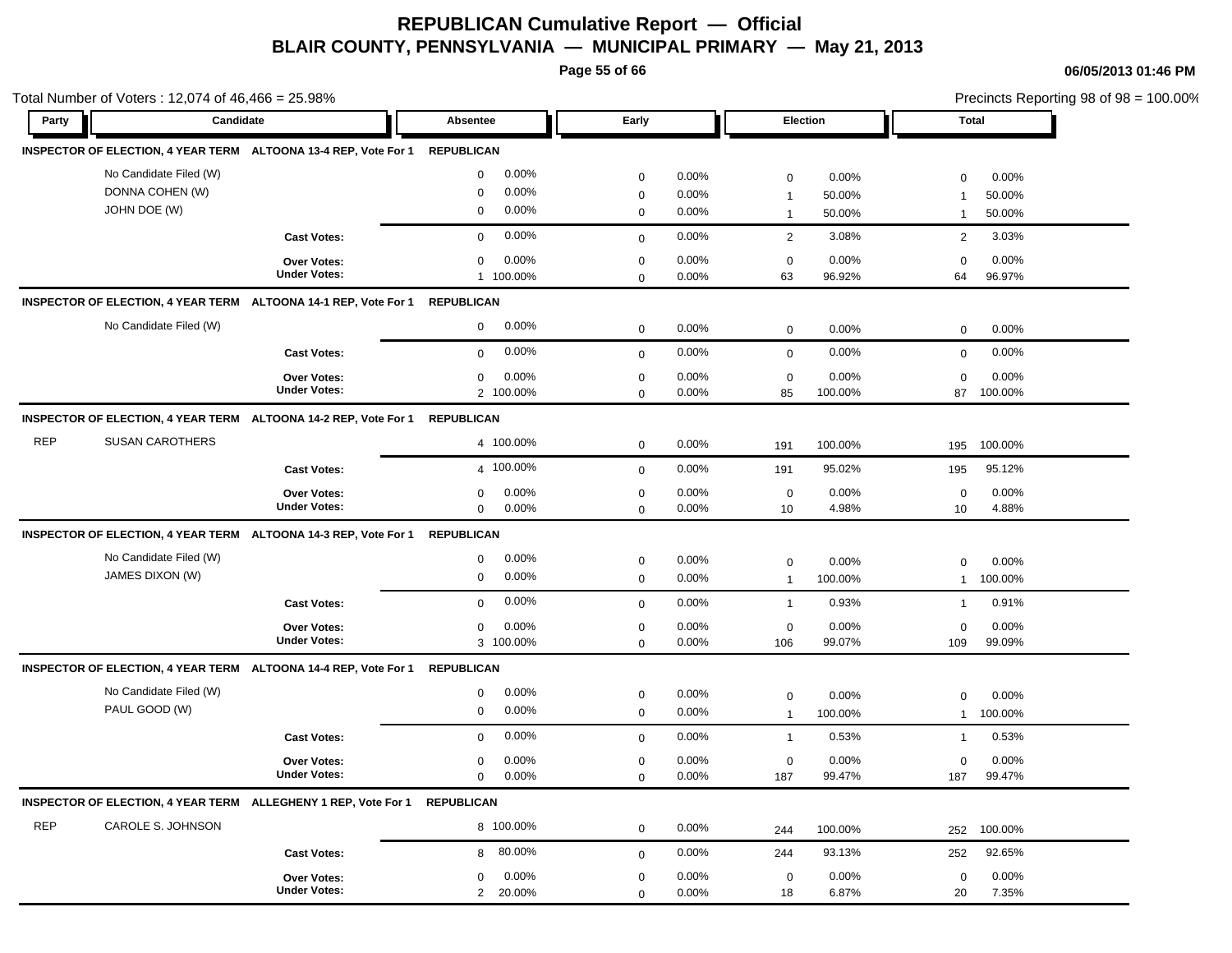**Page 56 of 66**

| Party      | Candidate               |                                                                | <b>Absentee</b>          | Early        |       |                | Election | Total          |         |  |
|------------|-------------------------|----------------------------------------------------------------|--------------------------|--------------|-------|----------------|----------|----------------|---------|--|
|            |                         |                                                                |                          |              |       |                |          |                |         |  |
|            |                         | INSPECTOR OF ELECTION, 4 YEAR TERM ALLEGHENY 2 REP, Vote For 1 | <b>REPUBLICAN</b>        |              |       |                |          |                |         |  |
| <b>REP</b> | <b>KENNETH P. SMITH</b> |                                                                | 3 100.00%                | $\mathbf 0$  | 0.00% | 231            | 100.00%  | 234            | 100.00% |  |
|            |                         | <b>Cast Votes:</b>                                             | 75.00%<br>3 <sup>7</sup> | $\mathbf 0$  | 0.00% | 231            | 89.88%   | 234            | 89.66%  |  |
|            |                         | <b>Over Votes:</b>                                             | 0.00%<br>$\mathbf 0$     | $\mathbf 0$  | 0.00% | $\mathbf 0$    | 0.00%    | $\mathbf 0$    | 0.00%   |  |
|            |                         | <b>Under Votes:</b>                                            | 25.00%<br>$\mathbf{1}$   | $\mathbf 0$  | 0.00% | 26             | 10.12%   | 27             | 10.34%  |  |
|            |                         | INSPECTOR OF ELECTION, 4 YEAR TERM ALLEGHENY 3 REP, Vote For 1 | <b>REPUBLICAN</b>        |              |       |                |          |                |         |  |
|            | No Candidate Filed (W)  |                                                                | 0.00%<br>$\mathbf 0$     | $\mathbf 0$  | 0.00% | $\mathbf 0$    | 0.00%    | 0              | 0.00%   |  |
|            | BECKY LEE HALL (W)      |                                                                | 0.00%<br>$\mathbf 0$     | $\mathbf 0$  | 0.00% | $\overline{4}$ | 100.00%  | 4              | 100.00% |  |
|            |                         | <b>Cast Votes:</b>                                             | 0.00%<br>$\mathbf 0$     | $\mathbf 0$  | 0.00% | $\overline{4}$ | 12.12%   | $\overline{4}$ | 8.16%   |  |
|            |                         | <b>Over Votes:</b>                                             | 0.00%<br>$\mathbf 0$     | $\mathbf 0$  | 0.00% | $\mathbf 0$    | 0.00%    | $\mathbf 0$    | 0.00%   |  |
|            |                         | <b>Under Votes:</b>                                            | 16 100.00%               | $\Omega$     | 0.00% | 29             | 87.88%   | 45             | 91.84%  |  |
|            |                         | INSPECTOR OF ELECTION, 4 YEAR TERM ALLEGHENY 4 REP, Vote For 1 | <b>REPUBLICAN</b>        |              |       |                |          |                |         |  |
|            | No Candidate Filed (W)  |                                                                | 0.00%<br>$\mathbf 0$     | $\mathbf 0$  | 0.00% | $\mathbf 0$    | 0.00%    | $\Omega$       | 0.00%   |  |
|            | GIARTH BUTCH (W)        |                                                                | 0.00%<br>$\mathbf 0$     | $\mathbf 0$  | 0.00% | $\overline{1}$ | 33.33%   | $\overline{1}$ | 33.33%  |  |
|            | LESLIE RUPP (W)         |                                                                | 0.00%<br>$\mathbf 0$     | $\mathbf 0$  | 0.00% | $\mathbf{1}$   | 33.33%   | $\overline{1}$ | 33.33%  |  |
|            | TOMMY FEDESCO (W)       |                                                                | 0.00%<br>$\mathbf 0$     | $\mathbf 0$  | 0.00% | $\overline{1}$ | 33.33%   | $\mathbf{1}$   | 33.33%  |  |
|            |                         | <b>Cast Votes:</b>                                             | 0.00%<br>$\mathbf 0$     | $\mathbf{0}$ | 0.00% | 3              | 2.65%    | 3              | 2.65%   |  |
|            |                         | <b>Over Votes:</b>                                             | 0.00%<br>$\mathbf 0$     | $\mathbf 0$  | 0.00% | $\mathbf 0$    | 0.00%    | $\mathbf 0$    | 0.00%   |  |
|            |                         | <b>Under Votes:</b>                                            | $\mathbf 0$<br>0.00%     | $\mathbf 0$  | 0.00% | 110            | 97.35%   | 110            | 97.35%  |  |
|            |                         | INSPECTOR OF ELECTION, 4 YEAR TERM ANTIS TWP 1 REP, Vote For 1 | <b>REPUBLICAN</b>        |              |       |                |          |                |         |  |
|            | No Candidate Filed (W)  |                                                                | 0.00%<br>$\mathbf 0$     | $\mathbf 0$  | 0.00% | $\mathbf 0$    | 0.00%    | $\Omega$       | 0.00%   |  |
|            | CHRIS FORSHEY (W)       |                                                                | 0.00%<br>$\mathbf 0$     | $\mathbf 0$  | 0.00% | $\mathbf{1}$   | 7.14%    | $\mathbf 1$    | 7.14%   |  |
|            | DOUG JENKINS (W)        |                                                                | 0.00%<br>$\Omega$        | $\mathbf 0$  | 0.00% | $\overline{1}$ | 7.14%    | $\overline{1}$ | 7.14%   |  |
|            | MARIE WALTER (W)        |                                                                | 0.00%<br>$\mathbf 0$     | $\mathbf 0$  | 0.00% | $\overline{7}$ | 50.00%   | $\overline{7}$ | 50.00%  |  |
|            | ROY AMRHEIN (W)         |                                                                | 0.00%<br>$\mathbf 0$     | $\mathbf 0$  | 0.00% | $\mathbf{1}$   | 7.14%    | 1              | 7.14%   |  |
|            | IVA WALTER (W)          |                                                                | 0.00%<br>$\Omega$        | $\mathbf 0$  | 0.00% | $\overline{2}$ | 14.29%   | 2              | 14.29%  |  |
|            | MARK DILLEN (W)         |                                                                | 0.00%<br>$\mathbf 0$     | $\mathbf 0$  | 0.00% | $\overline{1}$ | 7.14%    | $\overline{1}$ | 7.14%   |  |
|            | ROY AMRHEIM (W)         |                                                                | 0.00%<br>$\mathbf 0$     | $\mathbf 0$  | 0.00% | $\overline{1}$ | 7.14%    | $\overline{1}$ | 7.14%   |  |
|            |                         | <b>Cast Votes:</b>                                             | 0.00%<br>$\mathbf 0$     | $\mathbf 0$  | 0.00% | 14             | 5.00%    | 14             | 4.98%   |  |
|            |                         | <b>Over Votes:</b>                                             | 0.00%<br>$\mathbf 0$     | $\mathbf 0$  | 0.00% | $\mathbf 0$    | 0.00%    | 0              | 0.00%   |  |
|            |                         | <b>Under Votes:</b>                                            | 1 100.00%                | $\mathbf 0$  | 0.00% | 266            | 95.00%   | 267            | 95.02%  |  |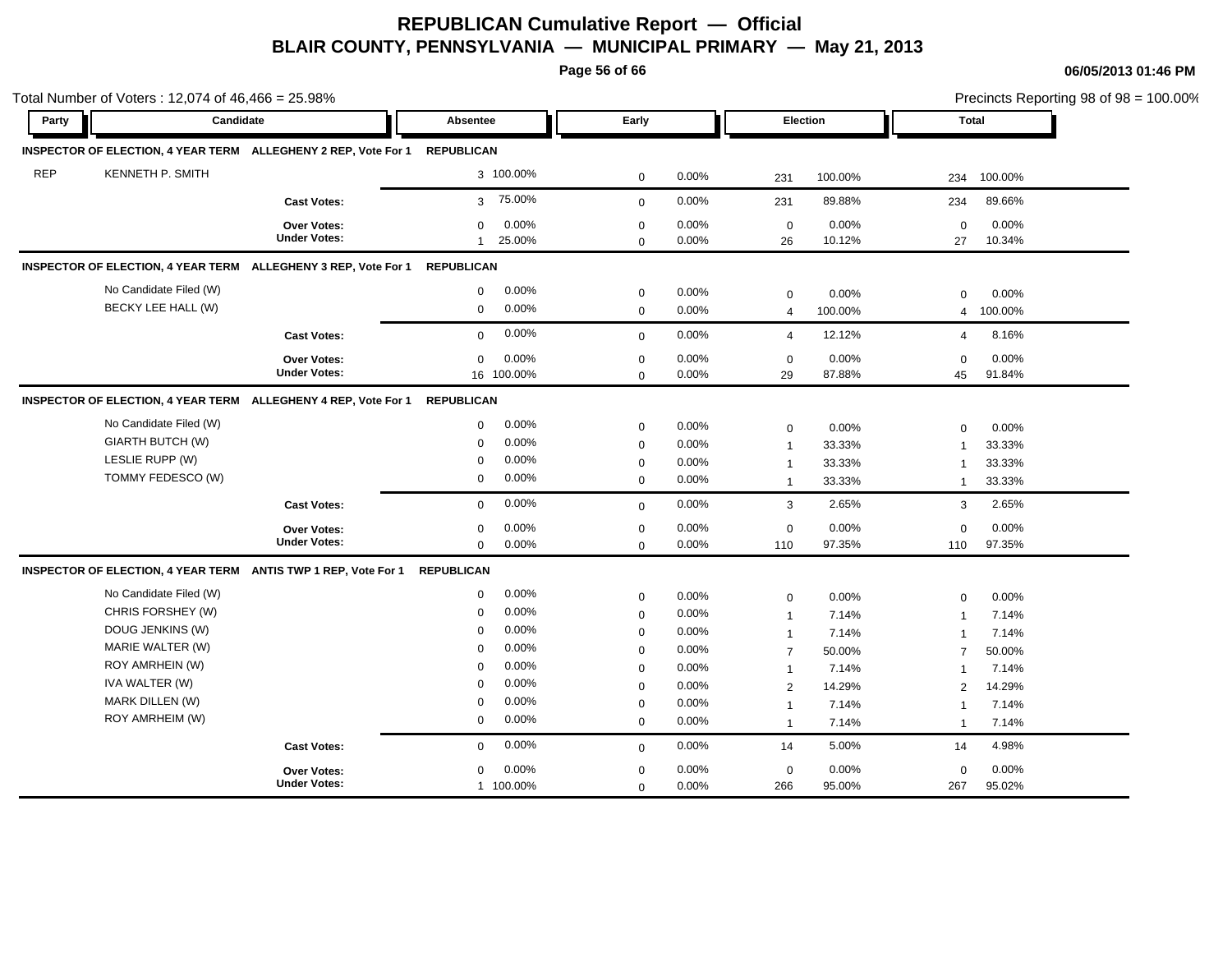**Page 57 of 66**

**06/05/2013 01:46 PM**

|            | Total Number of Voters: 12,074 of 46,466 = 25.98%                           |                     |                          |                  |       |                |          |                | Precincts Reporting 98 of 98 = 100.00% |  |
|------------|-----------------------------------------------------------------------------|---------------------|--------------------------|------------------|-------|----------------|----------|----------------|----------------------------------------|--|
| Party      | Candidate                                                                   |                     | Absentee                 | Early            |       |                | Election | <b>Total</b>   |                                        |  |
|            | INSPECTOR OF ELECTION, 4 YEAR TERM ANTIS TWP 2 REP, Vote For 1              |                     | <b>REPUBLICAN</b>        |                  |       |                |          |                |                                        |  |
|            | No Candidate Filed (W)                                                      |                     | 0.00%<br>$\mathbf 0$     | $\mathbf 0$      | 0.00% | $\pmb{0}$      | 0.00%    | $\Omega$       | 0.00%                                  |  |
|            | DIANE IRWIN (W)                                                             |                     | 0.00%<br>$\mathbf 0$     | $\boldsymbol{0}$ | 0.00% | $\mathbf 1$    | 50.00%   | $\overline{1}$ | 33.33%                                 |  |
|            | Pauline Osterhout (W)                                                       |                     | 1 100.00%                | $\mathbf 0$      | 0.00% | $\mathbf 0$    | 0.00%    | $\overline{1}$ | 33.33%                                 |  |
|            | SHAWN SHAULIS (W)                                                           |                     | 0.00%<br>0               | $\mathbf 0$      | 0.00% | $\mathbf{1}$   | 50.00%   | $\mathbf{1}$   | 33.33%                                 |  |
|            |                                                                             | <b>Cast Votes:</b>  | 33.33%<br>$\mathbf{1}$   | $\mathbf 0$      | 0.00% | $\overline{2}$ | 1.20%    | 3              | 1.76%                                  |  |
|            |                                                                             | <b>Over Votes:</b>  | 0.00%<br>0               | $\mathbf 0$      | 0.00% | $\mathbf 0$    | 0.00%    | $\mathbf 0$    | 0.00%                                  |  |
|            |                                                                             | <b>Under Votes:</b> | 66.67%<br>$\overline{2}$ | $\Omega$         | 0.00% | 165            | 98.80%   | 167            | 98.24%                                 |  |
|            | INSPECTOR OF ELECTION, 4 YEAR TERM ANTIS TWP 3 REP, Vote For 1              |                     | <b>REPUBLICAN</b>        |                  |       |                |          |                |                                        |  |
|            | No Candidate Filed (W)                                                      |                     | 0.00%<br>0               | $\mathbf 0$      | 0.00% | $\mathbf 0$    | 0.00%    | $\mathbf 0$    | 0.00%                                  |  |
|            | TED BEAM (W)                                                                |                     | 0.00%<br>$\mathbf 0$     | $\mathbf 0$      | 0.00% | $\overline{1}$ | 50.00%   | $\mathbf{1}$   | 50.00%                                 |  |
|            | TERRY TOMASETTI (W)                                                         |                     | 0.00%<br>$\mathbf 0$     | $\mathbf 0$      | 0.00% | $\mathbf{1}$   | 50.00%   | $\mathbf{1}$   | 50.00%                                 |  |
|            |                                                                             | <b>Cast Votes:</b>  | 0.00%<br>$\mathbf 0$     | $\mathbf 0$      | 0.00% | $\overline{2}$ | 0.96%    | 2              | 0.95%                                  |  |
|            |                                                                             | Over Votes:         | 0.00%<br>0               | 0                | 0.00% | 0              | 0.00%    | 0              | 0.00%                                  |  |
|            |                                                                             | <b>Under Votes:</b> | 3 100.00%                | $\mathbf 0$      | 0.00% | 206            | 99.04%   | 209            | 99.05%                                 |  |
|            | INSPECTOR OF ELECTION, 4 YEAR TERM BELLWOOD BORO REP, Vote For 1            |                     | <b>REPUBLICAN</b>        |                  |       |                |          |                |                                        |  |
|            | No Candidate Filed (W)                                                      |                     | 0.00%<br>0               | $\mathbf 0$      | 0.00% | $\mathbf 0$    | 0.00%    | $\mathbf 0$    | 0.00%                                  |  |
|            | EARNEST KELLEY JR (W)                                                       |                     | 0.00%<br>0               | $\mathbf 0$      | 0.00% | $\mathbf{1}$   | 100.00%  | $\mathbf{1}$   | 100.00%                                |  |
|            |                                                                             | <b>Cast Votes:</b>  | 0.00%<br>$\mathbf 0$     | $\mathbf 0$      | 0.00% | $\mathbf{1}$   | 0.81%    | $\mathbf{1}$   | 0.81%                                  |  |
|            |                                                                             | <b>Over Votes:</b>  | 0.00%<br>0               | $\mathbf 0$      | 0.00% | $\mathbf 0$    | 0.00%    | $\mathbf 0$    | 0.00%                                  |  |
|            |                                                                             | <b>Under Votes:</b> | 1 100.00%                | $\Omega$         | 0.00% | 122            | 99.19%   | 123            | 99.19%                                 |  |
|            | INSPECTOR OF ELECTION, 4 YEAR TERM BLAIR-CATFISH REP, Vote For 1            |                     | <b>REPUBLICAN</b>        |                  |       |                |          |                |                                        |  |
| <b>REP</b> | KARLA S. JACKSON                                                            |                     | 4 100.00%                | $\mathbf 0$      | 0.00% | 162            | 100.00%  | 166            | 100.00%                                |  |
|            |                                                                             | <b>Cast Votes:</b>  | 4 100.00%                | $\mathbf 0$      | 0.00% | 162            | 88.52%   | 166            | 88.77%                                 |  |
|            |                                                                             | Over Votes:         | 0.00%<br>0               | 0                | 0.00% | $\mathbf 0$    | 0.00%    | $\mathbf 0$    | 0.00%                                  |  |
|            |                                                                             | <b>Under Votes:</b> | 0.00%<br>$\mathbf 0$     | $\mathbf 0$      | 0.00% | 21             | 11.48%   | 21             | 11.23%                                 |  |
|            | INSPECTOR OF ELECTION, 4 YEAR TERM BLAIR-EAST HOLLIDAYSBURG REP, Vote For 1 |                     | <b>REPUBLICAN</b>        |                  |       |                |          |                |                                        |  |
| <b>REP</b> | <b>WILLIAM J. PADAMONSKY</b>                                                |                     | 12 100.00%               | $\mathbf 0$      | 0.00% | 338            | 99.71%   | 350            | 99.72%                                 |  |
|            | TROY KEEFER (W)                                                             |                     | 0.00%<br>0               | $\mathbf 0$      | 0.00% | $\overline{1}$ | 0.29%    | $\mathbf{1}$   | 0.28%                                  |  |
|            |                                                                             | <b>Cast Votes:</b>  | 80.00%<br>12             | $\mathbf 0$      | 0.00% | 339            | 80.91%   | 351            | 80.88%                                 |  |
|            |                                                                             | <b>Over Votes:</b>  | 0.00%<br>$\Omega$        | $\mathbf 0$      | 0.00% | $\mathbf 0$    | 0.00%    | $\mathbf 0$    | 0.00%                                  |  |
|            |                                                                             | <b>Under Votes:</b> | 20.00%<br>3              | $\mathbf 0$      | 0.00% | 80             | 19.09%   | 83             | 19.12%                                 |  |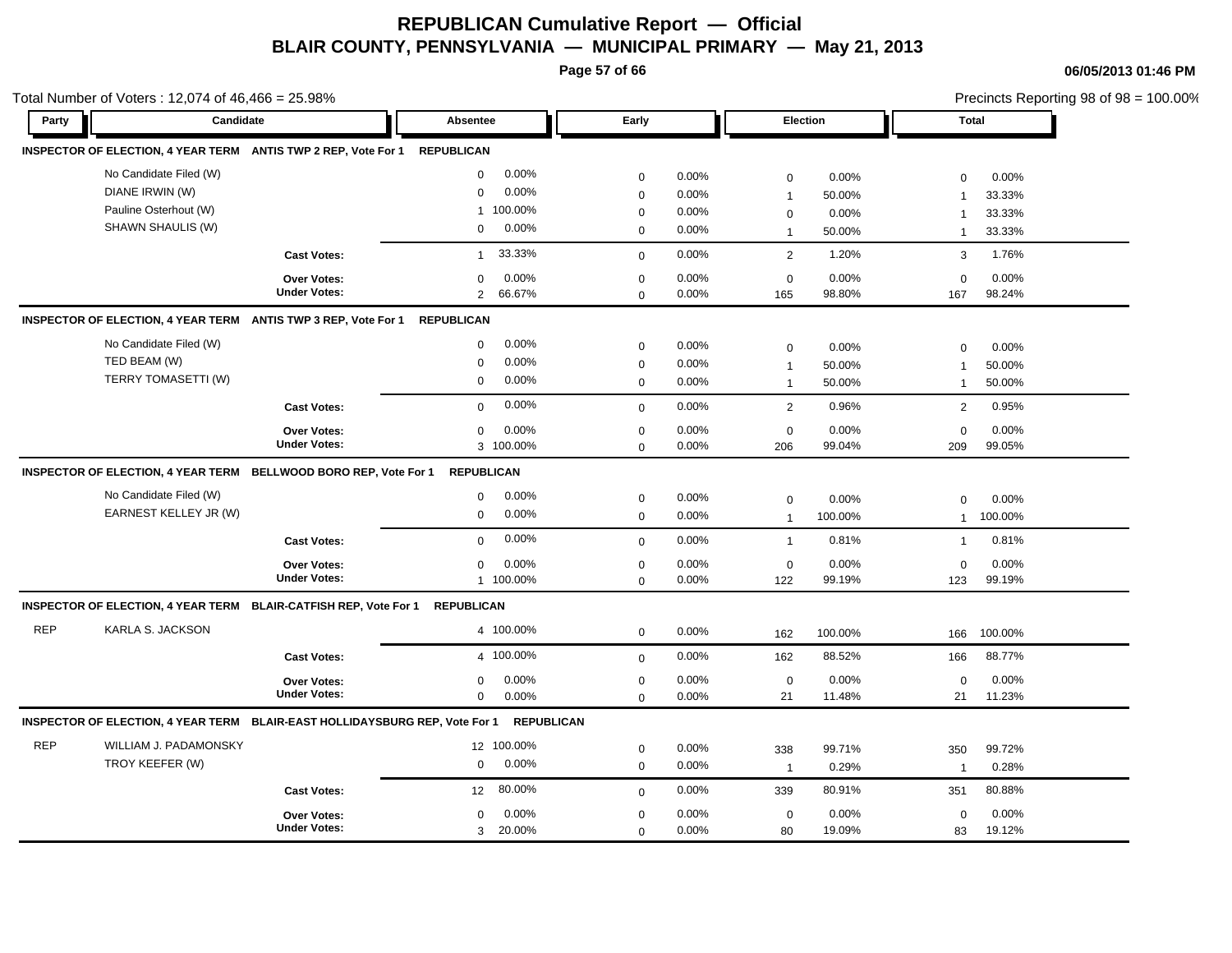**Page 58 of 66**

| Party      | Candidate                |                                                                  | Absentee                   |                | Early                      |                |                                  | Election        |                   | Total           |  |
|------------|--------------------------|------------------------------------------------------------------|----------------------------|----------------|----------------------------|----------------|----------------------------------|-----------------|-------------------|-----------------|--|
|            |                          |                                                                  |                            |                |                            |                |                                  |                 |                   |                 |  |
|            |                          | INSPECTOR OF ELECTION, 4 YEAR TERM CATHARINE TWP REP, Vote For 1 | <b>REPUBLICAN</b>          |                |                            |                |                                  |                 |                   |                 |  |
| <b>REP</b> | PHYLLIS F. STULTZ        |                                                                  | $\mathbf 0$                | 0.00%          | $\mathbf 0$                | 0.00%          | 118                              | 100.00%         | 118               | 100.00%         |  |
|            |                          | <b>Cast Votes:</b>                                               | $\mathbf 0$                | 0.00%          | $\mathbf 0$                | 0.00%          | 118                              | 87.41%          | 118               | 87.41%          |  |
|            |                          | <b>Over Votes:</b><br><b>Under Votes:</b>                        | $\mathbf 0$<br>$\mathbf 0$ | 0.00%<br>0.00% | $\mathbf 0$<br>$\mathbf 0$ | 0.00%<br>0.00% | $\mathbf 0$<br>17                | 0.00%<br>12.59% | $\mathbf 0$<br>17 | 0.00%<br>12.59% |  |
|            |                          | INSPECTOR OF ELECTION, 4 YEAR TERM DUNCANSVILLE REP, Vote For 1  | <b>REPUBLICAN</b>          |                |                            |                |                                  |                 |                   |                 |  |
| <b>REP</b> | LISA A. CREAMER          |                                                                  | $\mathbf 0$                | 0.00%          | $\mathbf 0$                | 0.00%          | 109                              | 100.00%         | 109               | 100.00%         |  |
|            |                          | <b>Cast Votes:</b>                                               | $\mathbf 0$                | 0.00%          | $\mathbf{0}$               | 0.00%          | 109                              | 83.21%          | 109               | 83.21%          |  |
|            |                          | Over Votes:<br><b>Under Votes:</b>                               | 0<br>$\mathbf 0$           | 0.00%<br>0.00% | $\mathbf 0$<br>$\Omega$    | 0.00%<br>0.00% | $\mathbf 0$<br>22                | 0.00%<br>16.79% | 0<br>22           | 0.00%<br>16.79% |  |
|            |                          | INSPECTOR OF ELECTION, 4 YEAR TERM FRANKSTOWN 1 REP, Vote For 1  | <b>REPUBLICAN</b>          |                |                            |                |                                  |                 |                   |                 |  |
| <b>REP</b> | <b>GARY PATTERSON</b>    |                                                                  | $\mathbf 0$                | 0.00%          | $\mathbf 0$                | 0.00%          | 88                               | 100.00%         | 88                | 100.00%         |  |
|            |                          | <b>Cast Votes:</b>                                               | $\mathbf 0$                | 0.00%          | $\mathbf 0$                | 0.00%          | 88                               | 91.67%          | 88                | 91.67%          |  |
|            |                          | <b>Over Votes:</b><br><b>Under Votes:</b>                        | $\mathbf 0$<br>$\mathbf 0$ | 0.00%<br>0.00% | $\mathbf 0$<br>$\mathbf 0$ | 0.00%<br>0.00% | $\mathbf 0$<br>8                 | 0.00%<br>8.33%  | $\Omega$<br>8     | 0.00%<br>8.33%  |  |
|            |                          | INSPECTOR OF ELECTION, 4 YEAR TERM FRANKSTOWN 2 REP, Vote For 1  | <b>REPUBLICAN</b>          |                |                            |                |                                  |                 |                   |                 |  |
|            | No Candidate Filed (W)   |                                                                  | $\mathbf 0$                | 0.00%          |                            |                |                                  |                 |                   |                 |  |
|            | BEV CURFMAN (W)          |                                                                  | $\mathbf 0$                | 0.00%          | $\mathbf 0$                | 0.00%          | $\mathsf{O}\xspace$              | 0.00%           | $\mathbf 0$       | 0.00%           |  |
|            | BEVERLY CURFMAN (W)      |                                                                  | $\mathbf 0$                | 0.00%          | $\mathbf 0$<br>$\mathbf 0$ | 0.00%<br>0.00% | 6                                | 37.50%          | 6                 | 37.50%          |  |
|            | FRED BEAM (W)            |                                                                  | $\mathbf 0$                | 0.00%          | $\mathbf 0$                | 0.00%          | 5                                | 31.25%          | 5                 | 31.25%          |  |
|            | JOHN L CERRO (W)         |                                                                  | $\Omega$                   | 0.00%          | $\mathbf 0$                | 0.00%          | $\mathbf{1}$                     | 6.25%<br>6.25%  | $\overline{1}$    | 6.25%<br>6.25%  |  |
|            | <b>ROBERT FENTON (W)</b> |                                                                  | $\mathbf 0$                | 0.00%          | $\mathbf 0$                | 0.00%          | $\overline{1}$                   | 12.50%          | -1                | 12.50%          |  |
|            | WENDY TRAXLER (W)        |                                                                  | $\mathbf 0$                | 0.00%          | $\mathbf{0}$               | 0.00%          | $\overline{2}$<br>$\overline{1}$ | 6.25%           | 2<br>$\mathbf{1}$ | 6.25%           |  |
|            |                          | <b>Cast Votes:</b>                                               | $\mathbf 0$                | 0.00%          | $\mathbf 0$                | 0.00%          | 16                               | 3.09%           | 16                | 3.06%           |  |
|            |                          | <b>Over Votes:</b>                                               | $\mathbf 0$                | 0.00%          | $\mathbf 0$                | 0.00%          | $\mathbf 0$                      | 0.00%           | $\mathbf 0$       | 0.00%           |  |
|            |                          | <b>Under Votes:</b>                                              |                            | 6 100.00%      | $\mathbf 0$                | 0.00%          | 501                              | 96.91%          | 507               | 96.94%          |  |
|            |                          | INSPECTOR OF ELECTION, 4 YEAR TERM FRANKSTOWN 3 REP, Vote For 1  | <b>REPUBLICAN</b>          |                |                            |                |                                  |                 |                   |                 |  |
| <b>REP</b> | SANDRA J. MANGIACARNE    |                                                                  |                            | 9 100.00%      | $\mathbf 0$                | 0.00%          | 515                              | 100.00%         | 524               | 100.00%         |  |
|            |                          | <b>Cast Votes:</b>                                               | 9                          | 75.00%         | $\mathbf 0$                | 0.00%          | 515                              | 88.64%          | 524               | 88.36%          |  |
|            |                          | <b>Over Votes:</b>                                               | $\mathbf 0$                | 0.00%          | $\mathbf 0$                | 0.00%          | $\mathbf 0$                      | 0.00%           | $\mathbf 0$       | 0.00%           |  |
|            |                          | <b>Under Votes:</b>                                              |                            | 3 25.00%       | $\mathbf 0$                | 0.00%          | 66                               | 11.36%          | 69                | 11.64%          |  |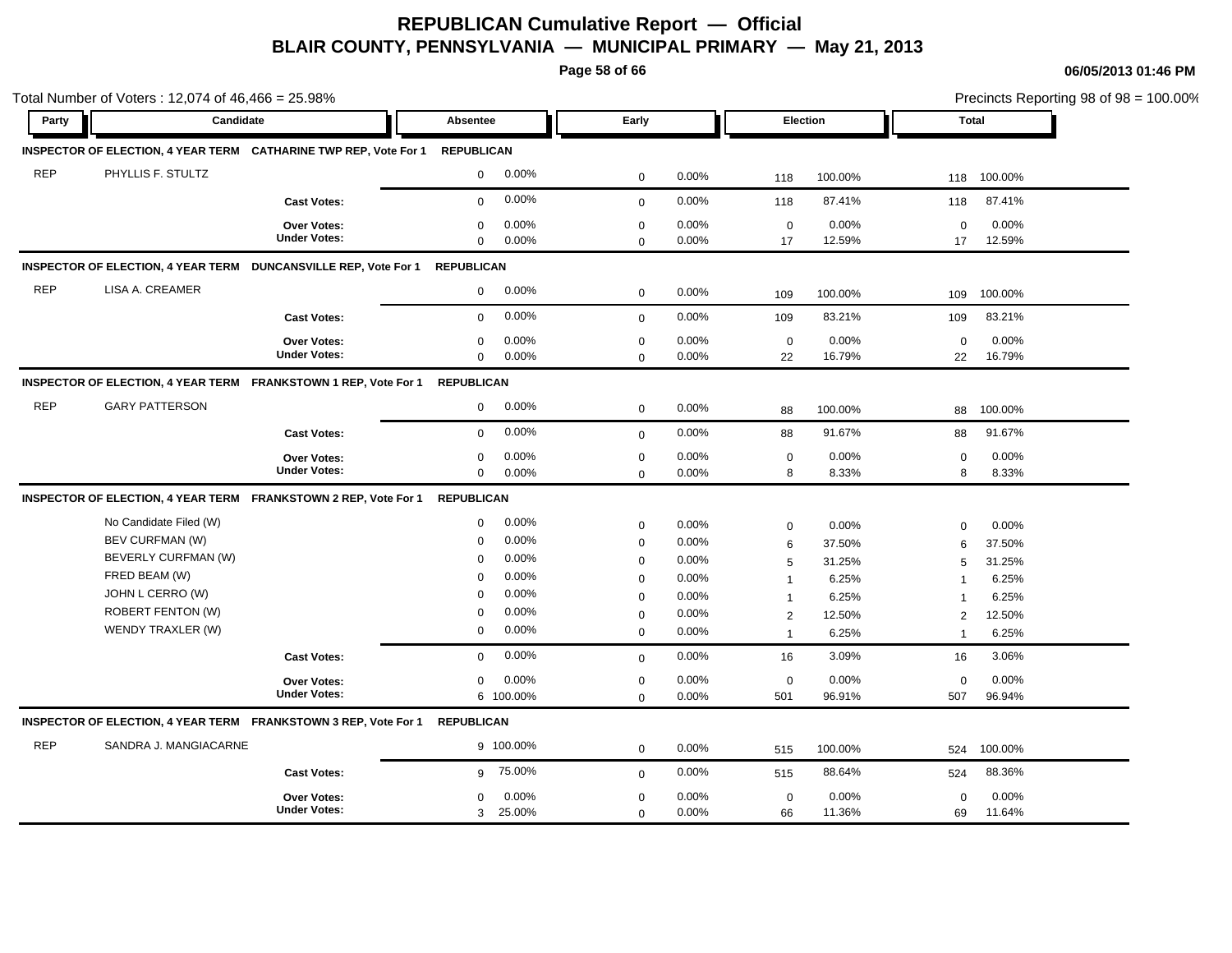**Page 59 of 66**

|            | Total Number of Voters: 12,074 of 46,466 = 25.98% |                                                                     |                   |                    |                            |                |                   |                 |                   |                 | Precincts Reporting 98 of 98 = 100.00% |
|------------|---------------------------------------------------|---------------------------------------------------------------------|-------------------|--------------------|----------------------------|----------------|-------------------|-----------------|-------------------|-----------------|----------------------------------------|
| Party      | Candidate                                         |                                                                     | Absentee          |                    | Early                      |                | Election          |                 | <b>Total</b>      |                 |                                        |
|            |                                                   | INSPECTOR OF ELECTION, 4 YEAR TERM FREEDOM TWP 1 REP, Vote For 1    | <b>REPUBLICAN</b> |                    |                            |                |                   |                 |                   |                 |                                        |
|            | No Candidate Filed (W)                            |                                                                     | $\mathbf 0$       | 0.00%              | $\mathbf 0$                | 0.00%          | $\mathbf 0$       | 0.00%           | $\mathbf 0$       | 0.00%           |                                        |
|            | VIRGINIA BOWMAN (W)                               |                                                                     | $\mathbf 0$       | 0.00%              | $\mathbf 0$                | 0.00%          | 3                 | 75.00%          | 3                 | 75.00%          |                                        |
|            | SANDRA HODGE (W)                                  |                                                                     | $\mathbf 0$       | 0.00%              | $\mathbf 0$                | 0.00%          | $\overline{1}$    | 25.00%          | $\overline{1}$    | 25.00%          |                                        |
|            |                                                   | <b>Cast Votes:</b>                                                  | $\mathbf 0$       | 0.00%              | $\mathbf 0$                | 0.00%          | $\overline{4}$    | 4.49%           | $\overline{4}$    | 4.40%           |                                        |
|            |                                                   | <b>Over Votes:</b><br><b>Under Votes:</b>                           | $\mathbf 0$       | 0.00%<br>2 100.00% | $\mathbf 0$<br>$\mathbf 0$ | 0.00%<br>0.00% | $\mathbf 0$<br>85 | 0.00%<br>95.51% | $\mathbf 0$<br>87 | 0.00%<br>95.60% |                                        |
|            |                                                   | INSPECTOR OF ELECTION, 4 YEAR TERM FREEDOM TWP 2 REP, Vote For 1    | <b>REPUBLICAN</b> |                    |                            |                |                   |                 |                   |                 |                                        |
| <b>REP</b> | NANCY J. WALLS                                    |                                                                     | $\mathbf 0$       | 0.00%              | $\mathbf 0$                | 0.00%          | 153               | 100.00%         | 153               | 100.00%         |                                        |
|            |                                                   | <b>Cast Votes:</b>                                                  | $\mathbf 0$       | 0.00%              | $\mathbf{0}$               | 0.00%          | 153               | 93.29%          | 153               | 93.29%          |                                        |
|            |                                                   | Over Votes:                                                         | $\mathbf 0$       | 0.00%              | $\mathbf 0$                | 0.00%          | $\mathbf 0$       | 0.00%           | $\mathbf 0$       | 0.00%           |                                        |
|            |                                                   | <b>Under Votes:</b>                                                 | $\mathbf 0$       | 0.00%              | $\mathbf 0$                | 0.00%          | 11                | 6.71%           | 11                | 6.71%           |                                        |
|            |                                                   | INSPECTOR OF ELECTION, 4 YEAR TERM GREENFIELD TWP 1 REP, Vote For 1 |                   | <b>REPUBLICAN</b>  |                            |                |                   |                 |                   |                 |                                        |
| <b>REP</b> | ANITA L. EMEIGH                                   |                                                                     |                   | 3 100.00%          | $\mathbf 0$                | 0.00%          | 129               | 99.23%          | 132               | 99.25%          |                                        |
|            | TERRY TOMASSETI (W)                               |                                                                     | $\mathbf 0$       | 0.00%              | $\mathbf 0$                | 0.00%          | $\overline{1}$    | 0.77%           | $\overline{1}$    | 0.75%           |                                        |
|            |                                                   | <b>Cast Votes:</b>                                                  |                   | 3 100.00%          | $\mathbf 0$                | 0.00%          | 130               | 92.86%          | 133               | 93.01%          |                                        |
|            |                                                   | <b>Over Votes:</b>                                                  | 0                 | 0.00%              | $\mathbf 0$                | 0.00%          | $\mathbf 0$       | 0.00%           | 0                 | 0.00%           |                                        |
|            |                                                   | <b>Under Votes:</b>                                                 | $\mathbf 0$       | 0.00%              | $\Omega$                   | 0.00%          | 10 <sup>1</sup>   | 7.14%           | 10                | 6.99%           |                                        |
|            |                                                   | INSPECTOR OF ELECTION, 4 YEAR TERM GREENFIELD TWP 2 REP, Vote For 1 |                   | <b>REPUBLICAN</b>  |                            |                |                   |                 |                   |                 |                                        |
|            | No Candidate Filed (W)                            |                                                                     | $\mathbf 0$       | 0.00%              | $\mathbf 0$                | 0.00%          | $\mathbf 0$       | 0.00%           | $\mathbf 0$       | 0.00%           |                                        |
|            |                                                   | <b>Cast Votes:</b>                                                  | $\mathbf 0$       | 0.00%              | $\mathbf 0$                | 0.00%          | $\mathbf 0$       | 0.00%           | $\mathbf 0$       | 0.00%           |                                        |
|            |                                                   | <b>Over Votes:</b>                                                  | $\mathbf 0$       | 0.00%              | $\mathbf 0$                | 0.00%          | $\mathbf 0$       | 0.00%           | $\mathbf 0$       | 0.00%           |                                        |
|            |                                                   | <b>Under Votes:</b>                                                 | $\mathbf 0$       | 0.00%              | $\mathbf 0$                | 0.00%          | 20                | 100.00%         | 20                | 100.00%         |                                        |
|            |                                                   | INSPECTOR OF ELECTION, 4 YEAR TERM GREENFIELD TWP 3 REP, Vote For 1 |                   | <b>REPUBLICAN</b>  |                            |                |                   |                 |                   |                 |                                        |
| <b>REP</b> | JEAN L. GORDON                                    |                                                                     |                   | 1 100.00%          | $\mathbf 0$                | 0.00%          | 133               | 100.00%         | 134               | 100.00%         |                                        |
|            |                                                   | <b>Cast Votes:</b>                                                  |                   | 1 100.00%          | $\mathbf 0$                | 0.00%          | 133               | 88.67%          | 134               | 88.74%          |                                        |
|            |                                                   | Over Votes:                                                         | $\mathbf 0$       | 0.00%              | $\mathbf 0$                | 0.00%          | $\mathbf 0$       | 0.00%           | $\mathbf 0$       | 0.00%           |                                        |
|            |                                                   | <b>Under Votes:</b>                                                 | $\mathbf 0$       | 0.00%              | $\mathbf 0$                | 0.00%          | 17                | 11.33%          | 17                | 11.26%          |                                        |
|            |                                                   | INSPECTOR OF ELECTION, 4 YEAR TERM HOLLIDAYSBURG 1 REP, Vote For 1  | <b>REPUBLICAN</b> |                    |                            |                |                   |                 |                   |                 |                                        |
|            | No Candidate Filed (W)                            |                                                                     | $\mathbf 0$       | 0.00%              | $\mathbf 0$                | 0.00%          | $\mathbf 0$       | 0.00%           | 0                 | 0.00%           |                                        |
|            |                                                   | <b>Cast Votes:</b>                                                  | $\mathbf 0$       | 0.00%              | $\mathbf 0$                | 0.00%          | $\mathbf 0$       | 0.00%           | $\mathbf 0$       | 0.00%           |                                        |
|            |                                                   | Over Votes:                                                         | $\mathbf 0$       | 0.00%              | $\mathbf 0$                | 0.00%          | $\mathbf 0$       | 0.00%           | $\mathbf 0$       | 0.00%           |                                        |
|            |                                                   | <b>Under Votes:</b>                                                 |                   | 6 100.00%          | $\mathbf 0$                | 0.00%          | 76                | 100.00%         | 82                | 100.00%         |                                        |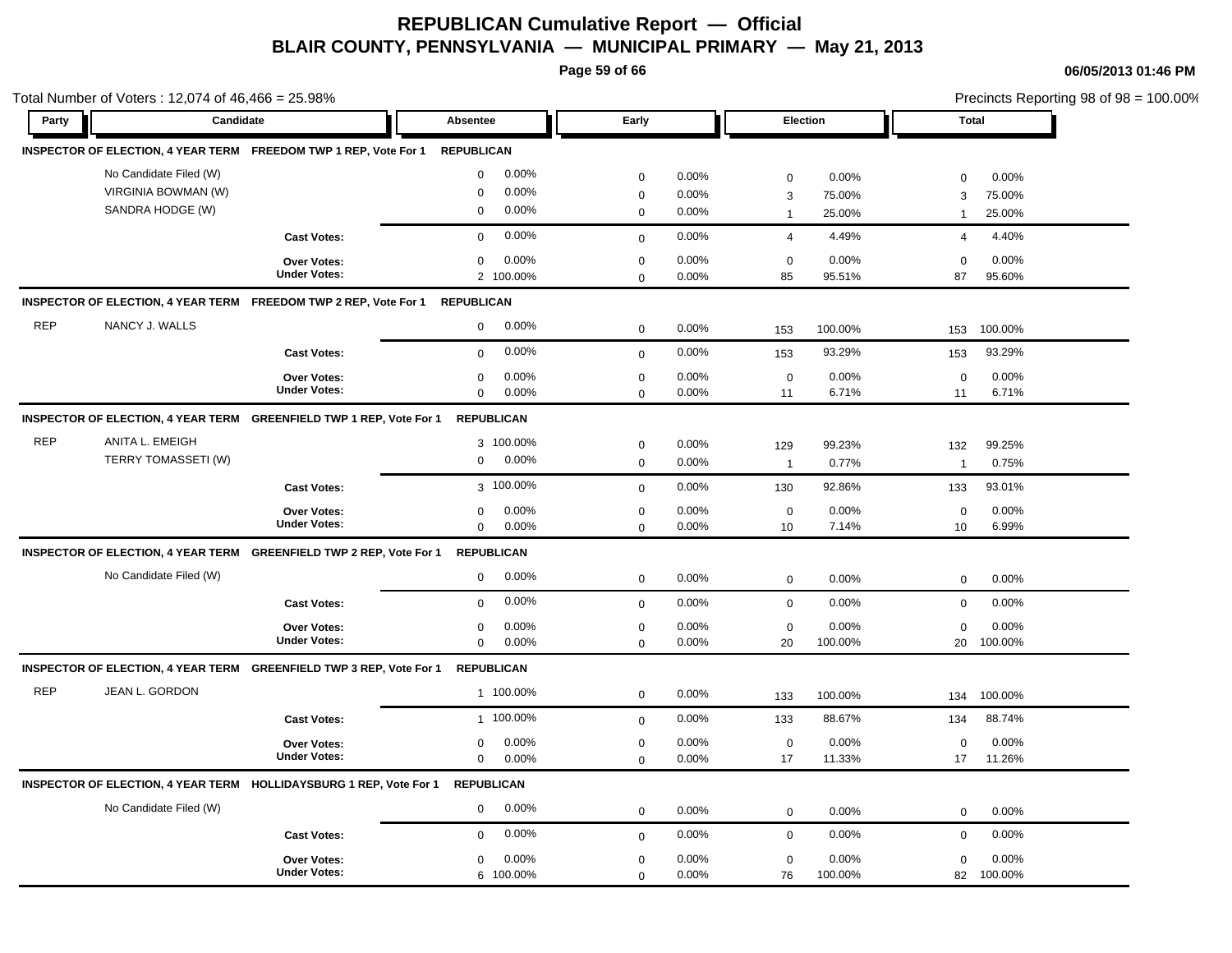**Page 60 of 66**

|            | Total Number of Voters: 12,074 of 46,466 = 25.98%                  |                     |                   |                   |              |          |                |         |                |         | Precincts Reporting 98 of 98 = 100.00% |
|------------|--------------------------------------------------------------------|---------------------|-------------------|-------------------|--------------|----------|----------------|---------|----------------|---------|----------------------------------------|
| Party      | Candidate                                                          |                     | Absentee          |                   | Early        |          | Election       |         | <b>Total</b>   |         |                                        |
|            | INSPECTOR OF ELECTION, 4 YEAR TERM HOLLIDAYSBURG 2 REP, Vote For 1 |                     |                   | <b>REPUBLICAN</b> |              |          |                |         |                |         |                                        |
|            | No Candidate Filed (W)                                             |                     | $\mathbf 0$       | 0.00%             | $\mathbf 0$  | 0.00%    | $\mathbf 0$    | 0.00%   | 0              | 0.00%   |                                        |
|            | SUZANNE MCCANDLES (W)                                              |                     | $\boldsymbol{0}$  | 0.00%             | $\mathbf 0$  | 0.00%    | $\overline{1}$ | 100.00% | $\mathbf{1}$   | 100.00% |                                        |
|            |                                                                    | <b>Cast Votes:</b>  | $\Omega$          | 0.00%             | $\mathbf 0$  | 0.00%    | $\overline{1}$ | 0.63%   | $\mathbf{1}$   | 0.62%   |                                        |
|            |                                                                    | Over Votes:         | $\mathbf 0$       | 0.00%             | $\mathbf 0$  | 0.00%    | $\mathbf 0$    | 0.00%   | $\mathbf 0$    | 0.00%   |                                        |
|            |                                                                    | <b>Under Votes:</b> |                   | 2 100.00%         | $\Omega$     | 0.00%    | 159            | 99.38%  | 161            | 99.38%  |                                        |
|            | INSPECTOR OF ELECTION, 4 YEAR TERM HOLLIDAYSBURG 3 REP, Vote For 1 |                     | <b>REPUBLICAN</b> |                   |              |          |                |         |                |         |                                        |
|            | No Candidate Filed (W)                                             |                     | $\mathbf 0$       | 0.00%             | $\mathbf 0$  | 0.00%    | $\mathbf 0$    | 0.00%   | $\Omega$       | 0.00%   |                                        |
|            | CARSON DONNA (W)                                                   |                     | $\mathbf 0$       | 0.00%             | $\pmb{0}$    | 0.00%    | $\overline{1}$ | 100.00% | $\mathbf{1}$   | 100.00% |                                        |
|            |                                                                    | <b>Cast Votes:</b>  | $\mathbf 0$       | 0.00%             | $\mathbf 0$  | 0.00%    | $\mathbf{1}$   | 2.33%   | $\mathbf{1}$   | 2.22%   |                                        |
|            |                                                                    | Over Votes:         | $\mathbf 0$       | 0.00%             | $\mathbf 0$  | 0.00%    | $\mathbf 0$    | 0.00%   | $\mathbf 0$    | 0.00%   |                                        |
|            |                                                                    | <b>Under Votes:</b> |                   | 2 100.00%         | $\mathbf 0$  | 0.00%    | 42             | 97.67%  | 44             | 97.78%  |                                        |
|            | INSPECTOR OF ELECTION, 4 YEAR TERM HOLLIDAYSBURG 4 REP, Vote For 1 |                     | <b>REPUBLICAN</b> |                   |              |          |                |         |                |         |                                        |
| <b>REP</b> | <b>MARGARET JEFFREYS</b>                                           |                     | $\overline{4}$    | 66.67%            | $\mathbf 0$  | $0.00\%$ | 64             | 48.12%  | 68             | 48.92%  |                                        |
| <b>REP</b> | <b>MARY ANN EICHER</b>                                             |                     | $\overline{2}$    | 33.33%            | $\mathbf 0$  | 0.00%    | 69             | 51.88%  | 71             | 51.08%  |                                        |
|            |                                                                    | <b>Cast Votes:</b>  |                   | 6 100.00%         | $\mathbf 0$  | 0.00%    | 133            | 89.86%  | 139            | 90.26%  |                                        |
|            |                                                                    | Over Votes:         | $\mathbf 0$       | 0.00%             | $\mathbf 0$  | 0.00%    | $\mathbf 0$    | 0.00%   | $\mathbf 0$    | 0.00%   |                                        |
|            |                                                                    | <b>Under Votes:</b> | $\mathbf 0$       | 0.00%             | $\mathbf 0$  | 0.00%    | 15             | 10.14%  | 15             | 9.74%   |                                        |
|            | INSPECTOR OF ELECTION, 4 YEAR TERM HOLLIDAYSBURG 5 REP, Vote For 1 |                     |                   | <b>REPUBLICAN</b> |              |          |                |         |                |         |                                        |
|            | No Candidate Filed (W)                                             |                     | $\mathbf 0$       | 0.00%             | $\mathbf 0$  | 0.00%    | $\mathbf 0$    | 0.00%   | 0              | 0.00%   |                                        |
|            | LAURA R KARN (W)                                                   |                     | $\Omega$          | 0.00%             | $\mathbf 0$  | 0.00%    | $\overline{1}$ | 33.33%  | $\overline{1}$ | 33.33%  |                                        |
|            | LARRY LASHINSKY (W)                                                |                     | $\mathbf 0$       | 0.00%             | $\mathbf 0$  | 0.00%    | $\overline{1}$ | 33.33%  | $\overline{1}$ | 33.33%  |                                        |
|            | HELEN BENDER (W)                                                   |                     | $\mathbf 0$       | 0.00%             | $\mathbf 0$  | 0.00%    | $\overline{1}$ | 33.33%  | $\mathbf{1}$   | 33.33%  |                                        |
|            |                                                                    | <b>Cast Votes:</b>  | $\mathbf 0$       | 0.00%             | $\mathbf 0$  | 0.00%    | $\mathbf{3}$   | 2.46%   | 3              | 2.34%   |                                        |
|            |                                                                    | <b>Over Votes:</b>  | $\mathbf 0$       | 0.00%             | $\mathbf 0$  | 0.00%    | $\mathbf 0$    | 0.00%   | $\mathbf 0$    | 0.00%   |                                        |
|            |                                                                    | <b>Under Votes:</b> |                   | 6 100.00%         | $\mathbf 0$  | 0.00%    | 119            | 97.54%  | 125            | 97.66%  |                                        |
|            | INSPECTOR OF ELECTION, 4 YEAR TERM HOLLIDAYSBURG 6 REP, Vote For 1 |                     | <b>REPUBLICAN</b> |                   |              |          |                |         |                |         |                                        |
| <b>REP</b> | DONNA K. BLAIR                                                     |                     | 17                | 85.00%            | $\mathbf 0$  | $0.00\%$ | 121            | 80.67%  | 138            | 81.18%  |                                        |
| <b>REP</b> | <b>ZENAS BREHM</b>                                                 |                     | 3                 | 15.00%            | $\mathbf{0}$ | 0.00%    | 29             | 19.33%  | 32             | 18.82%  |                                        |
|            |                                                                    | <b>Cast Votes:</b>  | 20                | 80.00%            | $\mathbf 0$  | 0.00%    | 150            | 88.76%  | 170            | 87.63%  |                                        |
|            |                                                                    | Over Votes:         | $\mathbf 0$       | 0.00%             | $\mathbf 0$  | 0.00%    | $\mathbf 0$    | 0.00%   | 0              | 0.00%   |                                        |
|            |                                                                    | <b>Under Votes:</b> | 5                 | 20.00%            | $\mathbf 0$  | 0.00%    | 19             | 11.24%  | 24             | 12.37%  |                                        |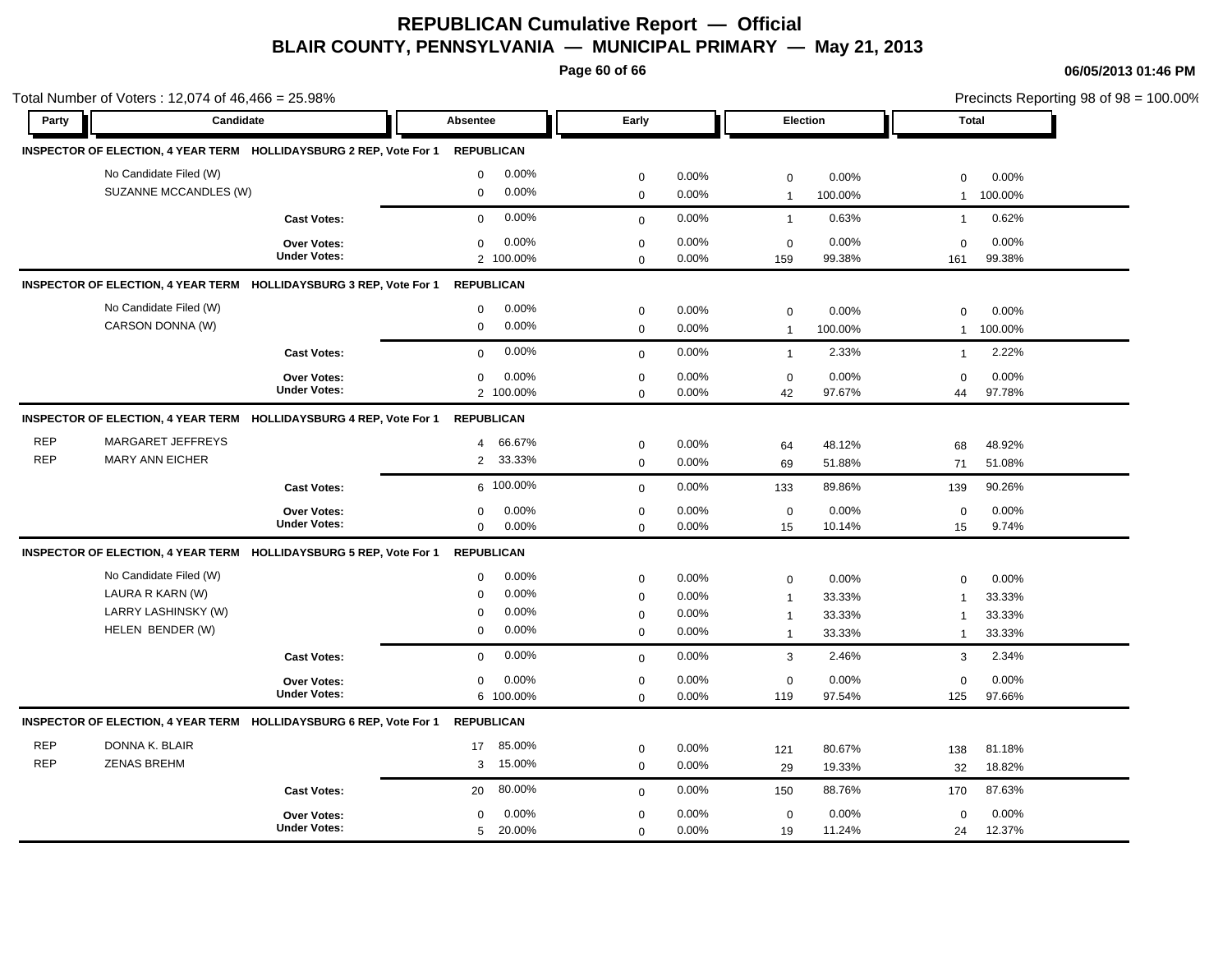**Page 61 of 66**

|            | Total Number of Voters: 12,074 of 46,466 = 25.98%<br>Candidate            |                     |                          |              |       |                |          |                | Precincts Reporting 98 of 98 = 100.00% |
|------------|---------------------------------------------------------------------------|---------------------|--------------------------|--------------|-------|----------------|----------|----------------|----------------------------------------|
| Party      |                                                                           |                     | Absentee                 | Early        |       |                | Election |                | <b>Total</b>                           |
|            | INSPECTOR OF ELECTION, 4 YEAR TERM HOLLIDAYSBURG 7 REP, Vote For 1        |                     | <b>REPUBLICAN</b>        |              |       |                |          |                |                                        |
|            | No Candidate Filed (W)                                                    |                     | 0.00%<br>$\mathbf 0$     | $\mathbf 0$  | 0.00% | $\mathbf 0$    | 0.00%    | $\mathbf 0$    | 0.00%                                  |
|            | DENISE MADDEN (W)                                                         |                     | 0.00%<br>$\mathbf 0$     | $\mathbf 0$  | 0.00% | 18             | 100.00%  | 18             | 94.74%                                 |
|            | James Mesker (W)                                                          |                     | 1 100.00%                | $\mathbf 0$  | 0.00% | $\mathbf 0$    | 0.00%    | $\overline{1}$ | 5.26%                                  |
|            |                                                                           | <b>Cast Votes:</b>  | 16.67%<br>$\mathbf{1}$   | $\mathbf 0$  | 0.00% | 18             | 12.68%   | 19             | 12.84%                                 |
|            |                                                                           | Over Votes:         | 0.00%<br>$\mathbf 0$     | $\mathbf 0$  | 0.00% | $\mathbf 0$    | 0.00%    | $\mathbf 0$    | 0.00%                                  |
|            |                                                                           | <b>Under Votes:</b> | 83.33%<br>5 <sup>5</sup> | $\mathbf 0$  | 0.00% | 124            | 87.32%   | 129            | 87.16%                                 |
|            | INSPECTOR OF ELECTION, 4 YEAR TERM HUSTON TWP REP, Vote For 1             |                     | <b>REPUBLICAN</b>        |              |       |                |          |                |                                        |
| <b>REP</b> | <b>DOROTHY STAHL</b>                                                      |                     | 1 100.00%                | $\mathbf 0$  | 0.00% | 129            | 100.00%  | 130            | 100.00%                                |
|            |                                                                           | <b>Cast Votes:</b>  | 1 100.00%                | $\Omega$     | 0.00% | 129            | 96.27%   | 130            | 96.30%                                 |
|            |                                                                           | Over Votes:         | 0.00%<br>$\mathbf 0$     | $\pmb{0}$    | 0.00% | $\mathbf 0$    | 0.00%    | 0              | 0.00%                                  |
|            |                                                                           | <b>Under Votes:</b> | $\mathbf 0$<br>0.00%     | $\mathbf 0$  | 0.00% | 5              | 3.73%    | 5              | 3.70%                                  |
|            | INSPECTOR OF ELECTION, 4 YEAR TERM JUNIATA TWP REP, Vote For 1 REPUBLICAN |                     |                          |              |       |                |          |                |                                        |
| <b>REP</b> | JOAN L. CHAPPELL                                                          |                     | 2 100.00%                | $\mathbf 0$  | 0.00% | 115            | 100.00%  | 117            | 100.00%                                |
|            |                                                                           | <b>Cast Votes:</b>  | 2 100.00%                | $\mathbf{0}$ | 0.00% | 115            | 89.15%   | 117            | 89.31%                                 |
|            |                                                                           | <b>Over Votes:</b>  | 0.00%<br>$\mathbf 0$     | $\mathbf 0$  | 0.00% | $\mathbf 0$    | 0.00%    | $\mathbf 0$    | $0.00\%$                               |
|            |                                                                           | <b>Under Votes:</b> | 0.00%<br>$\mathbf 0$     | $\mathbf 0$  | 0.00% | 14             | 10.85%   | 14             | 10.69%                                 |
|            | INSPECTOR OF ELECTION, 4 YEAR TERM LOGAN TWP 1 REP, Vote For 1            |                     | <b>REPUBLICAN</b>        |              |       |                |          |                |                                        |
| <b>REP</b> | MIRIAM C. GIBSON                                                          |                     | 3 100.00%                | $\pmb{0}$    | 0.00% | 174            | 100.00%  | 177            | 100.00%                                |
|            |                                                                           | <b>Cast Votes:</b>  | 3 100.00%                | $\mathbf 0$  | 0.00% | 174            | 90.16%   | 177            | 90.31%                                 |
|            |                                                                           | Over Votes:         | 0.00%<br>$\mathbf 0$     | $\mathbf 0$  | 0.00% | $\mathbf 0$    | 0.00%    | $\mathbf 0$    | 0.00%                                  |
|            |                                                                           | <b>Under Votes:</b> | $\mathbf 0$<br>0.00%     | $\mathbf 0$  | 0.00% | 19             | 9.84%    | 19             | 9.69%                                  |
|            | INSPECTOR OF ELECTION, 4 YEAR TERM LOGAN TWP 2 REP, Vote For 1            |                     | <b>REPUBLICAN</b>        |              |       |                |          |                |                                        |
| <b>REP</b> | ALICE J. NEELY                                                            |                     | 4 100.00%                | $\mathbf 0$  | 0.00% | 207            | 99.52%   | 211            | 99.53%                                 |
|            | DONNA COHEN (W)                                                           |                     | 0.00%<br>$\mathbf 0$     | $\mathbf 0$  | 0.00% | $\overline{1}$ | 0.48%    | $\mathbf{1}$   | 0.47%                                  |
|            |                                                                           | <b>Cast Votes:</b>  | 66.67%<br>$\overline{4}$ | $\mathbf 0$  | 0.00% | 208            | 87.03%   | 212            | 86.53%                                 |
|            |                                                                           | <b>Over Votes:</b>  | 0.00%<br>$\Omega$        | $\mathbf 0$  | 0.00% | $\mathbf 0$    | 0.00%    | 0              | 0.00%                                  |
|            |                                                                           | <b>Under Votes:</b> | 33.33%<br>$\overline{2}$ | $\mathbf 0$  | 0.00% | 31             | 12.97%   | 33             | 13.47%                                 |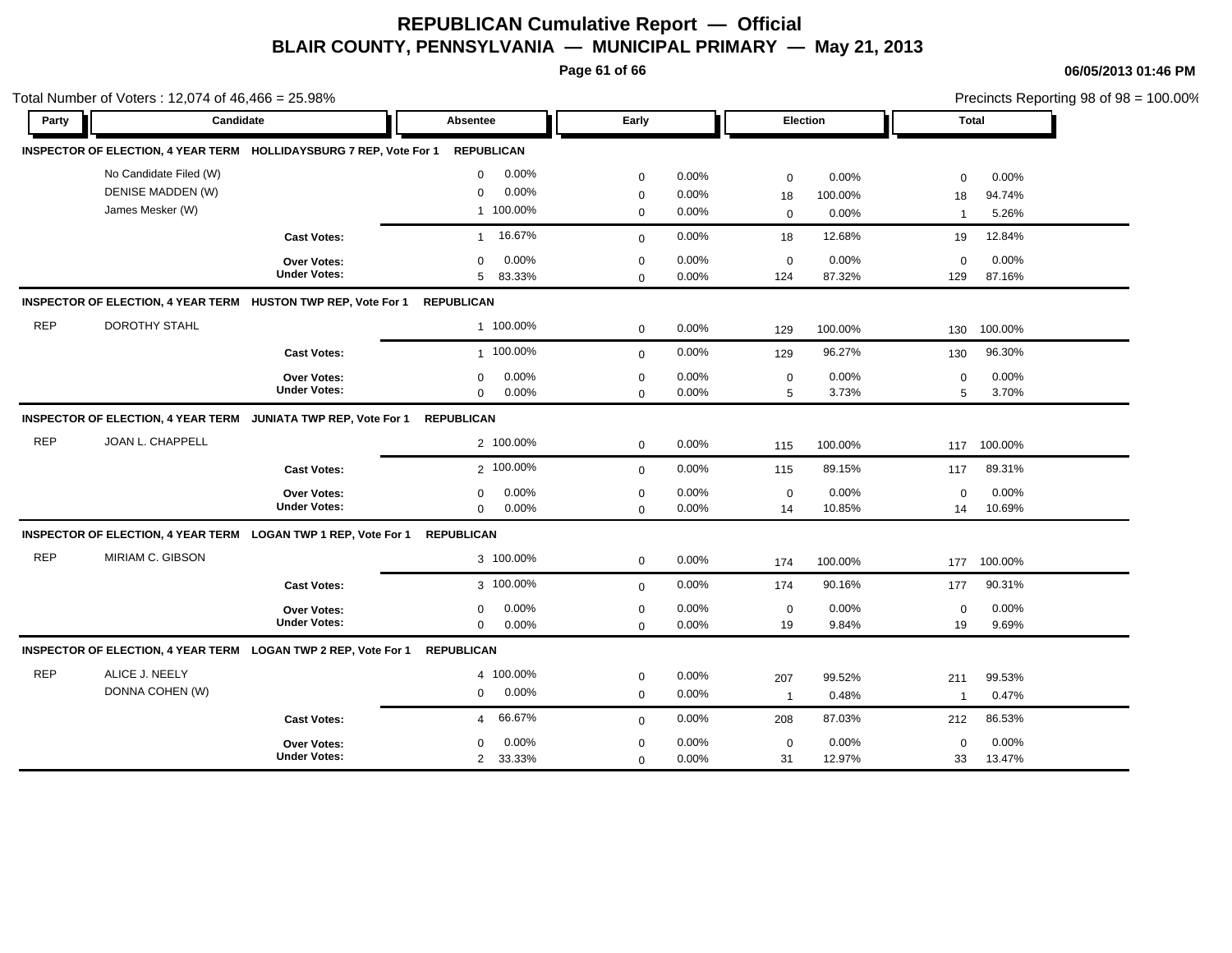**Page 62 of 66**

**06/05/2013 01:46 PM**

|            | Total Number of Voters: 12,074 of 46,466 = 25.98%                         |                        |             |       | Precincts Reporting 98 of 98 = 100.00% |          |                |              |
|------------|---------------------------------------------------------------------------|------------------------|-------------|-------|----------------------------------------|----------|----------------|--------------|
| Party      | Candidate                                                                 | Absentee               | Early       |       |                                        | Election |                | <b>Total</b> |
|            | INSPECTOR OF ELECTION, 4 YEAR TERM LOGAN TWP 3 REP, Vote For 1 REPUBLICAN |                        |             |       |                                        |          |                |              |
|            | No Candidate Filed (W)                                                    | 0.00%<br>$\mathbf 0$   | $\pmb{0}$   | 0.00% | $\mathbf 0$                            | 0.00%    | $\mathbf 0$    | 0.00%        |
|            | TED BEAM (W)                                                              | 0.00%<br>$\mathbf 0$   | $\mathbf 0$ | 0.00% | 2                                      | 22.22%   | $\overline{2}$ | 20.00%       |
|            | TERRY TOMISETTIEE (W)                                                     | 0.00%<br>$\Omega$      | $\mathbf 0$ | 0.00% | $\mathbf{1}$                           | 11.11%   | $\mathbf{1}$   | 10.00%       |
|            | SANDY PRITTS (W)                                                          | 0.00%<br>$\Omega$      | $\mathbf 0$ | 0.00% | 3                                      | 33.33%   | 3              | 30.00%       |
|            | Jane Geiner (W)                                                           | 1 100.00%              | $\mathbf 0$ | 0.00% | $\mathbf 0$                            | 0.00%    | $\overline{1}$ | 10.00%       |
|            | JAMES BOVARD (W)                                                          | 0.00%<br>$\Omega$      | $\mathbf 0$ | 0.00% | $\mathbf{1}$                           | 11.11%   | $\mathbf{1}$   | 10.00%       |
|            | GARY RHODES (W)                                                           | 0.00%<br>$\Omega$      | $\mathbf 0$ | 0.00% | $\mathbf{1}$                           | 11.11%   | $\mathbf{1}$   | 10.00%       |
|            | DIANE MELING (W)                                                          | 0.00%<br>$\mathbf 0$   | $\mathbf 0$ | 0.00% | $\mathbf{1}$                           | 11.11%   | $\overline{1}$ | 10.00%       |
|            | <b>Cast Votes:</b>                                                        | 25.00%<br>$\mathbf{1}$ | $\mathbf 0$ | 0.00% | 9                                      | 6.38%    | 10             | 6.90%        |
|            | <b>Over Votes:</b>                                                        | 0.00%<br>0             | $\mathbf 0$ | 0.00% | $\mathbf 0$                            | 0.00%    | $\mathbf 0$    | 0.00%        |
|            | <b>Under Votes:</b>                                                       | 75.00%<br>3            | $\mathbf 0$ | 0.00% | 132                                    | 93.62%   | 135            | 93.10%       |
|            | INSPECTOR OF ELECTION, 4 YEAR TERM LOGAN TWP 4 REP, Vote For 1            | <b>REPUBLICAN</b>      |             |       |                                        |          |                |              |
|            | No Candidate Filed (W)                                                    | 0.00%<br>0             | $\pmb{0}$   | 0.00% | $\mathbf 0$                            | 0.00%    | $\mathbf 0$    | 0.00%        |
|            | GARY SUMPTERR (W)                                                         | 0.00%<br>$\mathbf 0$   | $\mathbf 0$ | 0.00% | $\mathbf{1}$                           | 100.00%  | 1              | 100.00%      |
|            | <b>Cast Votes:</b>                                                        | 0.00%<br>$\mathbf 0$   | $\mathbf 0$ | 0.00% | $\mathbf{1}$                           | 0.63%    | $\mathbf{1}$   | 0.61%        |
|            | <b>Over Votes:</b>                                                        | 0.00%<br>0             | $\pmb{0}$   | 0.00% | $\mathbf 0$                            | 0.00%    | $\mathbf 0$    | 0.00%        |
|            | <b>Under Votes:</b>                                                       | 4 100.00%              | $\mathbf 0$ | 0.00% | 158                                    | 99.37%   | 162            | 99.39%       |
|            | INSPECTOR OF ELECTION, 4 YEAR TERM LOGAN TWP 5 REP, Vote For 1 REPUBLICAN |                        |             |       |                                        |          |                |              |
| <b>REP</b> | ANNETTE AJAY                                                              | 1 100.00%              | $\mathbf 0$ | 0.00% | 150                                    | 100.00%  | 151            | 100.00%      |
|            | <b>Cast Votes:</b>                                                        | 1 100.00%              | $\mathbf 0$ | 0.00% | 150                                    | 86.71%   | 151            | 86.78%       |
|            | Over Votes:                                                               | 0.00%<br>$\mathbf 0$   | $\pmb{0}$   | 0.00% | $\mathbf 0$                            | 0.00%    | $\mathbf 0$    | 0.00%        |
|            | <b>Under Votes:</b>                                                       | 0<br>0.00%             | $\mathbf 0$ | 0.00% | 23                                     | 13.29%   | 23             | 13.22%       |
|            | INSPECTOR OF ELECTION, 4 YEAR TERM LOGAN TWP 6 REP, Vote For 1            | <b>REPUBLICAN</b>      |             |       |                                        |          |                |              |
|            | No Candidate Filed (W)                                                    | 0.00%<br>0             | $\mathbf 0$ | 0.00% | $\mathbf 0$                            | 0.00%    | $\mathbf 0$    | 0.00%        |
|            | TRAVIS MARSHALL ENGLISH (W)                                               | 0.00%<br>$\mathbf 0$   | $\pmb{0}$   | 0.00% | $\mathbf{1}$                           | 25.00%   | $\mathbf{1}$   | 25.00%       |
|            | DIANE MELING (W)                                                          | 0.00%<br>$\mathbf 0$   | $\mathbf 0$ | 0.00% | $\mathbf{1}$                           | 25.00%   | $\overline{1}$ | 25.00%       |
|            | DAVID K LUCAS (W)                                                         | 0.00%<br>$\Omega$      | $\mathbf 0$ | 0.00% | $\mathbf{1}$                           | 25.00%   | $\mathbf{1}$   | 25.00%       |
|            | ALICIA KANTOSKI (W)                                                       | 0.00%<br>$\mathbf 0$   | $\mathbf 0$ | 0.00% | $\mathbf{1}$                           | 25.00%   | $\mathbf{1}$   | 25.00%       |
|            | <b>Cast Votes:</b>                                                        | 0.00%<br>$\mathbf 0$   | $\mathbf 0$ | 0.00% | $\overline{4}$                         | 1.95%    | 4              | 1.91%        |
|            | Over Votes:                                                               | 0.00%<br>0             | $\pmb{0}$   | 0.00% | $\mathbf 0$                            | 0.00%    | $\mathbf 0$    | 0.00%        |
|            | <b>Under Votes:</b>                                                       | 4 100.00%              | $\mathbf 0$ | 0.00% | 201                                    | 98.05%   | 205            | 98.09%       |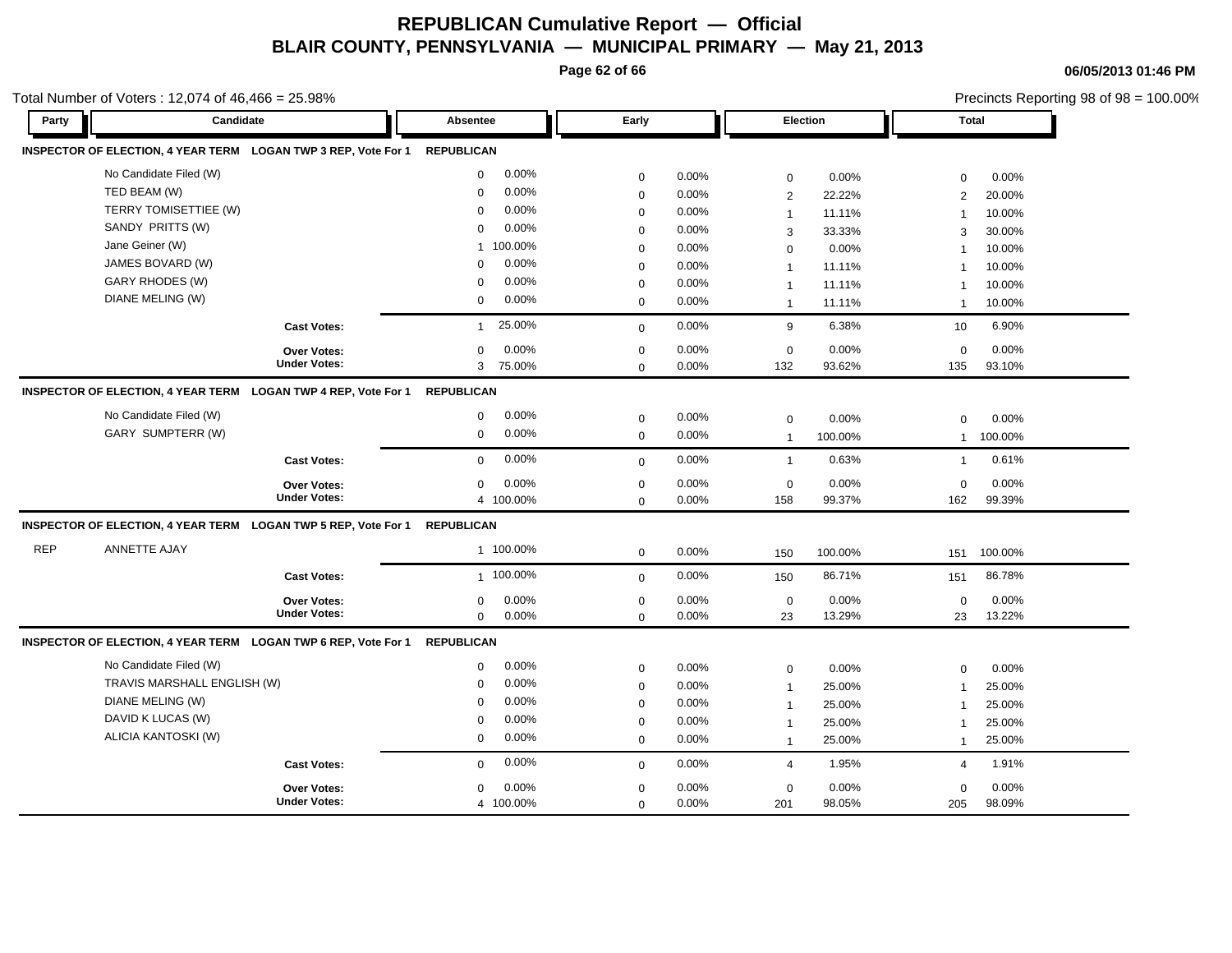**Page 63 of 66**

| Party      | Candidate                                                                 |                                           | <b>Absentee</b><br>Early          |                            |                |                   | Election         |                   | Precincts Reporting 98 of 98 = 100.00%<br><b>Total</b> |  |  |  |  |  |
|------------|---------------------------------------------------------------------------|-------------------------------------------|-----------------------------------|----------------------------|----------------|-------------------|------------------|-------------------|--------------------------------------------------------|--|--|--|--|--|
|            |                                                                           |                                           |                                   |                            |                |                   |                  |                   |                                                        |  |  |  |  |  |
|            | INSPECTOR OF ELECTION, 4 YEAR TERM LOGAN TWP 7 REP, Vote For 1 REPUBLICAN |                                           |                                   |                            |                |                   |                  |                   |                                                        |  |  |  |  |  |
|            | No Candidate Filed (W)                                                    |                                           | 0.00%<br>$\mathbf 0$              | $\pmb{0}$                  | 0.00%          | $\mathbf 0$       | 0.00%            | $\mathbf 0$       | 0.00%                                                  |  |  |  |  |  |
|            | KENT SELL (W)                                                             |                                           | 0.00%<br>$\mathbf 0$              | $\mathsf 0$                | 0.00%          | $\overline{1}$    | 100.00%          | $\mathbf{1}$      | 100.00%                                                |  |  |  |  |  |
|            |                                                                           | <b>Cast Votes:</b>                        | 0.00%<br>$\mathbf 0$              | $\mathbf 0$                | 0.00%          | $\mathbf{1}$      | 1.00%            | $\mathbf{1}$      | 1.00%                                                  |  |  |  |  |  |
|            |                                                                           | <b>Over Votes:</b>                        | 0.00%<br>$\mathbf 0$              | $\mathbf 0$                | 0.00%          | $\mathbf 0$       | 0.00%            | $\mathbf 0$       | 0.00%                                                  |  |  |  |  |  |
|            |                                                                           | <b>Under Votes:</b>                       | 0.00%<br>$\mathbf 0$              | $\Omega$                   | 0.00%          | 99                | 99.00%           | 99                | 99.00%                                                 |  |  |  |  |  |
|            | INSPECTOR OF ELECTION, 4 YEAR TERM MARTINSBURG 1 REP, Vote For 1          |                                           | <b>REPUBLICAN</b>                 |                            |                |                   |                  |                   |                                                        |  |  |  |  |  |
| <b>REP</b> | TRACIE E. C. IRVIN                                                        |                                           | 5 71.43%                          | $\mathbf 0$                | 0.00%          | 132               | 100.00%          | 137               | 98.56%                                                 |  |  |  |  |  |
|            | Terry Tomassetti (W)                                                      |                                           | $\overline{2}$<br>28.57%          | $\mathsf 0$                | 0.00%          | $\mathbf 0$       | 0.00%            | 2                 | 1.44%                                                  |  |  |  |  |  |
|            |                                                                           | <b>Cast Votes:</b>                        | 87.50%<br>$\overline{7}$          | $\mathsf 0$                | 0.00%          | 132               | 87.42%           | 139               | 87.42%                                                 |  |  |  |  |  |
|            |                                                                           | <b>Over Votes:</b>                        | 0.00%<br>$\mathbf 0$              | $\pmb{0}$                  | 0.00%          | $\mathbf 0$       | 0.00%            | $\mathbf 0$       | 0.00%                                                  |  |  |  |  |  |
|            |                                                                           | <b>Under Votes:</b>                       | 12.50%<br>$\mathbf{1}$            | $\mathbf 0$                | 0.00%          | 19                | 12.58%           | 20                | 12.58%                                                 |  |  |  |  |  |
|            | <b>INSPECTOR OF ELECTION, 4 YEAR TERM</b>                                 | <b>MARTINSBURG 2 REP, Vote For 1</b>      | <b>REPUBLICAN</b>                 |                            |                |                   |                  |                   |                                                        |  |  |  |  |  |
|            | No Candidate Filed (W)                                                    |                                           | 0.00%<br>$\mathbf 0$              | $\pmb{0}$                  | 0.00%          | $\mathbf 0$       | 0.00%            | 0                 | 0.00%                                                  |  |  |  |  |  |
|            | MARY K SMITH (W)                                                          |                                           | $\mathbf 0$<br>0.00%              | $\mathbf 0$                | 0.00%          | $\overline{1}$    | 100.00%          | $\mathbf{1}$      | 100.00%                                                |  |  |  |  |  |
|            |                                                                           | <b>Cast Votes:</b>                        | 0.00%<br>$\mathbf 0$              | $\mathbf 0$                | 0.00%          | $\mathbf{1}$      | 0.56%            | $\mathbf{1}$      | 0.55%                                                  |  |  |  |  |  |
|            |                                                                           | <b>Over Votes:</b>                        | 0.00%<br>$\mathbf 0$              | $\mathbf 0$                | 0.00%          | $\mathbf 0$       | 0.00%            | $\mathbf 0$       | 0.00%                                                  |  |  |  |  |  |
|            |                                                                           | <b>Under Votes:</b>                       | 4 100.00%                         | $\mathbf 0$                | 0.00%          | 176               | 99.44%           | 180               | 99.45%                                                 |  |  |  |  |  |
|            | INSPECTOR OF ELECTION, 4 YEAR TERM NEWRY BORO REP, Vote For 1             |                                           | <b>REPUBLICAN</b>                 |                            |                |                   |                  |                   |                                                        |  |  |  |  |  |
|            | No Candidate Filed (W)                                                    |                                           | 0.00%<br>$\mathbf 0$              | $\mathbf 0$                | 0.00%          | $\mathsf 0$       | 0.00%            | $\mathbf 0$       | 0.00%                                                  |  |  |  |  |  |
|            |                                                                           | <b>Cast Votes:</b>                        | 0.00%<br>$\mathbf 0$              | $\mathsf 0$                | 0.00%          | $\mathbf 0$       | 0.00%            | $\mathbf 0$       | 0.00%                                                  |  |  |  |  |  |
|            |                                                                           | <b>Over Votes:</b>                        | 0.00%<br>$\mathbf 0$              | $\mathbf 0$                | 0.00%          | $\mathbf 0$       | 0.00%            | $\mathbf 0$       | 0.00%                                                  |  |  |  |  |  |
|            |                                                                           | <b>Under Votes:</b>                       | 1 100.00%                         | $\mathbf 0$                | 0.00%          | 22                | 100.00%          | 23                | 100.00%                                                |  |  |  |  |  |
|            | INSPECTOR OF ELECTION, 4 YEAR TERM NORTH WOODBURY TWP REP, Vote For 1     |                                           | <b>REPUBLICAN</b>                 |                            |                |                   |                  |                   |                                                        |  |  |  |  |  |
| <b>REP</b> | <b>LILLIAN DILLING</b>                                                    |                                           | 8 100.00%                         | $\mathbf 0$                | 0.00%          | 276               | 100.00%          | 284               | 100.00%                                                |  |  |  |  |  |
|            |                                                                           | <b>Cast Votes:</b>                        | 88.89%<br>8                       | $\mathbf 0$                | 0.00%          | 276               | 90.79%           | 284               | 90.73%                                                 |  |  |  |  |  |
|            |                                                                           | <b>Over Votes:</b>                        | 0.00%<br>$\mathbf 0$              | $\mathbf 0$                | 0.00%          | $\mathbf 0$       | 0.00%            | $\mathbf 0$       | 0.00%                                                  |  |  |  |  |  |
|            |                                                                           | <b>Under Votes:</b>                       | 11.11%<br>1                       | $\mathbf 0$                | 0.00%          | 28                | 9.21%            | 29                | 9.27%                                                  |  |  |  |  |  |
|            | INSPECTOR OF ELECTION, 4 YEAR TERM ROARING SPRING 1 REP, Vote For 1       |                                           | <b>REPUBLICAN</b>                 |                            |                |                   |                  |                   |                                                        |  |  |  |  |  |
|            | No Candidate Filed (W)                                                    |                                           | 0.00%<br>$\mathbf 0$              | $\mathbf 0$                | 0.00%          |                   | 0.00%            |                   | 0.00%                                                  |  |  |  |  |  |
|            |                                                                           |                                           |                                   |                            |                | $\mathbf 0$       |                  | $\mathbf 0$       |                                                        |  |  |  |  |  |
|            |                                                                           | <b>Cast Votes:</b>                        | 0.00%<br>$\mathbf 0$              | $\mathbf 0$                | 0.00%          | $\mathbf 0$       | 0.00%            | $\mathbf 0$       | 0.00%                                                  |  |  |  |  |  |
|            |                                                                           | <b>Over Votes:</b><br><b>Under Votes:</b> | 0.00%<br>$\mathbf 0$<br>1 100.00% | $\mathbf 0$<br>$\mathsf 0$ | 0.00%<br>0.00% | $\mathbf 0$<br>47 | 0.00%<br>100.00% | $\mathbf 0$<br>48 | 0.00%<br>100.00%                                       |  |  |  |  |  |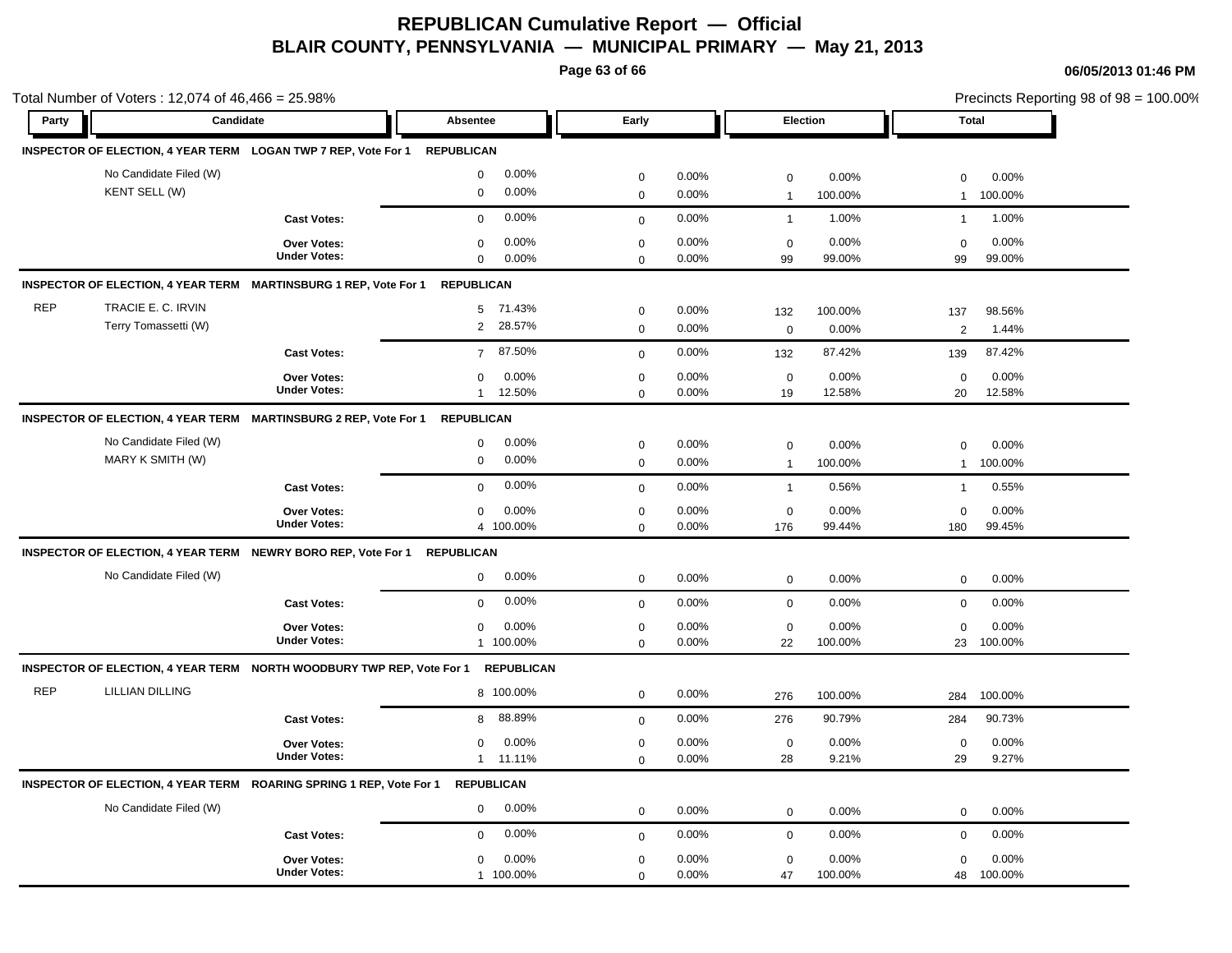**Page 64 of 66**

| Party      | Candidate                                                                  |                                    | Absentee                                     | Early                      |                |                               | Election       | <b>Total</b>                  |                |
|------------|----------------------------------------------------------------------------|------------------------------------|----------------------------------------------|----------------------------|----------------|-------------------------------|----------------|-------------------------------|----------------|
|            |                                                                            |                                    |                                              |                            |                |                               |                |                               |                |
|            | INSPECTOR OF ELECTION, 4 YEAR TERM ROARING SPRING 2 REP, Vote For 1        |                                    | <b>REPUBLICAN</b>                            |                            |                |                               |                |                               |                |
| <b>REP</b> | PATRICIA A. STUMP                                                          |                                    | 2 100.00%                                    | $\pmb{0}$                  | 0.00%          | 96                            | 100.00%        | 98                            | 100.00%        |
|            |                                                                            | <b>Cast Votes:</b>                 | 2 100.00%                                    | $\mathbf 0$                | 0.00%          | 96                            | 93.20%         | 98                            | 93.33%         |
|            |                                                                            | Over Votes:<br><b>Under Votes:</b> | 0.00%<br>$\mathbf 0$<br>$\mathbf 0$<br>0.00% | $\mathbf 0$<br>$\mathbf 0$ | 0.00%<br>0.00% | $\mathbf 0$<br>$\overline{7}$ | 0.00%<br>6.80% | $\mathbf 0$<br>$\overline{7}$ | 0.00%<br>6.67% |
|            | INSPECTOR OF ELECTION, 4 YEAR TERM ROARING SPRING 3 REP, Vote For 1        |                                    | <b>REPUBLICAN</b>                            |                            |                |                               |                |                               |                |
| <b>REP</b> | HELEN L. CLEMENS                                                           |                                    | 2 100.00%                                    | $\mathbf 0$                | 0.00%          | 74                            | 100.00%        | 76                            | 100.00%        |
|            |                                                                            | <b>Cast Votes:</b>                 | 2 100.00%                                    | $\mathsf 0$                | 0.00%          | 74                            | 87.06%         | 76                            | 87.36%         |
|            |                                                                            | Over Votes:                        | 0.00%<br>$\mathbf 0$                         | $\mathbf 0$                | 0.00%          | $\mathbf 0$                   | 0.00%          | $\mathbf 0$                   | 0.00%          |
|            |                                                                            | <b>Under Votes:</b>                | $\mathbf 0$<br>0.00%                         | $\mathbf 0$                | 0.00%          | 11                            | 12.94%         | 11                            | 12.64%         |
|            | INSPECTOR OF ELECTION, 4 YEAR TERM SNYDER TWP 1 REP, Vote For 1 REPUBLICAN |                                    |                                              |                            |                |                               |                |                               |                |
| <b>REP</b> | <b>KIRSTIN STEELE</b>                                                      |                                    | 0.00%<br>$\mathbf 0$                         | $\pmb{0}$                  | 0.00%          | 120                           | 100.00%        | 120                           | 100.00%        |
|            |                                                                            | <b>Cast Votes:</b>                 | 0.00%<br>$\mathbf 0$                         | $\mathbf{0}$               | 0.00%          | 120                           | 92.31%         | 120                           | 92.31%         |
|            |                                                                            | Over Votes:                        | 0.00%<br>$\mathbf 0$                         | $\pmb{0}$                  | 0.00%          | $\mathbf 0$                   | 0.00%          | $\mathbf 0$                   | 0.00%          |
|            |                                                                            | <b>Under Votes:</b>                | 0.00%<br>$\mathbf 0$                         | $\mathbf 0$                | 0.00%          | 10                            | 7.69%          | 10                            | 7.69%          |
|            | INSPECTOR OF ELECTION, 4 YEAR TERM SNYDER TWP 2 REP, Vote For 1            |                                    | <b>REPUBLICAN</b>                            |                            |                |                               |                |                               |                |
| <b>REP</b> | VIOLA DYSART                                                               |                                    | 1 100.00%                                    | $\mathbf 0$                | 0.00%          | 157                           | 96.32%         | 158                           | 96.34%         |
|            | KAY BELL (W)                                                               |                                    | 0.00%<br>$\mathbf 0$                         | $\mathbf 0$                | 0.00%          | 5                             | 3.07%          | 5                             | 3.05%          |
|            | PAM DAUGHENBAUGH (W)                                                       |                                    | 0.00%<br>$\mathbf 0$                         | $\mathbf 0$                | 0.00%          | $\overline{1}$                | 0.61%          | $\overline{1}$                | 0.61%          |
|            |                                                                            | <b>Cast Votes:</b>                 | 1 100.00%                                    | $\mathbf 0$                | 0.00%          | 163                           | 93.14%         | 164                           | 93.18%         |
|            |                                                                            | Over Votes:<br><b>Under Votes:</b> | 0.00%<br>$\mathbf 0$                         | $\mathbf 0$                | 0.00%          | $\mathbf 0$                   | 0.00%          | $\mathbf 0$                   | 0.00%          |
|            |                                                                            |                                    | 0.00%<br>$\mathbf 0$                         | $\mathbf 0$                | 0.00%          | 12                            | 6.86%          | 12                            | 6.82%          |
|            | INSPECTOR OF ELECTION, 4 YEAR TERM TAYLOR TWP REP, Vote For 1              |                                    | <b>REPUBLICAN</b>                            |                            |                |                               |                |                               |                |
| <b>REP</b> | JEAN B. WILKINSON                                                          |                                    | 50.00%<br>$\mathbf{1}$                       | $\mathbf 0$                | 0.00%          | 184                           | 69.17%         | 185                           | 69.03%         |
| <b>REP</b> | REGINA A. ITLE                                                             |                                    | 50.00%<br>$\mathbf{1}$                       | $\mathbf 0$                | 0.00%          | 82                            | 30.83%         | 83                            | 30.97%         |
|            |                                                                            | <b>Cast Votes:</b>                 | 66.67%<br>$\overline{2}$                     | $\mathbf{0}$               | 0.00%          | 266                           | 92.04%         | 268                           | 91.78%         |
|            |                                                                            | <b>Over Votes:</b>                 | 0.00%<br>$\mathbf 0$                         | $\mathbf 0$                | 0.00%          | $\mathbf 0$                   | 0.00%          | $\mathbf 0$                   | 0.00%          |
|            |                                                                            | <b>Under Votes:</b>                | 33.33%<br>1                                  | $\mathbf 0$                | 0.00%          | 23                            | 7.96%          | 24                            | 8.22%          |
|            | INSPECTOR OF ELECTION, 4 YEAR TERM TYRONE TWP 1 REP, Vote For 1 REPUBLICAN |                                    |                                              |                            |                |                               |                |                               |                |
|            | No Candidate Filed (W)                                                     |                                    | 0.00%<br>$\mathbf 0$                         | $\mathbf 0$                | 0.00%          | $\mathbf 0$                   | 0.00%          | $\mathbf 0$                   | 0.00%          |
|            |                                                                            | <b>Cast Votes:</b>                 | 0.00%<br>$\mathbf 0$                         | $\mathbf 0$                | 0.00%          | $\mathbf 0$                   | 0.00%          | $\mathbf 0$                   | 0.00%          |
|            |                                                                            | <b>Over Votes:</b>                 | 0.00%<br>$\mathbf 0$                         | $\mathbf 0$                | 0.00%          | $\mathbf 0$                   | 0.00%          | $\mathbf 0$                   | 0.00%          |
|            |                                                                            | <b>Under Votes:</b>                | 1 100.00%                                    | $\Omega$                   | 0.00%          | 124                           | 100.00%        | 125                           | 100.00%        |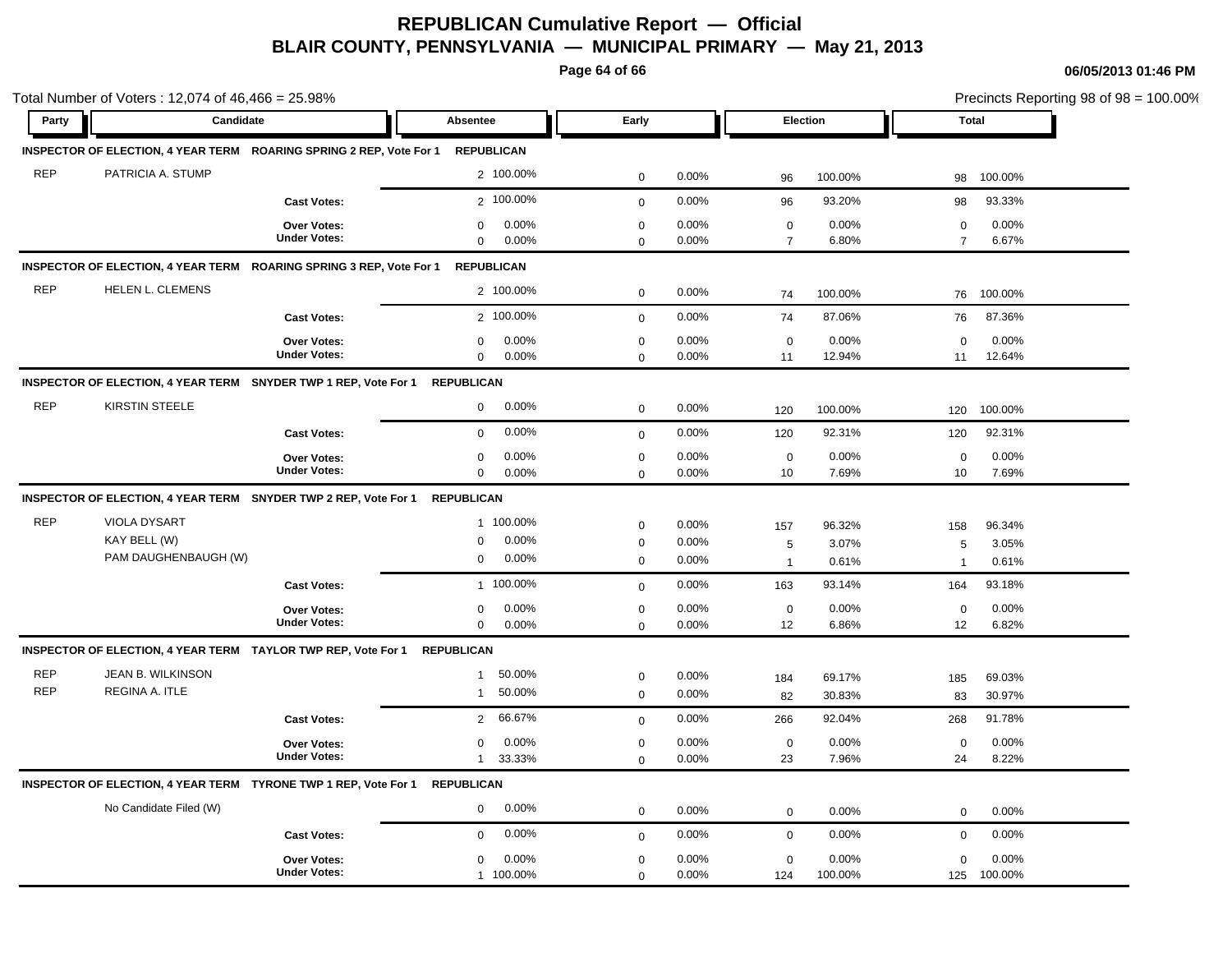**Page 65 of 66**

| Total Number of Voters: 12,074 of $46,466 = 25.98\%$ |                        |                                                                  |                   |           |             |       |                  |         | Precincts Reporting 98 of 98 = 100.00% |         |  |
|------------------------------------------------------|------------------------|------------------------------------------------------------------|-------------------|-----------|-------------|-------|------------------|---------|----------------------------------------|---------|--|
| Party                                                | Candidate              |                                                                  | Absentee          |           | Early       |       | Election         |         | <b>Total</b>                           |         |  |
|                                                      |                        | INSPECTOR OF ELECTION, 4 YEAR TERM TYRONE TWP 2 REP, Vote For 1  | <b>REPUBLICAN</b> |           |             |       |                  |         |                                        |         |  |
|                                                      | No Candidate Filed (W) |                                                                  | 0                 | $0.00\%$  | $\mathbf 0$ | 0.00% | $\mathbf 0$      | 0.00%   | $\mathbf 0$                            | 0.00%   |  |
|                                                      | TIM BOTTENFIELD (W)    |                                                                  | 0                 | 0.00%     | $\mathbf 0$ | 0.00% | $\mathbf{1}$     | 33.33%  | $\overline{\mathbf{1}}$                | 33.33%  |  |
|                                                      | TERRY TOMMASETTI (W)   |                                                                  | $\mathbf 0$       | 0.00%     | $\mathbf 0$ | 0.00% | $\mathbf{1}$     | 33.33%  | $\mathbf 1$                            | 33.33%  |  |
|                                                      | TED BEAM (W)           |                                                                  | $\mathbf 0$       | 0.00%     | $\mathbf 0$ | 0.00% | $\mathbf{1}$     | 33.33%  | $\mathbf{1}$                           | 33.33%  |  |
|                                                      |                        | <b>Cast Votes:</b>                                               | $\mathbf 0$       | 0.00%     | $\mathbf 0$ | 0.00% | 3                | 3.00%   | 3                                      | 2.97%   |  |
|                                                      |                        | <b>Over Votes:</b>                                               | $\mathbf 0$       | 0.00%     | $\mathbf 0$ | 0.00% | $\mathbf 0$      | 0.00%   | $\mathbf 0$                            | 0.00%   |  |
|                                                      |                        | <b>Under Votes:</b>                                              |                   | 1 100.00% | $\mathbf 0$ | 0.00% | 97               | 97.00%  | 98                                     | 97.03%  |  |
|                                                      |                        | INSPECTOR OF ELECTION, 4 YEAR TERM TYRONE BORO 1 REP, Vote For 1 | <b>REPUBLICAN</b> |           |             |       |                  |         |                                        |         |  |
|                                                      | No Candidate Filed (W) |                                                                  | 0                 | 0.00%     | $\mathbf 0$ | 0.00% | $\mathbf 0$      | 0.00%   | $\mathbf 0$                            | 0.00%   |  |
|                                                      | ROSELYN LAIRD (W)      |                                                                  | 0                 | 0.00%     | $\mathbf 0$ | 0.00% | $\mathbf{1}$     | 25.00%  | $\overline{1}$                         | 25.00%  |  |
|                                                      | MARTHA BURNELL (W)     |                                                                  | $\mathbf 0$       | $0.00\%$  | $\mathbf 0$ | 0.00% | $\mathbf{1}$     | 25.00%  | $\mathbf 1$                            | 25.00%  |  |
|                                                      | ANDREA L MILLS (W)     |                                                                  | $\mathbf 0$       | $0.00\%$  | $\mathbf 0$ | 0.00% | 2                | 50.00%  | 2                                      | 50.00%  |  |
|                                                      |                        | <b>Cast Votes:</b>                                               | $\Omega$          | 0.00%     | $\mathbf 0$ | 0.00% | $\overline{4}$   | 3.05%   | $\overline{4}$                         | 3.03%   |  |
|                                                      |                        | Over Votes:                                                      | $\mathbf 0$       | 0.00%     | $\mathbf 0$ | 0.00% | $\mathbf 0$      | 0.00%   | $\mathbf 0$                            | 0.00%   |  |
|                                                      |                        | <b>Under Votes:</b>                                              |                   | 1 100.00% | $\Omega$    | 0.00% | 127              | 96.95%  | 128                                    | 96.97%  |  |
|                                                      |                        | INSPECTOR OF ELECTION, 4 YEAR TERM TYRONE BORO 2 REP, Vote For 1 | <b>REPUBLICAN</b> |           |             |       |                  |         |                                        |         |  |
|                                                      | No Candidate Filed (W) |                                                                  | $\mathbf 0$       | 0.00%     | $\mathbf 0$ | 0.00% | $\mathbf 0$      | 0.00%   | $\mathbf 0$                            | 0.00%   |  |
|                                                      | SARA CASTAGNOLA (W)    |                                                                  | 0                 | 0.00%     | $\mathbf 0$ | 0.00% | $\mathbf{1}$     | 50.00%  | $\overline{1}$                         | 50.00%  |  |
|                                                      | MIKE IERACI (W)        |                                                                  | 0                 | 0.00%     | $\mathbf 0$ | 0.00% | $\mathbf{1}$     | 50.00%  | $\overline{1}$                         | 50.00%  |  |
|                                                      |                        | <b>Cast Votes:</b>                                               | 0                 | 0.00%     | $\mathbf 0$ | 0.00% | $\overline{2}$   | 3.39%   | 2                                      | 3.28%   |  |
|                                                      |                        | <b>Over Votes:</b>                                               | 0                 | 0.00%     | $\mathbf 0$ | 0.00% | $\boldsymbol{0}$ | 0.00%   | $\mathbf 0$                            | 0.00%   |  |
|                                                      |                        | <b>Under Votes:</b>                                              |                   | 2 100.00% | $\Omega$    | 0.00% | 57               | 96.61%  | 59                                     | 96.72%  |  |
|                                                      |                        | INSPECTOR OF ELECTION, 4 YEAR TERM TYRONE BORO 3 REP, Vote For 1 | <b>REPUBLICAN</b> |           |             |       |                  |         |                                        |         |  |
|                                                      | No Candidate Filed (W) |                                                                  | 0                 | 0.00%     | $\mathbf 0$ | 0.00% | $\mathbf 0$      | 0.00%   | $\mathbf 0$                            | 0.00%   |  |
|                                                      |                        | <b>Cast Votes:</b>                                               | $\mathbf 0$       | 0.00%     | $\Omega$    | 0.00% | $\mathbf 0$      | 0.00%   | $\mathbf 0$                            | 0.00%   |  |
|                                                      |                        | <b>Over Votes:</b>                                               | $\mathbf 0$       | 0.00%     | $\mathbf 0$ | 0.00% | $\mathbf 0$      | 0.00%   | $\mathbf 0$                            | 0.00%   |  |
|                                                      |                        | <b>Under Votes:</b>                                              | 0                 | $0.00\%$  | $\mathbf 0$ | 0.00% | 44               | 100.00% | 44                                     | 100.00% |  |
|                                                      |                        | INSPECTOR OF ELECTION, 4 YEAR TERM TYRONE BORO 4 REP, Vote For 1 | <b>REPUBLICAN</b> |           |             |       |                  |         |                                        |         |  |
|                                                      | No Candidate Filed (W) |                                                                  | $\mathbf 0$       | 0.00%     | $\mathbf 0$ | 0.00% | $\mathbf 0$      | 0.00%   | $\mathbf 0$                            | 0.00%   |  |
|                                                      |                        | <b>Cast Votes:</b>                                               | $\mathbf 0$       | 0.00%     | $\mathbf 0$ | 0.00% | $\mathbf 0$      | 0.00%   | $\mathbf 0$                            | 0.00%   |  |
|                                                      |                        | Over Votes:                                                      | 0                 | 0.00%     | $\mathbf 0$ | 0.00% | $\mathbf 0$      | 0.00%   | $\mathbf 0$                            | 0.00%   |  |
|                                                      |                        | <b>Under Votes:</b>                                              |                   | 1 100.00% | $\mathbf 0$ | 0.00% | 31               | 100.00% | 32                                     | 100.00% |  |